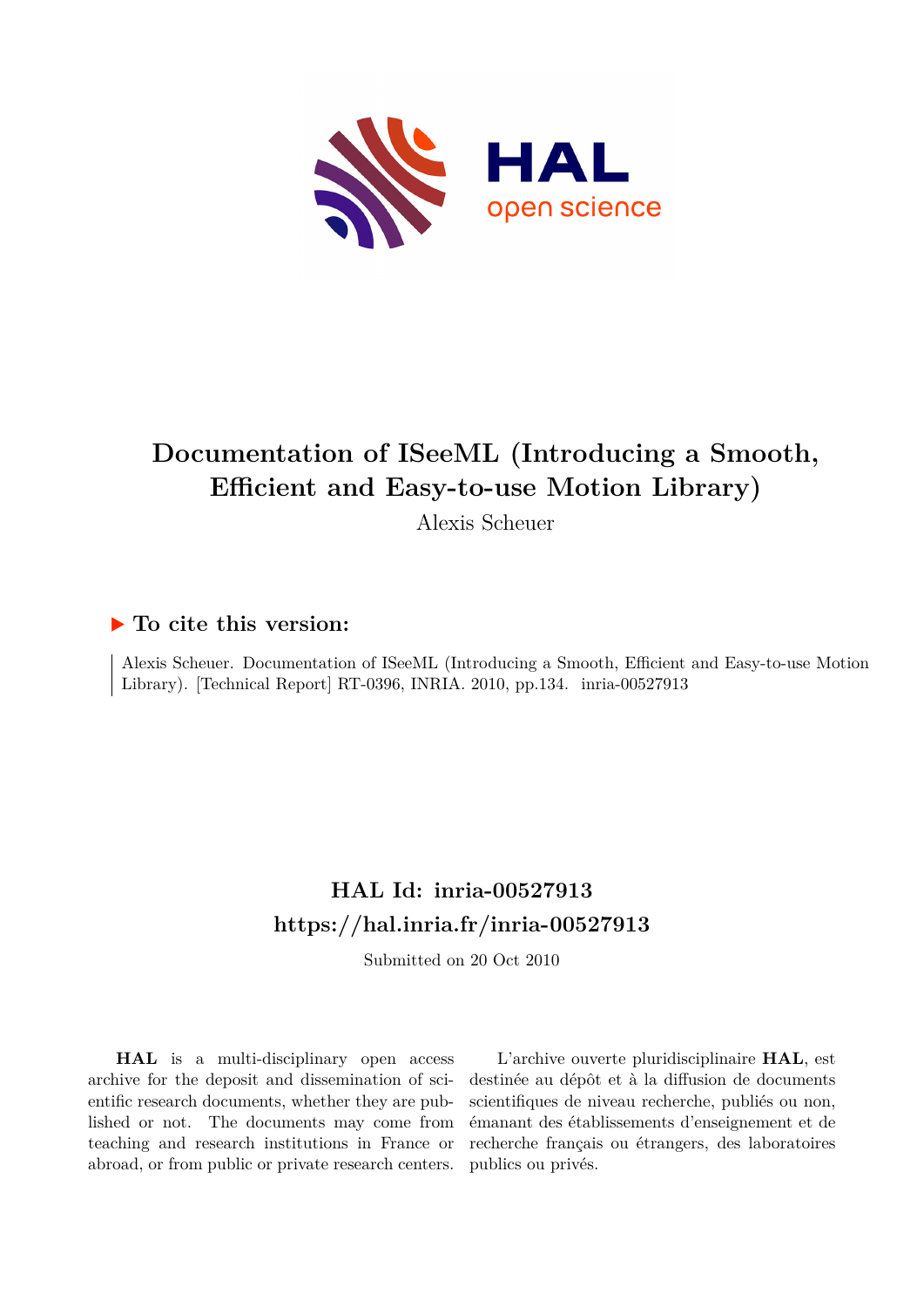

INSTITUT NATIONAL DE RECHERCHE EN INFORMATIQUE ET EN AUTOMATIQUE

# *Documentation of ISeeML (Introducing a Smooth, Efficient and Easy-to-use Motion Library)*

*<http://iseeml.loria.fr>*

## Alexis Scheuer

CS Dept, Henri Poincaré (Nancy I) University & MAIA Team, INRIA Nancy – Grand Est / LORIA Lab. Campus Scientifique — BP 239 54506 Vandœuvre-lès-Nancy cedex FRANCE

<http://www.loria.fr/~scheuer> – <Alexis.Scheuer@loria.fr>

## N° 0396

September 2010



ISRN INRIA/RT--0396--FR+ENG ISSN 0249-0803 ISRN INRIA/RT--0396--FR+ENG SN 0249-0803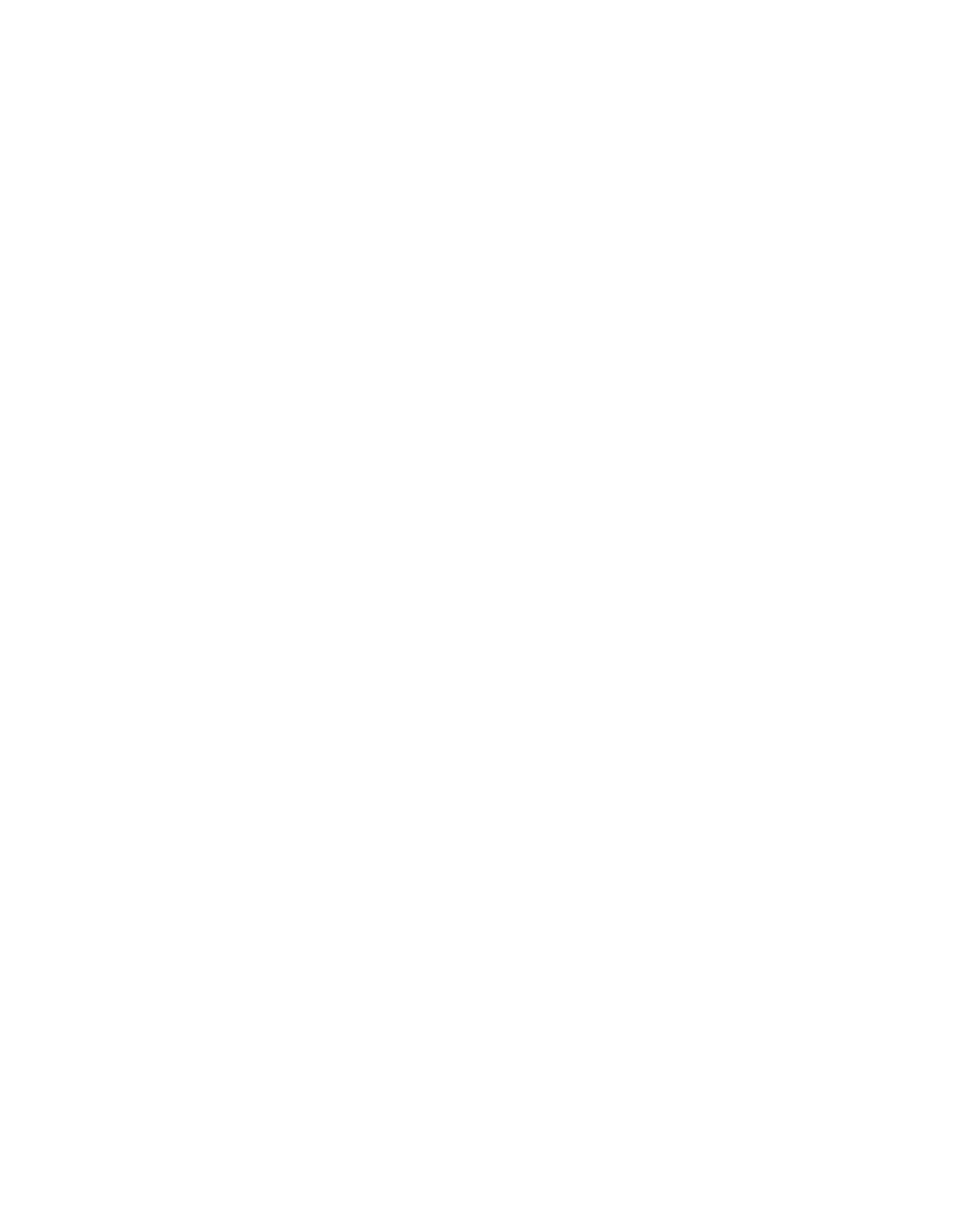

**INSTITUT NATIONAL ET EN AUTOMATIQUE** 

## Documentation of ISeeML (Introducing a Smooth, Efficient and Easy-to-use Motion Library)

**<http://iseeml.loria.fr>**

### Alexis Scheuer

CS Dept, Henri Poincaré (Nancy I) University & MAIA Team, INRIA Nancy – Grand Est / LORIA Lab. Campus Scientifique — BP 239 54506 Vandœuvre-lès-Nancy cedex FRANCE <http://www.loria.fr/~scheuer> – <Alexis.Scheuer@loria.fr>

Thème : Représentation et traitement des données et des connaissances

Équipe-Projet Maia

Rapport technique n° 0396 — September 2010 — [127](#page-133-0) pages

Abstract: This technical report introduces ISeeML, a C++ library to compute efficient (near to the optimal) motions for mobile robots respecting strong non-holonomic constraints. It contains a short presentation of the library as well as a detailed documentation of the classes offered by this library.

This first published version of the library only handles forward-only path generation for car-like robots, but future versions will propose other types of motions, considering manoeuvres, obstacle avoidance and other kind of robots.

Key-words: Mobile robotics, non-holonomic motion, continuous-curvature path, clothoids, steering method

> Centre de recherche INRIA Nancy – Grand Est LORIA, Technopôle de Nancy-Brabois, Campus scientifique, 615, rue du Jardin Botanique, BP 101, 54602 Villers-Lès-Nancy Téléphone : +33 3 83 59 30 00 — Télécopie : +33 3 83 27 83 19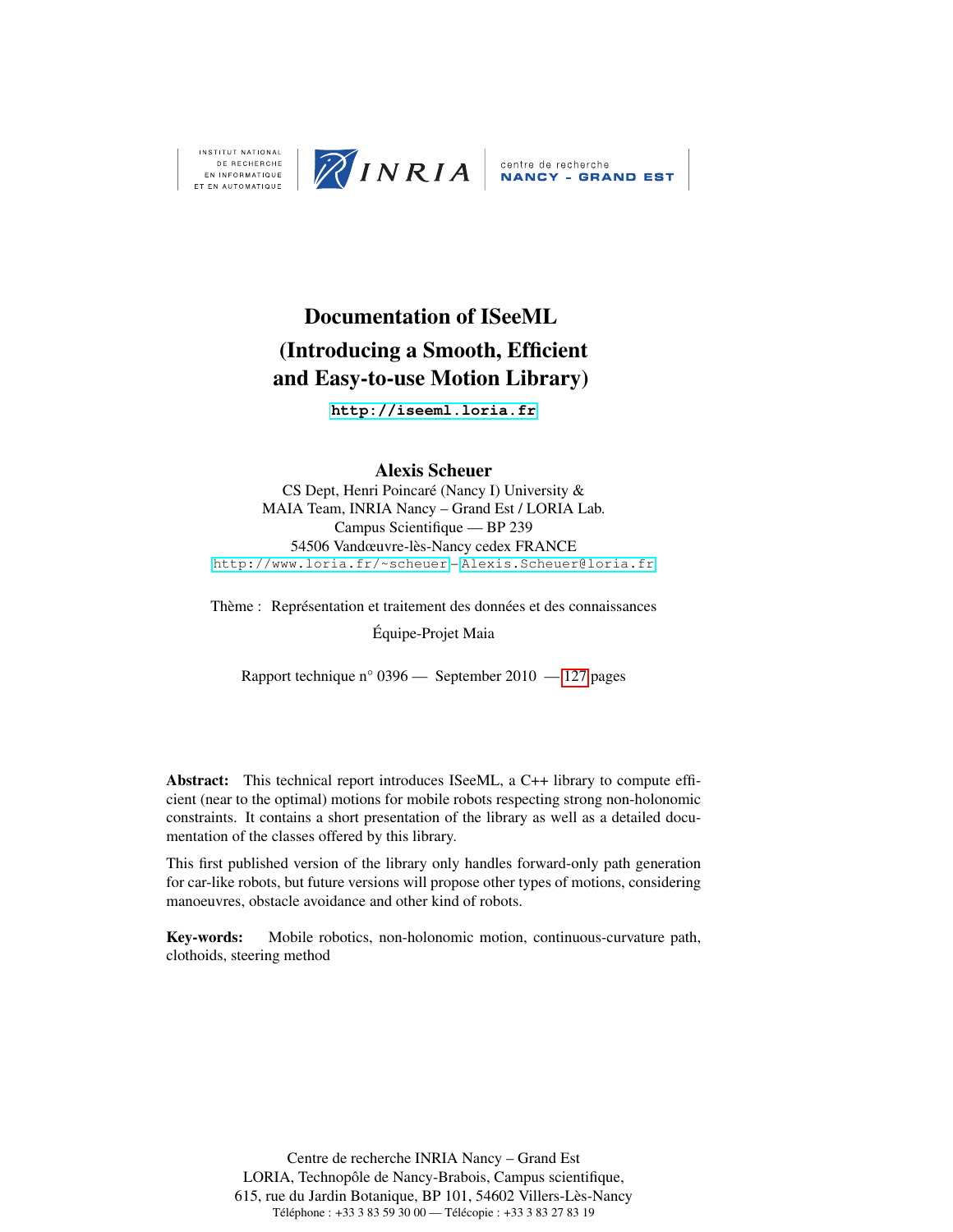## Documentation de ISeeML (Introducing a Smooth, Efficient and Easy-to-use Motion Library)

**<http://iseeml.loria.fr>**

Résumé : Ce rapport technique présente ISeeML, une bibliothèque écrite en C++ et qui permet de calculer des mouvements efficaces (proche de l'optimal) pour des robots mobiles respectant de fortes contraintes non holonomes. Il contient une courte présentation de la bibliothèque, ainsi que une documentation détaillée des classes proposées par cette bibliothèque.

Cette première version publiée de la bibliothèque ne permet que la génération de chemins en marche avant pour des robots de type voiture, mais les versions futures proposeront d'autres types de mouvements, prenant en compte les manœuvres, l'évitement d'obstacles et d'autres genres de robots.

Mots-clés : Robotique mobile, mouvement non holonome, chemin à courbure continue, clothoïdes, "steering method"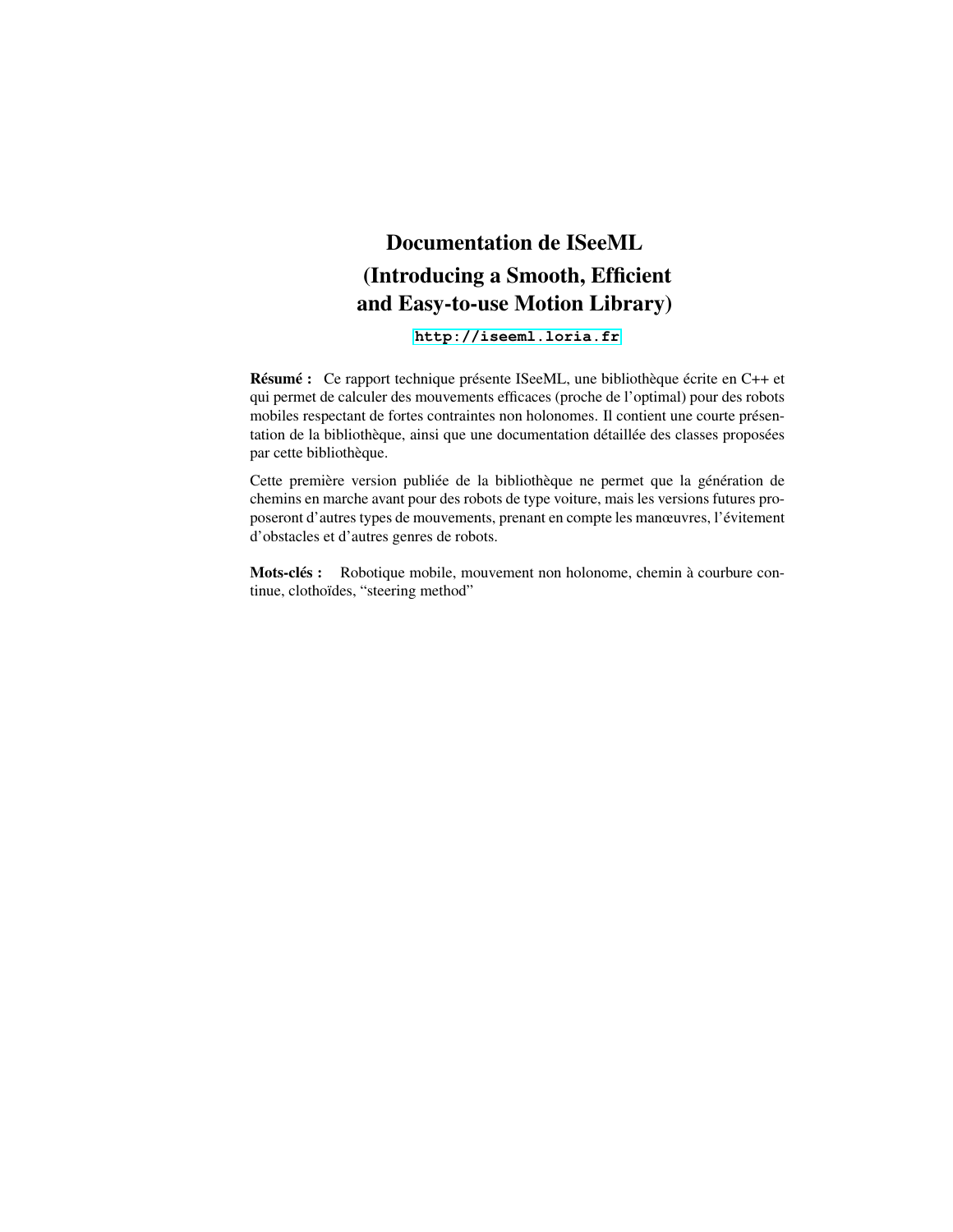# **Contents**

| <b>Presentation</b><br>1 |     |       |                              |                                               | $\mathbf{1}$   |  |
|--------------------------|-----|-------|------------------------------|-----------------------------------------------|----------------|--|
|                          | 1.1 |       |                              |                                               | $\mathbf{1}$   |  |
|                          | 1.2 |       |                              |                                               | $\mathbf{1}$   |  |
|                          | 1.3 |       |                              |                                               | 2              |  |
|                          | 1.4 |       |                              |                                               | 3              |  |
| 2                        |     |       | <b>Package Documentation</b> |                                               | 5              |  |
|                          | 2.1 |       |                              |                                               | 5              |  |
|                          |     | 2.1.1 |                              |                                               | 5              |  |
|                          |     | 2.1.2 |                              |                                               | 5              |  |
|                          |     | 2.1.3 |                              |                                               | 6              |  |
|                          |     | 2.1.4 |                              |                                               | 6              |  |
|                          | 2.2 |       |                              |                                               | $\overline{7}$ |  |
|                          | 2.3 |       |                              |                                               |                |  |
|                          | 2.4 |       |                              |                                               |                |  |
|                          |     | 2.4.1 |                              |                                               | 8              |  |
|                          |     |       | 2.4.1.1                      | include/iSeeML/CompilerFlags.h File Reference | $\,8\,$        |  |
|                          |     |       | 2.4.1.2                      | iSeeML::Object Class Reference                | 9              |  |
|                          |     | 2.4.2 |                              |                                               |                |  |
|                          |     |       | 2.4.2.1                      | iSeeML::geom::Object Class Reference          | 17             |  |
|                          |     |       | 2.4.2.2                      | iSeeML::geom::BasicObject Class Reference     | 19             |  |
|                          |     |       | 2.4.2.3                      | iSeeML::geom::Point Class Reference           | 20             |  |
|                          |     |       | 2.4.2.4                      | iSeeML::geom::Vector Class Reference          | 27             |  |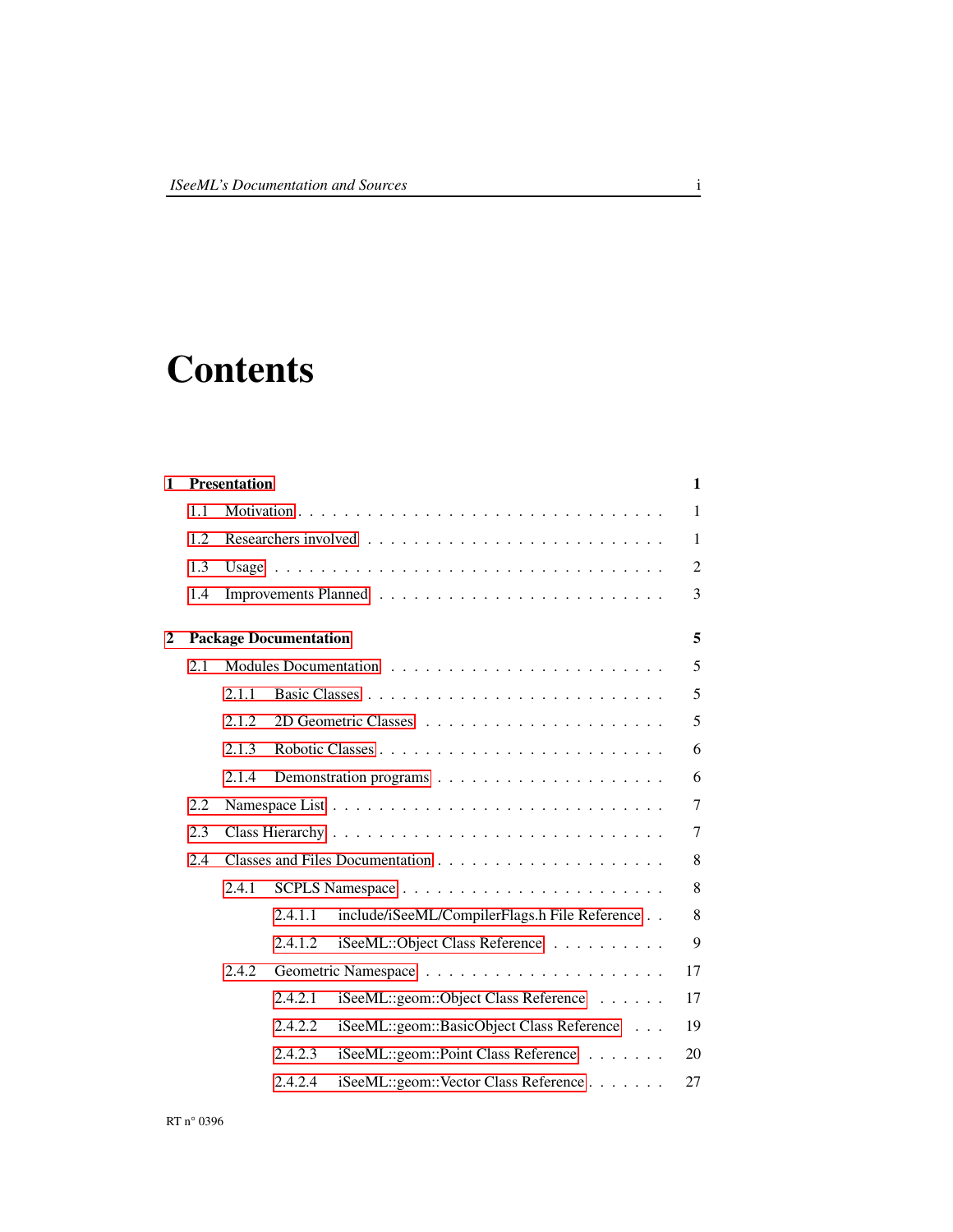|   | 2.4.3                        |          |                                                           |     |
|---|------------------------------|----------|-----------------------------------------------------------|-----|
|   |                              | 2.4.3.1  | iSeeML::rob::Object Class Reference                       | 41  |
|   |                              | 2.4.3.2  | iSeeML::rob::OrPtConfig Class Reference                   | 41  |
|   |                              | 2.4.3.3  | iSeeML::rob::CurvConfig Class Reference                   | 50  |
|   |                              | 2.4.3.4  | iSeeML::rob::Path Class Reference                         | 55  |
|   |                              | 2.4.3.5  | iSeeML::rob::BasicPath Class Reference                    | 58  |
|   |                              | 2.4.3.6  | iSeeML::rob::LinCurvPath Class Reference                  | 59  |
|   |                              | 2.4.3.7  | iSeeML::rob::CompoundPath Class Reference                 | 64  |
|   |                              | 2.4.3.8  | iSeeML::rob::DubinsLikePath Class Reference               | 70  |
|   |                              | 2.4.3.9  | iSeeML::rob::DubinsPath Class Reference                   | 83  |
|   |                              | 2.4.3.10 | iSeeML::rob::FscPath Class Reference                      | 90  |
| 3 | <b>Example Documentation</b> |          | 103                                                       |     |
|   |                              | 3.0.3.11 |                                                           | 103 |
|   |                              | 3.0.3.12 | $LengthFwd.cpp \dots \dots \dots \dots \dots \dots \dots$ | 104 |
|   |                              | 3.0.3.13 |                                                           | 106 |
|   |                              | 3.0.3.14 |                                                           | 109 |
|   | <b>Index</b>                 |          |                                                           | 121 |
|   | <b>Bibliography</b>          |          |                                                           | 127 |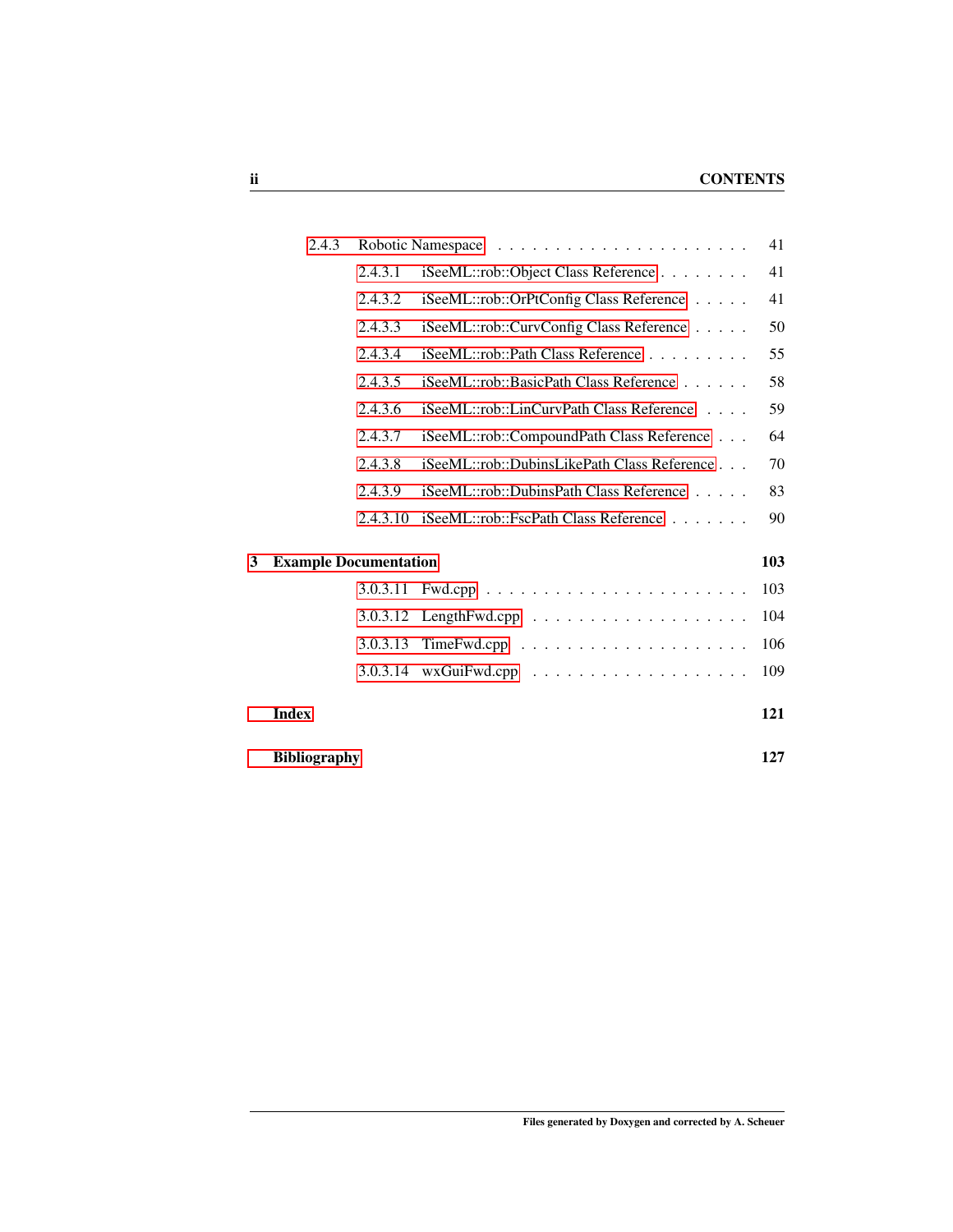## <span id="page-7-0"></span>Chapter 1

## Presentation

## <span id="page-7-1"></span>1.1 Motivation

The main interest of this library is to offer smooth (continuous-curvature) efficient (close to the optimal) motions for mobile robots [\[7,](#page-133-1) [8\]](#page-133-2).

This first version handles forward-only paths: curvature continuity has less importance when the robot can stop, and efficient selection of locally optimal parts still needs complementary studies.

Obtained paths correspond to locally optimal motions with constant velocity for mobile robots, either car-like or with differential-wheels (e.g. Hilare or Khepera). Classical paths (with a discontinuous curvature profile, called Dubins' paths [\[4,](#page-133-3) [1,](#page-133-4) [2\]](#page-133-5)) are also provided. Both paths can also be used for aerial robots, as the motion constraints of those are similar to those of mobile robots.

More details can be found in the articles listed in the [bibliography.](#page-133-6) Smooth motions for other type of robots will be handled in [future versions.](#page-9-1)

## <span id="page-7-2"></span>1.2 Researchers involved

This library has currently been written by a unique author (help for [future versions](#page-9-1) is welcome):

<span id="page-7-3"></span>Alexis Scheuer Alexis Scheuer is « maître de conférence » (assistant professor) at Université Henri Poincaré, Nancy I (<http://www.uhp-nancy.fr>). He is a member of MAIA team (<http://maia.loria.fr>), of LORIA laboratory (<http://www.loria.fr>) and INRIA Nancy – Grand Est ([http://www.](http://www.inria.fr/nancy) [inria.fr/nancy](http://www.inria.fr/nancy)).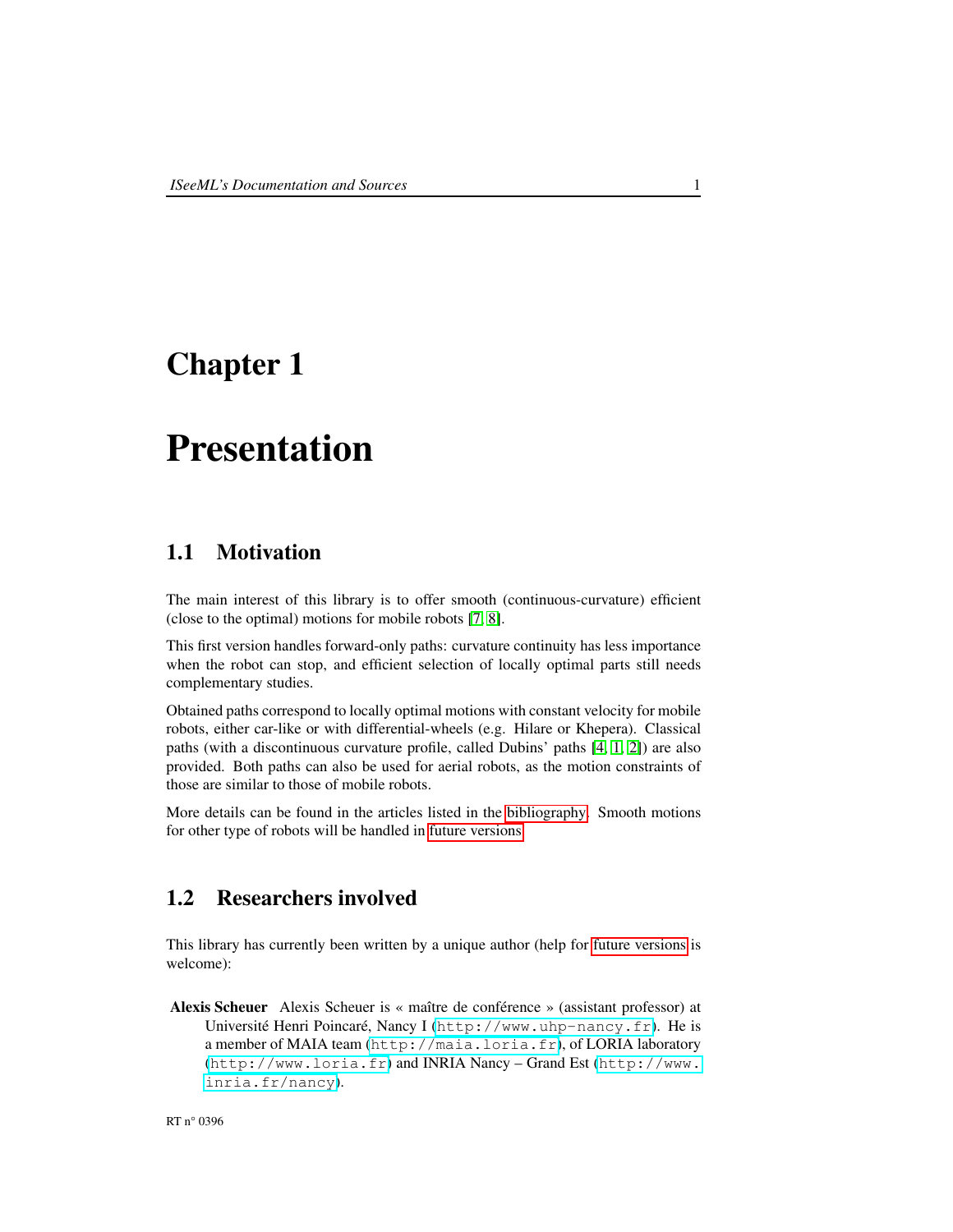However, this library is issued from a research work which has been accomplished thanks to the help of the following persons:

- Thierry Fraichard is researcher in e-Motion team ([http://emotion.](http://emotion.inrialpes.fr) [inrialpes.fr](http://emotion.inrialpes.fr)), of LIG laboratory (<http://lig.imag.fr>) and INRIA Rhône-Alpes (<http://www.inrialpes.fr>); he supervised A. Scheuer's thesis [\[7,](#page-133-1) [8\]](#page-133-2);
- Juan-Manuel Ahuactzin, who is currently research head at Probayes Co. ([www.](www.probayes.com) [probayes.com](www.probayes.com)), collaborates with e-Motion team since 1991; he integrated ISeeML's steering method into his planning scheme called "Ariadne's Clew" [\[5\]](#page-133-7) (*cf* v2.0 planned [improvement\)](#page-9-1);
- Pauline Milhe considered trajectory planning as a generalization of A. Scheuer's work, during a training course for her last year at INSA Toulouse ([http://](http://www.gmm.insa-tlse.fr) [www.gmm.insa-tlse.fr](http://www.gmm.insa-tlse.fr));
- Richard Desvigne generalized the results obtained by A. Scheuer for forwardonly paths to paths with backup maneuvers, during a training course for his last year at HEI Lille (<http://www.hei.fr>) [\[6\]](#page-133-8) (*cf* v1.3 planned [improvement\)](#page-9-1);
- Guillaume Maillard defined ISeeML's second<sup>[1](#page-8-1)</sup> graphic user interface, based on GTK and Gnome, during two training courses in MAIA team for his second year at the École Supérieure d'Informatique et d'Applications de Lorraine ([http:](http://www.esial.uhp-nancy.fr) [//www.esial.uhp-nancy.fr](http://www.esial.uhp-nancy.fr));
- Hubert Cecotti defined a hybrid (stochastic/analytic) planning scheme, using ISeeML's steering method together with a Markov Decision Process (MDP) [\[3\]](#page-133-9) (*cf* v2.0 planned [improvement\)](#page-9-1), during his Nancy I « DEA » (Master) training course; he is currently working in the Institute of Automation of the University of Bremen (<http://www.iat.uni-bremen.de>), in Germany.

## <span id="page-8-0"></span>1.3 Usage

This version of ISeeML only provides forward path generation (no obstacle avoidance, or planning) with or without continuous curvature profile.

ISeeML does not have yet a standard Graphic User Interface. This means you can only, [for the moment,](#page-9-1) compute forward-only paths with continuous or discontinuous curvature profile, and get their characteristics.

A graphical example is however provided, using wxWindows ([http://www.](http://www.wxWindows.org) [wxWindows.org](http://www.wxWindows.org)). Integrating GUI into the class hierarchy is planned for next version, and back-up manoeuvres (change of direction of motion) for the following one.

<span id="page-8-1"></span><sup>1</sup> ISeeML's first GUI was based on Leda library (<http://www.mpi-sb.mpg.de/LEDA>). Currently, ISeeML's GUI uses wxWidgets (<www.wxWidgets.org>), which seems easier to use and more portable than GTK.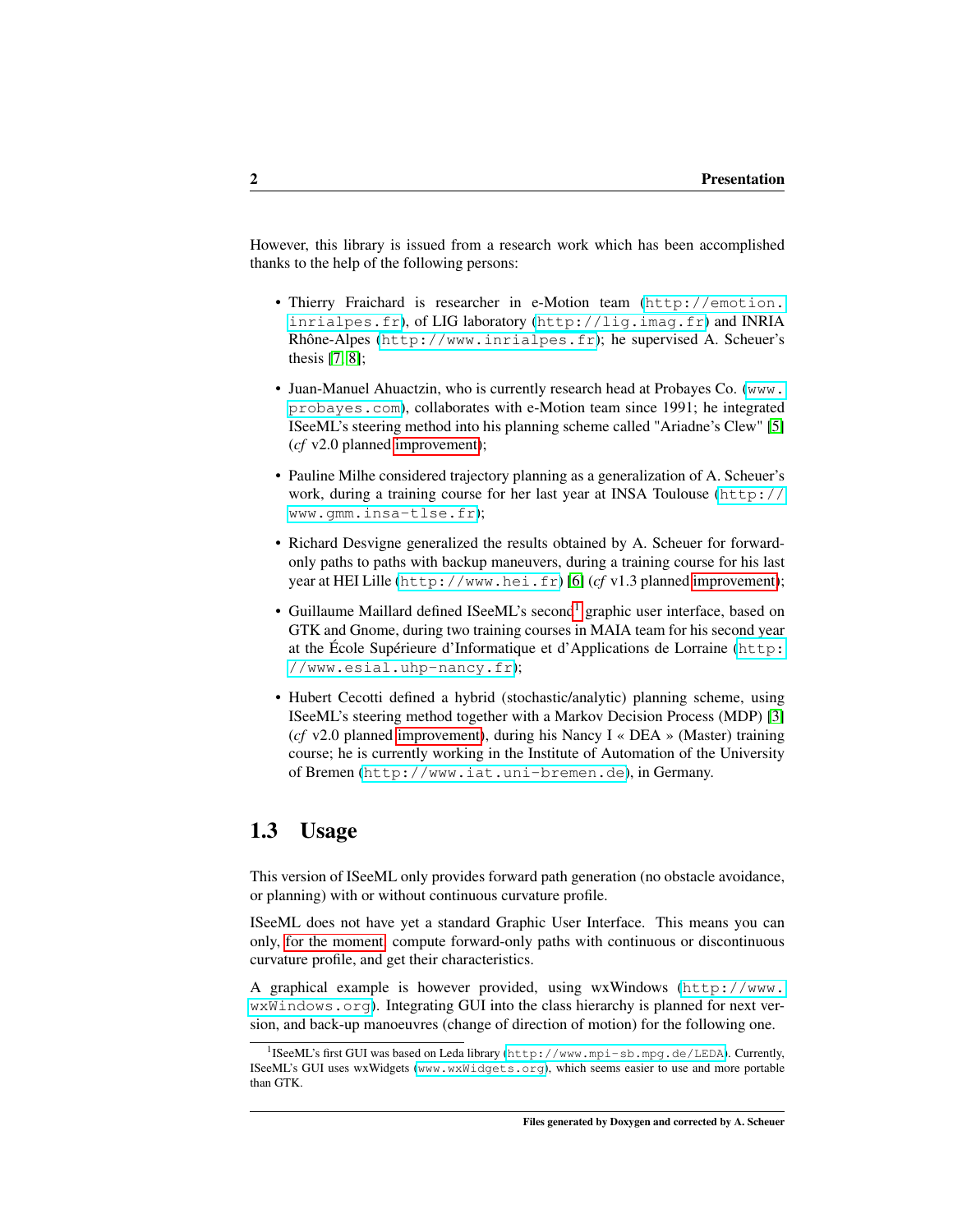This library installation has no requirement, except of course a C++ compiler. Depending on the one used, you may need to add optional includes or lines. To try the GUI example, you however need to install wxWindows.

This library has been compiled and tested:

- on several computers (Intel Core2 Duo, Xeon, Genuine Intel, Pentium IV, Pentium III, KoreBot II in a Khepera III),
- under several OS (Linux: Ubuntu 10.04-06.06, Red Hat; Windows: 98, XP SP2 & SP3),
- with various compilers (g++: Linux and Cygwin; Borland C++ Builder, Visual Studio).

Computation time varies a lot, depending on:

- the processor (KoreBot II is about 20 times slower than the Pentium III, which is about 14 times slower than the Intel Core2 Duo)
- the OS (computation is at least twice faster under Linux than under Windows),
- the compilers (under Windows,computation is 3 time faster using Visual C++ or Borland  $C_{++}$  than using  $g_{++}$ ),
- the path computed (Dubins' paths are computed twice faster than continuouscurvature paths, called FSC).

They vary from 2 ms (FSC paths under Linux on KoreBot II) to 5 µs (Dubins' paths under Linux on Intel Core2 Duo). Hundreds of millions tests have been done, with preand post-conditions activated (cf. [CompilerFlags.h\)](#page-14-2), without any error.

[Fwd.cpp,](#page-109-1) [TimeFwd.cpp,](#page-112-1) [LengthFwd.cpp](#page-110-1) and [wxGuiFwd.cpp](#page-115-1) are four examples showing how classes of this library can be used (the [second example](#page-112-1) gives computation times, the [fourth ones](#page-115-1) is a GUI).

## <span id="page-9-1"></span><span id="page-9-0"></span>1.4 Improvements Planned

| <b>Description</b>                         | <b>Status</b>     |
|--------------------------------------------|-------------------|
| Definition of a portable GUI               | At work $(v1.1)$  |
| More details in the documentation          | Planned $(v1.2?)$ |
| Addition of back-up maneuvres [6]          | Planned $(v1.2?)$ |
| Collision detection                        | Planned $(v1.3?)$ |
| Planning amidst obstacles [7]              | Planned $(v1.3?)$ |
| Multiple planning methods amidst obstacles | Planned $(v2.0?)$ |
| Etc.                                       | Later $(v2+?)$    |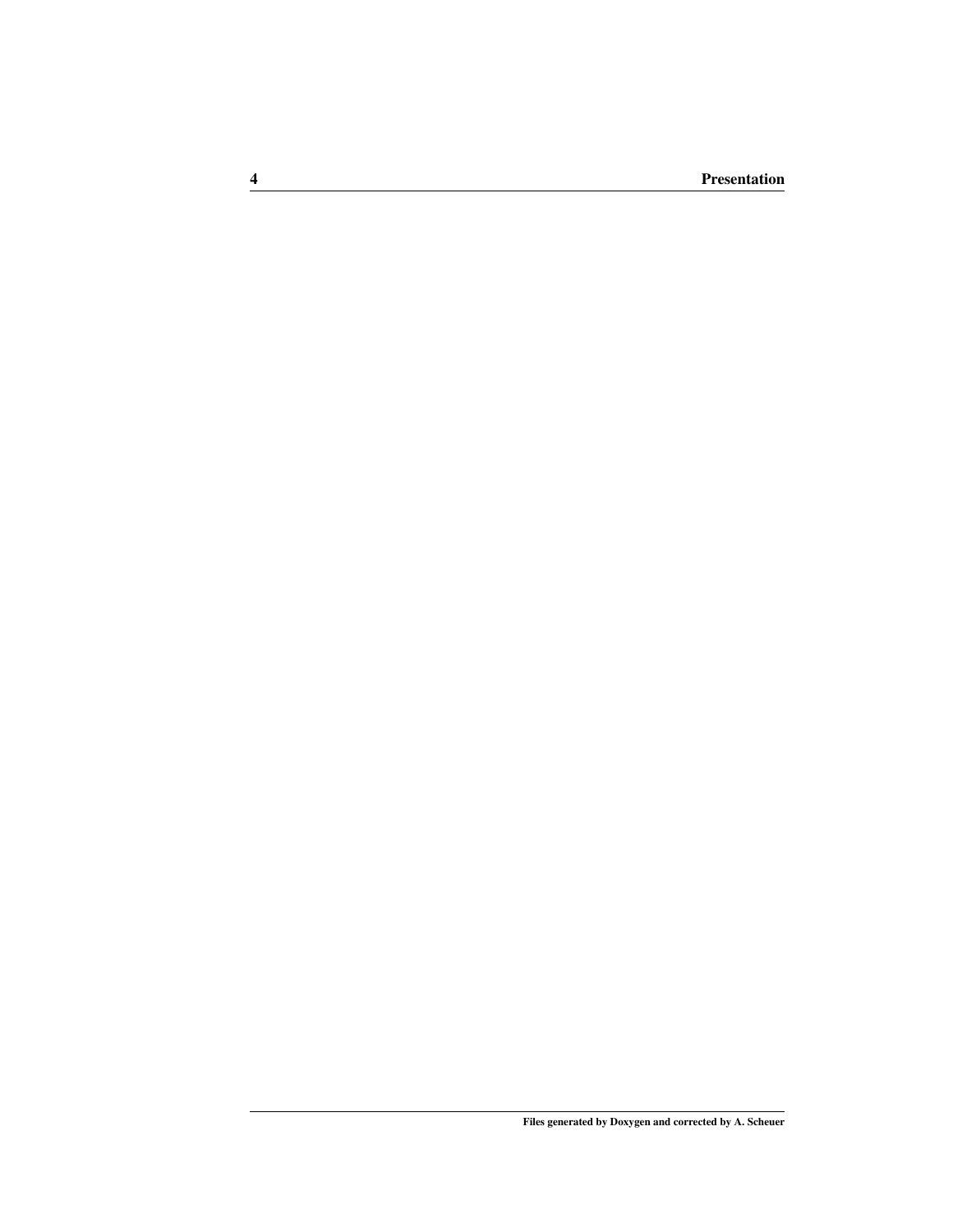## <span id="page-11-0"></span>Chapter 2

## Package Documentation

## <span id="page-11-1"></span>2.1 Modules Documentation

SCPLS is made of three modules, containing respectively [basic classes,](#page-11-4) [2D geomet](#page-11-5)[ric classes](#page-11-5) and [robotic classes,](#page-12-2) and a fourth one giving [some demonstration programs](#page-12-3) (showing how to use the previous classes).

### <span id="page-11-4"></span><span id="page-11-2"></span>2.1.1 Basic Classes

This module contains basic classes and files, used by other modules.

- File [iSeeML/CompilerFlags.h](#page-14-2) defines relations between compilation flags.
- File iSeeML/NameSpaces.hpp defines ISeeML's namespaces.
- Class [iSeeML::Object](#page-15-1) is inherited by all other classes of ISeeML.

### <span id="page-11-5"></span><span id="page-11-3"></span>2.1.2 2D Geometric Classes

This module contains geometric classes.

- Class [iSeeML::geom::Object](#page-23-1) is inherited by all other geometric classes of ISeeML. Geometric object can be separated in two sets:
	- 1. A [iSeeML::geom::BasicObject](#page-25-1) is a basic geometric object, from which more complex objects can be defined.
		- (a) A [iSeeML::geom::Vector](#page-32-0) is a 2D vector.
		- (b) A [iSeeML::geom::Point](#page-25-2) is a 2D point.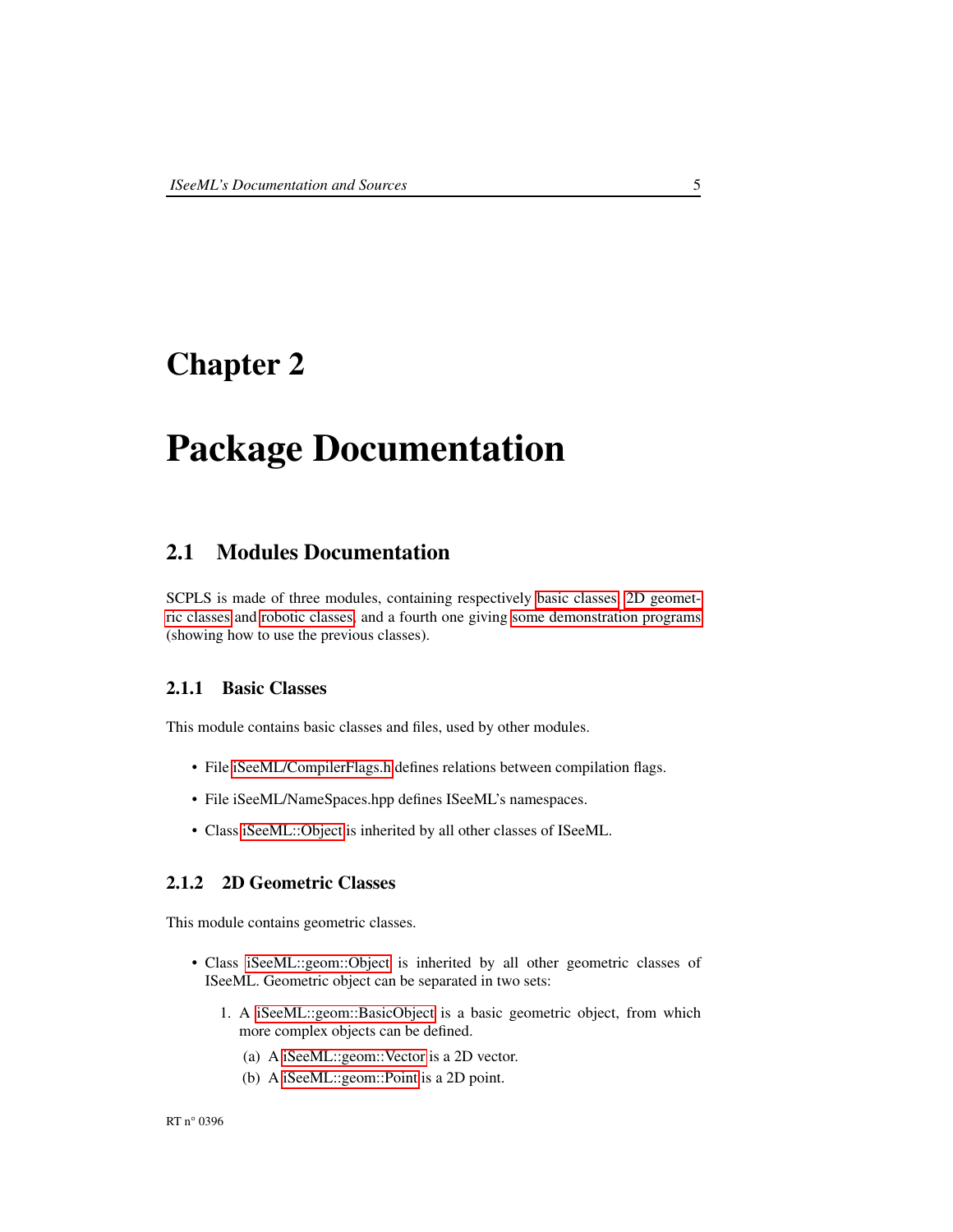2. Complex geometric objects will be composed of several basic geometric objects. It will be the case of some geometric paths (the geometric projection of [robotic compound paths,](#page-70-1) for example).

### <span id="page-12-2"></span><span id="page-12-0"></span>2.1.3 Robotic Classes

This module contains robotic classes, which can be (for the moment) configurations (giving the robot's state) or path (giving the robot's motion). Other classes' type will be added in later versions (robots, defining the robot itself, dynamic configurations and trajectories, adding time to geometry in configurations and paths, etc.).

- Class [iSeeML::rob::Object](#page-47-1) is inherited by all other robotic classes of ISeeML.
	- A [iSeeML::rob::OrPtConfig](#page-47-3) is a classical configuration for mobile robot, giving a position and an orientation.
		- \* A [iSeeML::rob::CurvConfig](#page-56-1) is similar to previous configuration, with the addition of a curvature field for continuous-curvature planning.
	- Class [iSeeML::rob::Path](#page-61-1) is inherited by all path classes of ISeeML. It defines several virtual methods and a comparison method, common to all paths. As for [geometric objects,](#page-11-5) paths can be separated in two sets:
		- 1. [iSeeML::rob::BasicPath](#page-64-1) defines basic paths, from which more complex paths are made.
			- \* A [iSeeML::rob::LinCurvPath](#page-65-1) is (in this version) the only basic path. Its curvature derivative (with respect to the arc length) is constant.
		- 2. A [iSeeML::rob::CompoundPath](#page-70-1) is a compound path, represented by several basic paths.
			- \* A [iSeeML::rob::DubinsLikePath](#page-76-1) is a path computed using Dubins' method. It is composed of [iSeeML::rob::LinCurvPath.](#page-65-1)
				- · A [iSeeML::rob::DubinsPath](#page-88-0) is a Dubins' path, with a discontinuous curvature profile.
				- · A [iSeeML::rob::FscPath](#page-96-1) is very similar to a Dubins' path, except that its curvature profile is continuous.

#### <span id="page-12-3"></span><span id="page-12-1"></span>2.1.4 Demonstration programs

This module contains files and classes used to build demonstration programs.

• File [Fwd.cpp](#page-109-1) is the first application defined, and is used to verify whether construction of [Dubins'](#page-88-0) and [FSC paths](#page-96-1) connecting two given [configurations](#page-47-3) are correct.

This verification is now done by the two following test programs, this one being only given as the simplest use of ISeeML.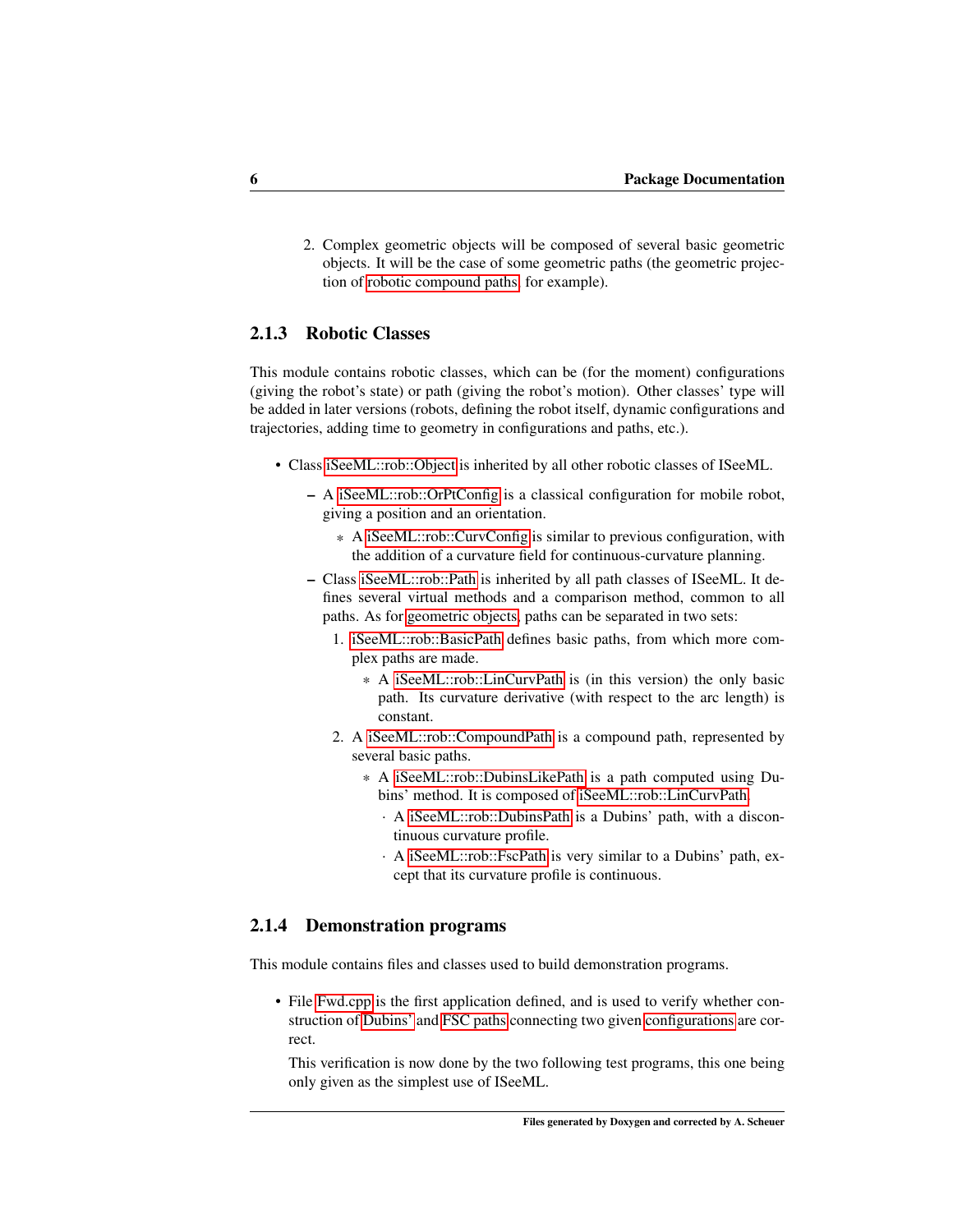- File [TimeFwd.cpp](#page-112-1) is the second application defined. It allows to find [Dubins'](#page-88-0) and [FSC paths'](#page-96-1) (average) computation times, and to verify computations (using [CompilerFlags.h\)](#page-14-2).
- File [LengthFwd.cpp](#page-110-1) is very similar to the previous one, except that it computes paths' length instead of computation times.
- File [wxGuiFwd.cpp](#page-115-1) was ISeeML's first Graphical User Interface. It draws [Du](#page-88-0)[bins'](#page-88-0) and [FSC paths](#page-96-1) to connect a fixed [configuration](#page-47-3) to a moving one, whose position follows the mouse and whose orientation can be changed using keyboard. This interface uses wxWidgets (<http://www.wxWidgets.org>), which should become a base for [ISeeML v1.1](#page-9-1) GUI toolkit.

## <span id="page-13-0"></span>2.2 Namespace List

The namespaces of ISeeML, as defined in file iSeeML/NameSpaces.hpp, correspond exactly to the modules:

- the including namespace iSeeML contains the other namespaces and the classes of the [basic module](#page-11-4) (*cf.* § [2.1.1,](#page-11-2) p. [5\)](#page-11-2),
- the geometric namespace  $i$  SeeML:  $:$  geom contains the classes of the [2D geo](#page-11-5)[metric module](#page-11-5) (*cf.* § [2.1.2,](#page-11-3) p. [5\)](#page-11-3), and
- the robotic namespace iSeeML:: rob contains the classes of the [robotic mod](#page-12-2)[ule](#page-12-2) (*cf.* § [2.1.3,](#page-12-0) p. [6\)](#page-12-0).

## <span id="page-13-1"></span>2.3 Class Hierarchy

The inheritance list, also similar to the module contents, is:

| $iSee ML:geom::BasicObject \ldots \ldots \ldots \ldots \ldots \ldots 19$ |      |
|--------------------------------------------------------------------------|------|
|                                                                          | 20   |
|                                                                          | - 27 |
|                                                                          |      |
|                                                                          |      |
| iSeeML::rob::CurvConfig                                                  | 50   |
|                                                                          |      |
|                                                                          |      |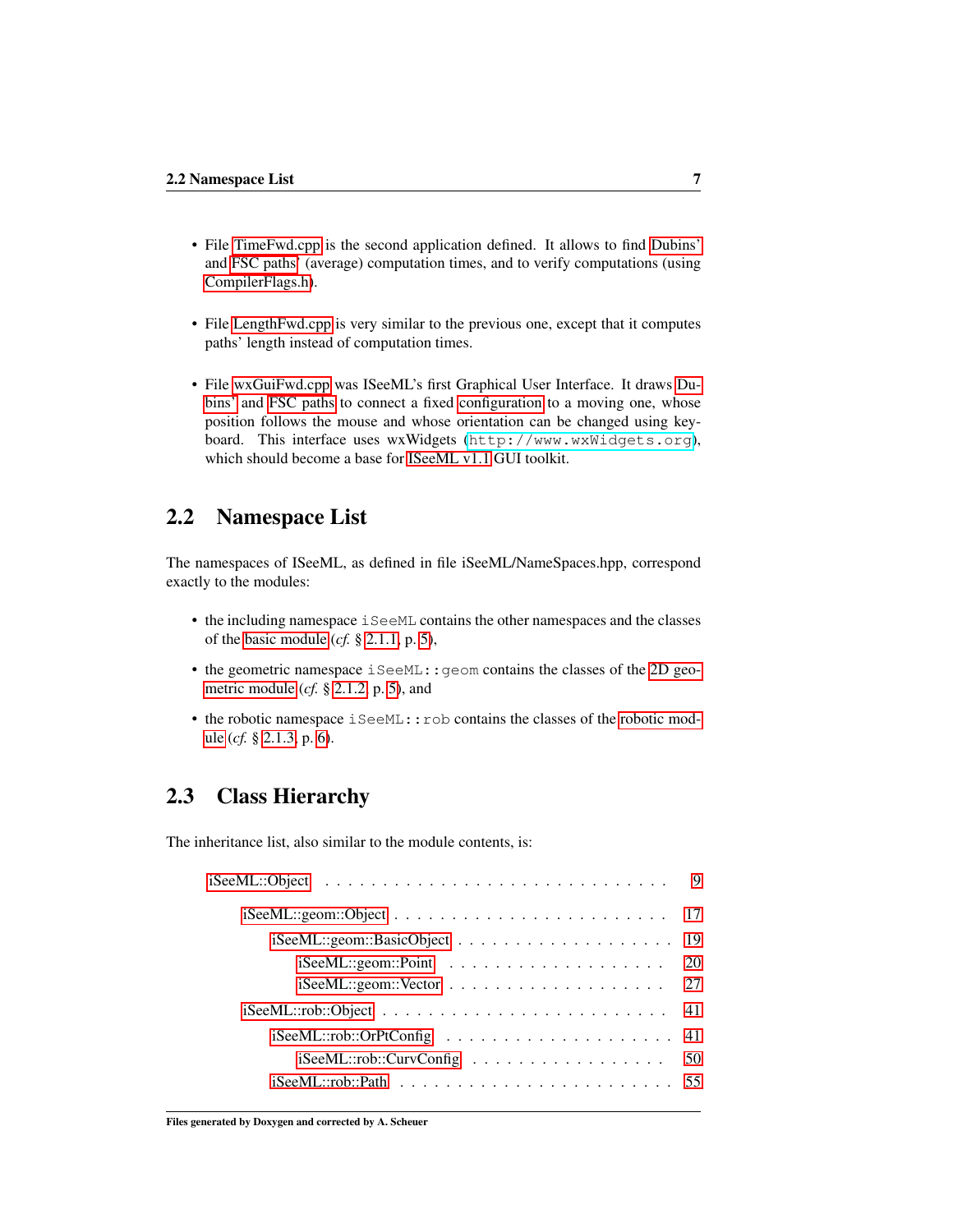| $iSee ML::rob::BasicPath$ 58      |  |
|-----------------------------------|--|
| $iSee ML::rob::LinCurvPath$ 59    |  |
|                                   |  |
| $i$ SeeML::rob::DubinsLikePath 70 |  |
| $iSee ML::rob::DubinsPath$ 83     |  |
| $iSee ML::rob::FscPath$ 90        |  |

## <span id="page-14-0"></span>2.4 Classes and Files Documentation

### <span id="page-14-1"></span>2.4.1 SCPLS Namespace

#### <span id="page-14-2"></span>2.4.1.1 include/iSeeML/CompilerFlags.h File Reference

Definition of relations between ISeeML compilation flags.

#### Detailed Description

Definition of relations between ISeeML compilation flags. ISeeML compilation flags are hierarchicaly defined: for example, definition of ISEEML\_CHECKS activates all ISeeML checking flags. They can be activated by adding in makefile  $a - D$  option for the compiler. Possible flags are:

- ISEEML\_CHECKS (checking everything)
	- ISEEML\_CHECK\_PRECOND (checking preconditions)
		- \* ISEEML\_CHECK\_BASIC\_PRECOND (checking preconditions for [basic objects\)](#page-11-4)
			- · ISEEML\_CHECK\_OBJECT\_PRECOND (checking preconditions for [ISeeML' objects\)](#page-15-1)
		- \* ISEEML\_CHECK\_GEOM\_PRECOND (checking preconditions for [ge](#page-11-5)[ometric module\)](#page-11-5)
			- · ISEEML\_CHECK\_GEOM\_VECT\_PRECOND (checking preconditions for [vectors\)](#page-32-0)
			- · ISEEML\_CHECK\_GEOM\_POINT\_PRECOND (checking preconditions for [points\)](#page-25-2)
		- \* ISEEML\_CHECK\_ROB\_PRECOND (checking preconditions for [robotic module\)](#page-12-2)
			- · ISEEML\_CHECK\_CONFIG\_PRECOND (checking preconditions for configurations)
			- · ISEEML\_CHECK\_ORPT\_CONFIG\_PRECOND (checking preconditions for [standard configurations\)](#page-47-3)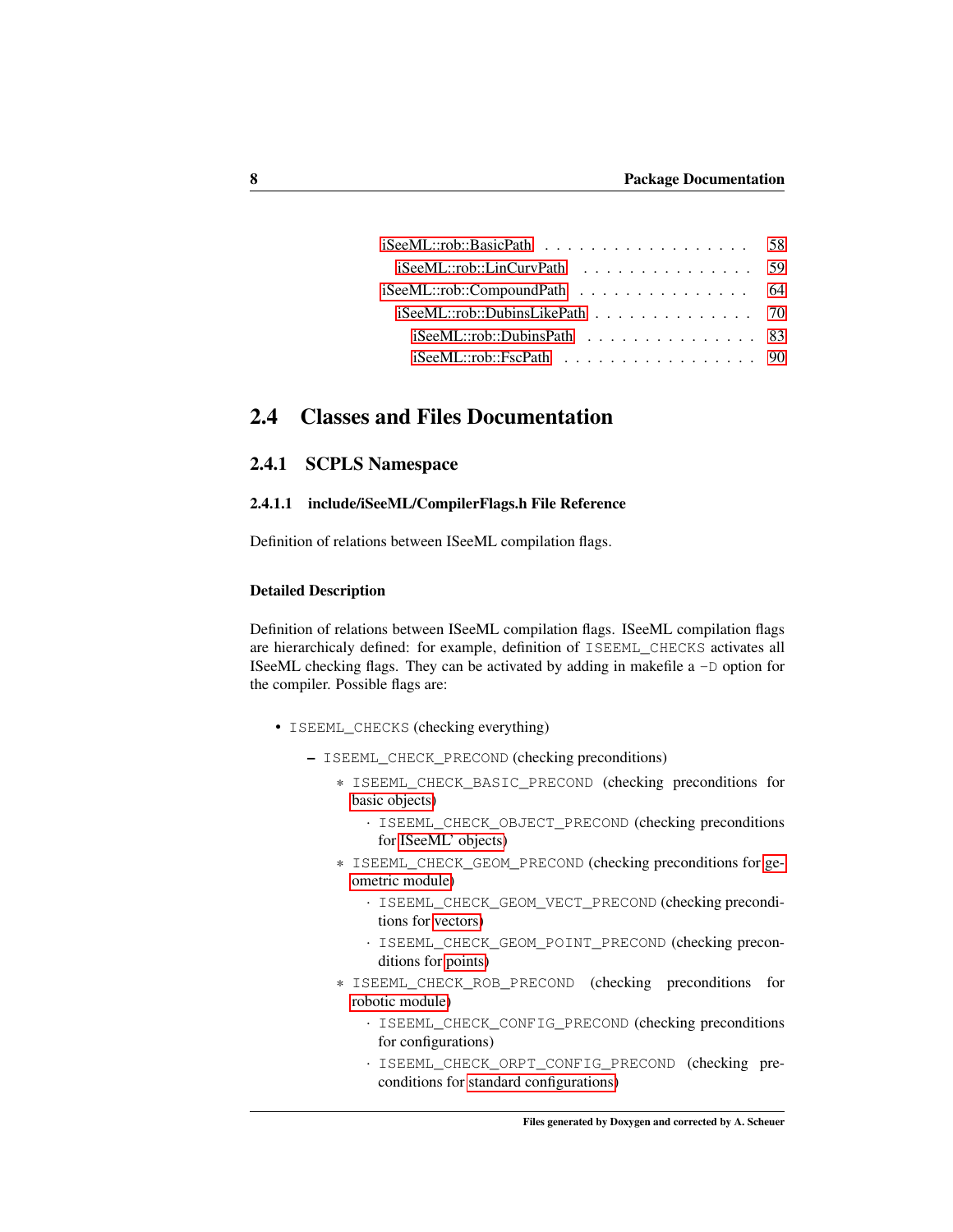- · ISEEML\_CHECK\_CURV\_CONFIG\_PRECOND (checking preconditions for [curvature configurations\)](#page-56-1)
- · ISEEML\_CHECK\_PATH\_PRECOND (checking preconditions for [paths\)](#page-61-1)
- · ISEEML\_CHECK\_LIN\_PATH\_PRECOND (checking preconditions for [linear basic paths\)](#page-65-1)
- · ISEEML\_CHECK\_COMP\_PATH\_PRECOND (checking preconditions for [compound paths\)](#page-70-1)
- · ISEEML\_CHECK\_DLIKE\_PATH\_PRECOND (checking preconditions for [Dubins-like paths\)](#page-76-1)
- · ISEEML\_CHECK\_DUBINS\_PATH\_PRECOND (checking preconditions for [Dubins' paths\)](#page-88-0)
- · ISEEML\_CHECK\_FSC\_PATH\_PRECOND (checking preconditions for [FSC paths\)](#page-96-1)
- ISEEML\_CHECK\_POSTCOND (checking postconditions)
	- \* ISEEML\_CHECK\_PATH\_POSTCOND (checking postconditions for [robotic paths\)](#page-61-1)
		- · ISEEML\_CHECK\_COMP\_PATH\_POSTCOND (checking postconditions for [compound paths\)](#page-70-1)
		- · ISEEML\_CHECK\_DLIKE\_PATH\_POSTCOND (checking postconditions for [Dubins-like paths\)](#page-76-1)
		- · ISEEML\_CHECK\_DUBINS\_PATH\_POSTCOND (checking postconditions for [Dubins' paths\)](#page-88-0)
		- · ISEEML\_CHECK\_FSC\_PATH\_POSTCOND (checking postconditions for [FSC paths\)](#page-96-1)
- ISEEML\_CHECK\_POINTERS (checking pointer manipulations)
	- \* ISEEML\_CHECK\_NULL\_POINTER (checking for invalid reference)
	- \* ISEEML\_CHECK\_ARRAY\_ELEMT (checking for incorrect array's index)

### <span id="page-15-1"></span><span id="page-15-0"></span>2.4.1.2 iSeeML::Object Class Reference

This class is the base class of ISeeML: every class of ISeeML inherits this one.

#include <Object.hpp>

Inheritance diagram for iSeeML::Object: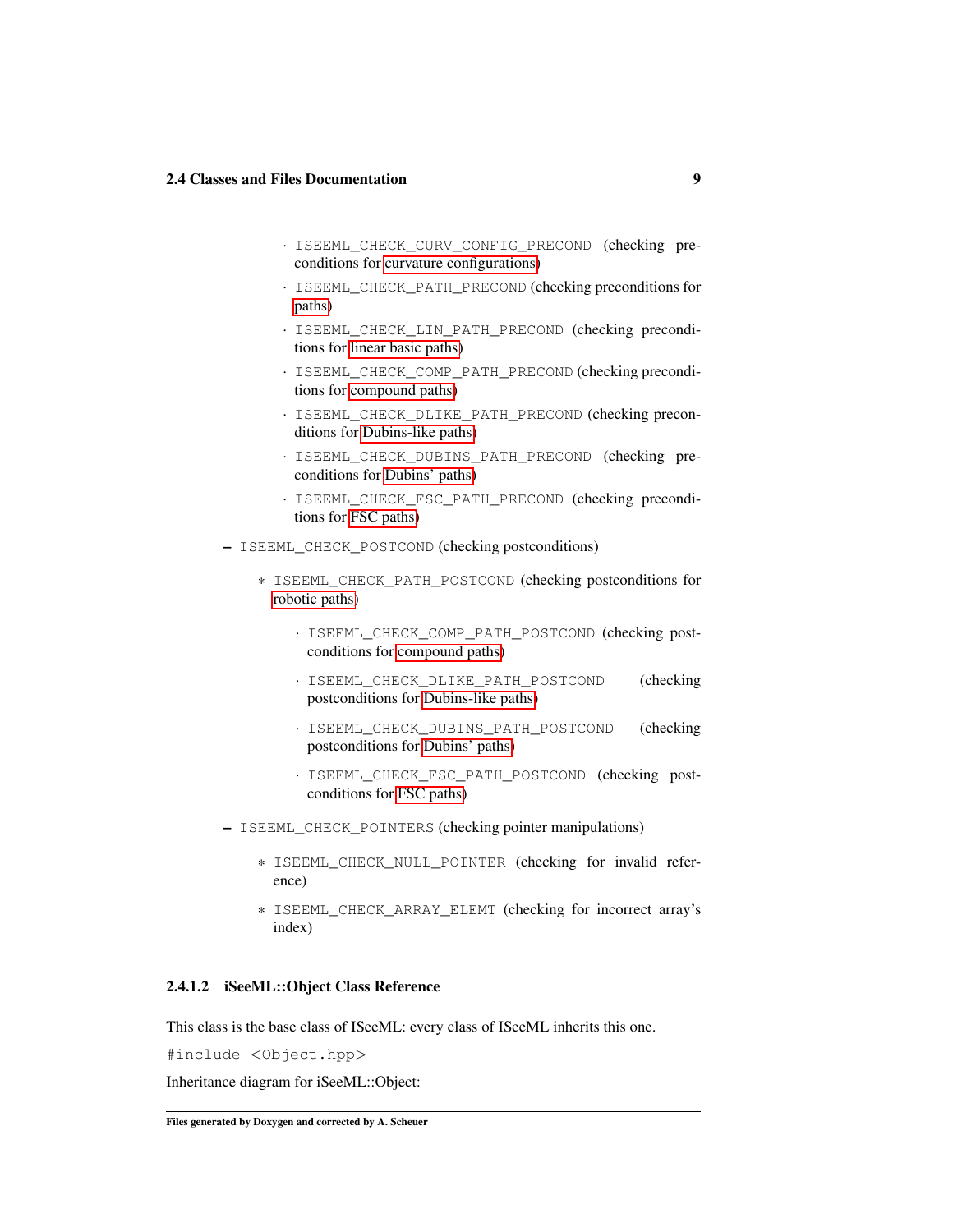

#### <span id="page-16-0"></span>Public Member Functions

- virtual ∼[Object](#page-16-0) () *This virtual class needs a virtual destructor.*
- virtual const string [className](#page-19-0) () const *Description method, giving the object's class name.*
- virtual [iSeeML::Object](#page-15-1) & [clone](#page-19-1) () const =0 *Description method, giving a copy of the current object.*
- virtual void [writeTo](#page-22-0) (ostream  $&O$ ) const =0 *Description method, writing a description of the object into a given output stream.*
- bool [sameClass](#page-21-0) (const [iSeeML::Object](#page-15-1) &other)

*Method verifying that a given object has the same type (same class name) than the current one.*

### Static Public Member Functions

- template<class  $T >$ static const T & [min](#page-21-1) (const T &a, const T &b) *Method giving the minimum of two elements.*
- template $<$ class T  $>$ static const T & [max](#page-20-0) (const T &a, const T &b) *Method giving the maximum of two elements.*
- static double [sqr](#page-22-1) (const double &x) *Method giving the square of a double.*
- static double [mod2pi](#page-21-2) (const double &theta)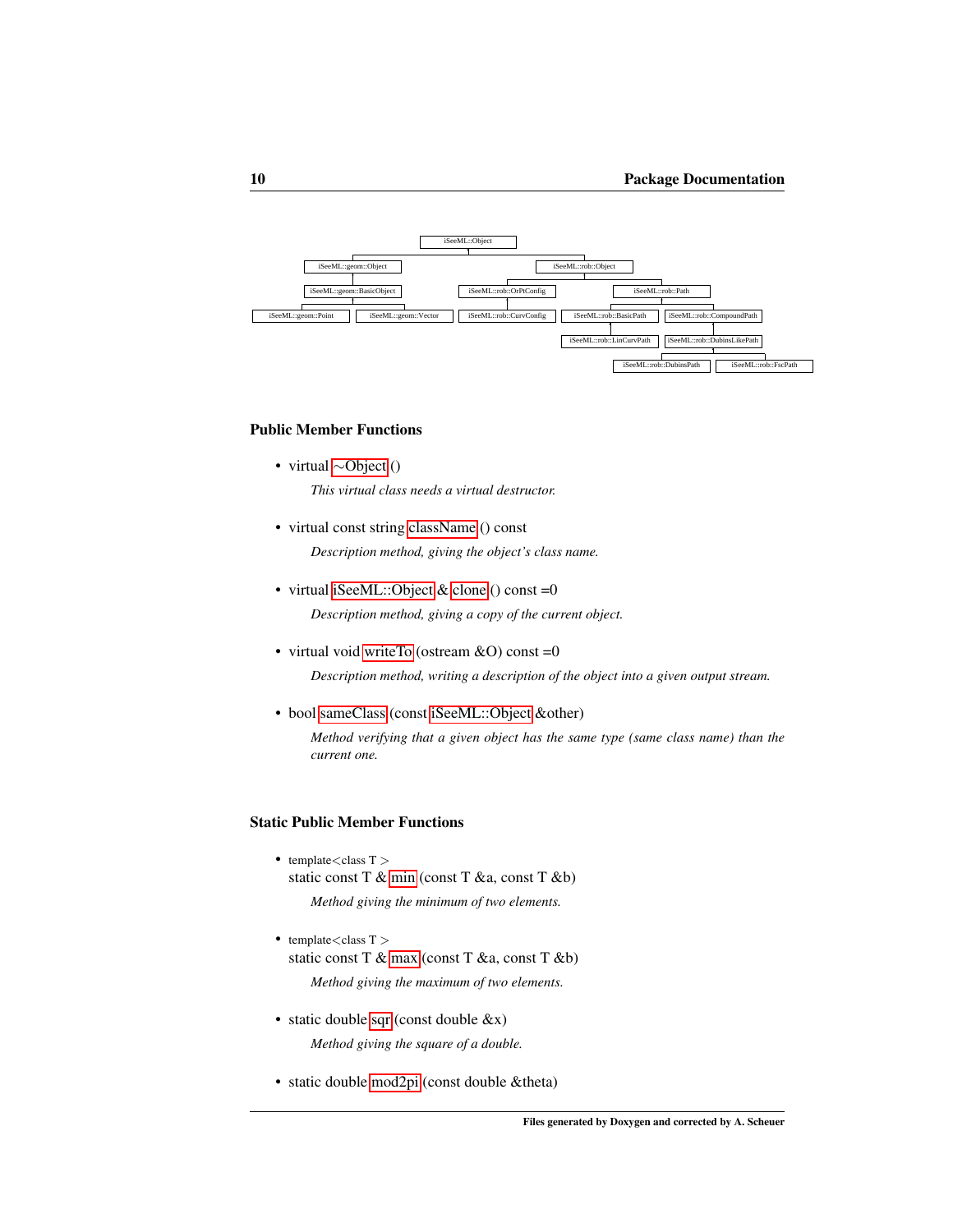*Method giving the angle between -* π *(excluded) and* π *(included), which is equal to a given angle modulo 2* π*.*

• static bool is Positive (const double  $&x$ )

*Method telling whether a double is strictly positive.*

- static bool [isNegative](#page-20-2) (const double &x) *Method telling whether a double is strictly negative.*
- static bool [isZero](#page-20-3) (const double &x)

*Method comparing a double to zero.*

• static int [sign](#page-22-2) (const double  $&x$ )

*Method giving the sign of a double.*

#### Protected Member Functions

• virtual int [algDimension](#page-18-0) () const

*Description method for algebraic vectors, giving the dimension of the containing space (default is zero).*

• virtual double [algCoord](#page-18-1) (const int i) const

*Description method for algebraic vectors, giving coordinate of given index for this vector.*

• virtual void [algWriteTo](#page-19-2) (ostream &O) const

*Description method for algebraic vectors, writing this vector in a given output stream: coordinates for each dimension are written, between paranthesis and separated by commas.*

#### Related Functions

(Note that these are not member functions.)

• ostream & [operator](#page-23-2)<< (ostream &O, const [iSeeML::Object](#page-15-1) &o)

*Modification method, writing a description of a ISeeML object in a given output stream.*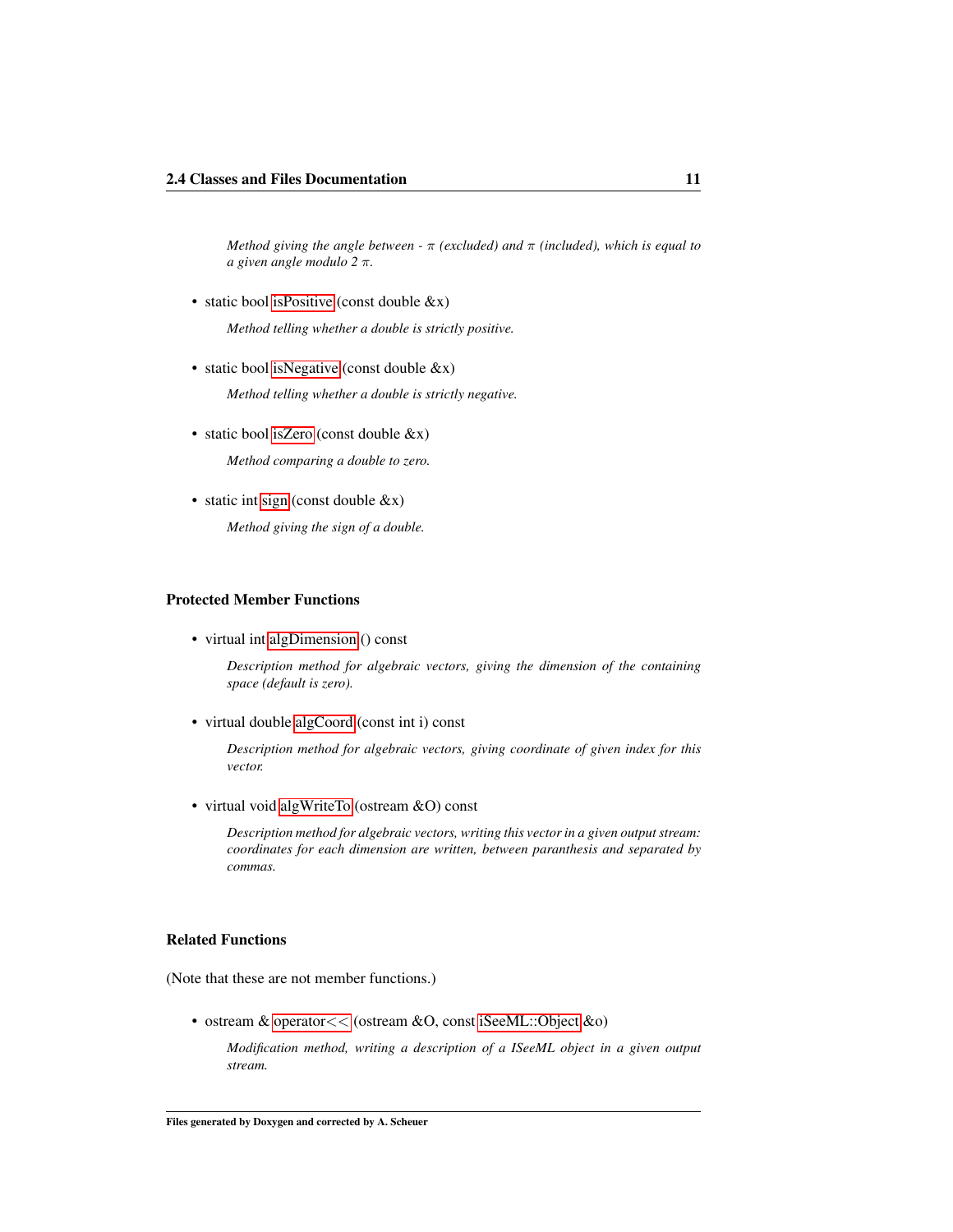#### Detailed Description

This class is the base class of ISeeML: every class of ISeeML inherits this one. Every ISeeML object has to overload [className\(\),](#page-19-0) [clone\(\)](#page-19-1) and [writeTo\(\)](#page-22-0) virtual methods. Method className is used to detect problems with virtual methods (e.g. ["equality](#page-24-0) [operator"](#page-24-0) of [geometric objects\)](#page-23-1). Method clone is used in arrays of objects. Method writeTo is used by output stream's operator <<.

This class also provides a set of common methods [\(sqr,](#page-22-1) ..., [max\)](#page-20-0), some of them using a private static small value.

#### Author:

[Alexis Scheuer.](#page-7-3)

#### Version:

1.0

#### Member Function Documentation

<span id="page-18-1"></span>◮ virtual double iSeeML::Object::algCoord (const int *i*) const **[inline, protected, virtual]** Description method for algebraic vectors, giving coordinate of given index for this vector. This method is not in a seperate class, to avoid multiple inheritance (which drastically increases the computation time).

#### Parameters:

*i* the index of the searched coordinate.

#### Precondition:

an error message is generated if check flag ISEEML\_CHECK\_OBJECT\_- PRECOND (see [CompilerFlags.h\)](#page-14-2) is defined, as this method should not be called (it should be overloaded).

#### Returns:

<span id="page-18-0"></span>0.

Reimplemented in [iSeeML::geom::Point,](#page-28-0) [iSeeML::geom::Vector,](#page-37-0) [iSeeML::rob::CurvConfig,](#page-59-0) and [iSeeML::rob::OrPtConfig.](#page-51-0)

◮ virtual int iSeeML::Object::algDimension () const **[inline, protected, virtual]** Description method for algebraic vectors, giving the dimension of the containing space (default is zero). This method is not in a seperate class, to avoid multiple inheritance (which drastically increases the computation time).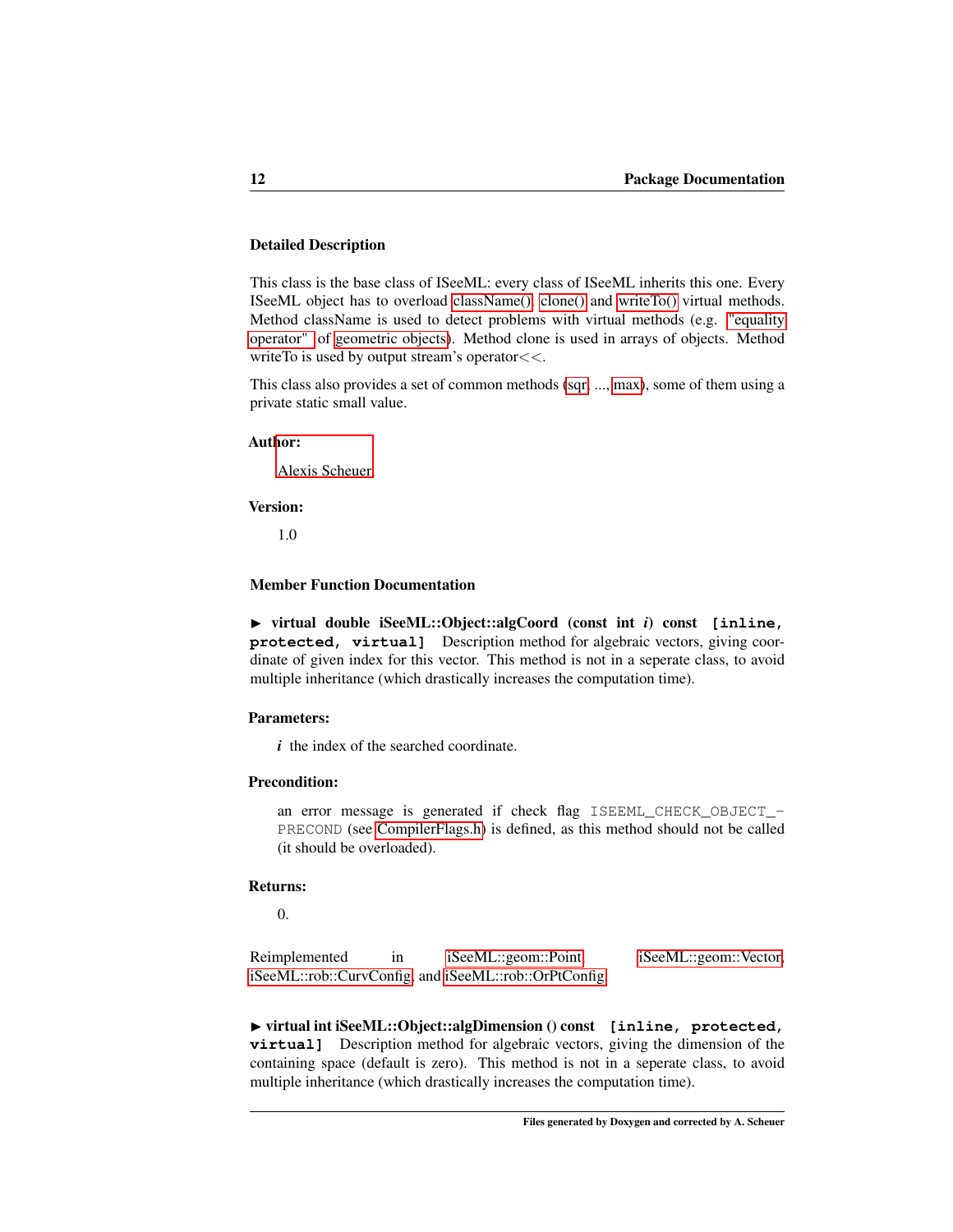This representation is mainly used to define [a unified writeTo.](#page-19-2) Dimension cannot be static, as it is virtual.

<span id="page-19-2"></span>Reimplemented in [iSeeML::geom::Point,](#page-29-0) [iSeeML::geom::Vector,](#page-38-0) [iSeeML::rob::CurvConfig,](#page-60-0) and [iSeeML::rob::OrPtConfig.](#page-52-0)

◮ virtual void iSeeML::Object::algWriteTo (ostream & *O*) const **[inline, protected, virtual]** Description method for algebraic vectors, writing this vector in a given output stream: coordinates for each dimension are written, between paranthesis and separated by commas. This method is not in a seperate class, to avoid multiple inheritance (which drastically increases the computation time).

#### Parameters:

*O* the output stream in which description is written.

#### See also:

[algCoord,](#page-18-1) [algDimension,](#page-18-0) [writeTo.](#page-22-0)

<span id="page-19-0"></span>◮ virtual const string iSeeML::Object::className () const **[inline, virtual]** Description method, giving the object's class name. This method is virtual in order to return the correct value through polymorphism, while a static field is also defined (but this one is private in abstract class).

Class name is used in error messages, and to verify type in redefinitions of some virtual methods.

#### Returns:

the class name as a string.

#### See also:

ClassName.

<span id="page-19-1"></span>◮ virtual iSeeML::Object& iSeeML::Object::clone () const **[pure virtual]** Description method, giving a copy of the current object. This clone is dynamically allocated (and can be built easily using a copy constructor), it has to be deleted later.

#### Precondition:

memory should not be full. If memory is full and ISEEML\_CHECK\_NIL\_- POINTER is defined (see [CompilerFlags.h\)](#page-14-2), an error message is generated and the program exits.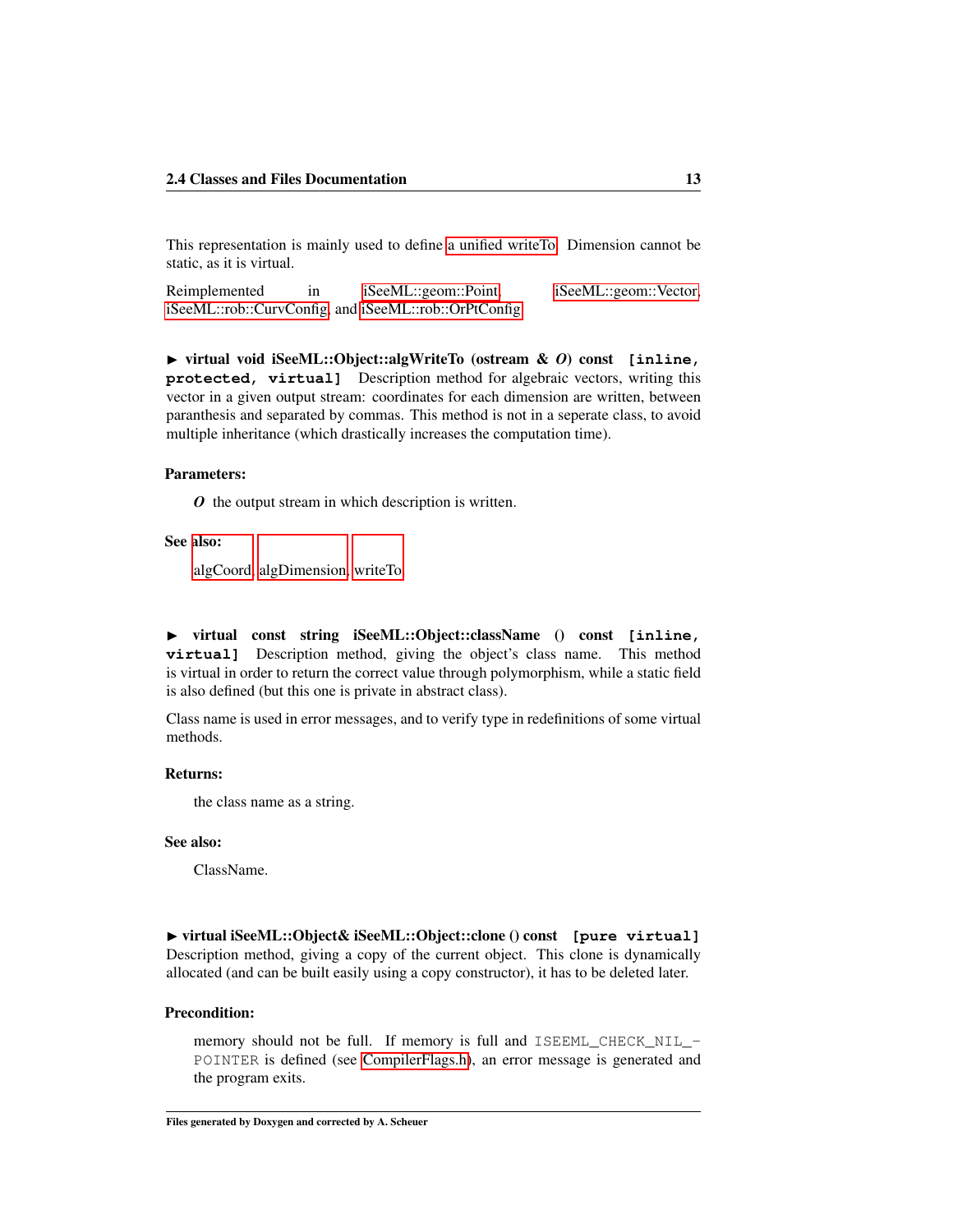#### Returns:

<span id="page-20-2"></span>a copy/clone of the current object.

Implemented in [iSeeML::geom::Point,](#page-29-1) [iSeeML::geom::Vector,](#page-38-1) [iSeeML::rob::CurvConfig,](#page-60-1) [iSeeML::rob::DubinsPath,](#page-93-0) [iSeeML::rob::FscPath,](#page-102-0) [iSeeML::rob::LinCurvPath,](#page-67-0) and [iSeeML::rob::OrPtConfig.](#page-52-1)

◮ static bool iSeeML::Object::isNegative (const double & *x*) **[inline,** static] Method telling whether a double is strictly negative. Computes the double's opposite, and checks if it is positive.

#### Parameters:

*x* the double checked.

#### Returns:

true if the opposite of the double is positive.

See also:

<span id="page-20-1"></span>[isPositive.](#page-20-1)

◮ static bool iSeeML::Object::isPositive (const double & *x*) **[inline, static]** Method telling whether a double is strictly positive.

#### Parameters:

*x* the double checked.

#### Returns:

true if the double is bigger than ISeeML' small value.

#### <span id="page-20-3"></span>◮ static bool iSeeML::Object::isZero (const double & *x*) **[inline, static]** Method comparing a double to zero.

#### Parameters:

*x* the double compared to zero.

#### Returns:

true if the double's absolute value is smaller than ISeeML' small value.

#### Examples:

<span id="page-20-0"></span>[wxGuiFwd.cpp.](#page-115-1)

Files generated by Doxygen and corrected by A. Scheuer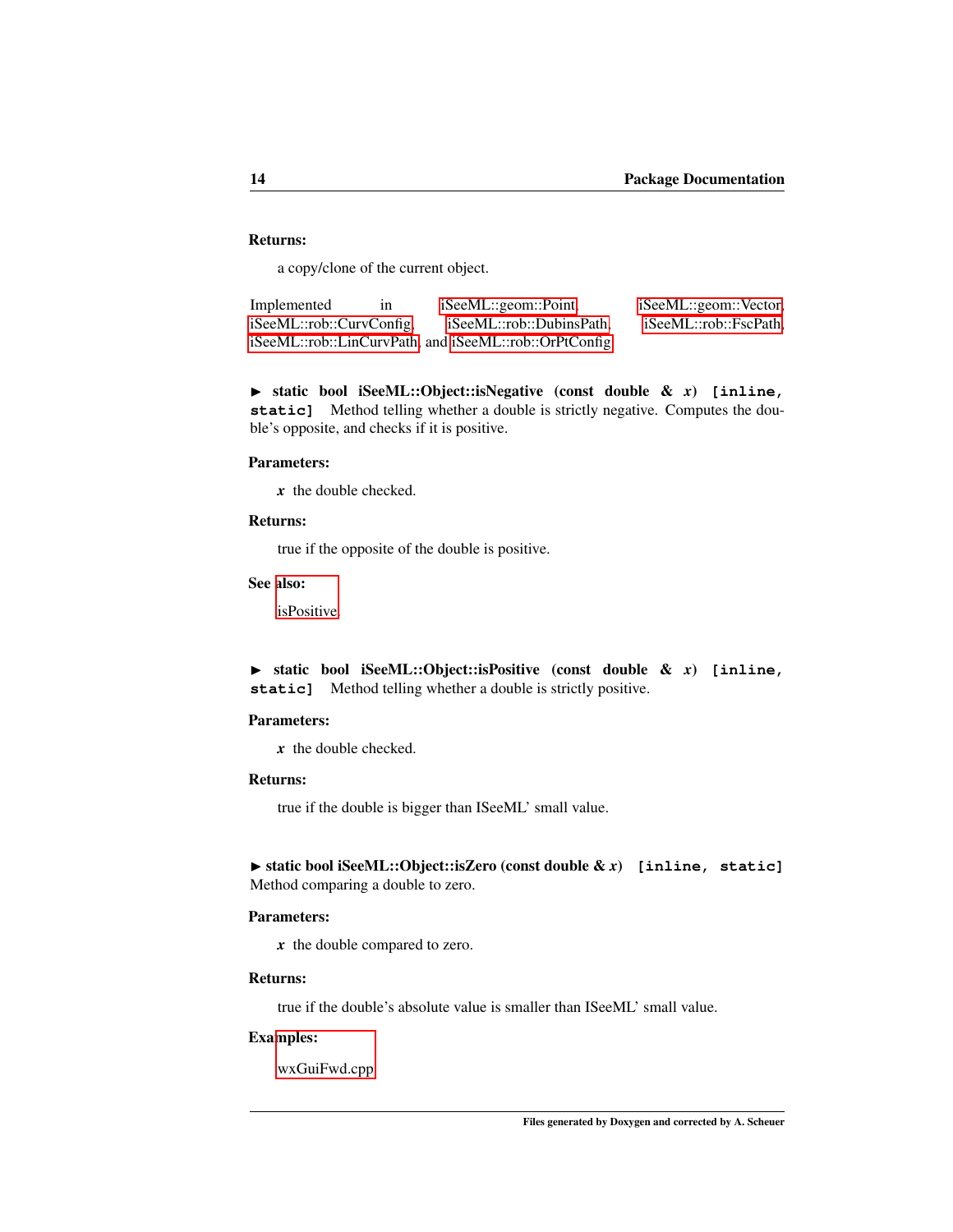◮ template<class T > static const T& iSeeML::Object::max (const T & *a*, const T & *b*) **[inline, static]** Method giving the maximum of two elements. This method uses templates, the elements do not have to be ISeeML objects.

#### Parameters:

*a* A first element,

*b* a second one.

#### Returns:

the maximum between the two given elements.

<span id="page-21-1"></span>◮ template<class T > static const T& iSeeML::Object::min (const T & *a*, const T & *b*) **[inline, static]** Method giving the minimum of two elements. This method uses templates, the elements do not have to be ISeeML objects.

#### Parameters:

*a* A first element, *b* a second one.

#### Returns:

the minimum between the two given elements.

<span id="page-21-2"></span>◮ static double iSeeML::Object::mod2pi (const double & *theta*) **[inline, static]** Method giving the angle between -  $\pi$  (excluded) and  $\pi$  (included), which is equal to a given angle modulo  $2 \pi$ .

#### Parameters:

*theta* an angle.

#### Returns:

the given angle modulo 2  $\pi$ , between -  $\pi$  (excluded) and  $\pi$  (included).

<span id="page-21-0"></span>◮ bool iSeeML::Object::sameClass (const iSeeML::Object & *other*) **[inline]** Method verifying that a given object has the same type (same class name) than the current one.

#### Parameters:

*other* the given object.

Files generated by Doxygen and corrected by A. Scheuer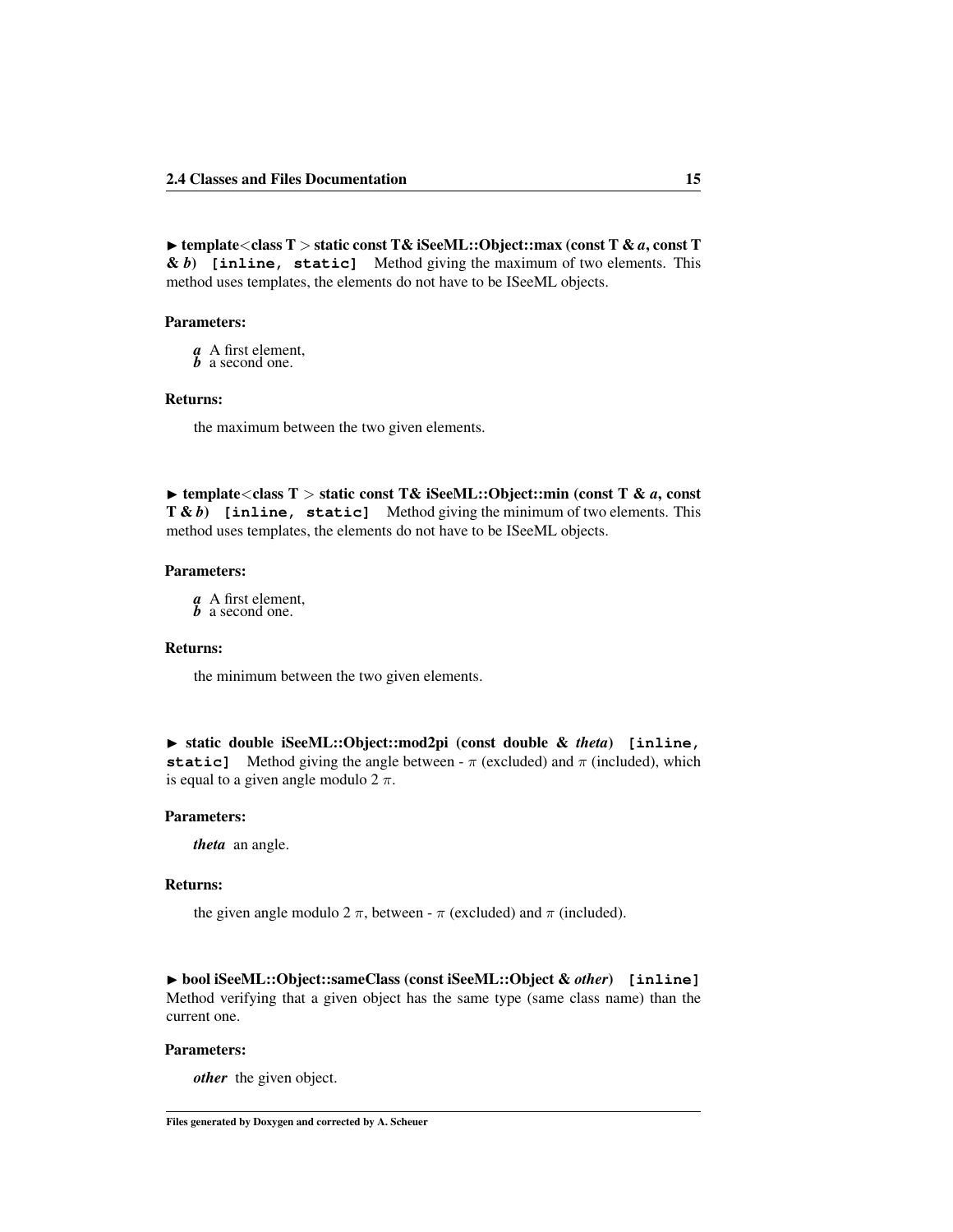#### Returns:

whether the two objects have the same class name.

#### See also:

<span id="page-22-2"></span>[className.](#page-19-0)

▶ static int iSeeML::Object::sign (const double & *x*) [inline, static] Method giving the sign of a double.

#### Parameters:

*x* the double which sign is searched.

#### Returns:

the sign of the double, as an integer in  $\{-1, 0, 1\}$ .

See also:

[isZero,](#page-20-3) [isPositive,](#page-20-1) [isNegative.](#page-20-2)

<span id="page-22-1"></span>◮ static double iSeeML::Object::sqr (const double & *x*) **[inline, static]** Method giving the square of a double.

#### Parameters:

*x* the double whose square is wanted.

#### Returns:

the square of the given double.

<span id="page-22-0"></span>◮ virtual void iSeeML::Object::writeTo (ostream & *O*) const **[pure virtual]** Description method, writing a description of the object into a given output stream. This method is preferred to a toString method, as writting into a stream is much easier than writting into a string.

#### Parameters:

*O* the output stream in which description is written.

Implemented in [iSeeML::geom::Point,](#page-31-0) [iSeeML::geom::Vector,](#page-45-0) [iSeeML::rob::CompoundPath,](#page-76-2) [iSeeML::rob::CurvConfig,](#page-60-2) [iSeeML::rob::DubinsPath,](#page-95-0) [iSeeML::rob::FscPath,](#page-106-0) [iSeeML::rob::LinCurvPath,](#page-69-0) and [iSeeML::rob::OrPtConfig.](#page-55-0)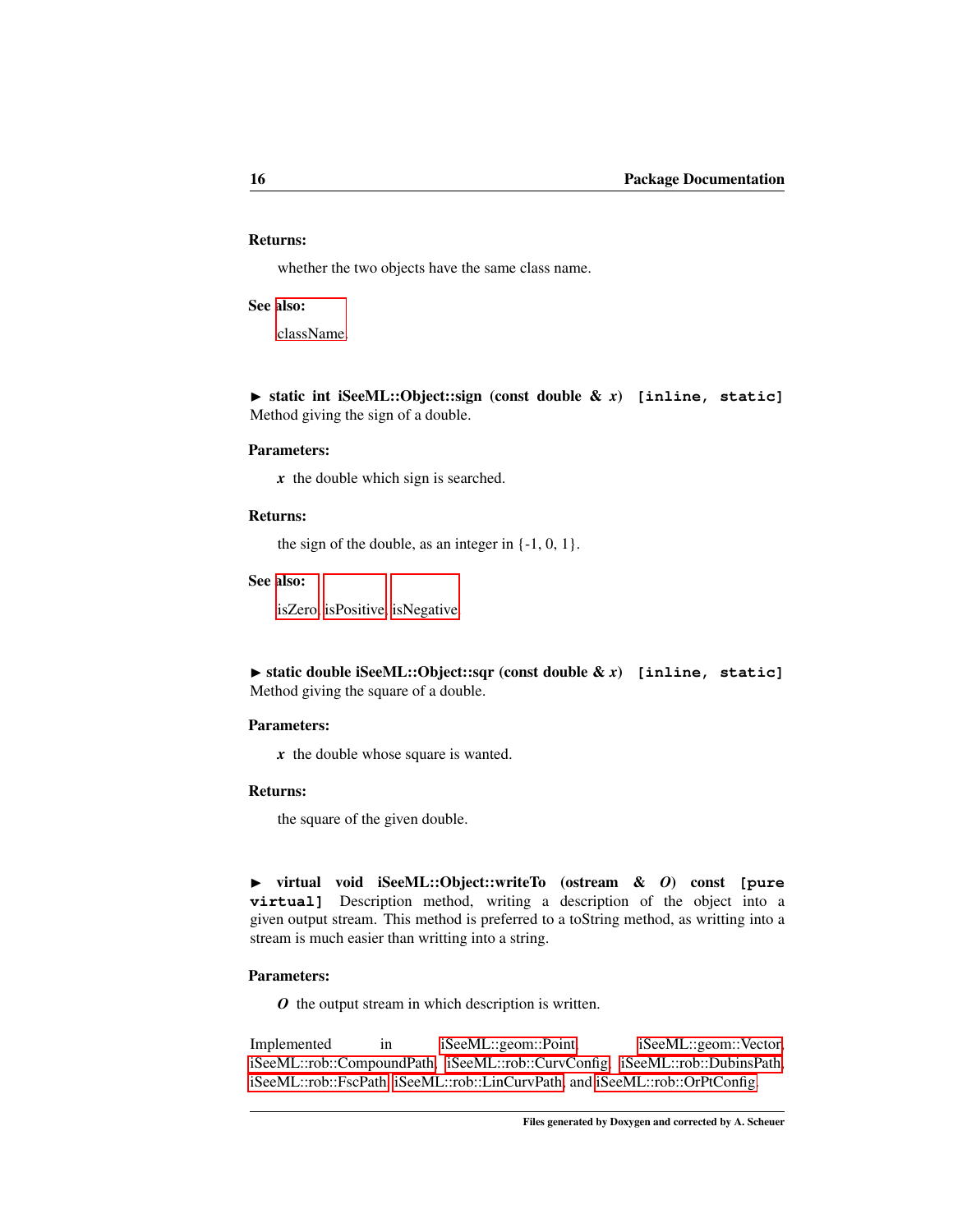#### Friends And Related Function Documentation

<span id="page-23-2"></span>◮ ostream & operator<< (ostream & *O*, const iSeeML::Object & *o*) **[related]** Modification method, writing a description of a ISeeML object in a given output stream.

#### Parameters:

*O* the output stream in which description is written, *o* the ISeeML object whose description is written.

#### Returns:

the output stream, after writing in it.

#### See also:

[iSeeML::Object::writeTo.](#page-22-0)

The documentation for this class was generated from the following file:

• include/iSeeML/Object.hpp

### <span id="page-23-0"></span>2.4.2 Geometric Namespace

#### <span id="page-23-1"></span>2.4.2.1 iSeeML::geom::Object Class Reference

This class is the base class of the 2D geometric namespace of ISeeML: every geometric object inherits this one.

#include <Object.hpp>

Inheritance diagram for iSeeML::geom::Object:

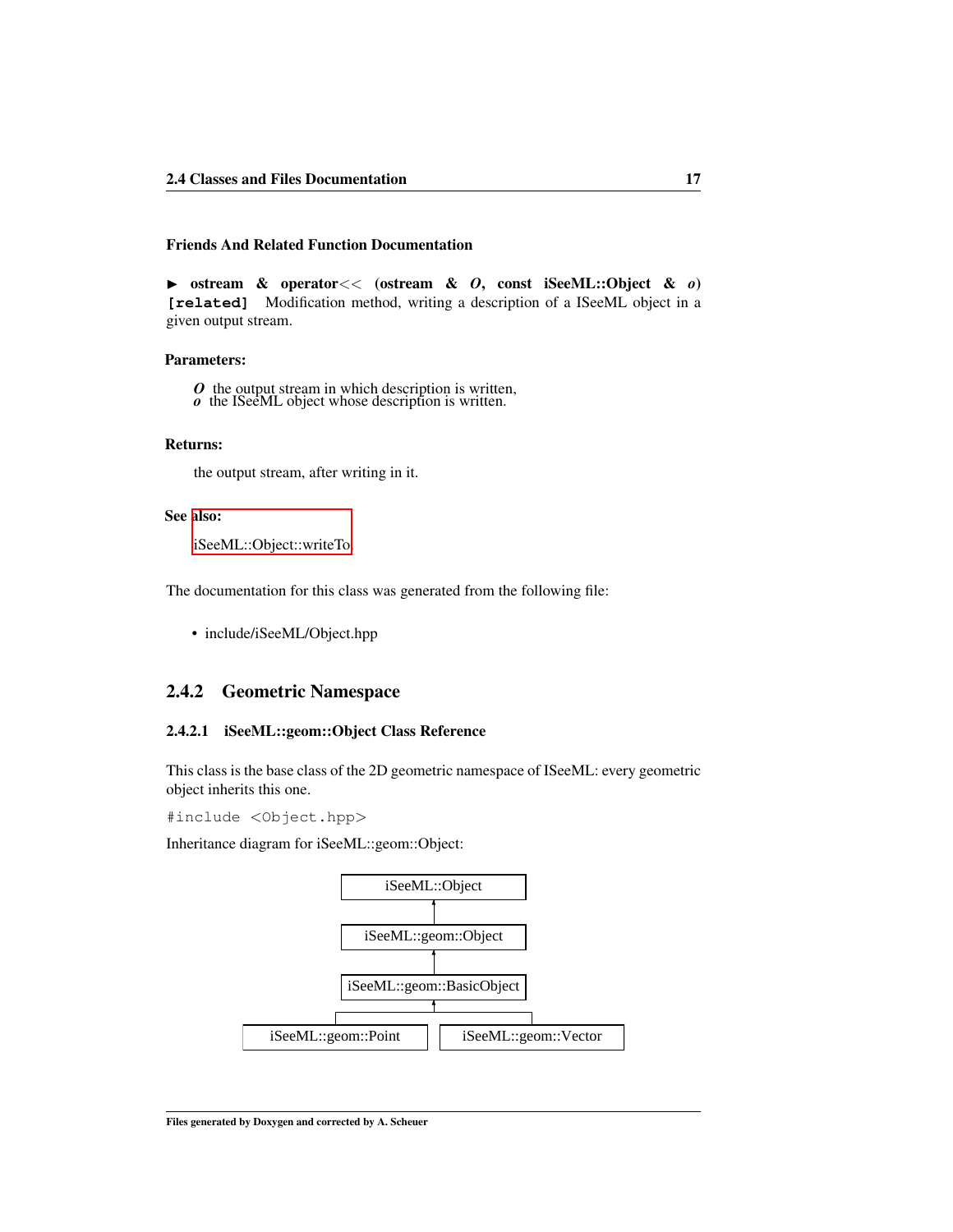#### Public Member Functions

• virtual [iSeeML::geom::Object](#page-23-1) & [translate](#page-24-1) (const [iSeeML::geom::Vector](#page-32-0)  $&$ v $)=0$ 

*Modification method, translating a [iSeeML::geom::Object](#page-23-1) along a vector.*

• virtual bool [operator==](#page-24-0) (const [iSeeML::geom::Object](#page-23-1) &other) const *Equality operator between geometric objects.*

#### Detailed Description

This class is the base class of the 2D geometric namespace of ISeeML: every geometric object inherits this one. Every geometric object has to overload [translate](#page-24-1) method and operator==(const iSeeML::geom::Object&) const.

#### Author:

[Alexis Scheuer.](#page-7-3)

#### Version:

1.0

#### Member Function Documentation

<span id="page-24-0"></span>◮ virtual bool iSeeML::geom::Object::operator== (const iSeeML::geom::Object & *other*) const **[inline, virtual]** Equality operator between geometric objects. This cannot be a pure virtual method, as type of the parameter will change. This method should however always be overloaded, and therefore returns false.

#### Parameters:

*other* another geometric object.

#### Returns:

<span id="page-24-1"></span>false (this method should be overloaded).

◮ virtual iSeeML::geom::Object& iSeeML::geom::Object::translate (const iSeeML::geom::Vector & *v*) **[pure virtual]** Modification method, translating a [iSeeML::geom::Object](#page-23-1) along a vector.

#### Parameters:

*v* the vector of the translation.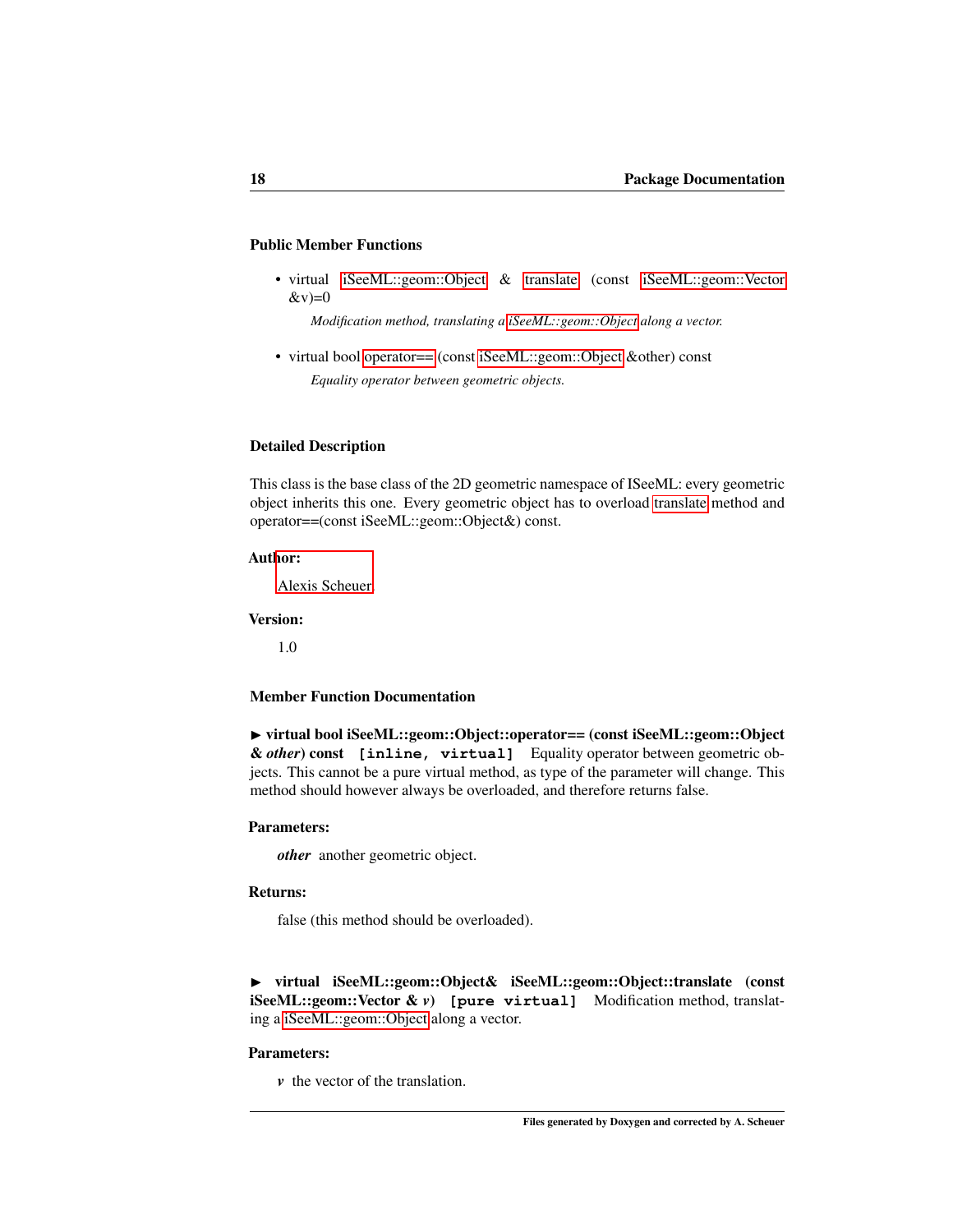#### Returns:

the object once modified.

Implemented in [iSeeML::geom::Point,](#page-31-1) and [iSeeML::geom::Vector.](#page-44-0)

The documentation for this class was generated from the following file:

• include/iSeeML/geom/Object.hpp

#### <span id="page-25-1"></span><span id="page-25-0"></span>2.4.2.2 iSeeML::geom::BasicObject Class Reference

This class defines basic 2D geometric objects, from which compound geometric objects are built.

#include <BasicObject.hpp>

Inheritance diagram for iSeeML::geom::BasicObject:



#### Detailed Description

This class defines basic 2D geometric objects, from which compound geometric objects are built.

#### Author:

[Alexis Scheuer.](#page-7-3)

#### Version:

1.0

The documentation for this class was generated from the following file:

<span id="page-25-2"></span>• include/iSeeML/geom/BasicObject.hpp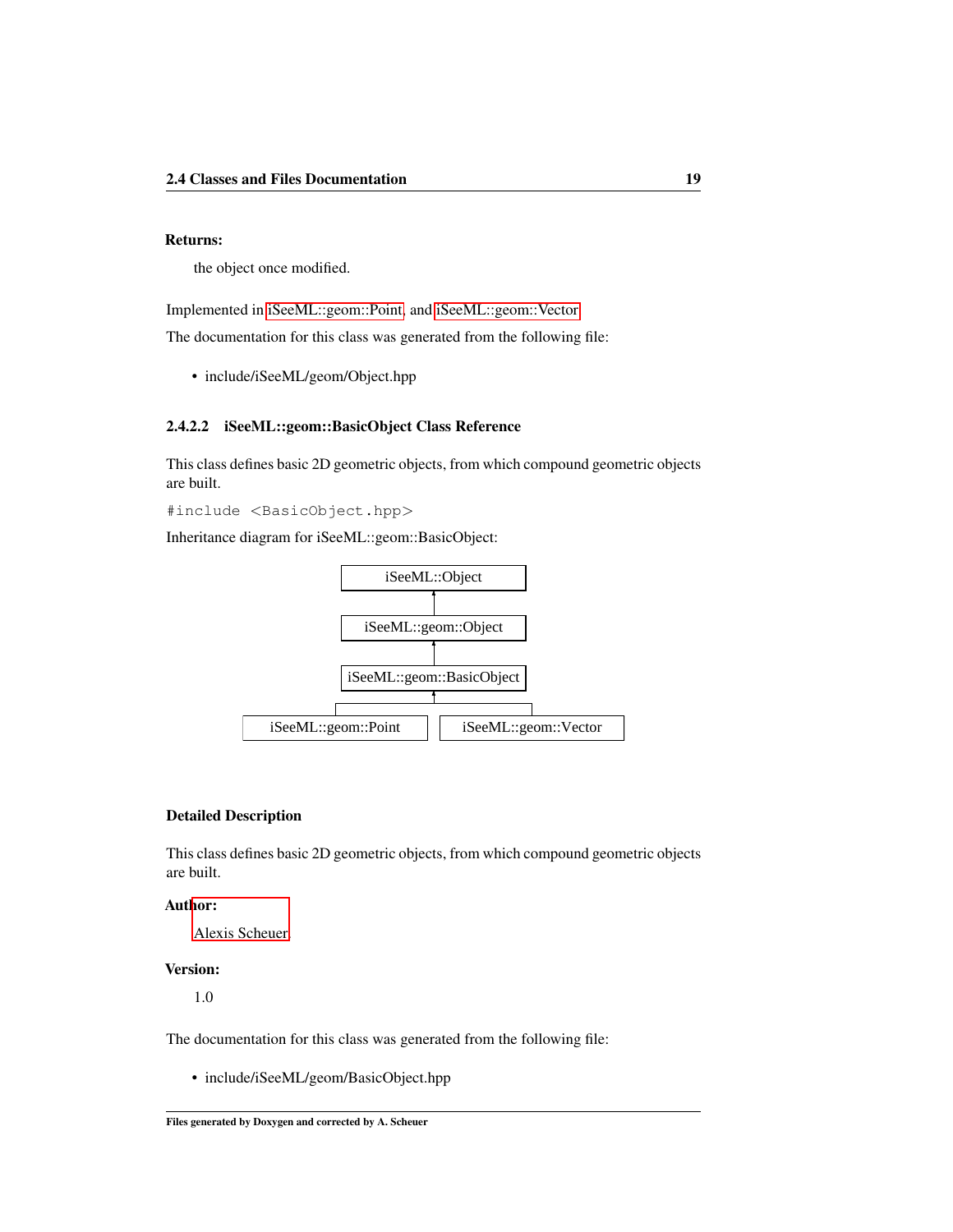#### <span id="page-26-0"></span>2.4.2.3 iSeeML::geom::Point Class Reference

This class defines 2D geometric points, defined by their Cartesian coordinates.

#include <Point.hpp>

Inheritance diagram for iSeeML::geom::Point:



#### <span id="page-26-1"></span>Public Member Functions

• [Point](#page-26-1)  $()$ 

*The default constructor, returning the frame origin (0,0).*

• [Point](#page-28-1) (const double &x, const double &y)

*The main constructor, creating a point from its Cartesian coordinates (Polar coordinates are not used for points in ISeeML).*

• [iSeeML::Object](#page-15-1) & [clone](#page-29-1) () const

*Description method, giving a copy of the current point.*

• void [writeTo](#page-31-0) (ostream &O) const

*Description method, writing a description of the point into a stream: Cartesian coordinate in each dimension is written, between paranthesis and separated by commas.*

• const double & [xCoord](#page-32-1) () const

*Description method, giving the point's first coordinate.*

• const double & [yCoord](#page-32-2) () const

*Description method, giving the point's second coordinate.*

• [Point](#page-25-2) & [moveTo](#page-29-2) (const double &x, const double &y) *Modification method, moving the point to a given position.*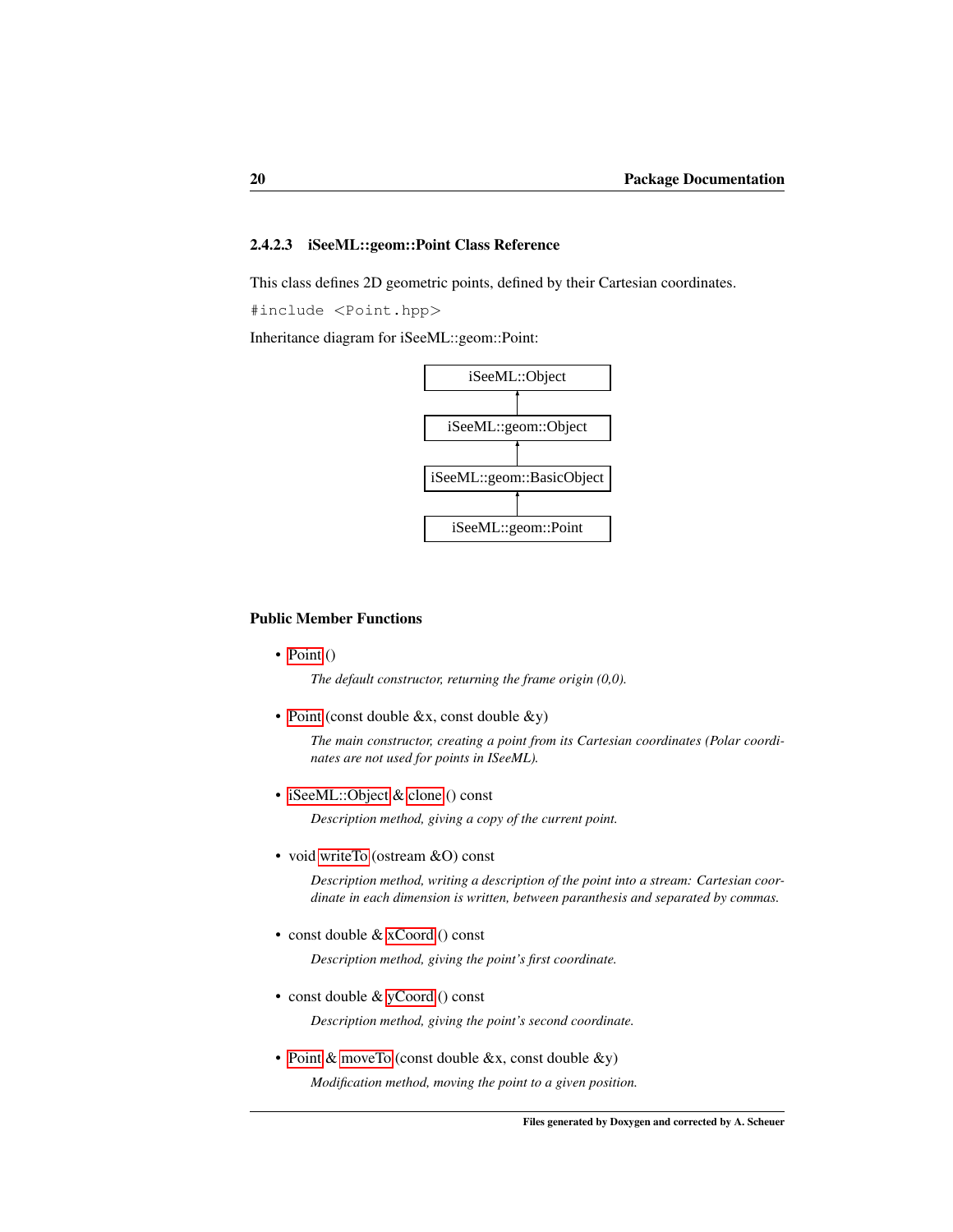- • [Point](#page-25-2) & [translate](#page-31-1) (const [iSeeML::geom::Vector](#page-32-0) &v) *Modification method, translating the point along a vector.*
- bool operator = (const [Point](#page-25-2) & other) const

*Equality operator between points.*

• [Point](#page-25-2) [operator+](#page-30-0) (const [iSeeML::geom::Vector](#page-32-0) &v) const

*Sum operator between a point and a vector, giving the translation of the current point along the vector.*

• [Point](#page-25-2) [operator-](#page-30-1) (const [iSeeML::geom::Vector](#page-32-0) &v) const

*Difference operator between a point and a vector, giving the translation of the current point along the opposite of the vector.*

- • [iSeeML::geom::Vector](#page-32-0) [operator-](#page-30-2) (const [Point](#page-25-2) &other) const *Difference operator between two points, giving the vector connecting these points.*
- double [distance](#page-29-3) (const [Point](#page-25-2) &other) const *Various method, giving the distance between two points.*

#### Static Public Attributes

• static const string [ClassName](#page-32-3)

*The class name is public, as this class can be instanced.*

#### Protected Member Functions

• int [algDimension](#page-29-0) () const

*Description method, giving the dimension of the containing space (2) when this point is considered as an algebraic vector.*

• double [algCoord](#page-28-0) (const int i) const

*Description method, giving Cartesian coordinate of given index of the point.*

#### Detailed Description

This class defines 2D geometric points, defined by their Cartesian coordinates. This class contains description methods giving Cartesian coordinates as well as the [writeTo](#page-31-0)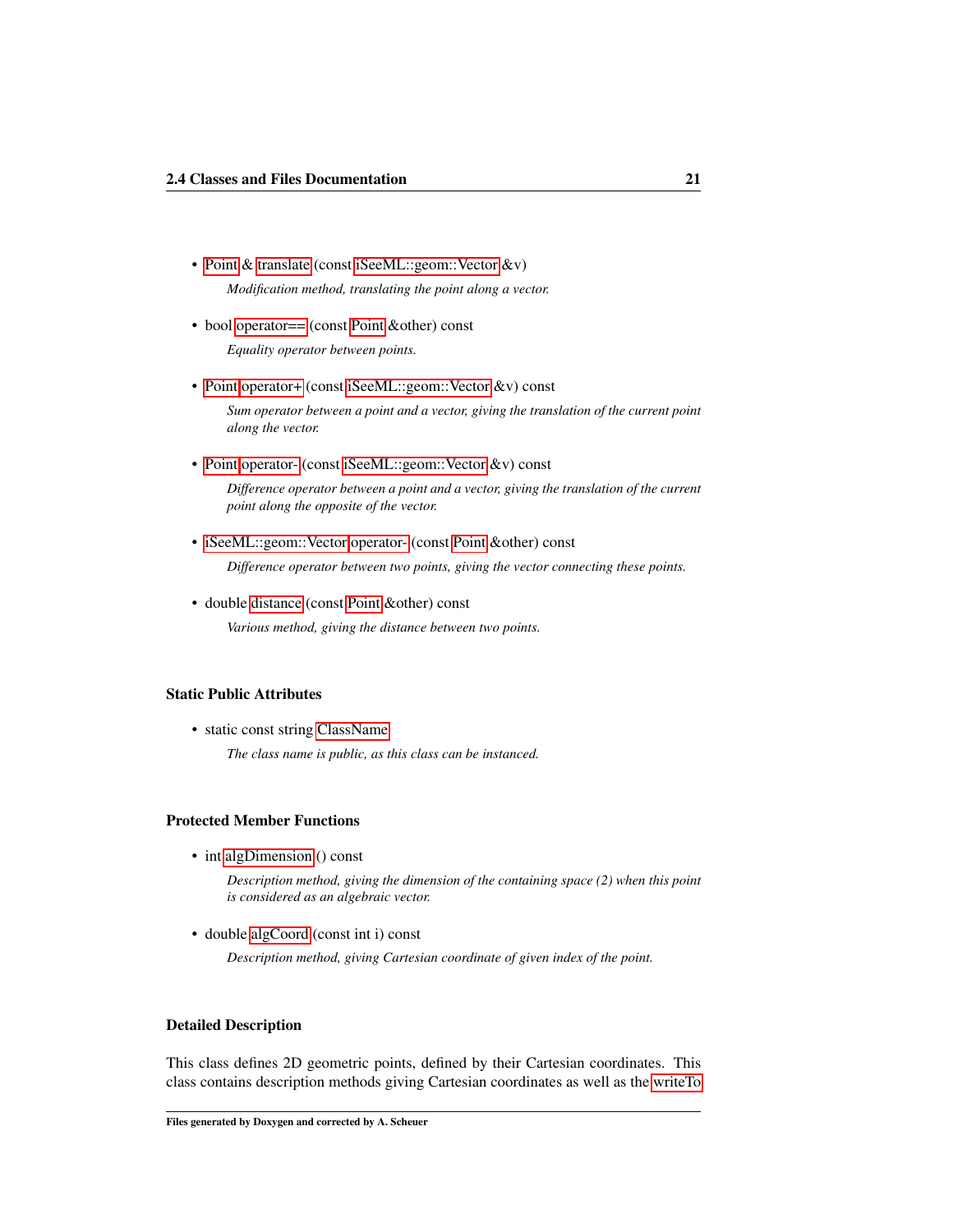method, a modification method giving [translation](#page-31-1) of the point, the corresponding operator as well as the equality operator and difference operators between a point and a vector or between two points,and at last a [method](#page-29-3) computing the distance separating two points.

#### Author:

[Alexis Scheuer.](#page-7-3)

#### Version:

1.0

#### Examples:

[wxGuiFwd.cpp.](#page-115-1)

#### Constructor & Destructor Documentation

<span id="page-28-1"></span>◮ iSeeML::geom::Point::Point (const double & *x*, const double & *y*) **[inline]** The main constructor, creating a point from its Cartesian coordinates (Polar coordinates are not used for points in ISeeML).

#### Parameters:

- *x* the first Cartesian coordinate of the point, *y* the second Cartesian coordinate of the point.
- 

#### See also:

[xCoord,](#page-32-1) [yCoord.](#page-32-2)

#### Member Function Documentation

<span id="page-28-0"></span>◮ double iSeeML::geom::Point::algCoord (const int *i*) const **[inline, protected, virtual]** Description method, giving Cartesian coordinate of given index of the point.

#### Parameters:

*i* the index of the searched Cartesian coordinate.

#### Precondition:

the parameter is an index, and should be equal to one or two. If not, and if ISEEML\_CHECK\_GEOM\_POINT\_PRECOND is defined (see [CompilerFlags.h\)](#page-14-2), an error is generated.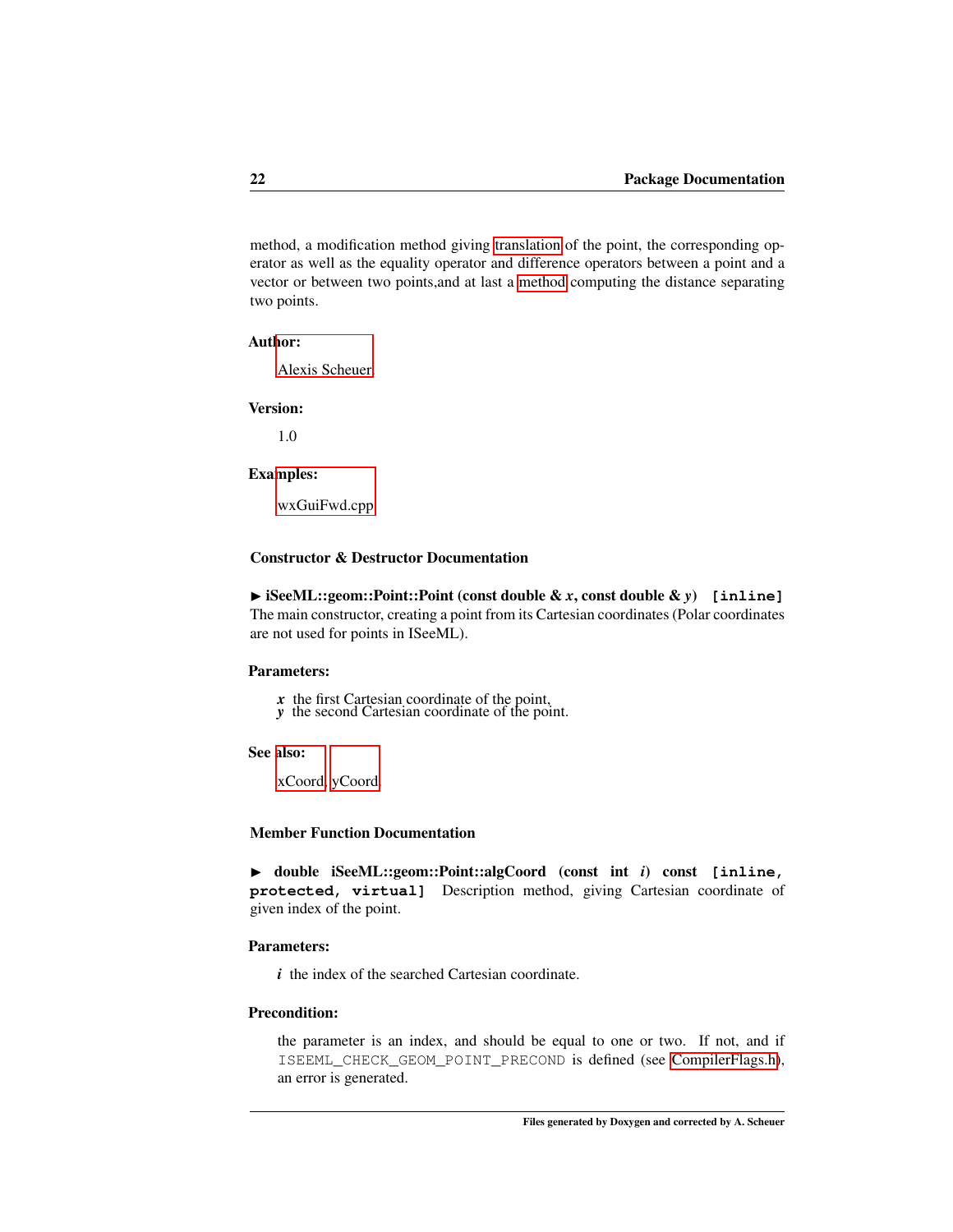#### Returns:

the double coordinate associated to the index if this one is between 1 and dimension, or 0.

#### See also:

<span id="page-29-0"></span>[xCoord,](#page-32-1) [yCoord,](#page-32-2) [algDimension.](#page-29-0)

Reimplemented from [iSeeML::Object.](#page-18-1)

◮ int iSeeML::geom::Point::algDimension () const **[inline, protected, virtual**] Description method, giving the dimension of the containing space (2) when this point is considered as an algebraic vector. This representation is mainly used to define [a unified writeTo.](#page-19-2) Dimension cannot be static, as it is virtual.

<span id="page-29-1"></span>Reimplemented from [iSeeML::Object.](#page-18-0)

◮ iSeeML::Object& iSeeML::geom::Point::clone () const **[inline, virtual]** Description method, giving a copy of the current point. This clone is dynamically allocated (using default copy constructor), it has to be deleted later.

#### Returns:

<span id="page-29-3"></span>a copy/clone of the current point.

Implements [iSeeML::Object.](#page-19-1)

◮ double iSeeML::geom::Point::distance (const Point & *other*) const **[inline]** Various method, giving the distance between two points. It simply computes the length of the connecting vector.

#### Parameters:

*other* another point.

#### Returns:

the distance between the two points.

#### See also:

operator-(const iSeeML::geom::Point&), [iSeeML::geom::Vector::length.](#page-40-0)

<span id="page-29-2"></span>Files generated by Doxygen and corrected by A. Scheuer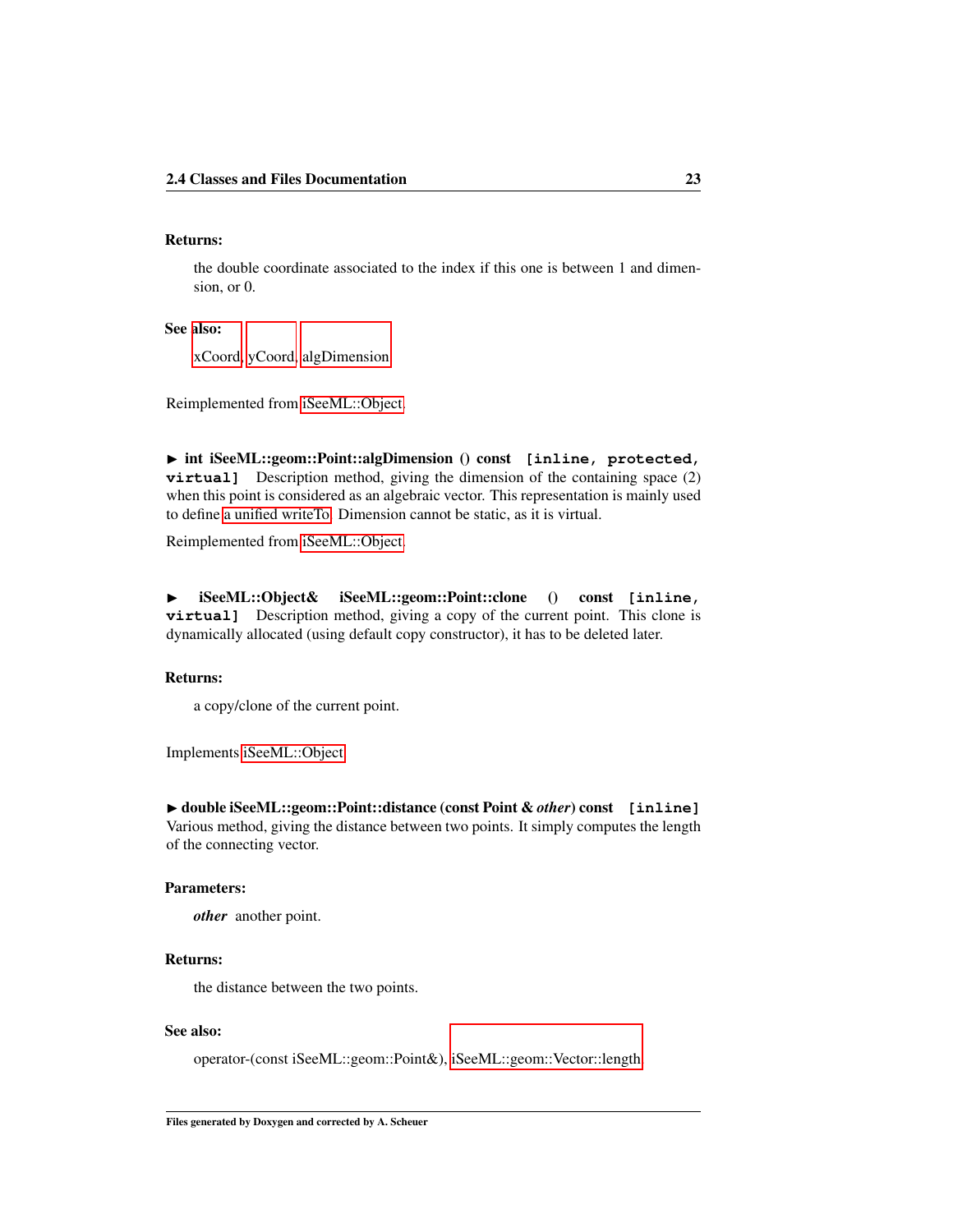◮ Point& iSeeML::geom::Point::moveTo (const double & *x*, const double & *y*) **[inline]** Modification method, moving the point to a given position. The original point is changed.

#### Parameters:

- *x* the first coordinate of the position,
- *y* the second coordinate of the position.

#### Returns:

the point, after tranformation.

#### See also:

[xCoord,](#page-32-1) [yCoord.](#page-32-2)

<span id="page-30-0"></span>◮ Point iSeeML::geom::Point::operator+ (const iSeeML::geom::Vector & *v*) const **[inline]** Sum operator between a point and a vector, giving the translation of the current point along the vector.

#### Parameters:

*v* the vector of the translation.

#### Returns:

the translated point.

#### See also:

<span id="page-30-2"></span>[translate.](#page-31-1)

◮ iSeeML::geom::Vector iSeeML::geom::Point::operator- (const Point & *other*) const **[inline]** Difference operator between two points, giving the vector connecting these points.

#### Parameters:

*other* another point.

#### Returns:

<span id="page-30-1"></span>the vector going from the second given point to the first one (the current).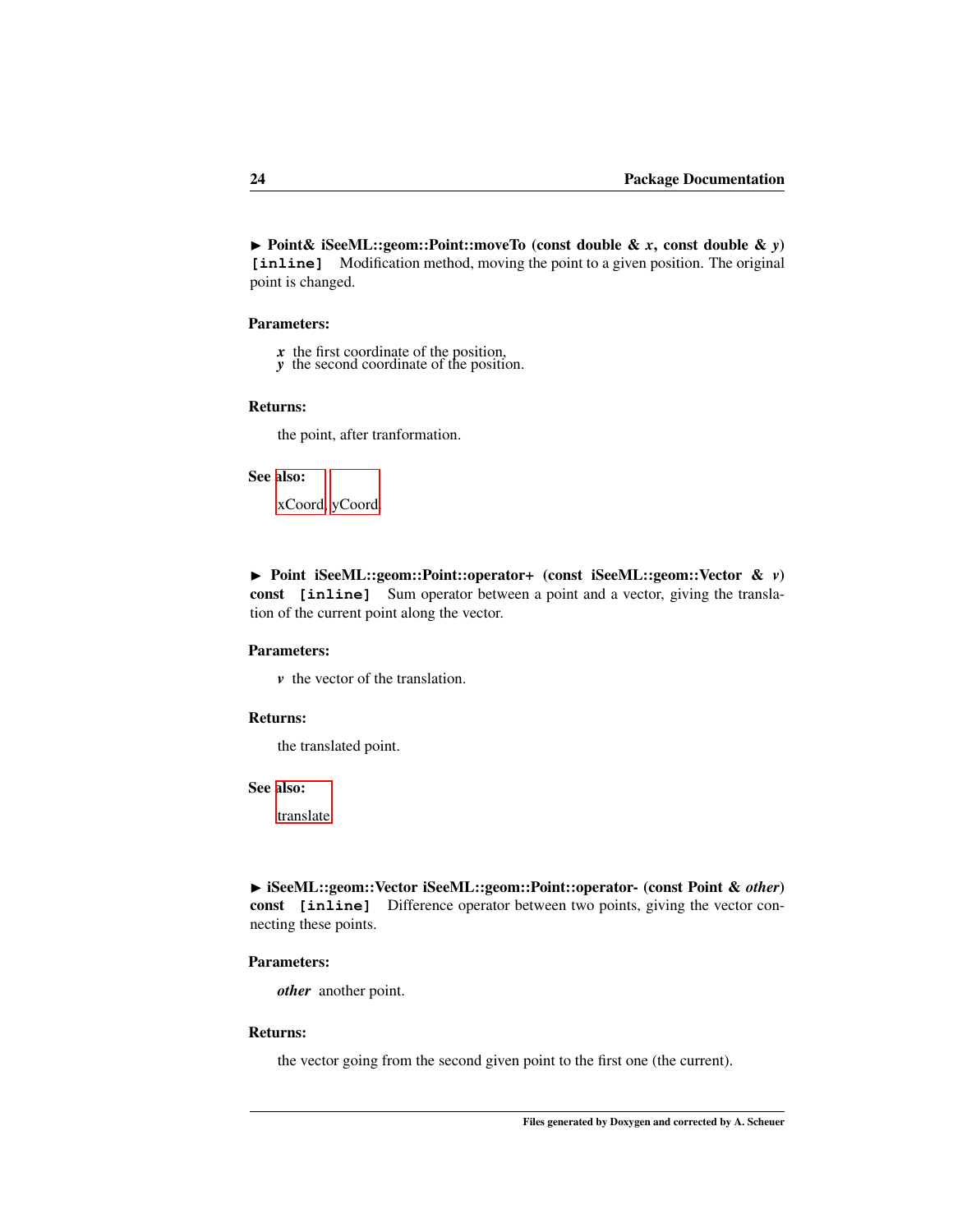◮ Point iSeeML::geom::Point::operator- (const iSeeML::geom::Vector & *v*) const **[inline]** Difference operator between a point and a vector, giving the translation of the current point along the opposite of the vector.

#### Parameters:

*v* the opposite vector of the translation.

#### Returns:

the translated point.

#### See also:

operator+, [iSeeML::geom::Vector::operator-\(\).](#page-42-0)

<span id="page-31-2"></span>◮ bool iSeeML::geom::Point::operator== (const Point & *other*) const **[inline]** Equality operator between points.

#### Parameters:

*other* another point.

#### Returns:

whether the two points are equal.

#### See also:

[xCoord,](#page-32-1) [yCoord,](#page-32-2) [iSeeML::Object::isZero.](#page-20-3)

### <span id="page-31-1"></span>◮ Point& iSeeML::geom::Point::translate (const iSeeML::geom::Vector & *v*)

**[inline, virtual]** Modification method, translating the point along a vector. The original point is changed (addition without modification is obtained using operator+(const iSeeML::geom::Vector&) const).

#### Parameters:

*v* the vector of the translation.

#### Returns:

<span id="page-31-0"></span>the point, after translation.

Implements [iSeeML::geom::Object.](#page-24-1)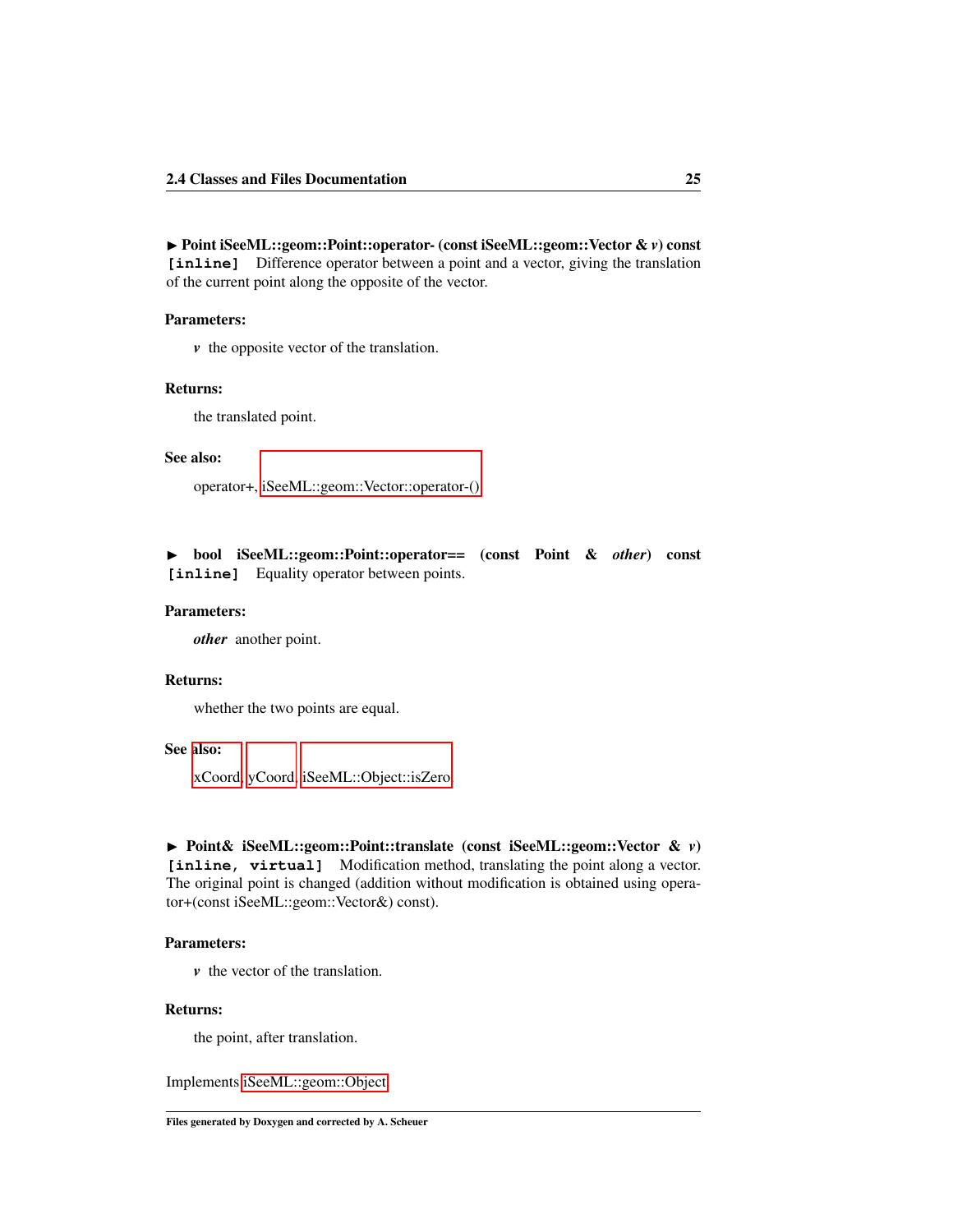◮ void iSeeML::geom::Point::writeTo (ostream & *O*) const **[inline, virtual]** Description method, writing a description of the point into a stream: Cartesian coordinate in each dimension is written, between paranthesis and separated by commas.

#### Parameters:

<span id="page-32-1"></span>*O* the output stream in which description is written.

Implements [iSeeML::Object.](#page-22-0)

◮ const double& iSeeML::geom::Point::xCoord () const **[inline]** Description method, giving the point's first coordinate.

#### Returns:

the point's first coordinate.

#### Examples:

[wxGuiFwd.cpp.](#page-115-1)

<span id="page-32-2"></span>◮ const double& iSeeML::geom::Point::yCoord () const **[inline]** Description method, giving the point's second coordinate.

#### Returns:

the point's second coordinate.

#### Examples:

[wxGuiFwd.cpp.](#page-115-1)

#### Member Data Documentation

<span id="page-32-3"></span>▶ const string iSeeML::geom::Point::ClassName [static] The class name is public, as this class can be instanced.

#### See also:

[className.](#page-19-0)

Reimplemented from [iSeeML::geom::BasicObject.](#page-25-1)

The documentation for this class was generated from the following file:

<span id="page-32-0"></span>• include/iSeeML/geom/Point.hpp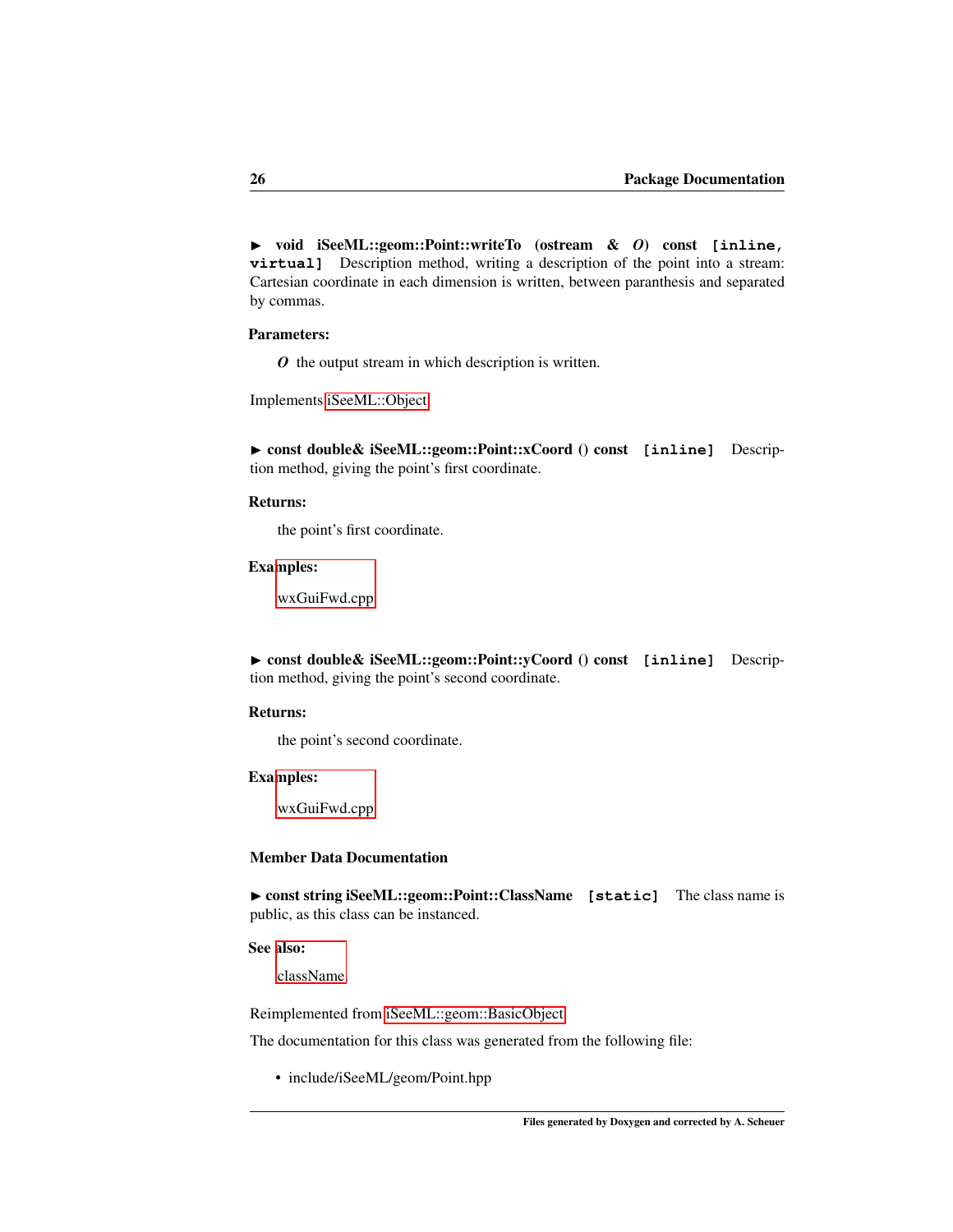#### <span id="page-33-0"></span>2.4.2.4 iSeeML::geom::Vector Class Reference

This class defines 2D geometric vectors, which can be defined by their Polar or Cartesian coordinates.

#include <Vector.hpp>

Inheritance diagram for iSeeML::geom::Vector:



#### <span id="page-33-1"></span>Public Member Functions

• [Vector](#page-33-1) ()

*The default constructor, creating the zero vector with Cartesian coordinates (0,0).*

• [Vector](#page-36-0) (const double &theta)

*A simple constructor, creating the unit vector of given orientation.*

• [Vector](#page-37-1) (const double &x, const double &y)

*The main constructor, creating a vector from its Cartesian coordinates.*

• [iSeeML::Object](#page-15-1) & [clone](#page-38-1) () const

*Description method, giving a copy of the current vector.*

• void [writeTo](#page-45-0) (ostream &O) const

*Description method, writing a description of the vector into a stream: Cartesian coordinate in each dimension is written, between paranthesis and separated by commas.*

• const double & [xCoord](#page-45-1) () const

*Description method, giving the vector's first Cartesian coordinate.*

• const double & [yCoord](#page-45-2) () const

*Description method, giving the vector's second Cartesian coordinate.*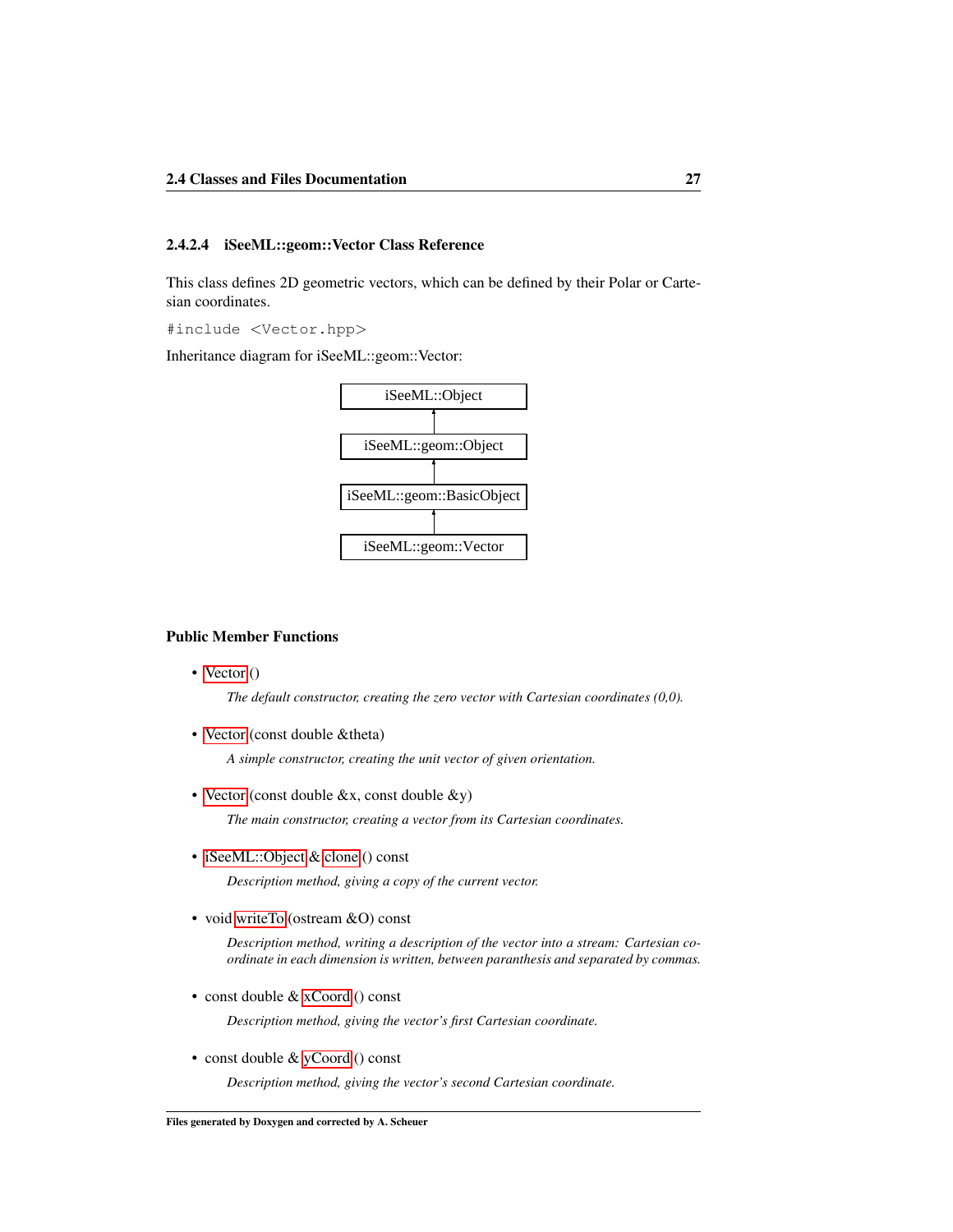- double [orientation](#page-43-0) () const *Description method, giving the vector's orientation.*
- double [length](#page-40-0) () const *Description method, giving the vector's length.*
- double [sqrLength](#page-44-1) () const *Description method, giving the square of the vector's length.*
- • [Vector](#page-32-0)  $\&$  [moveTo](#page-40-1) (const double  $&x$ , const double  $&y$ ) *Modification method, moving the point to a given position.*
- • [Vector](#page-32-0) & [translate](#page-44-0) (const [Vector](#page-32-0) &v) *Modification method, translating the vector along an other.*
- • [Vector](#page-32-0) & [rotate](#page-44-2) (const double & theta) *Modification method, rotating the vector of a given angle.*
- • [Vector](#page-32-0) & [add](#page-37-2) (const Vector &v) *Modification method, adding a vector to the current one.*
- • [Vector](#page-32-0) & [multiply](#page-40-2) (const double &f) *Modification method, multiplying a vector by a real factor.*
- • [Vector](#page-32-0) & [divide](#page-38-2) (const double &f) *Division method, dividing a vector by a real factor.*
- • [Vector](#page-32-0) & [symmetryOx](#page-44-3) ()

*Modification method, transforming a vector into its symmetric with respect to the X axis.*

• [Vector](#page-32-0) & [symmetryOy](#page-44-4) ()

*Modification method, transforming a vector into its symmetric with respect to the Y axis.*

• bool [operator==](#page-43-1) (const [Vector](#page-32-0) &other) const

*Equality operator between vectors (differences between both Cartesian coordinates should be zero).*

• [Vector](#page-32-0) [operator+](#page-41-0) (const Vector &v) const

*Sum operator between two vectors, giving the translation of the first one by the other.*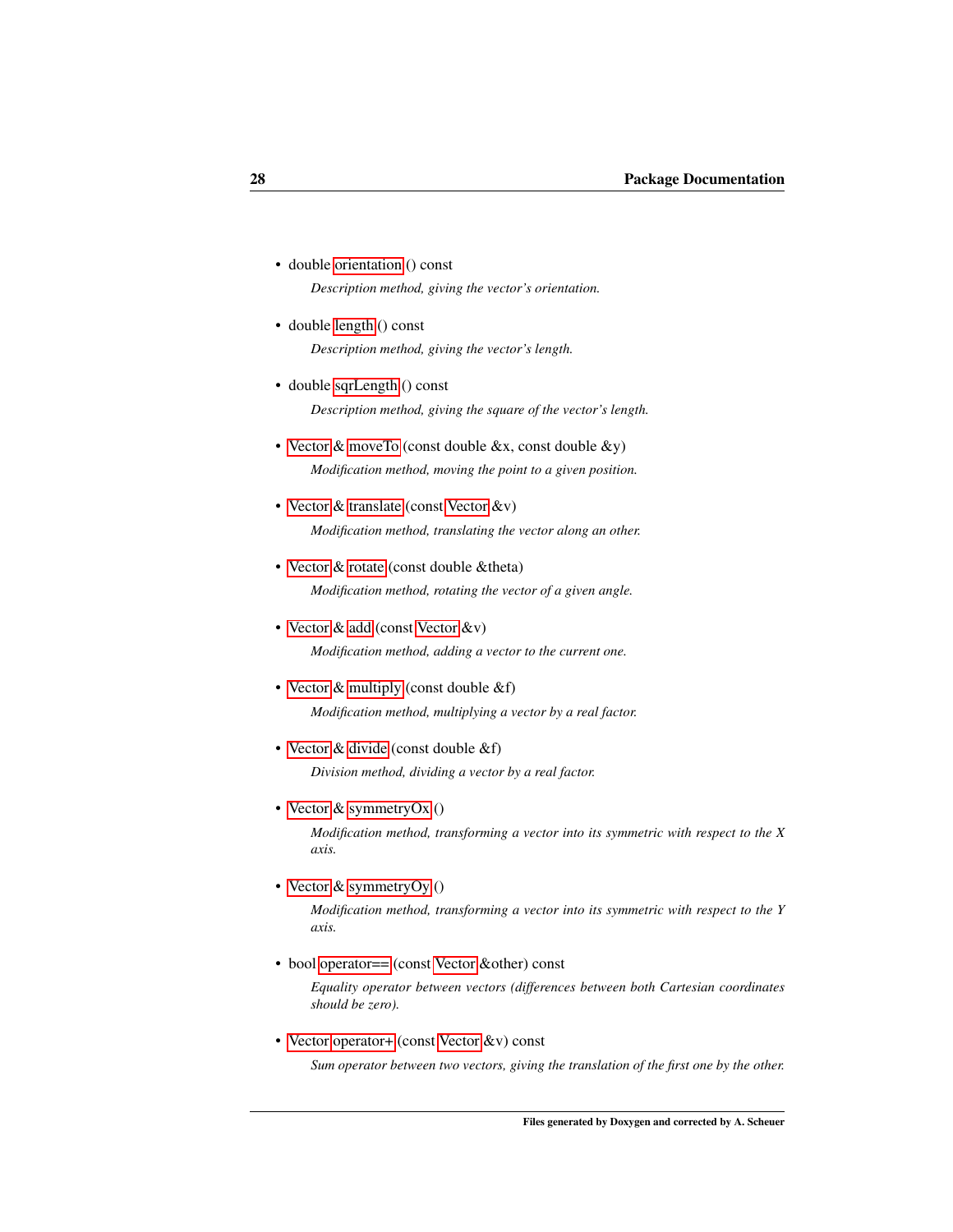• [Vector](#page-32-0) [operator-](#page-42-0) (const [Vector](#page-32-0) &v) const

*Difference operator between two vectors, giving the sum of the first vector and of the second one's opposite.*

• [Vector](#page-32-0) [operator-](#page-42-1) () const

*Opposite operator for a vector, such that the sum of the vector and of its opposite is the zero vector.*

• [Vector](#page-32-0) [operator](#page-41-1)∗ (const double &f) const

*Multiplication operator between a vector and a real.*

• [Vector](#page-32-0) [operator/](#page-42-2) (const double &f) const

*Division operator between a vector and a real.*

• double [operator](#page-41-2)∗ (const [Vector](#page-32-0) &v) const

*Scalar product operator between two vectors.*

• double [operator](#page-43-2)<sup>∧</sup> (const [Vector](#page-32-0) &v) const *Vectorial product operator between two vectors.*

#### Static Public Member Functions

• static double [FresnelCos](#page-38-3) (const double &s)

*Various method, computing the Fresnel Cosine integral.*

- static double [FresnelSin](#page-39-0) (const double &s) *Various method, computing the Fresnel Sine integral.*
- static [Vector](#page-32-0) [FresnelInt](#page-39-1) (const double &s)

*Various method, computing the Fresnel integrals in a vector.*

#### Static Public Attributes

• static const string [ClassName](#page-46-0)

*The class name is public, as this class can be instanced.*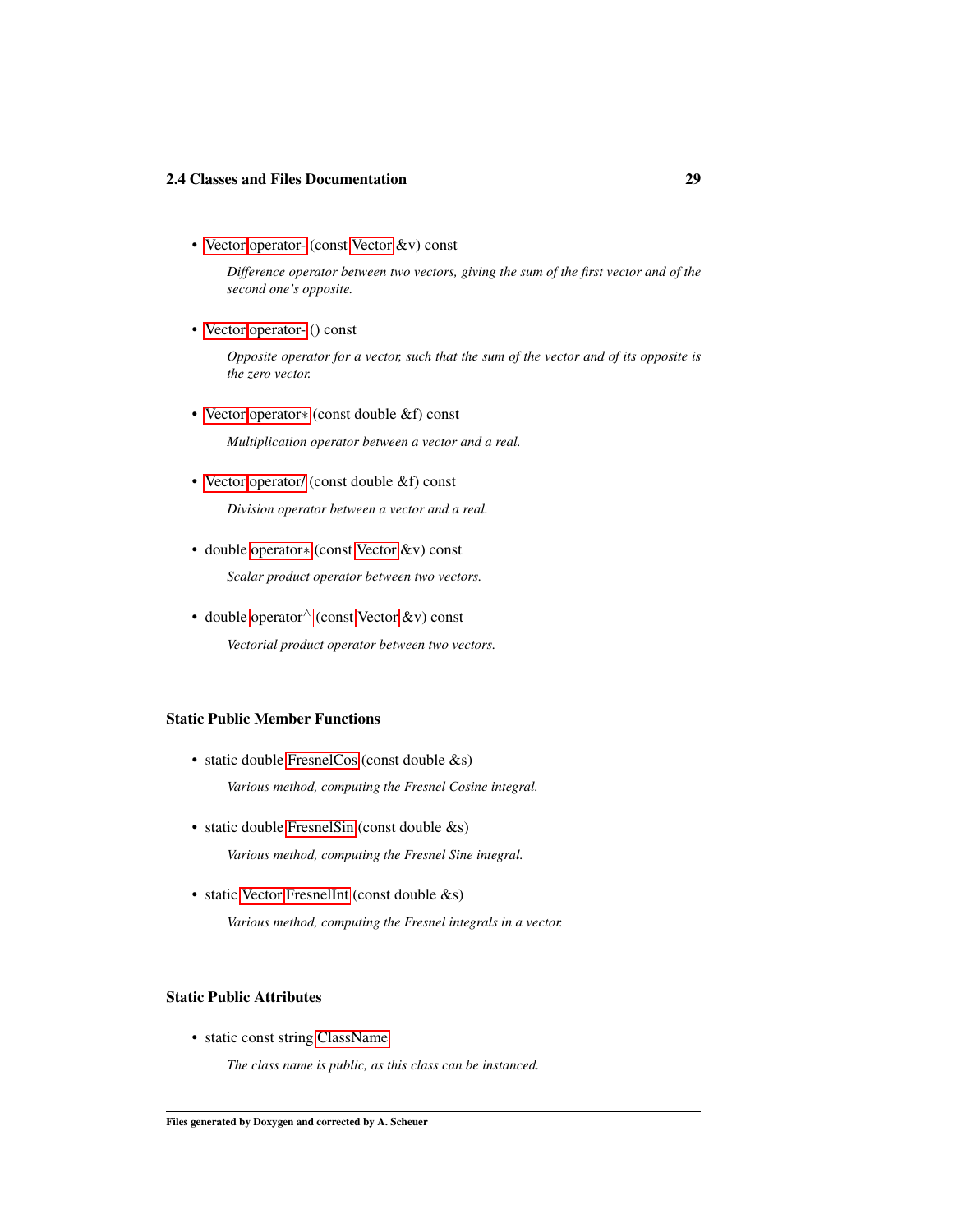# Protected Member Functions

• int [algDimension](#page-38-0) () const

*Description method, giving the dimension of the containing space (2) when this vector is considered as an algebraic one.*

• double [algCoord](#page-37-0) (const int i) const *Description method, giving Cartesian coordinate of given index for the vector.*

#### Friends

- • [Vector](#page-32-0) [operator](#page-46-0)∗ (const double &f, const [Vector](#page-32-0) &v) *Multiplication operator between a real and a vector.*
- • [Vector](#page-32-0) [operator/](#page-46-1) (const double &f, const [Vector](#page-32-0) &v) *Division operator between a real and a vector.*

## Detailed Description

This class defines 2D geometric vectors, which can be defined by their Polar or Cartesian coordinates. This class contains description methods giving Polar and Cartesian coordinates as well as the [writeTo](#page-45-0) method, modification methods giving translation, rotation, scaling and symmetry of a vector, the corresponding operators as well as the equality operator, and [a last method](#page-39-0) computing Cartesian coordinates of a reference clothoid (which are Fresnel integrals).

#### Author:

[Alexis Scheuer.](#page-7-0)

# Version:

1.0

#### Examples:

[wxGuiFwd.cpp.](#page-115-0)

# Constructor & Destructor Documentation

◮ iSeeML::geom::Vector::Vector (const double & *theta*) **[inline]** A simple constructor, creating the unit vector of given orientation. The vector of Polar coordinates (rho, theta) can thus be obtained using iSeeML::geom::Vector(theta).multiply(rho).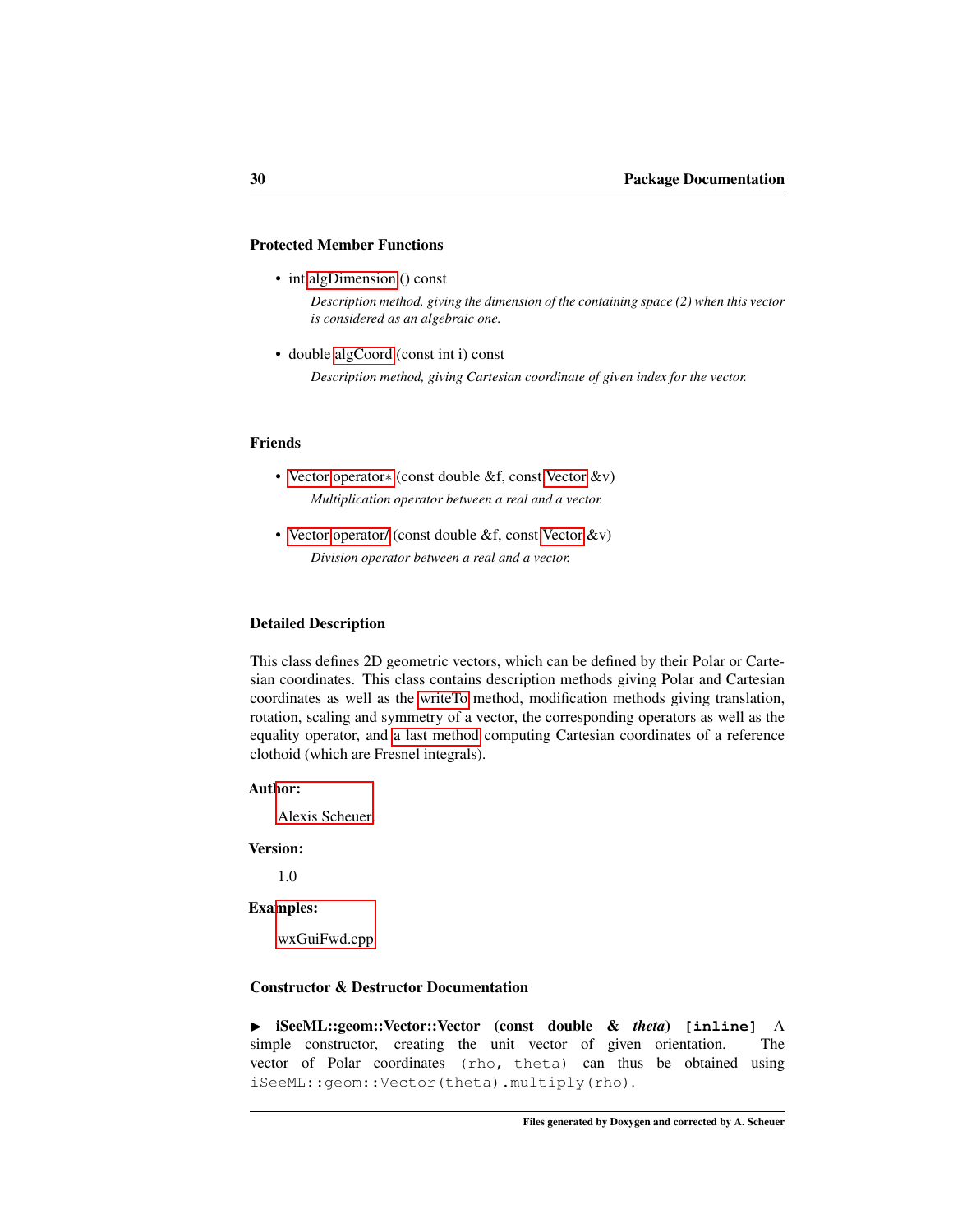# Parameters:

*theta* the orientation of the vector.

## See also:

[orientation,](#page-43-0) [length,](#page-40-0) [multiply.](#page-40-1)

◮ iSeeML::geom::Vector::Vector (const double & *x*, const double & *y*) **[inline]** The main constructor, creating a vector from its Cartesian coordinates.

#### Parameters:

*x* the first Cartesian coordinate of the vector,

*y* the second Cartesian coordinate of the vector.

## See also:

[xCoord,](#page-45-1) [yCoord.](#page-45-2)

#### Member Function Documentation

<span id="page-37-1"></span>◮ Vector& iSeeML::geom::Vector::add (const Vector & *v*) **[inline]** Modification method, adding a vector to the current one. The original vector is changed, addition without modification is obtained using operator+(const Vector&) const.

## Parameters:

*v* the vector of the translation.

### Returns:

the new vector, after translation / addition.

<span id="page-37-0"></span>◮ double iSeeML::geom::Vector::algCoord (const int *i*) const **[inline, protected, virtual]** Description method, giving Cartesian coordinate of given index for the vector.

# Parameters:

*i* the index of the searched Cartesian coordinate.

#### Precondition:

the parameter is an index, and should be equal to one or two. If not, and if ISEEML\_CHECK\_GEOM\_VECT\_PRECOND is defined (see [CompilerFlags.h\)](#page-14-0), an error is generated.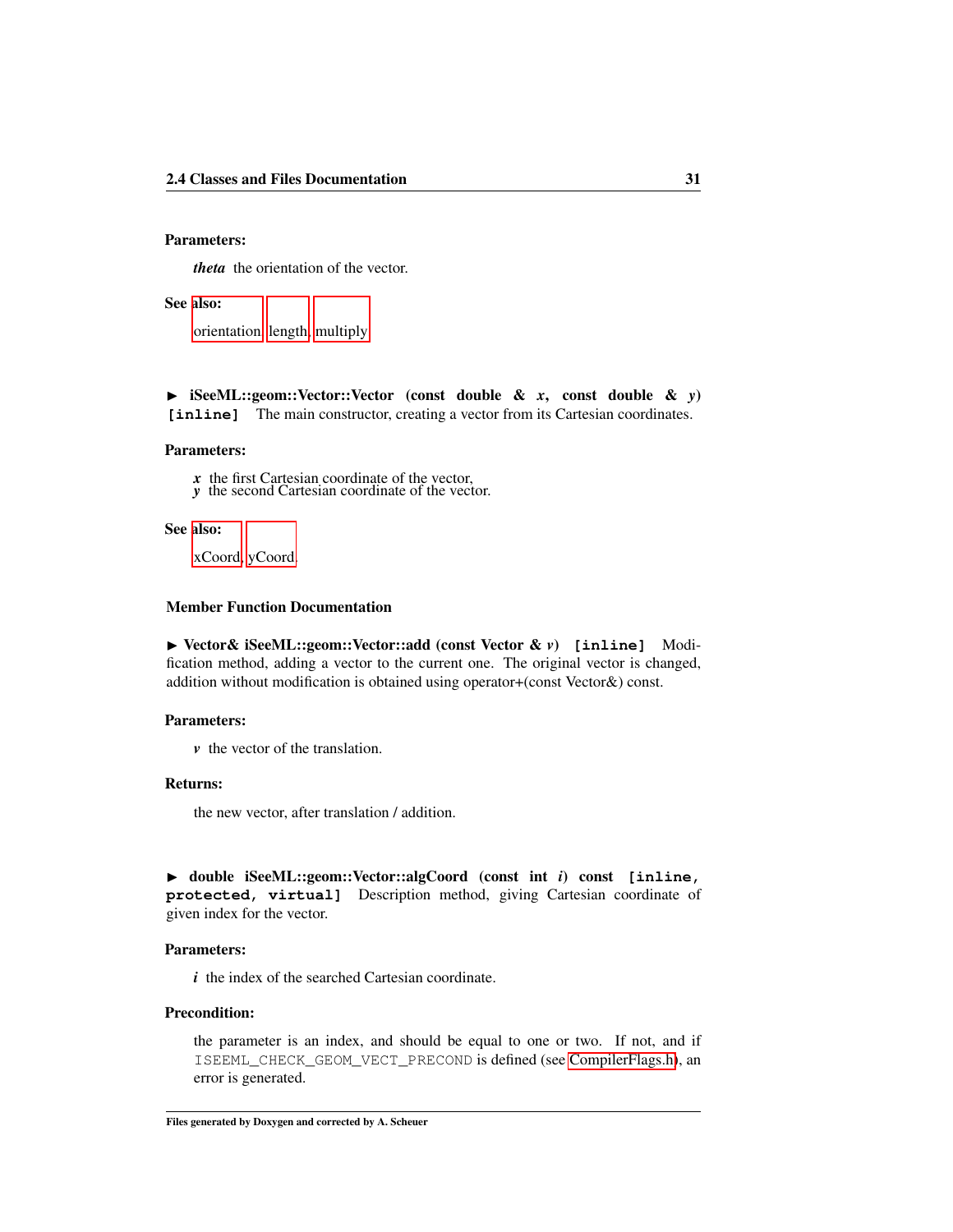# Returns:

the Cartesian coordinate associated to the index if this one is between 1 and dimension, or 0.

See also:

<span id="page-38-0"></span>[xCoord,](#page-45-1) [yCoord,](#page-45-2) [algDimension.](#page-38-0)

Reimplemented from [iSeeML::Object.](#page-18-0)

◮ int iSeeML::geom::Vector::algDimension () const **[inline, protected, virtual**] Description method, giving the dimension of the containing space (2) when this vector is considered as an algebraic one. This representation is mainly used to define [a unified writeTo.](#page-19-0) Dimension cannot be static, as it is virtual.

Reimplemented from [iSeeML::Object.](#page-18-1)

◮ iSeeML::Object& iSeeML::geom::Vector::clone () const **[inline, virtual**] Description method, giving a copy of the current vector. This clone is dynamically allocated (using default copy constructor), it has to be deleted later.

# Returns:

<span id="page-38-1"></span>a copy/clone of the current vector.

Implements [iSeeML::Object.](#page-19-1)

◮ Vector& iSeeML::geom::Vector::divide (const double & *f*) **[inline]** Division method, dividing a vector by a real factor. The original vector is changed, division without modification is obtained using [operator/\(\)](#page-42-0) const.

#### Parameters:

*f* a real factor.

# Precondition:

the dividing factor should not be zero. If it is, and ISEEML\_CHECK\_GEOM\_- VECT\_PRECOND is defined (see [CompilerFlags.h\)](#page-14-0), an error is generated.

#### Returns:

the new vector, after division.

#### See also:

[multiply.](#page-40-1)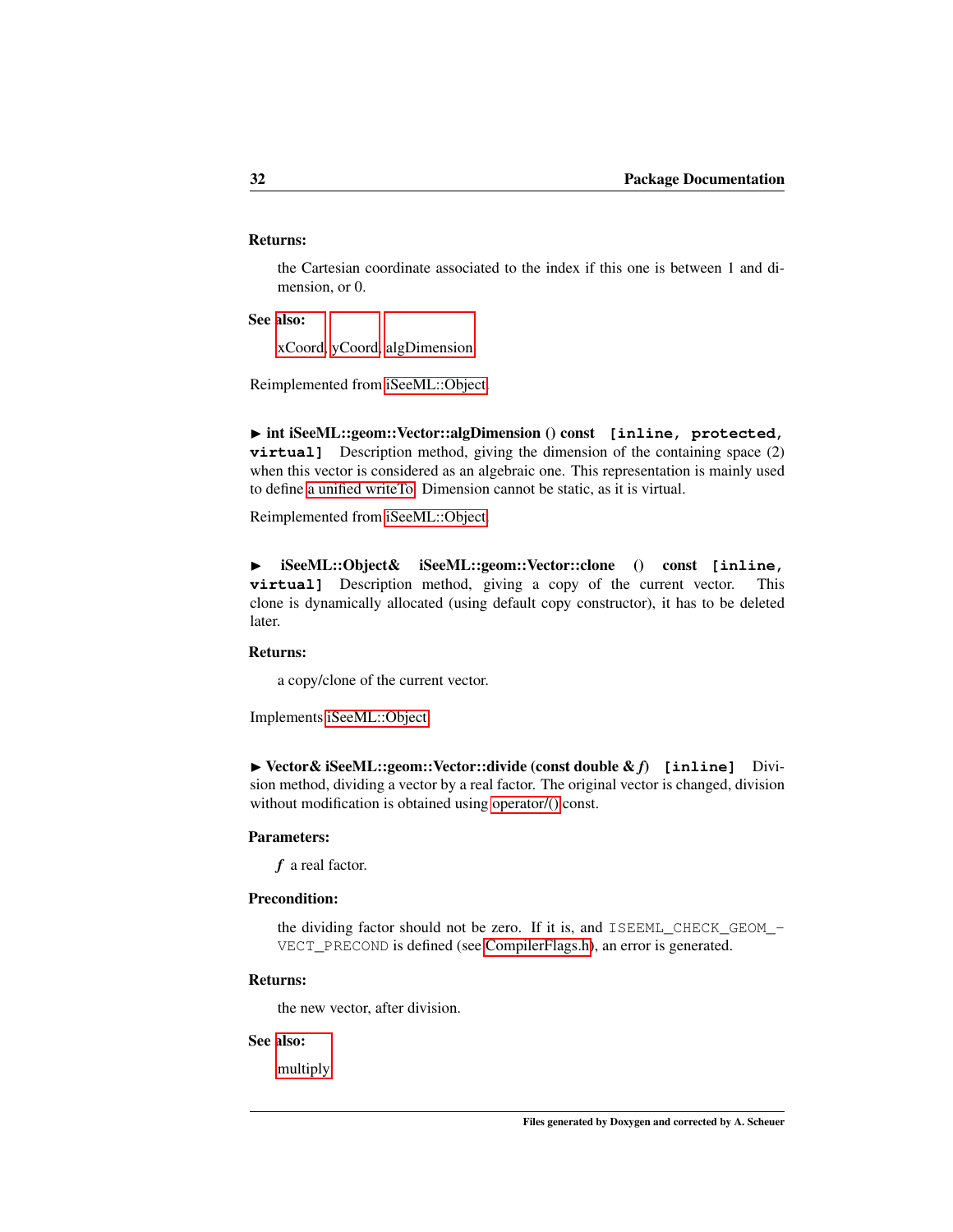◮ static double iSeeML::geom::Vector::FresnelCos (const double & *s*) **[inline, static]** Various method, computing the Fresnel Cosine integral.

#### Parameters:

*s* the integration length.

# Precondition:

Coordinates have only been computed for values of the arc length s smaller (in absolute value) then 2, which correspond to a deflection (change of the orientation) of  $\pm$  2  $\pi$ .

#### Returns:

the integral, from zero to s, of  $cos(\pi u^2 / 2)$ .

#### See also:

[FresnelInt,](#page-39-0) [xCoord.](#page-45-1)

<span id="page-39-0"></span>◮ static Vector iSeeML::geom::Vector::FresnelInt (const double & *s*) **[static]** Various method, computing the Fresnel integrals in a vector. The returned vector correspond to the Cartesian coordinates of the point of given arc length along a reference clothoid (along which curvature is equal to  $\pi$  times the arc length). These coordinates have been precomputed with a precision of 1E-5, and are stored in two static arrays.

## Parameters:

*s* the arc length along the reference clothoid of the searched position, or the integration length of the Fresnel integrals.

# Precondition:

Coordinates have only been computed for values of the arc length s smaller (in absolute value) then 2, which correspond to a deflection (change of the orientation) of  $\pm$  2  $\pi$ . An error message is generated if s is not correct and check flags ISEEML CHECK GEOM VECT PRECOND or ISEEML CHECK -ARRAY\_ELEMT (see [CompilerFlags.h\)](#page-14-0) are defined.

#### Returns:

the vector whose Cartesian coordinates are the integral, from zero to s, of respectively  $cos(\pi u^2 / 2)$  and  $sin(\pi u^2 / 2)$ .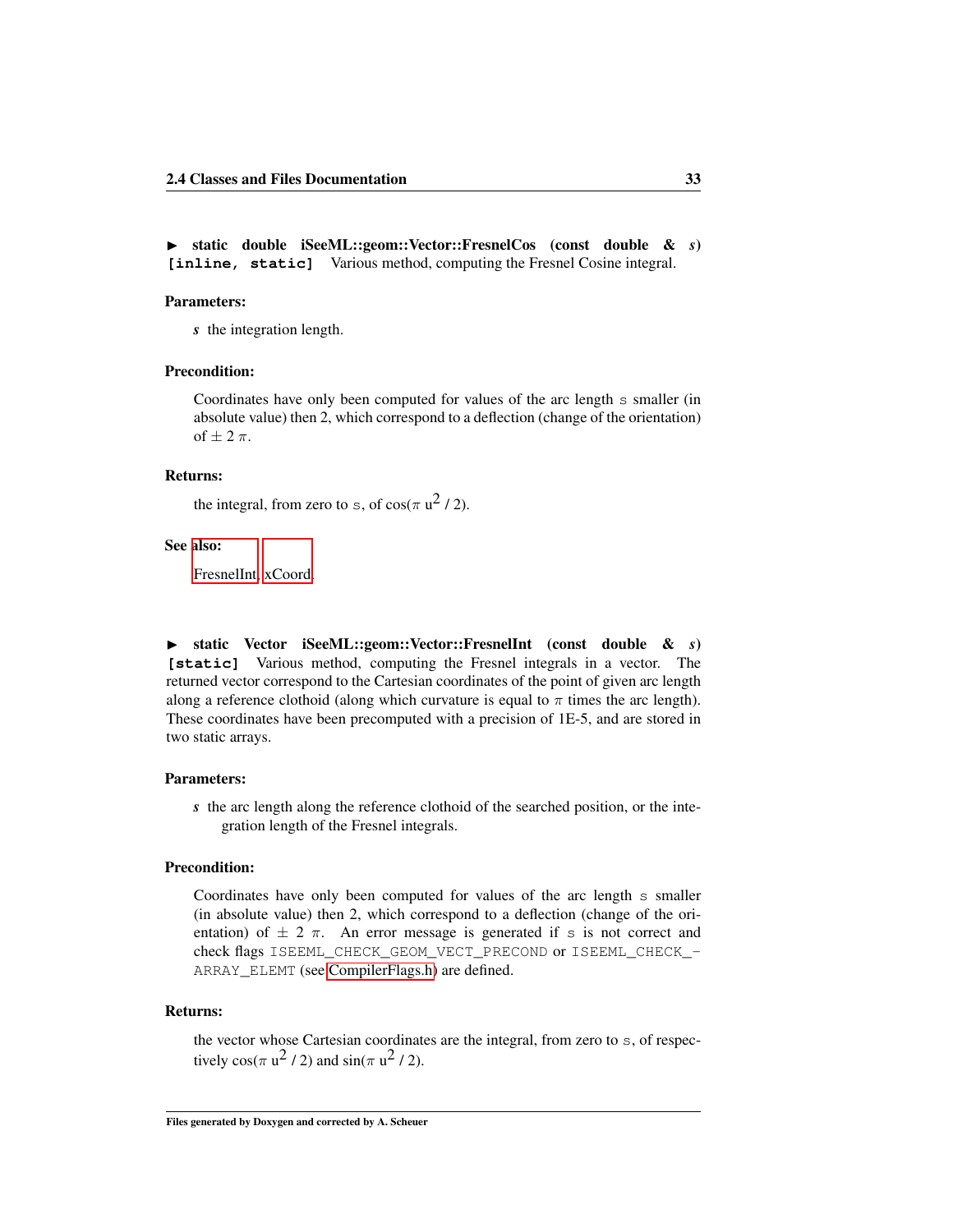◮ static double iSeeML::geom::Vector::FresnelSin (const double & *s*) **[inline, static]** Various method, computing the Fresnel Sine integral.

#### Parameters:

*s* the integration length.

# Precondition:

Coordinates have only been computed for values of the arc length s smaller (in absolute value) then 2, which correspond to a deflection (change of the orientation) of  $\pm$  2  $\pi$ .

#### Returns:

the integral, from zero to s, of  $sin(\pi u^2 / 2)$ .

## See also:

[FresnelInt,](#page-39-0) [yCoord.](#page-45-2)

<span id="page-40-0"></span>◮ double iSeeML::geom::Vector::length () const **[inline]** Description method, giving the vector's length. The couple (length, [orientation\)](#page-43-0) gives Polar coordinates of the vector, while the couple [\(xCoord,](#page-45-1) [yCoord\)](#page-45-2) gives Cartesian coordinates.

#### Returns:

the vector's length.

#### See also:

[sqrLength.](#page-44-0)

◮ Vector& iSeeML::geom::Vector::moveTo (const double & *x*, const double & *y*) **[inline]** Modification method, moving the point to a given position. The original vector is changed.

## Parameters:

- *x* the first coordinate of the new position,
- *y* the second coordinate of the new position.

# Returns:

the vector, after tranformation.

## See also:

<span id="page-40-1"></span>[xCoord,](#page-45-1) [yCoord.](#page-45-2)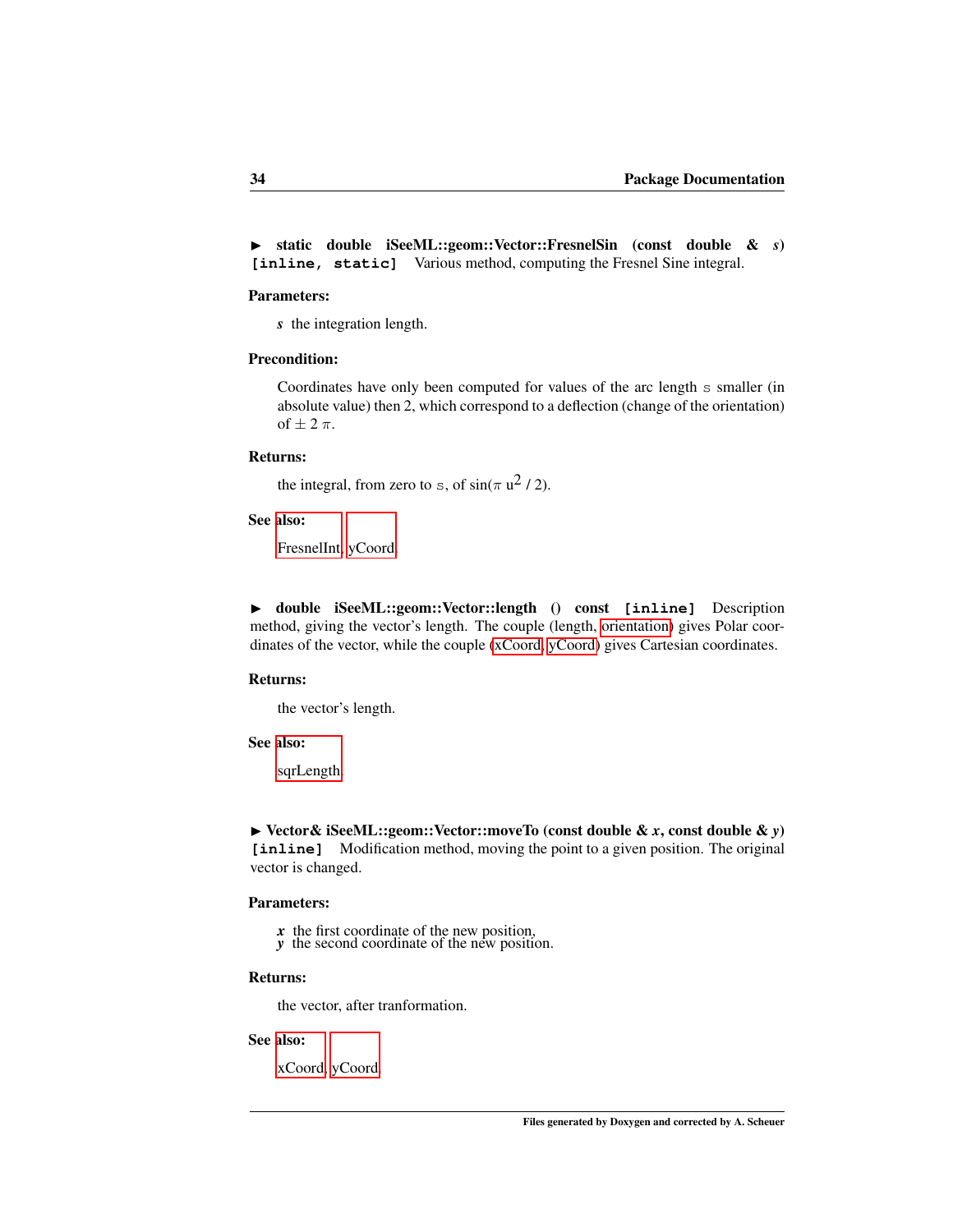◮ Vector& iSeeML::geom::Vector::multiply (const double & *f*) **[inline]** Modification method, multiplying a vector by a real factor. The original vector is changed, multiplication without modification is obtained using [operator](#page-41-0)∗() const.

### Parameters:

*f* a real factor.

## Returns:

the new vector, after multiplication.

◮ double iSeeML::geom::Vector::operator∗ (const Vector & *v*) const **[inline]** Scalar product operator between two vectors.

# Parameters:

*v* the second vector of the product.

### Returns:

the scalar product between the current vector and the given one.

```
◮ Vector iSeeML::geom::Vector::operator∗ (const double & f) const [inline]
Multiplication operator between a vector and a real.
```
#### Parameters:

*f* a real factor.

# Returns:

the product of the current vector by the real factor.

# See also:

[multiply.](#page-40-1)

◮ Vector iSeeML::geom::Vector::operator+ (const Vector & *v*) const **[inline]** Sum operator between two vectors, giving the translation of the first one by the other.

# Parameters:

*v* the vector of the translation.

Files generated by Doxygen and corrected by A. Scheuer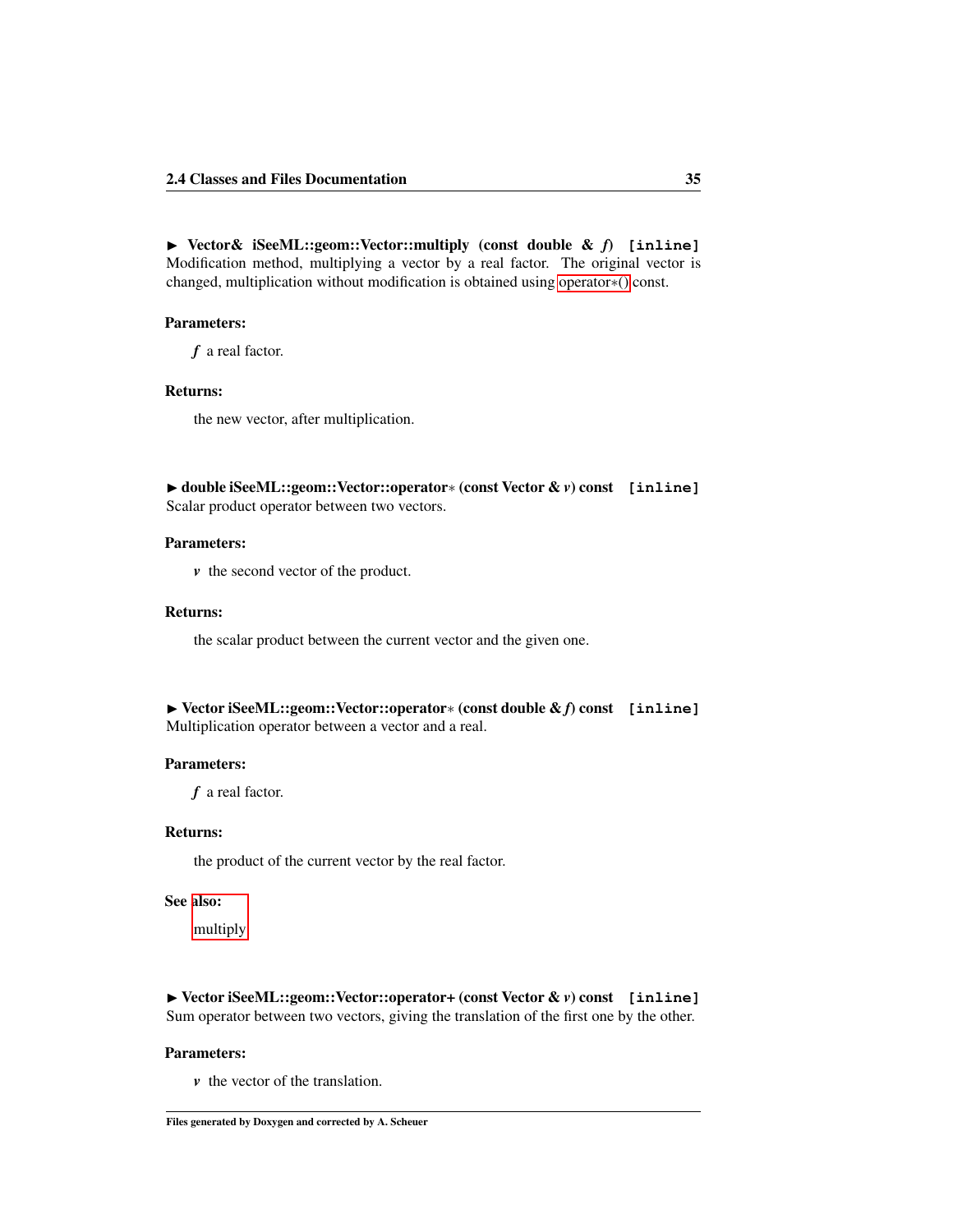# Returns:

the sum of the two vectors.

# See [also:](#page-37-1)

add.

▶ Vector iSeeML::geom::Vector::operator- () const [inline] Opposite operator for a vector, such that the sum of the vector and of its opposite is the zero vector.

#### Returns:

the opposite of the current vector.

#### See also:

[multiply.](#page-40-1)

<span id="page-42-1"></span>◮ Vector iSeeML::geom::Vector::operator- (const Vector & *v*) const **[inline]** Difference operator between two vectors, giving the sum of the first vector and of the second one's opposite.

# Parameters:

*v* a vector.

# Returns:

the current vector minus the given one.

# See also:

[operator-\(\),](#page-42-1) operator+.

<span id="page-42-0"></span>◮ Vector iSeeML::geom::Vector::operator/ (const double & *f*) const **[inline]** Division operator between a vector and a real.

## Parameters:

*f* a real factor.

# Precondition:

the dividing factor should not be zero.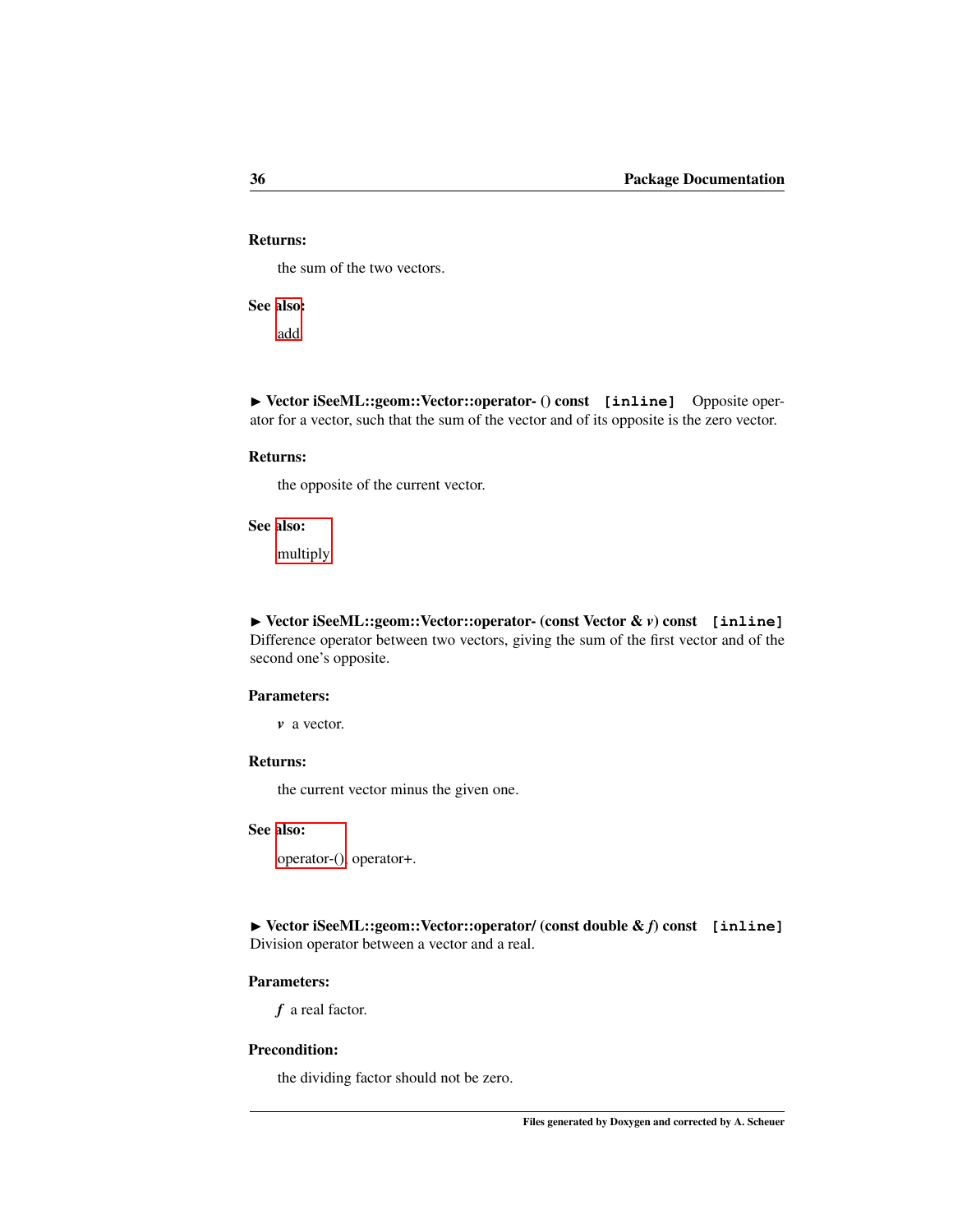# Returns:

the division of the current vector by the real factor.

# See also:

operator∗(const double&), [divide.](#page-38-1)

◮ bool iSeeML::geom::Vector::operator== (const Vector & *other*) const **[inline]** Equality operator between vectors (differences between both Cartesian coordinates should be zero).

#### Parameters:

*other* another vector.

# Returns:

whether the two vectors are equal.

## See also:

[xCoord,](#page-45-1) [yCoord,](#page-45-2) [iSeeML::Object::isZero.](#page-20-0)

|  |  | • double iSeeML::geom::Vector::operator <sup><math>\wedge</math></sup> (const Vector & v) const |  |  |  |  |
|--|--|-------------------------------------------------------------------------------------------------|--|--|--|--|
|  |  | [inline] Vectorial product operator between two vectors.                                        |  |  |  |  |

#### Parameters:

*v* the second vector of the product.

# Returns:

the vectorial product between the current vector and the given one.

<span id="page-43-0"></span>▶ double iSeeML::geom::Vector::orientation () const [inline] Description method, giving the vector's orientation. The couple [\(length,](#page-40-0) orientation) gives Polar coordinates of the vector, while the couple [\(xCoord,](#page-45-1) [yCoord\)](#page-45-2) gives Cartesian coordinates. Orientation is always uniquely defined, except for zero vector. In that case, we choose to return 0.

#### Returns:

the vector's orientation, between -  $\pi$  (excluded) and  $\pi$  (included), if vector is not zero, or zero.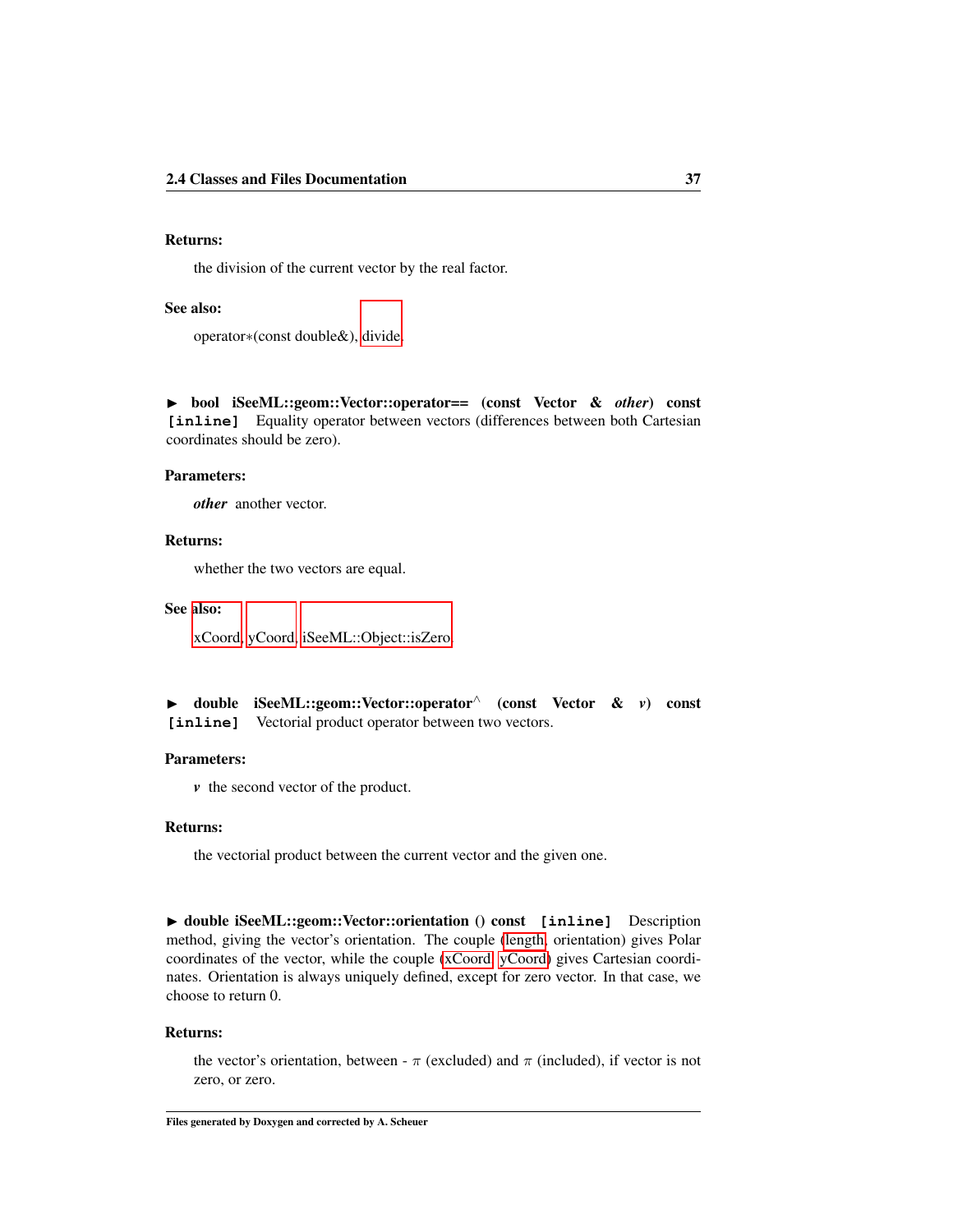# See also:

[iSeeML::Object::isPositive,](#page-20-1) [iSeeML::Object::isNegative,](#page-20-2) [iSeeML::Object::sign,](#page-22-0) atan.

◮ Vector& iSeeML::geom::Vector::rotate (const double & *theta*) **[inline]** Modification method, rotating the vector of a given angle. The original vector is changed.

#### Parameters:

*theta* the angle of the rotation.

#### Returns:

<span id="page-44-0"></span>the new vector, after rotation.

◮ double iSeeML::geom::Vector::sqrLength () const **[inline]** Description method, giving the square of the vector's length. Uses the scalar product.

#### Returns:

the square of the vector's length.

# See also:

operator∗(const iSeeML::geom::Vector&).

◮ Vector& iSeeML::geom::Vector::symmetryOx () **[inline]** Modification method, transforming a vector into its symmetric with respect to the X axis.

## Returns:

the new vector, after transformation.

◮ Vector& iSeeML::geom::Vector::symmetryOy () **[inline]** Modification method, transforming a vector into its symmetric with respect to the Y axis.

#### Returns:

the new vector, after transformation.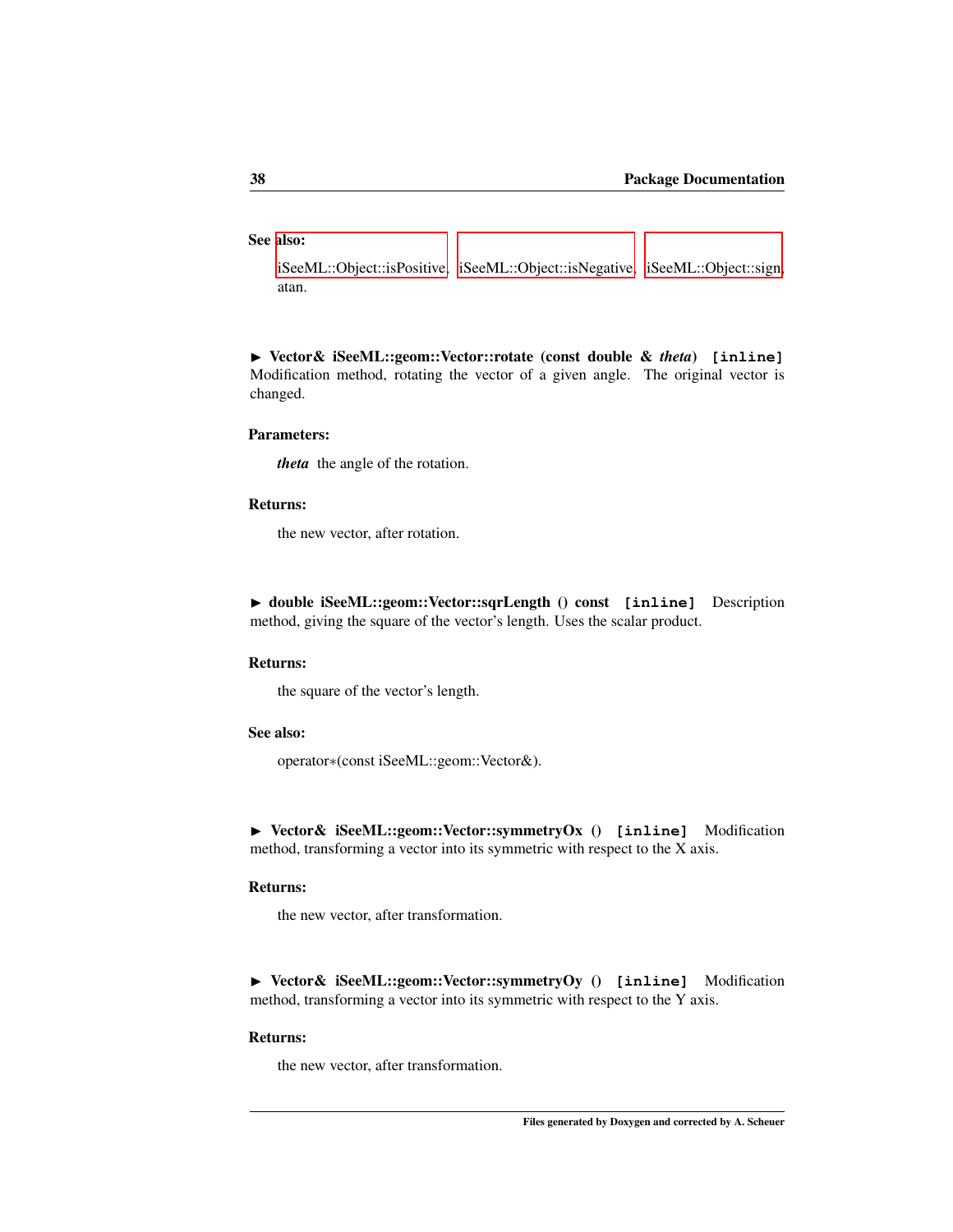◮ Vector& iSeeML::geom::Vector::translate (const Vector & *v*) **[inline, virtual]** Modification method, translating the vector along an other. The original vector is changed, addition without modification is obtained using operator+(const Vector&) const.

#### Parameters:

*v* the vector of the translation.

# Returns:

the new vector, after translation.

#### See [also:](#page-37-1)

<span id="page-45-0"></span>add.

Implements [iSeeML::geom::Object.](#page-24-0)

◮ void iSeeML::geom::Vector::writeTo (ostream & *O*) const **[inline, virtual]** Description method, writing a description of the vector into a stream: Cartesian coordinate in each dimension is written, between paranthesis and separated by commas.

# Parameters:

<span id="page-45-1"></span>*O* the output stream in which description is written.

Implements [iSeeML::Object.](#page-22-1)

◮ const double& iSeeML::geom::Vector::xCoord () const **[inline]** Description method, giving the vector's first Cartesian coordinate.

## Returns:

<span id="page-45-2"></span>the vector's first Cartesian coordinate.

◮ const double& iSeeML::geom::Vector::yCoord () const **[inline]** Description method, giving the vector's second Cartesian coordinate.

# Returns:

the vector's second Cartesian coordinate.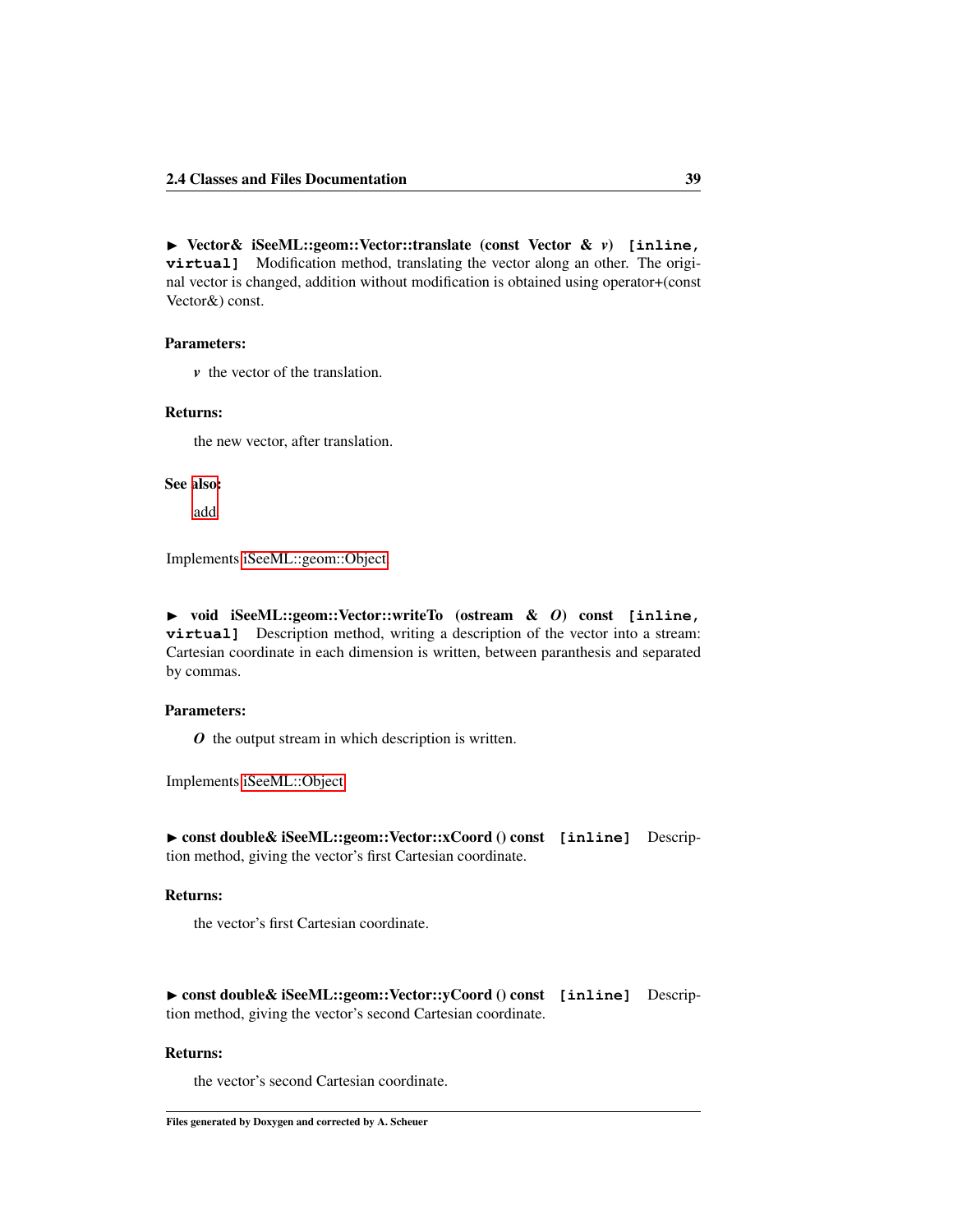# Friends And Related Function Documentation

<span id="page-46-0"></span>◮ Vector operator∗ (const double & *f*, const Vector & *v*) **[friend]** Multiplication operator between a real and a vector.

#### Parameters:

*f* the real factor, *v* the vector.

## Returns:

the product between the factor and the vector.

#### See also:

<span id="page-46-1"></span>const operator∗(const double&).

▶ Vector operator/ (const double & *f*, const Vector & *v*) [friend] Division operator between a real and a vector.

## Parameters:

*f* the real factor, *v* the vector.

# Precondition:

the dividing factor should not be zero.

## Returns:

the division between the factor and the vector.

# See also:

const operator/(const double&).

## Member Data Documentation

▶ const string iSeeML::geom::Vector::ClassName [static] The class name is public, as this class can be instanced.

#### See also:

[className.](#page-19-2)

Reimplemented from [iSeeML::geom::BasicObject.](#page-25-0)

The documentation for this class was generated from the following file:

• include/iSeeML/geom/Vector.hpp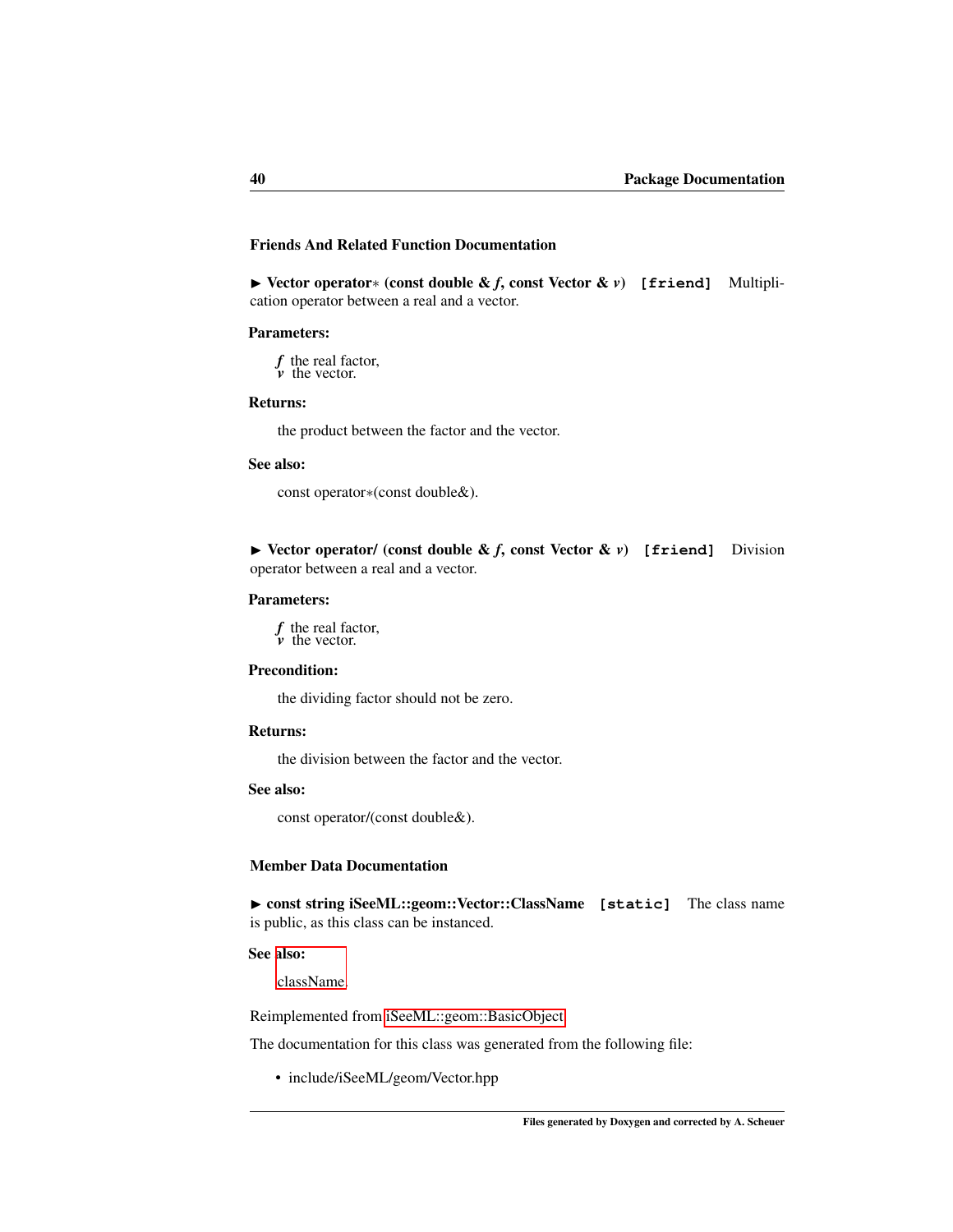# 2.4.3 Robotic Namespace

# <span id="page-47-1"></span>2.4.3.1 iSeeML::rob::Object Class Reference

This class is the base class of robotic namespace of ISeeML: every robotic object inherits this one.

#include <Object.hpp>

Inheritance diagram for iSeeML::rob::Object:



#### Detailed Description

This class is the base class of robotic namespace of ISeeML: every robotic object inherits this one.

## Author:

[Alexis Scheuer.](#page-7-0)

# Version:

1.0

The documentation for this class was generated from the following file:

• include/iSeeML/rob/Object.hpp

# <span id="page-47-0"></span>2.4.3.2 iSeeML::rob::OrPtConfig Class Reference

This class defines a standard robotic configuration, containing the position of a reference point and the orientation of a main axis.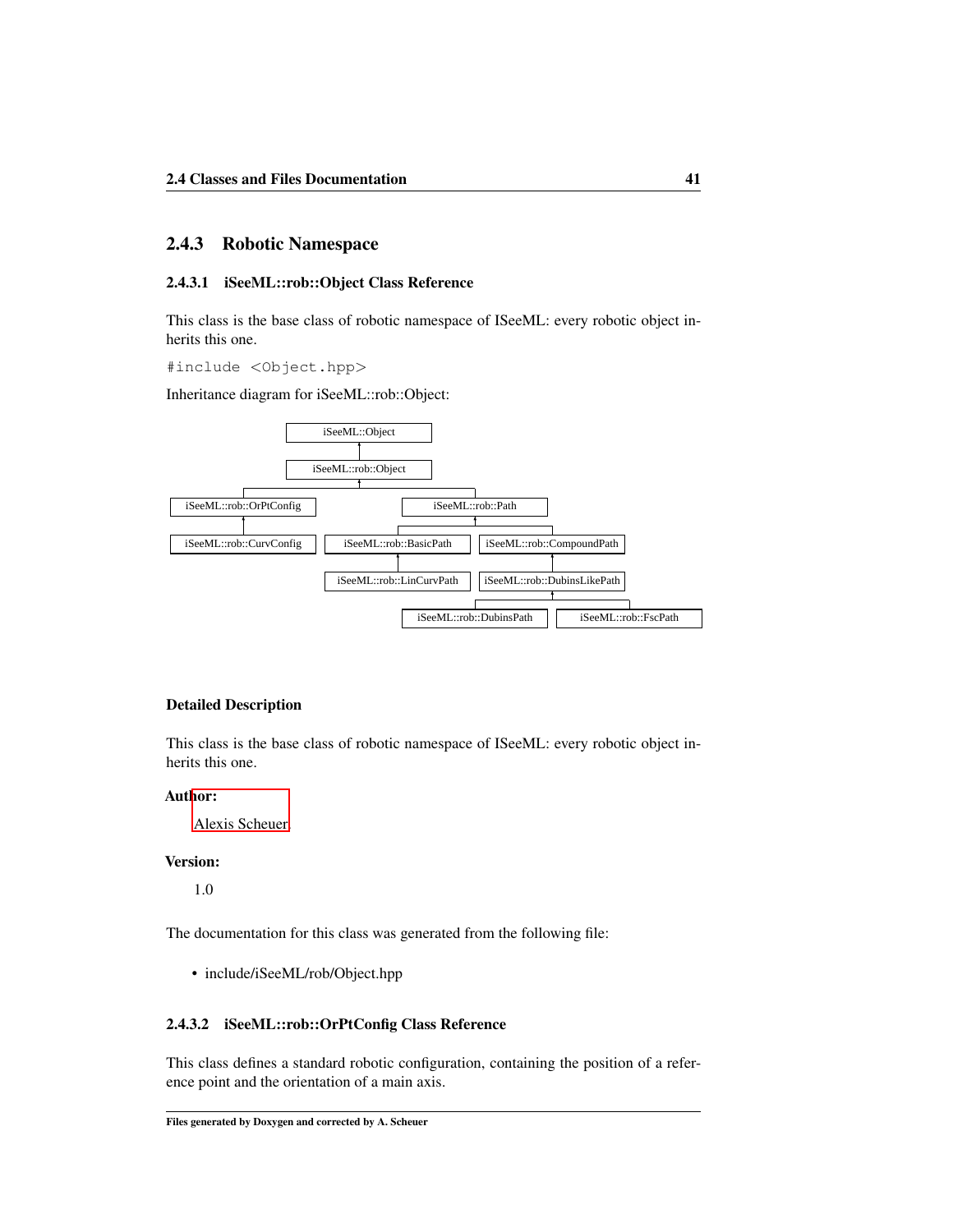#include <OrPtConfig.hpp>

Inheritance diagram for iSeeML::rob::OrPtConfig:



# Public Member Functions

• [OrPtConfig](#page-50-0) ()

*The default constructor should only be used for array initializations: it correspond to a default point with zero orientation.*

• [OrPtConfig](#page-50-1) (const [iSeeML::geom::Point](#page-25-1) &P, const double &theta)

*The main constructor.*

• [OrPtConfig](#page-51-0) (const double &x, const double &y, const double &theta)

*A usefull constructor.*

<span id="page-48-0"></span>• virtual ∼[OrPtConfig](#page-48-0) ()

*The virtual destructor does nothing.*

• [iSeeML::Object](#page-15-0) & [clone](#page-52-0) () const

*Description method, giving a copy of the current configuration.*

• void [writeTo](#page-55-0) (ostream &O) const

*Description method, writing the configuration in a given output stream: coordinate in each dimension is written, between paranthesis and separated by commas.*

• const [iSeeML::geom::Point](#page-25-1) & [position](#page-55-1) () const

*Description method, giving the position of the robot's reference point in this configuration.*

• const double & [orientation](#page-55-2) () const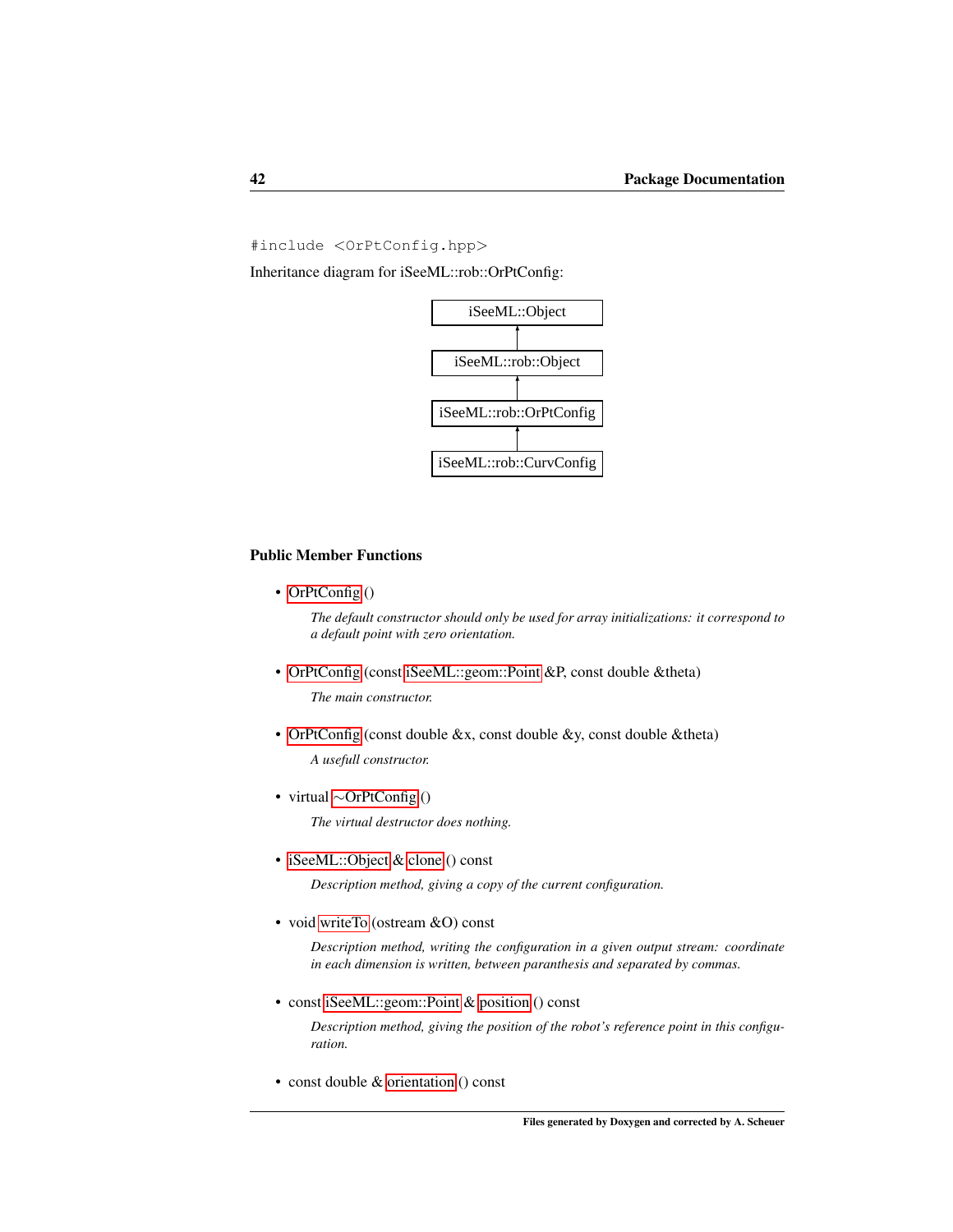*Description method, giving the orientation of the robot's main axis in this configuration.*

• [OrPtConfig](#page-47-0) & [uTurn](#page-55-3) ()

*Modification method, turning the current oriented point to its opposite: the position does not change but the orientation is replaced by its opposite* ( $\pm \pi$  *is added to it).* 

• bool [operator==](#page-54-0) (const [OrPtConfig](#page-47-0) &other) const

*Equality operator between oriented points.*

• [OrPtConfig](#page-47-0) [opposite](#page-54-1) () const

*Various method, giving the opposite oriented point of the current one: the opposite oriented point has the same position but opposite orientation (current oriented point's orientation*  $\pm \pi$ *).* 

• double [distance2](#page-52-1) (const [OrPtConfig](#page-47-0) &other) const

*Various method, giving the distance between two oriented points' positions.*

• bool [isParallelTo](#page-53-0) (const [OrPtConfig](#page-47-0) &other) const

*Various method, checking whether two oriented points are parallel, ie whether their orientations are equal (modulo 2* pi*).*

• bool [isSymmetricTo](#page-54-2) (const [OrPtConfig](#page-47-0) &other) const

*Various method, checking whether two oriented points are symmetric, ie whether their orientations are symmetric wrt the line segment connecting their position.*

• bool [isAlignedWith](#page-53-1) (const [OrPtConfig](#page-47-0) &other) const

*Various method, checking whether two oriented points are aligned: their orientations should be equal, and be the same as the orientation of the segment connecting their positions.*

• bool [hasInFront](#page-52-2) (const [iSeeML::geom::Point](#page-25-1) &point) const

*Various method, checking whether a point is in the front half-plane of the current oriented point: the vector connecting the current oriented point's position to the given point should make an angle between -* π*/ 2 and* π*/ 2 with the current oriented point's orientation.*

# Static Public Attributes

• static const string [ClassName](#page-56-0)

*The class name is public, as this class can be instanced.*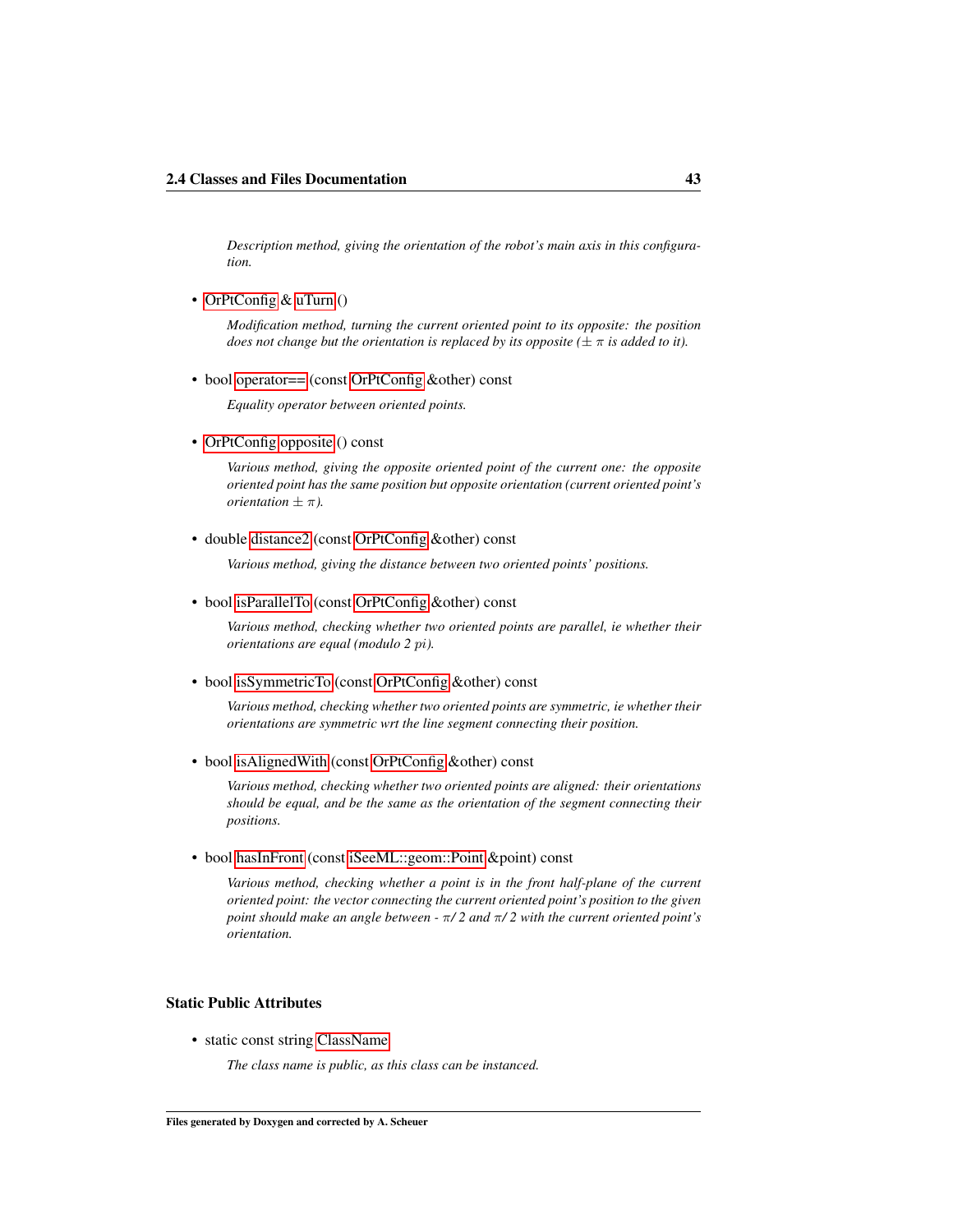## Protected Member Functions

• int [algDimension](#page-52-3) () const

*Description method, giving the dimension of the containing space (3) when this configuration is considered as an algebraic vector.*

• double [algCoord](#page-51-1) (const int i) const

*Description method, giving the coordinate of given index of the configuration (both coordinates of the position, then orientation).*

#### Detailed Description

This class defines a standard robotic configuration, containing the position of a reference point and the orientation of a main axis. This configuration is sufficient to define the position of most robots, and thus is enough for collision avoidance. However, taking into account dynamic constraints (as velocity and acceleration bounds) or more precise kinematic constraints (as continuity of the directing wheels' positions) generally requires a more complex configuration, as e.g. [iSeeML::rob::CurvConfig.](#page-56-1)

This class contains description methods giving [position](#page-55-1) and [orientation](#page-55-2) of a standard configuration as well as the [writeTo](#page-55-0) method, a modification method changing a standard configuration into its [opposite,](#page-55-3) the equality operator, and various methods giving the [opposite](#page-54-1) of a standard configuration, the [distance](#page-52-1) between two standard configurations' positions or whether two such configurations verify some properties [\(parallelism,](#page-53-0) [symmetry,](#page-54-2) [alignment\)](#page-53-1) or whether a point is [in front](#page-52-2) of a standard configuration.

#### Author:

[Alexis Scheuer.](#page-7-0)

#### Version:

1.0

#### Examples:

[Fwd.cpp,](#page-109-0) [LengthFwd.cpp,](#page-110-0) [TimeFwd.cpp,](#page-112-0) and [wxGuiFwd.cpp.](#page-115-0)

# Constructor & Destructor Documentation

<span id="page-50-0"></span>▶ iSeeML::rob::OrPtConfig::OrPtConfig () [inline] The default constructor should only be used for array initializations: it correspond to a default point with zero orientation.

#### See also:

<span id="page-50-1"></span>default constructor of [iSeeML::geom::Point.](#page-25-1)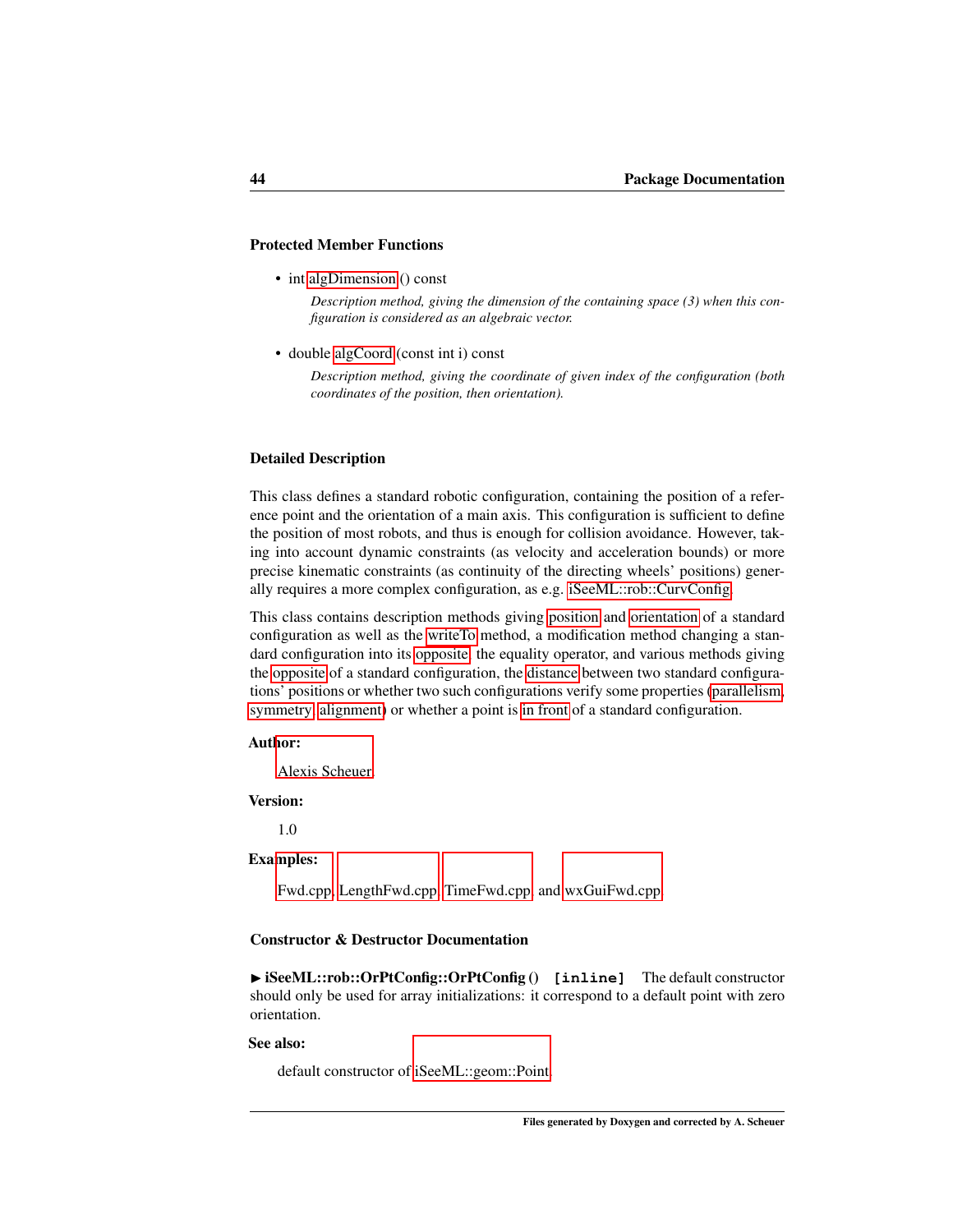◮ iSeeML::rob::OrPtConfig::OrPtConfig (const iSeeML::geom::Point & *P*, const double & *theta*) **[inline]** The main constructor.

# Parameters:

*P* the position of the reference point, *theta* the orientation of the main axis, taken between -  $\pi$  (excluded) and  $\pi$  (included) modulo  $2 \pi$ .

#### See also:

[iSeeML::Object::mod2pi.](#page-21-0)

<span id="page-51-0"></span>◮ iSeeML::rob::OrPtConfig::OrPtConfig (const double & *x*, const double & *y*, const double & *theta*) **[inline]** A usefull constructor.

### Parameters:

*x* the first coordinate of the reference point, *y* the second coordinate of the reference point,<br>*theta* the orientation of the main axis, taken between -  $\pi$  (excluded) and  $\pi$  (included) modulo  $2 \pi$ .

# See also:

main constructor of [iSeeML::geom::Point,](#page-25-1) [iSeeML::Object::mod2pi.](#page-21-0)

### Member Function Documentation

<span id="page-51-1"></span>◮ double iSeeML::rob::OrPtConfig::algCoord (const int *i*) const **[inline, protected, virtual]** Description method, giving the coordinate of given index of the configuration (both coordinates of the position, then orientation).

#### Parameters:

*i* the index of the searched coordinate.

# Precondition:

the parameter is an index, and should be equal to one, two or three. If not, and ISEEML\_CHECK\_ORPT\_CONFIG\_PRECOND is defined (see [CompilerFlags.h\)](#page-14-0), an error is generated.

#### Returns:

the double coordinate associated to the index if this one is between 1 and dimension, or 0.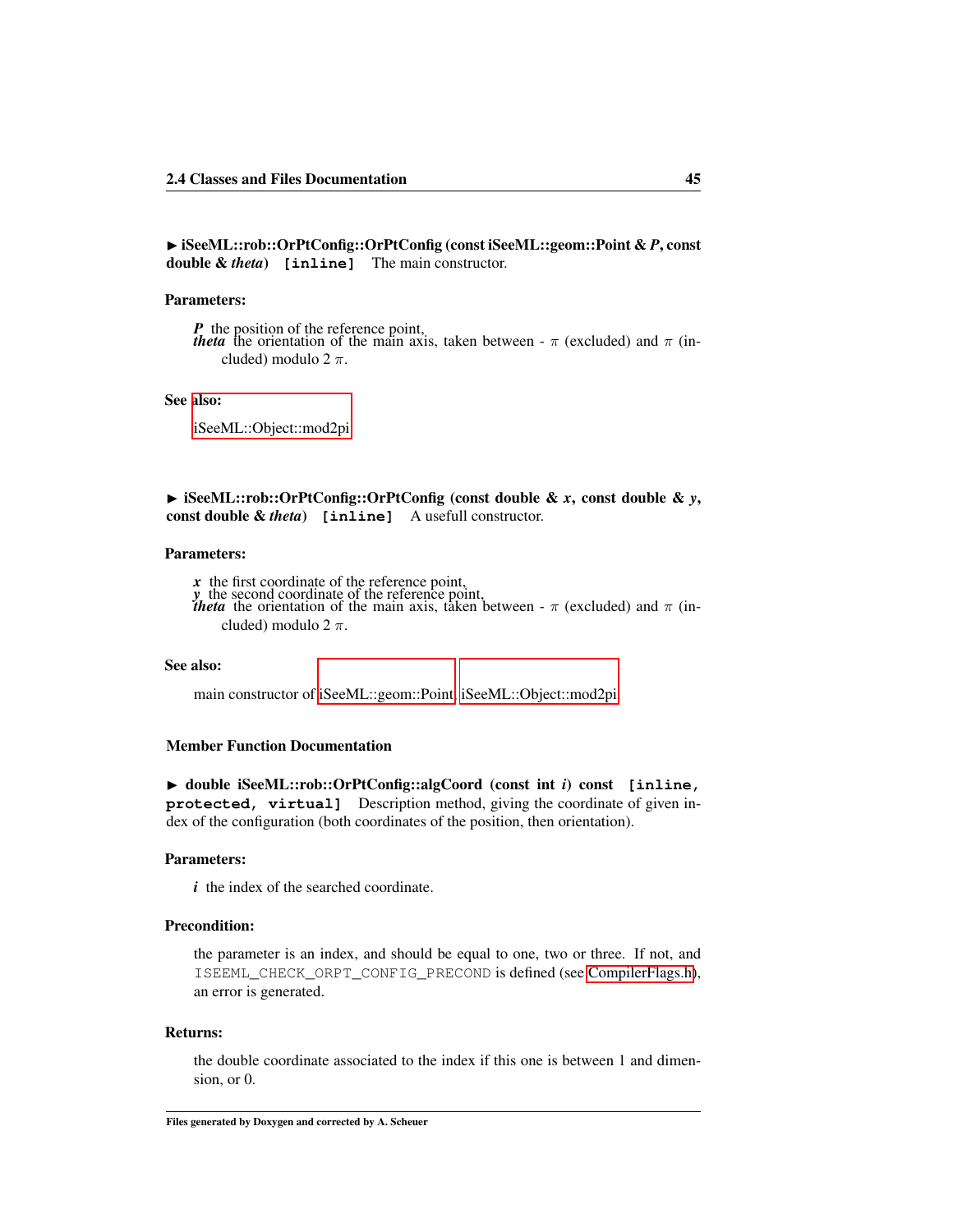# See also:

[orientation,](#page-55-2) [position,](#page-55-1) [iSeeML::geom::Point::xCoord,](#page-32-1) [iSeeML::geom::Point::yCoord.](#page-32-2)

<span id="page-52-3"></span><span id="page-52-0"></span>

Reimplemented from [iSeeML::Object.](#page-18-0)

Reimplemented in [iSeeML::rob::CurvConfig.](#page-59-0)

◮ int iSeeML::rob::OrPtConfig::algDimension () const **[inline, protected, virtual]** Description method, giving the dimension of the containing space (3) when this configuration is considered as an algebraic vector. This representation is mainly used to define [a unified writeTo.](#page-19-0) Dimension cannot be static, as it is virtual.

Reimplemented from [iSeeML::Object.](#page-18-1)

Reimplemented in [iSeeML::rob::CurvConfig.](#page-60-0)

◮ iSeeML::Object& iSeeML::rob::OrPtConfig::clone () const **[inline, virtual]** Description method, giving a copy of the current configuration. This clone is dynamically allocated (using default copy constructor), it has to be deleted later.

# Returns:

<span id="page-52-1"></span>a copy/clone of the current configuration.

Implements [iSeeML::Object.](#page-19-1)

Reimplemented in [iSeeML::rob::CurvConfig.](#page-60-1)

◮ double iSeeML::rob::OrPtConfig::distance2 (const OrPtConfig & *other*) const [inline] Various method, giving the distance between two oriented points' positions. Note : this is the standard 2-dimensional plane distance, instead of being a distance in the 3-dimensional space of the oriented points. Its name comes from this fact.

#### Parameters:

*other* another oriented point.

# Returns:

the distance between the oriented points' positions.

#### See also:

<span id="page-52-2"></span>[position,](#page-55-1) [iSeeML::geom::Point::distance.](#page-29-0)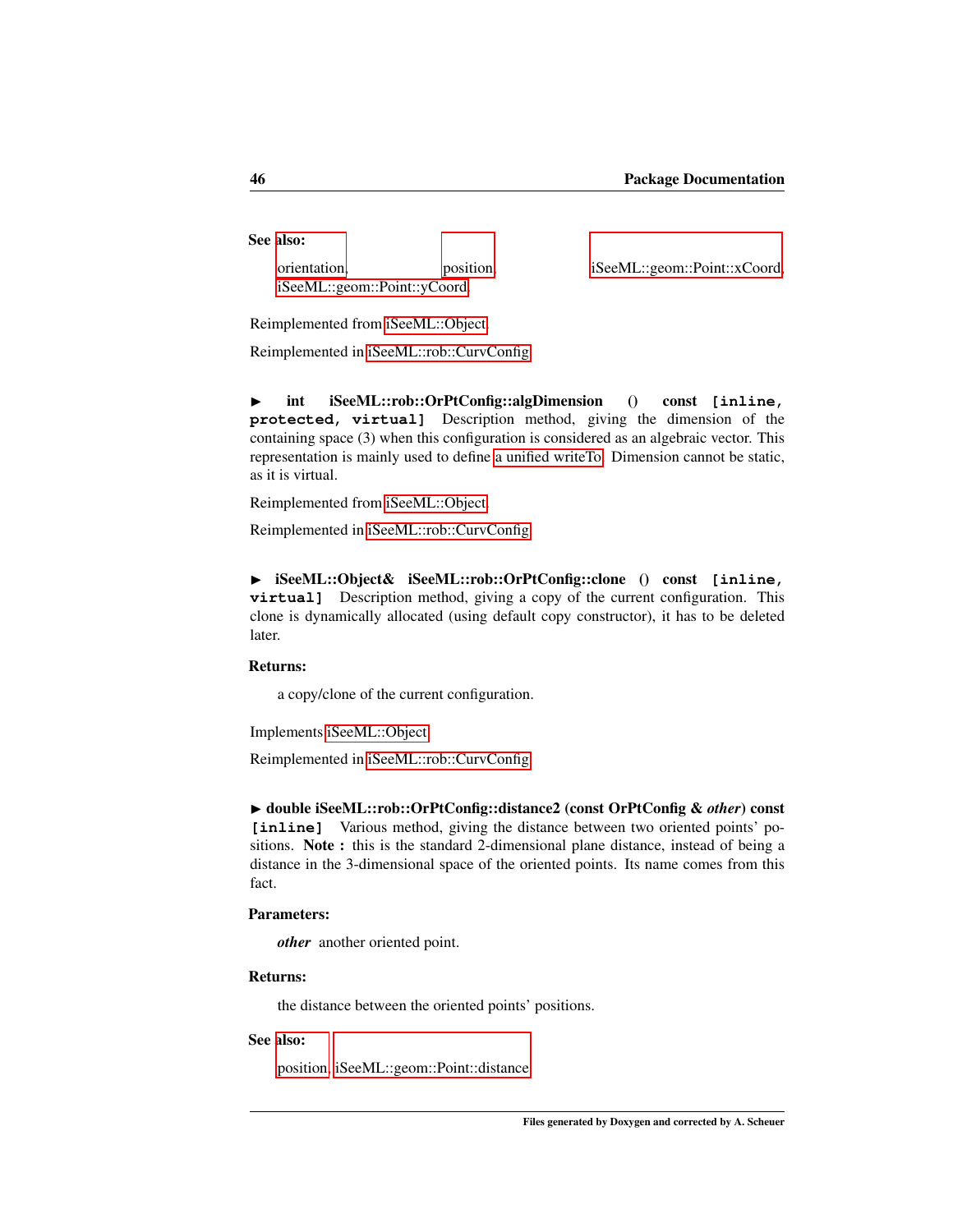▶ bool iSeeML::rob::OrPtConfig::hasInFront (const iSeeML::geom::Point & *point*) const **[inline]** Various method, checking whether a point is in the front half-plane of the current oriented point: the vector connecting the current oriented point's position to the given point should make an angle between -  $\pi/2$  and  $\pi/2$  with the current oriented point's orientation. The vector going from the oriented point's position to the point and the vector of same orientation as the oriented point should have a positive scalar product.

## Parameters:

*point* a point.

# Returns:

whether the given point is in the front half-plane of the current oriented point.

## See also:

[position,](#page-55-1) [orientation,](#page-55-2) iSeeML::geom::Point::operator-, iSeeML::geom::Vector::operator∗(const Vector&).

<span id="page-53-1"></span>◮ bool iSeeML::rob::OrPtConfig::isAlignedWith (const OrPtConfig & *other*) const **[inline]** Various method, checking whether two oriented points are aligned: their orientations should be equal, and be the same as the orientation of the segment connecting their positions. In fact, the oriented points are aligned iff they are simultaneously parallel and symmetric.

# Parameters:

*other* another oriented point.

## Returns:

whether the current oriented point and the given one are aligned.

#### See also:

[isParallelTo,](#page-53-0) [isSymmetricTo.](#page-54-2)

<span id="page-53-0"></span>◮ bool iSeeML::rob::OrPtConfig::isParallelTo (const OrPtConfig & *other*) const [inline] Various method, checking whether two oriented points are parallel, ie whether their orientations are equal (modulo 2 *pi*).

#### Parameters:

*other* another oriented point.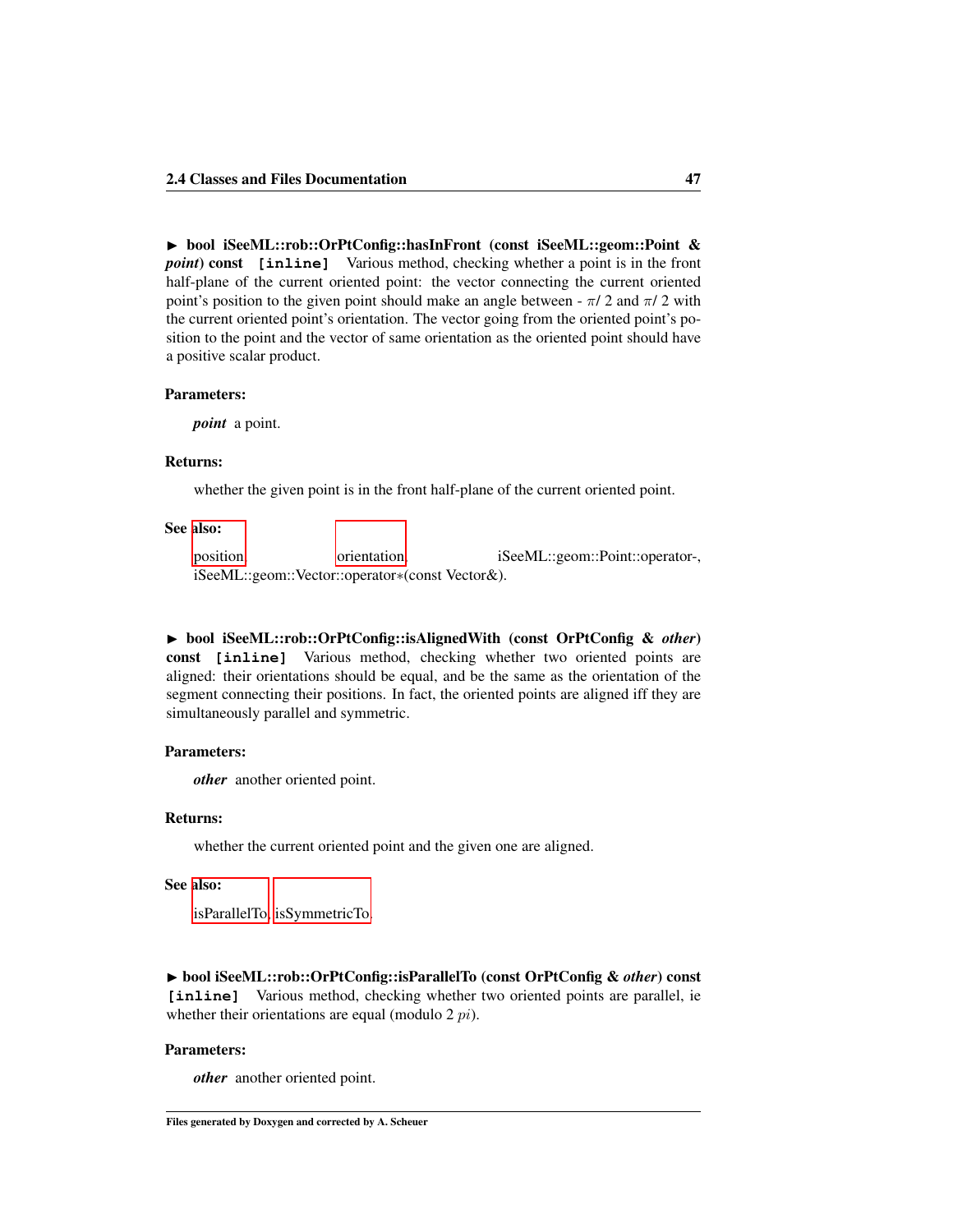# Returns:

whether the current oriented point and the given one have same orientation.

## See also:

[orientation,](#page-55-2) [iSeeML::Object::mod2pi,](#page-21-0) [iSeeML::Object::isZero.](#page-20-0)

<span id="page-54-2"></span>◮ bool iSeeML::rob::OrPtConfig::isSymmetricTo (const OrPtConfig & *other*) const **[inline]** Various method, checking whether two oriented points are symmetric, ie whether their orientations are symmetric wrt the line segment connecting their position. The vector connecting the positions and the vector of average orientation should be collinear: their vectorial product should be zero.

# Parameters:

*other* another oriented point.

#### Returns:

whether the current oriented point and the given one are symmetric.

#### See also:

[position,](#page-55-1) [orientation,](#page-55-2) iSeeML::geom::Vector::operator∧, [iSeeML::Object::isZero.](#page-20-0)

# <span id="page-54-0"></span>◮ bool iSeeML::rob::OrPtConfig::operator== (const OrPtConfig & *other*) const **[inline]** Equality operator between oriented points.

# Parameters:

*other* another oriented point.

# Returns:

whether the two points are equal (same position and orientation).

# See also:

[position,](#page-55-1) iSeeML::geom::Point::operator==, [isParallelTo.](#page-53-0)

<span id="page-54-1"></span>◮ OrPtConfig iSeeML::rob::OrPtConfig::opposite () const **[inline]** Various method, giving the opposite oriented point of the current one: the opposite oriented point has the same position but opposite orientation (current oriented point's orientation  $\pm \pi$ ).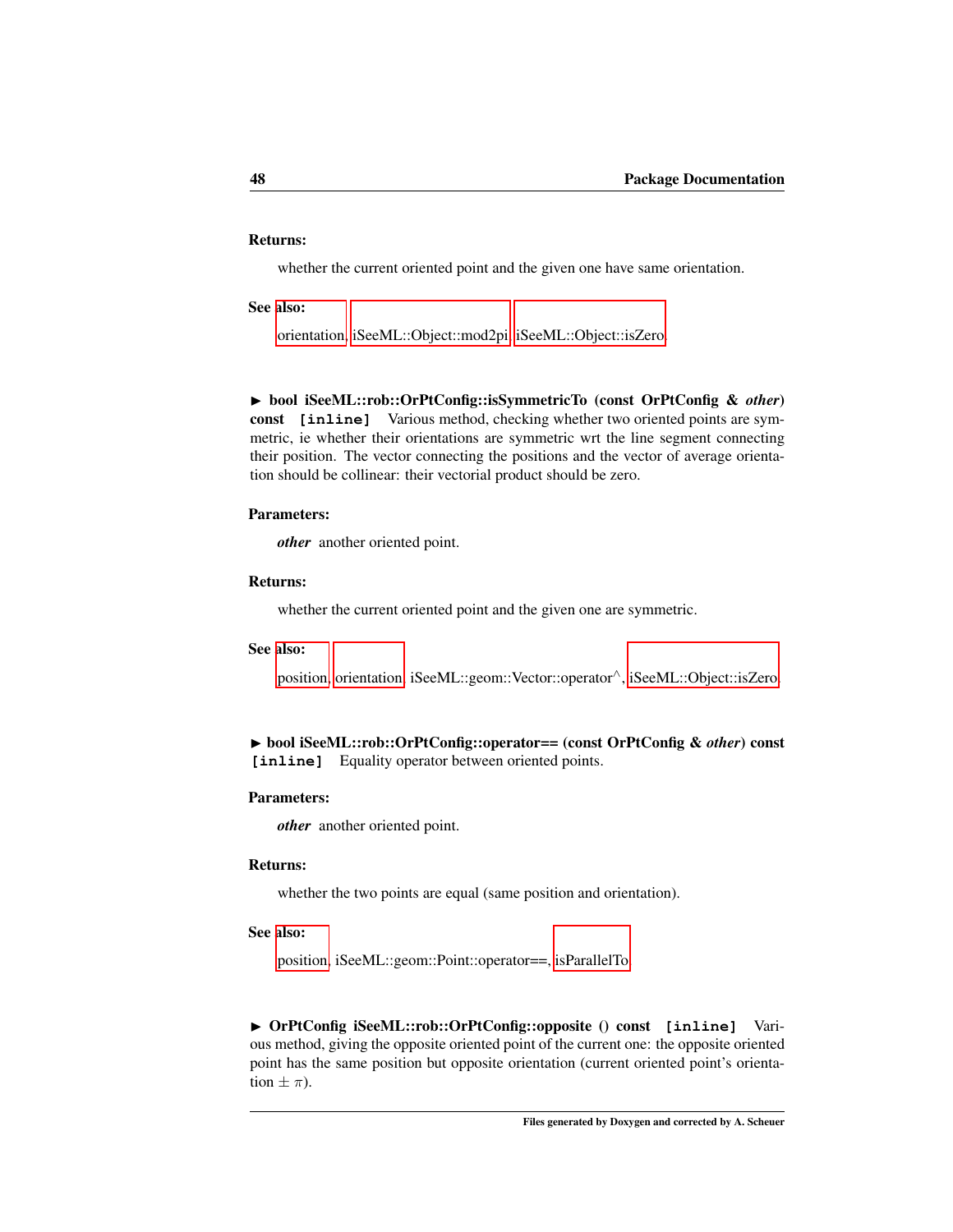# Returns:

the opposite oriented point of the current one.

# See also:

[uTurn.](#page-55-3)

<span id="page-55-2"></span>◮ const double& iSeeML::rob::OrPtConfig::orientation () const **[inline]** Description method, giving the orientation of the robot's main axis in this configuration.

## Returns:

the orientation of the main axis.

# Examples:

[wxGuiFwd.cpp.](#page-115-0)

<span id="page-55-1"></span>◮ const iSeeML::geom::Point& iSeeML::rob::OrPtConfig::position () const **[inline]** Description method, giving the position of the robot's reference point in this configuration.

## Returns:

the position of the reference point.

# Examples:

[wxGuiFwd.cpp.](#page-115-0)

<span id="page-55-3"></span>◮ OrPtConfig& iSeeML::rob::OrPtConfig::uTurn () **[inline]** Modification method, turning the current oriented point to its opposite: the position does not change but the orientation is replaced by its opposite ( $\pm \pi$  is added to it).

#### Returns:

the new oriented point, one transformed to its opposite.

<span id="page-55-0"></span>◮ void iSeeML::rob::OrPtConfig::writeTo (ostream & *O*) const **[inline, virtual]** Description method, writing the configuration in a given output stream: coordinate in each dimension is written, between paranthesis and separated by commas.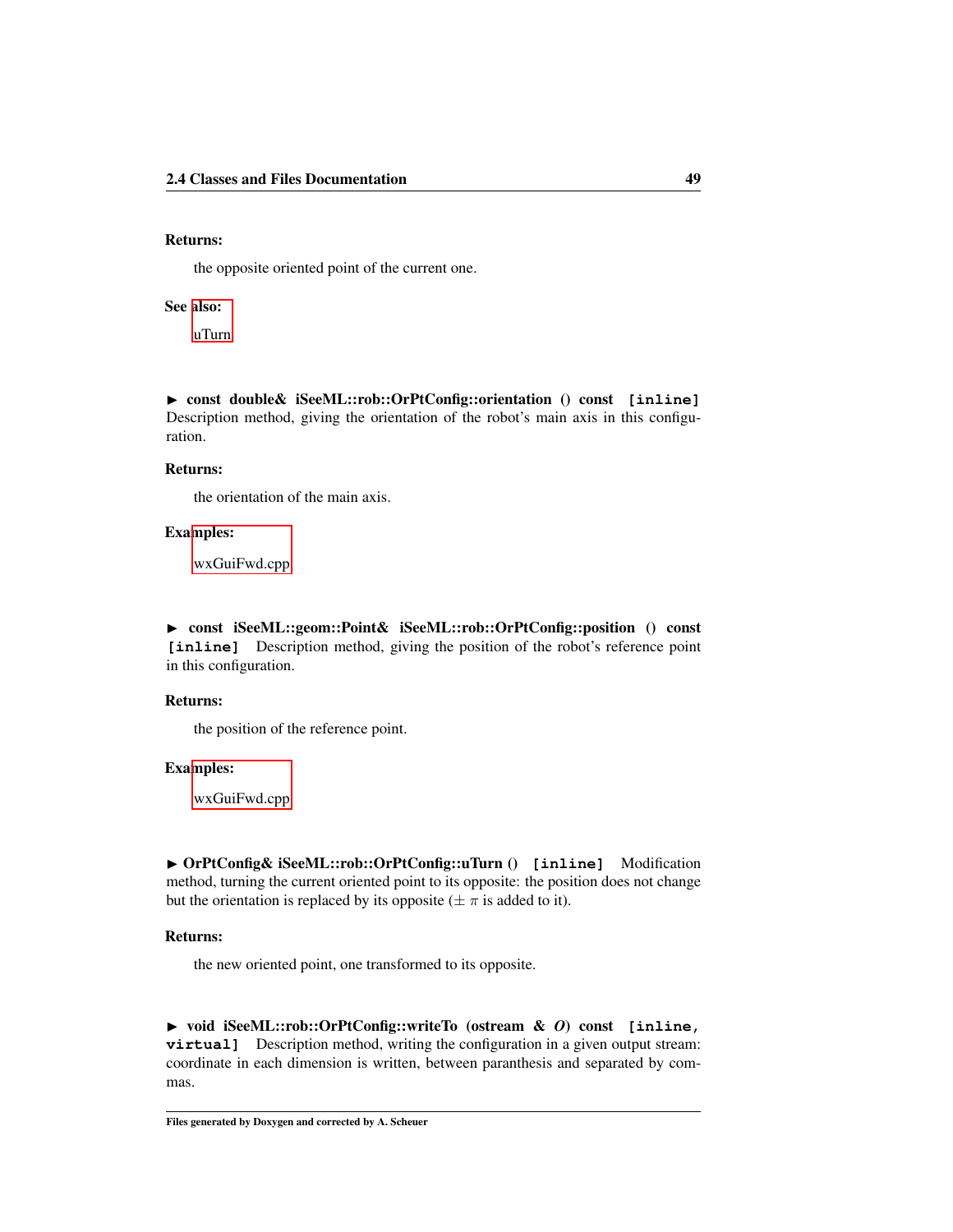# Parameters:

*O* the output stream in which description is written.

# See also:

[algWriteTo.](#page-19-0)

Implements [iSeeML::Object.](#page-22-1)

Reimplemented in [iSeeML::rob::CurvConfig.](#page-60-2)

# Member Data Documentation

<span id="page-56-0"></span>▶ const string iSeeML::rob::OrPtConfig::ClassName [static] The class name is public, as this class can be instanced.

# See also:

[className.](#page-19-2)

Reimplemented from [iSeeML::rob::Object.](#page-47-1)

Reimplemented in [iSeeML::rob::CurvConfig.](#page-61-0)

The documentation for this class was generated from the following file:

• include/iSeeML/rob/OrPtConfig.hpp

# <span id="page-56-1"></span>2.4.3.3 iSeeML::rob::CurvConfig Class Reference

This class defines a more precise configuration than [classical ones](#page-47-0) for mobile robots.

#include <CurvConfig.hpp>

Inheritance diagram for iSeeML::rob::CurvConfig:

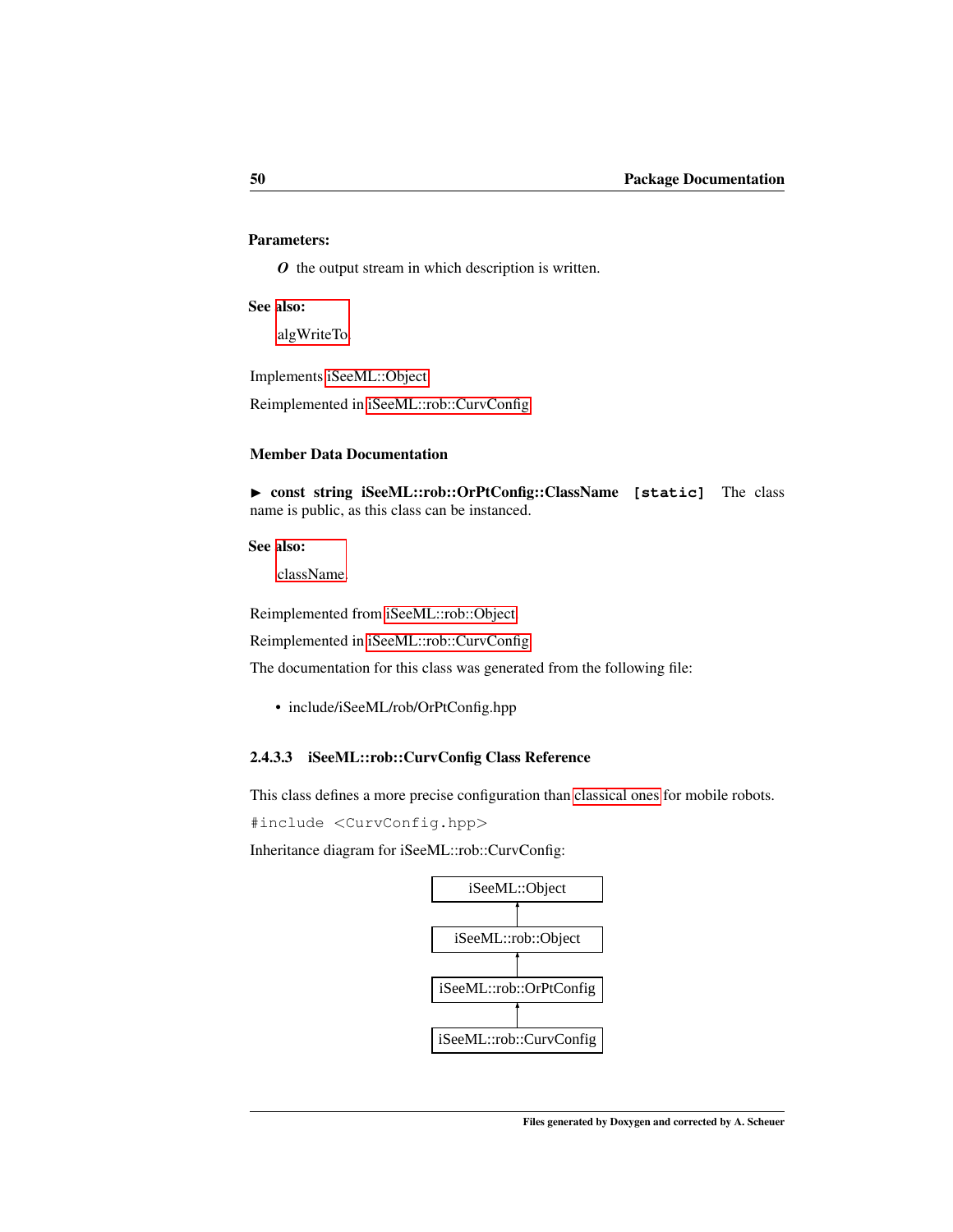# Public Member Functions

• [CurvConfig](#page-58-0) ()

*The default constructor should only be used for array initializations: it correspond to a default oriented point with zero curvature.*

- • [CurvConfig](#page-58-1) (const [iSeeML::rob::OrPtConfig](#page-47-0) &OrPt, const double &kappa) *The main constructor.*
- • [CurvConfig](#page-58-2) (const [iSeeML::geom::Point](#page-25-1) &P, const double &theta, const double &kappa)

*A first detailled constructor allows to give the classical configuration as a point and an orientation.*

• [CurvConfig](#page-59-1) (const double &x, const double &y, const double &theta, const double &kappa)

*A second detailled constructor allows to give the classical configuration as two Cartesian coordinates and an orientation.*

• [iSeeML::Object](#page-15-0) & [clone](#page-60-1) () const

*Description method, giving a copy of the current configuration.*

• void [writeTo](#page-60-2) (ostream &O) const

*Description method, writing the configuration in a given output stream: coordinate in each dimension is written, between paranthesis and separated by commas.*

• const double & [curvature](#page-60-3) () const

*Description method, giving the intantaneous curvature, in this configuration, of the curve followed by the robot's reference point.*

# Static Public Attributes

• static const string [ClassName](#page-61-0)

*The class name is public, as this class can be instanced.*

# Protected Member Functions

• int [algDimension](#page-60-0) () const

*Description method, giving the dimension of the containing space (4) when this configuration is considered as an algebraic vector.*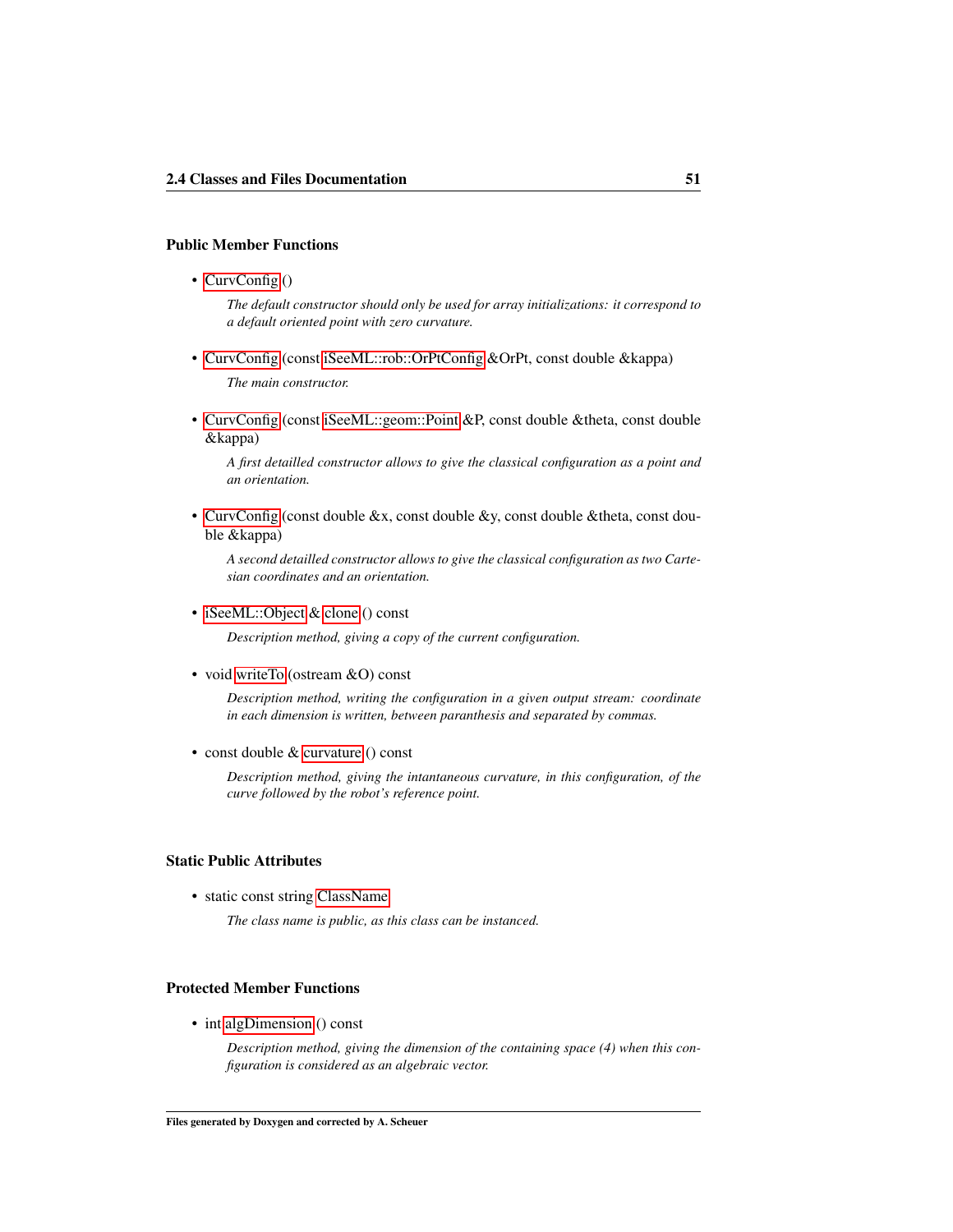• double [algCoord](#page-59-0) (const int i) const

*Description method, giving the coordinate of given index of the configuration (both coordinates of the position, then orientation, then curvature).*

## Detailed Description

This class defines a more precise configuration than [classical ones](#page-47-0) for mobile robots. This configuration contains, added to the classical position of a reference point and orientation of a main axis, the curvature of the curve followed by the reference point (representing the directing wheels' orientation).

This class adds to those of [iSeeML::rob::OrPtConfig](#page-47-0) a description method giving the [curvature,](#page-60-3) and redefines description method [writeTo.](#page-60-2)

#### Author:

[Alexis Scheuer.](#page-7-0)

## Version:

1.0

## Constructor & Destructor Documentation

<span id="page-58-0"></span>▶ iSeeML::rob::CurvConfig::CurvConfig () [inline] The default constructor should only be used for array initializations: it correspond to a default oriented point with zero curvature.

#### See also:

default constructor of [iSeeML::rob::OrPtConfig.](#page-47-0)

<span id="page-58-1"></span>▶ iSeeML::rob::CurvConfig::CurvConfig (const iSeeML::rob::OrPtConfig & *OrPt*, const double & *kappa*) **[inline]** The main constructor.

## Parameters:

*OrPt* a classical configuration as an oriented point, *kappa* the curvature of the reference point's curve.

<span id="page-58-2"></span>◮ iSeeML::rob::CurvConfig::CurvConfig (const iSeeML::geom::Point & *P*, const double & *theta*, const double & *kappa*) **[inline]** A first detailled constructor allows to give the classical configuration as a point and an orientation.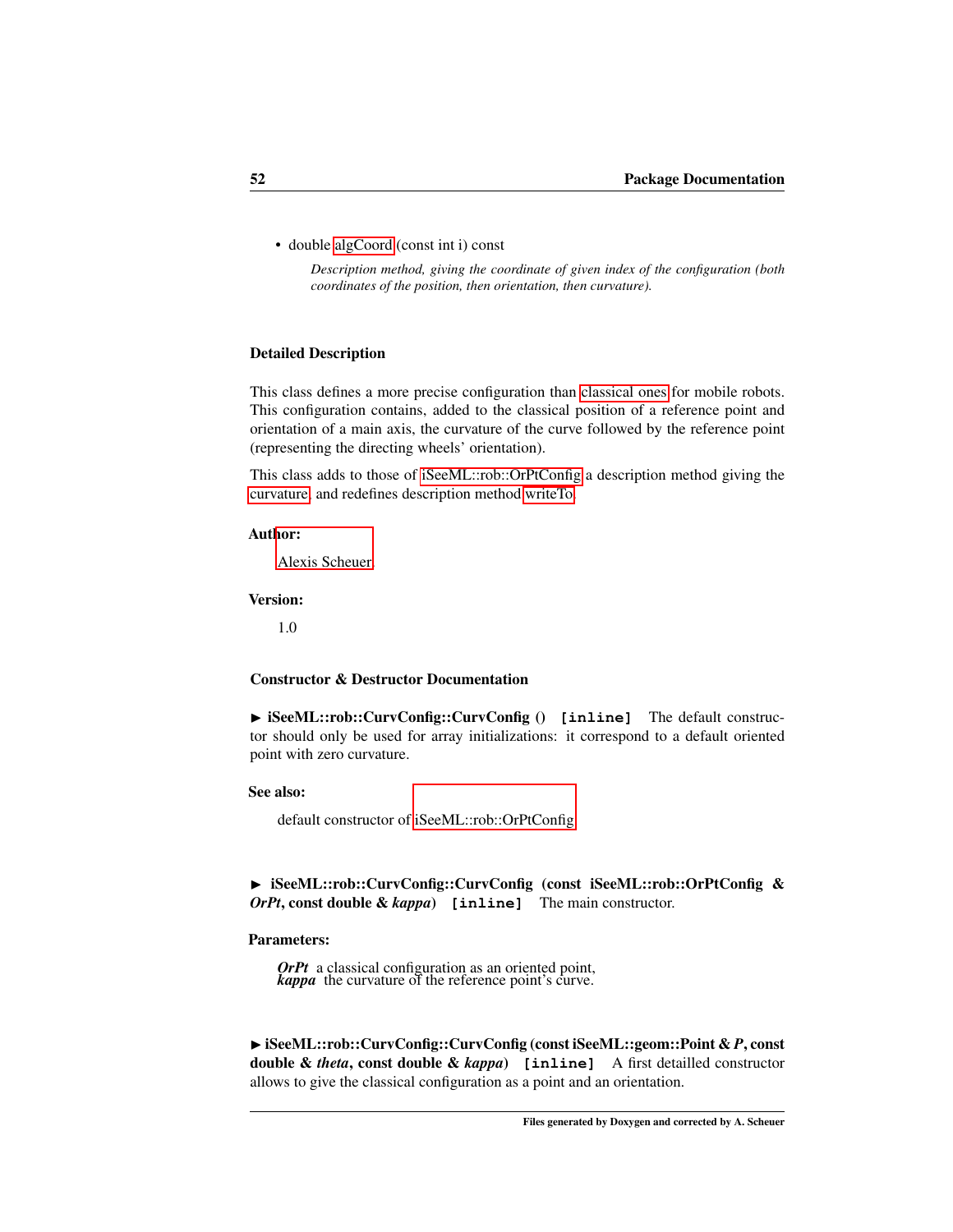# Parameters:

*P* the position of the reference point,<br> *theta* the orientation of the main axis,<br> *kappa* the curvature of the reference point's curve.

## See also:

main constructor of [iSeeML::rob::OrPtConfig.](#page-47-0)

<span id="page-59-1"></span>◮ iSeeML::rob::CurvConfig::CurvConfig (const double & *x*, const double & *y*, const double & *theta*, const double & *kappa*) **[inline]** A second detailled constructor allows to give the classical configuration as two Cartesian coordinates and an orientation.

#### Parameters:

*x* the X coordinate of the reference point,<br>*y* the Y coordinate of the reference point,<br>*theta* the orientation of the main axis,<br>*kappa* the curvature of the reference point's curve.

#### See also:

usefull constructor of [iSeeML::rob::OrPtConfig.](#page-47-0)

## Member Function Documentation

<span id="page-59-0"></span>◮ double iSeeML::rob::CurvConfig::algCoord (const int *i*) const **[inline, protected, virtual]** Description method, giving the coordinate of given index of the configuration (both coordinates of the position, then orientation, then curvature).

#### Parameters:

*i* the index of the searched coordinate.

# Precondition:

the parameter is an index, and should be between one and four. If not, and ISEEML\_CHECK\_CURV\_CONFIG\_PRECOND is defined (see [CompilerFlags.h\)](#page-14-0), an error is generated.

#### Returns:

the double coordinate associated to the index if this one is between 1 and dimension, or 0.

#### See also:

[curvature,](#page-60-3) [iSeeML::rob::OrPtConfig::algCoord.](#page-51-1)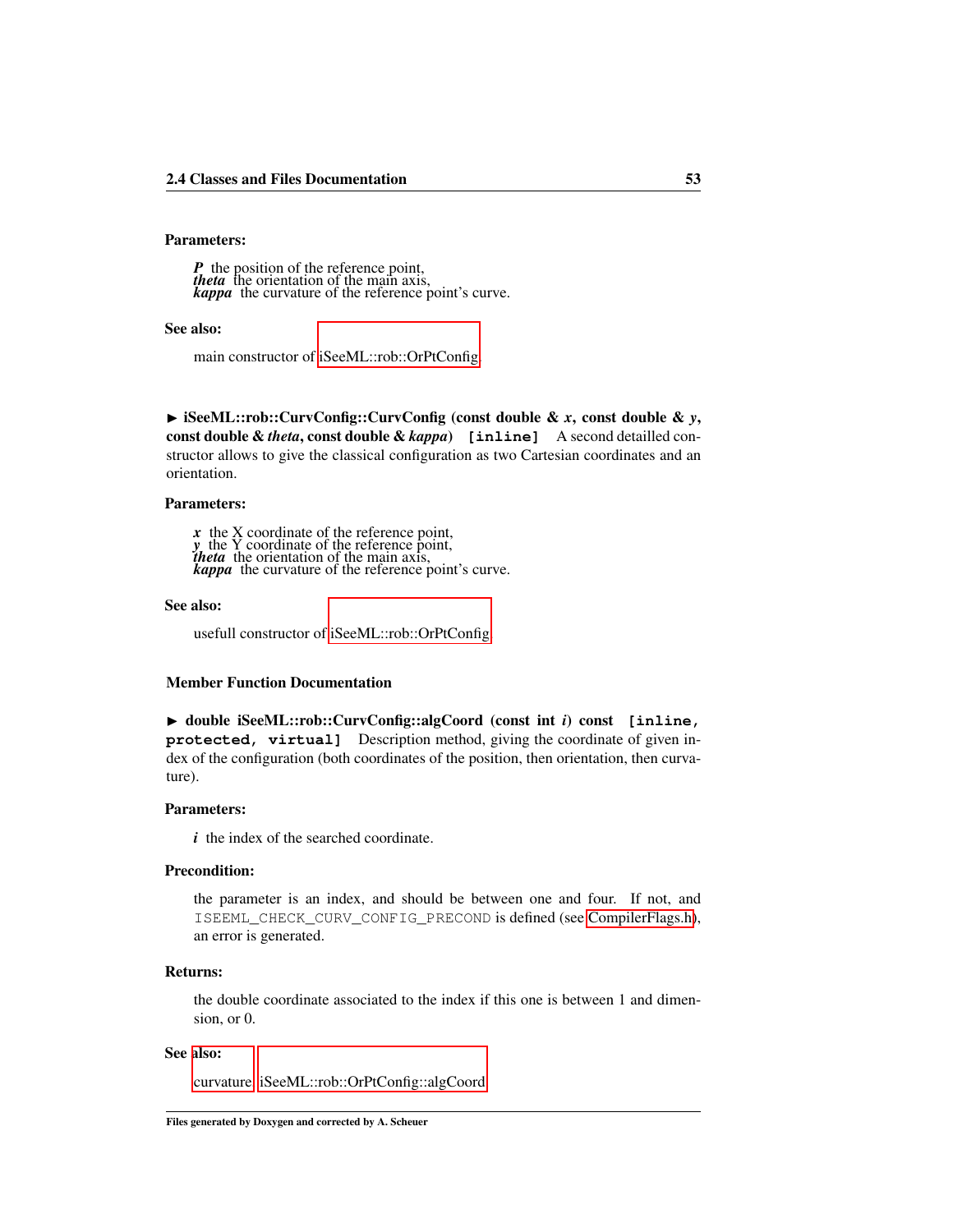<span id="page-60-0"></span>Reimplemented from [iSeeML::rob::OrPtConfig.](#page-51-1)

◮ int iSeeML::rob::CurvConfig::algDimension () const **[inline, protected, virtual]** Description method, giving the dimension of the containing space (4) when this configuration is considered as an algebraic vector. This representation is mainly used to define [a unified writeTo.](#page-19-0) Dimension cannot be static, as it is virtual.

<span id="page-60-1"></span>Reimplemented from [iSeeML::rob::OrPtConfig.](#page-52-3)

◮ iSeeML::Object& iSeeML::rob::CurvConfig::clone () const **[inline, virtual**] Description method, giving a copy of the current configuration. This clone is dynamically allocated (using default copy constructor), it has to be deleted later.

# Returns:

<span id="page-60-3"></span>a copy/clone of the current configuration.

Reimplemented from [iSeeML::rob::OrPtConfig.](#page-52-0)

◮ const double& iSeeML::rob::CurvConfig::curvature () const **[inline]** Description method, giving the intantaneous curvature, in this configuration, of the curve followed by the robot's reference point.

# Returns:

the intantaneous curvature of the robot's reference point's curve.

## Examples:

[wxGuiFwd.cpp.](#page-115-0)

<span id="page-60-2"></span>◮ void iSeeML::rob::CurvConfig::writeTo (ostream & *O*) const **[inline, virtual]** Description method, writing the configuration in a given output stream: coordinate in each dimension is written, between paranthesis and separated by commas.

## Parameters:

*O* the output stream in which description is written.

### See also:

[algWriteTo.](#page-19-0)

Reimplemented from [iSeeML::rob::OrPtConfig.](#page-55-0)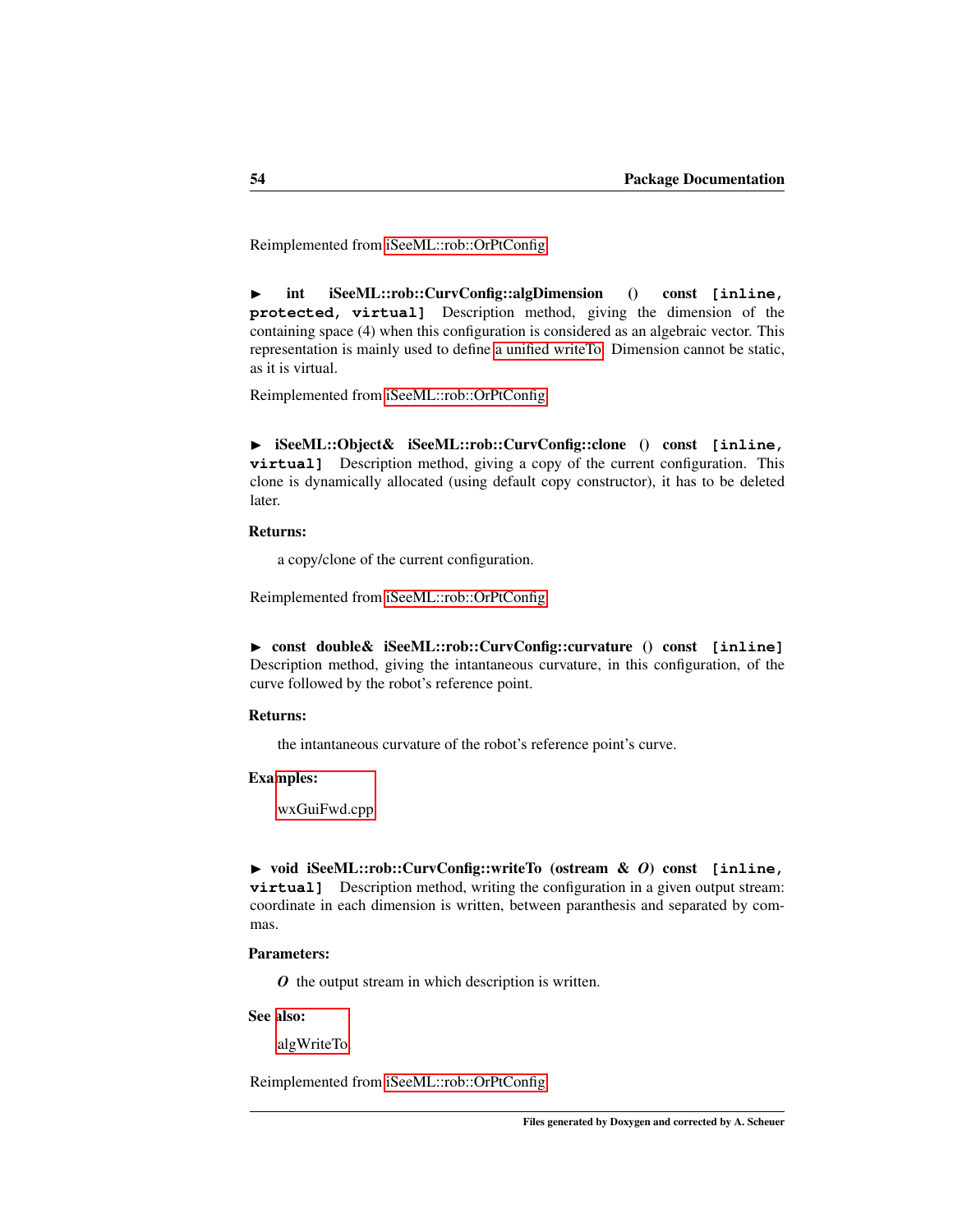## Member Data Documentation

<span id="page-61-0"></span>▶ const string iSeeML::rob::CurvConfig::ClassName [static] The class name is public, as this class can be instanced.

# See also:

[className.](#page-19-2)

Reimplemented from [iSeeML::rob::OrPtConfig.](#page-56-0)

The documentation for this class was generated from the following file:

• include/iSeeML/rob/CurvConfig.hpp

# <span id="page-61-1"></span>2.4.3.4 iSeeML::rob::Path Class Reference

This class is the base class of all robotic paths in ISeeML.

#include <Path.hpp>

Inheritance diagram for iSeeML::rob::Path:



# Public Member Functions

- virtual const [iSeeML::rob::OrPtConfig](#page-47-0) & [start](#page-64-0) () const =0 *Description method, giving the path's starting configuration.*
- virtual const [iSeeML::rob::OrPtConfig](#page-47-0) & [end](#page-63-0) () const =0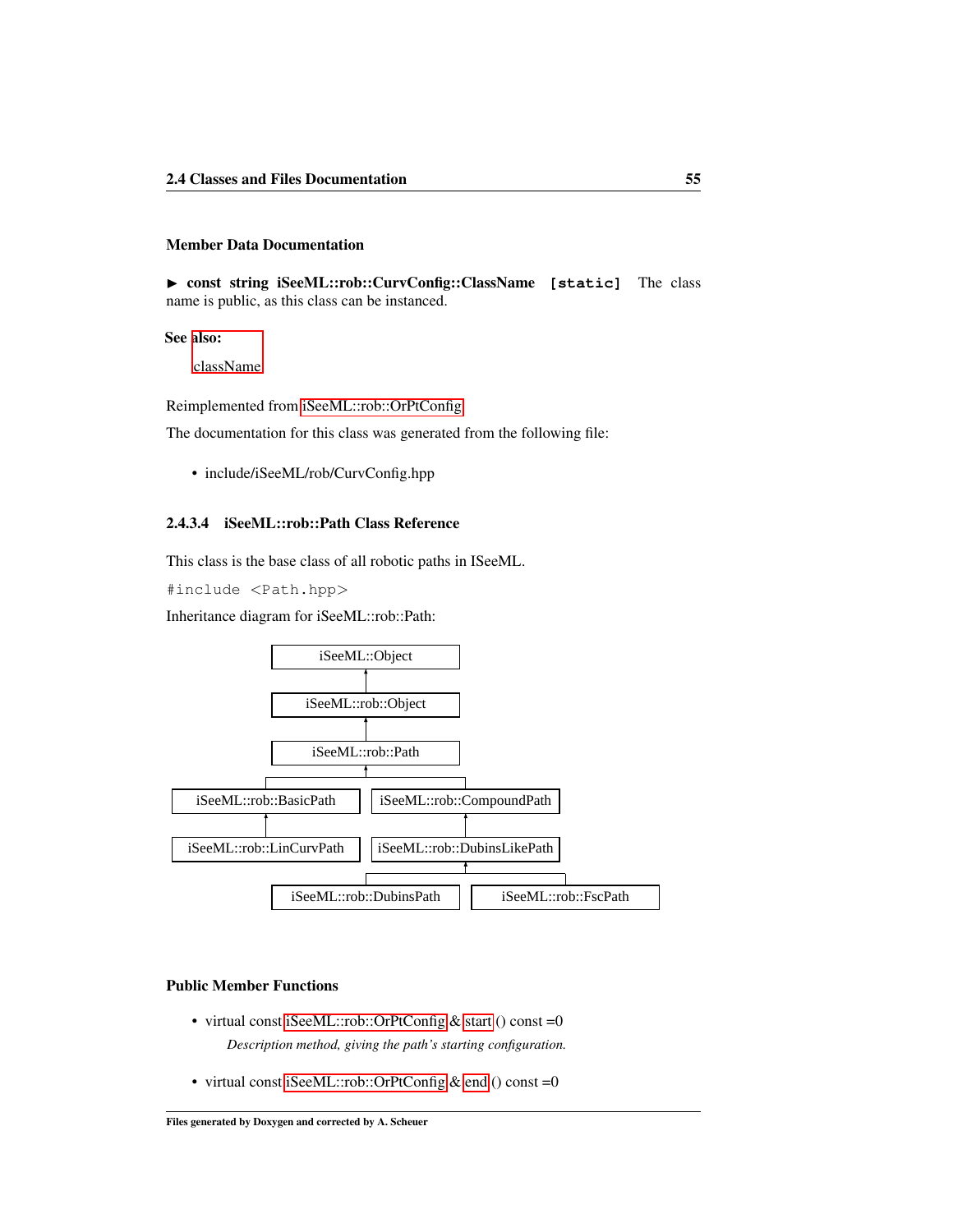*Description method, giving the path's final configuration.*

- virtual double [length](#page-63-1) () const  $=0$ *Description method, giving the path's length.*
- virtual double [deflection](#page-62-0) () const =0 *Description method, giving the path's deflection (change of orientation).*
- bool [operator](#page-63-2)< (const [Path](#page-61-1) &other) const

*Order operator, defining an order relation on the paths' set, based on the path's length.*

• virtual [iSeeML::rob::CurvConfig](#page-56-1) operator[] (const double &s) const =0 *Description method, giving a configuration at a given arc length along the path.*

## Detailed Description

This class is the base class of all robotic paths in ISeeML. A path is the geometric aspect of a robot's motion. It is therefore a continuous set of [configurations,](#page-47-0) and transitions between these configurations respect the kinematic constraints of this robot as, for example, continuity of the robot's orientation, bounds on the curvature (the inverse of the turning radius), continuity of the curvature, bounds on its derivative, etc.

This class contains the virtual methods common to all robotic paths' classes, which are only description methods, an order operator<(const Path&), which uses the virtual description method [length,](#page-63-1) and a description operator, operator [ ](const double &), returning the [configuration](#page-56-1) at a given arc length.

Note that [starting](#page-64-0) and [final](#page-63-0) configurations are referenced as [classical configurations](#page-47-0) (to which a [curvature configuration'](#page-56-1)s reference is automatically transformed), while configurations at a given arc length are computed when needed, and are given as [curvature](#page-56-1) [configuration](#page-56-1) (to which a [classical configuration](#page-47-0) is automatically transformed).

## Author:

[Alexis Scheuer.](#page-7-0)

#### Version:

1.0

# Member Function Documentation

<span id="page-62-0"></span>▶ virtual double iSeeML::rob::Path::deflection () const [pure virtual] Description method, giving the path's deflection (change of orientation).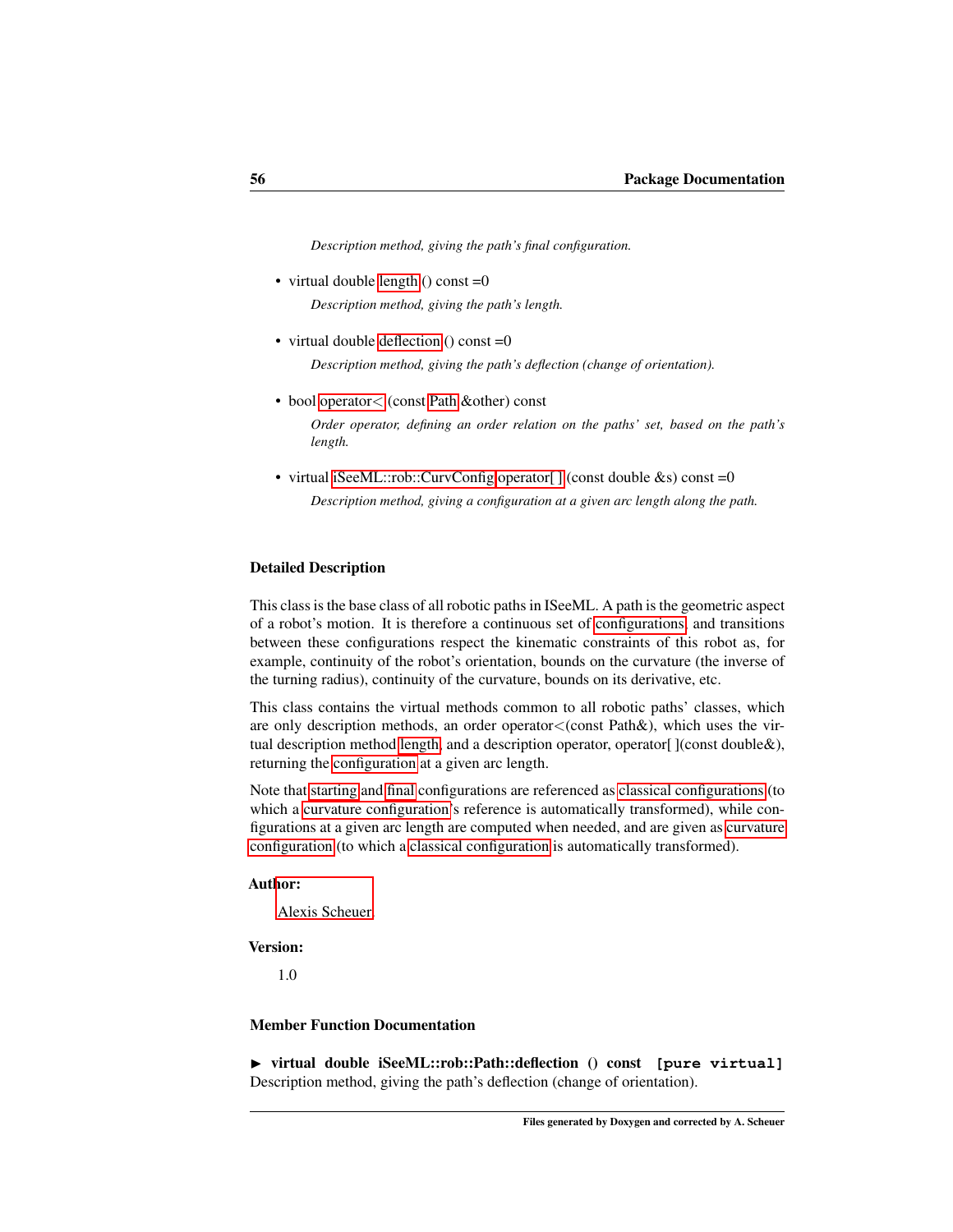# Returns:

<span id="page-63-0"></span>the path's deflection.

Implemented in [iSeeML::rob::CompoundPath,](#page-72-0) and [iSeeML::rob::LinCurvPath.](#page-67-0)

◮ virtual const iSeeML::rob::OrPtConfig& iSeeML::rob::Path::end () const **[pure virtual]** Description method, giving the path's final configuration.

# Returns:

<span id="page-63-1"></span>the path's final configuration.

Implemented in [iSeeML::rob::CompoundPath,](#page-72-1) and [iSeeML::rob::LinCurvPath.](#page-68-0)

◮ virtual double iSeeML::rob::Path::length () const **[pure virtual]** Description method, giving the path's length.

#### Returns:

<span id="page-63-2"></span>the path's length.

Implemented in [iSeeML::rob::CompoundPath,](#page-73-0) and [iSeeML::rob::LinCurvPath.](#page-68-1)

◮ bool iSeeML::rob::Path::operator< (const Path & *other*) const **[inline]** Order operator, defining an order relation on the paths' set, based on the path's length. In other words, a path is smaller than a second one iff it is shorter (its length is smaller than the second one's). However, zero length paths are generally not correct: such a path is consider as shorter if and only if the second one is also a zero length path.

#### Parameters:

*other* another path.

# Returns:

whether the current path is smaller (shorter) than the given one.

#### See also:

[length,](#page-63-1) [iSeeML::Object::isPositive.](#page-20-1)

<span id="page-63-3"></span>▶ virtual iSeeML::rob::CurvConfig iSeeML::rob::Path::operator[] (const double & *s*) const [pure virtual] Description method, giving a configuration at a given arc length along the path.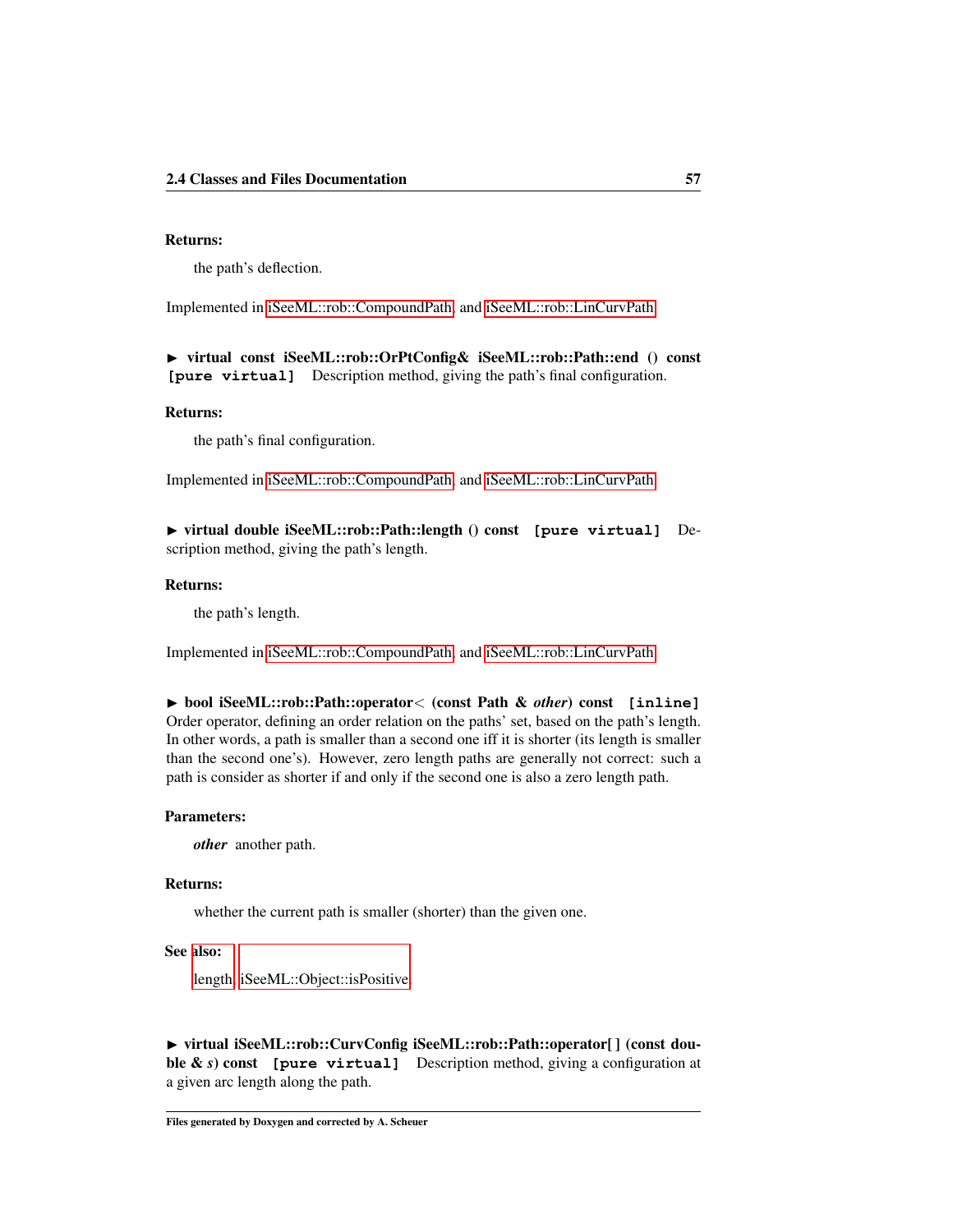# Parameters:

*s* the arc length.

# Precondition:

the given arc length should be positive and less than the path's [length.](#page-63-1)

# Returns:

<span id="page-64-0"></span>the configuration at given arc length along the path.

Implemented in [iSeeML::rob::CompoundPath,](#page-74-0) and [iSeeML::rob::LinCurvPath.](#page-68-2)

◮ virtual const iSeeML::rob::OrPtConfig& iSeeML::rob::Path::start () const **[pure virtual]** Description method, giving the path's starting configuration.

# Returns:

the path's starting configuration.

Implemented in [iSeeML::rob::CompoundPath,](#page-75-0) and [iSeeML::rob::LinCurvPath.](#page-69-0)

The documentation for this class was generated from the following file:

• include/iSeeML/rob/Path.hpp

# <span id="page-64-1"></span>2.4.3.5 iSeeML::rob::BasicPath Class Reference

This class defines superclass of basic paths, from which compound paths can be built.

#include <BasicPath.hpp>

Inheritance diagram for iSeeML::rob::BasicPath:

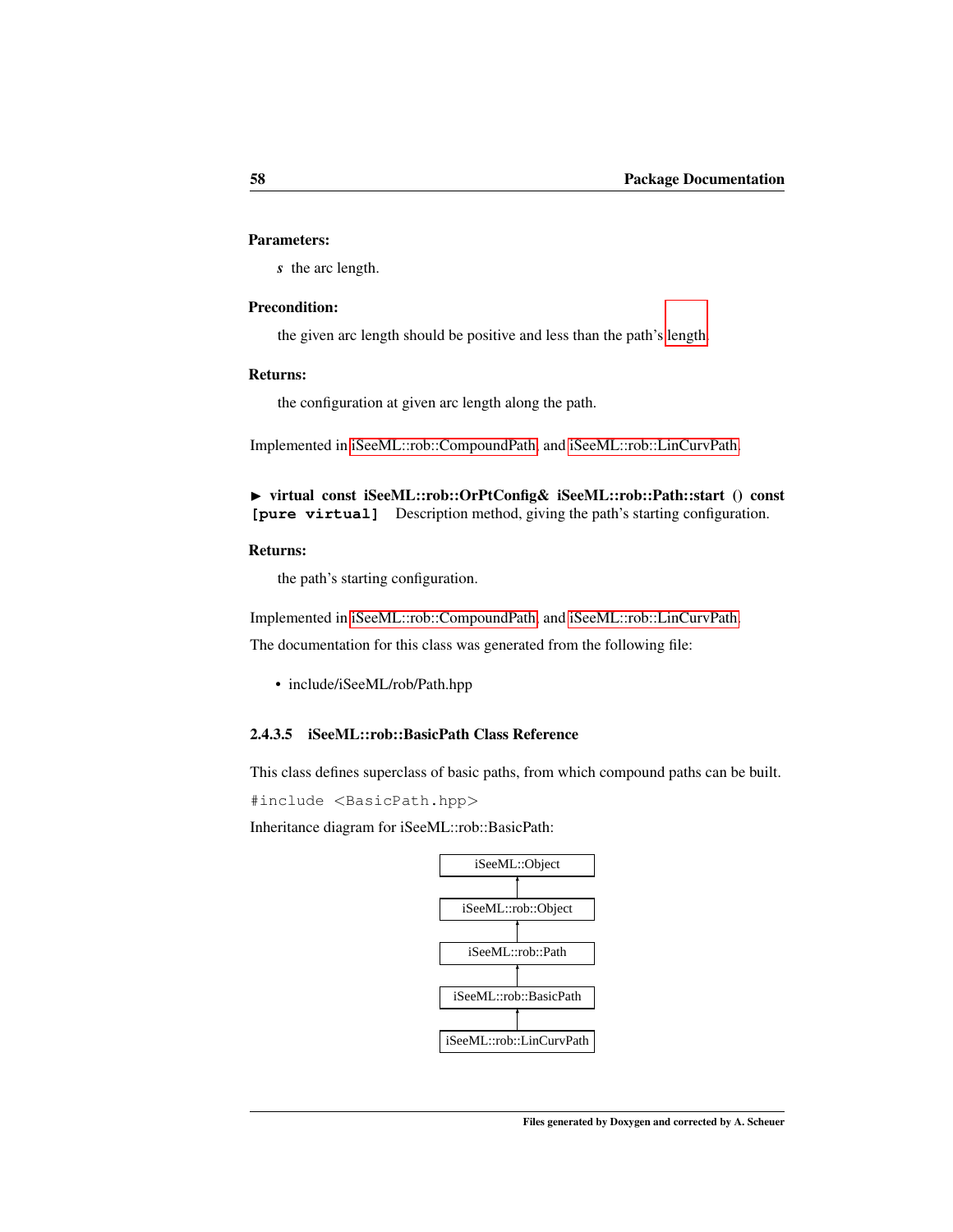# Detailed Description

This class defines superclass of basic paths, from which compound paths can be built.

# Author:

[Alexis Scheuer.](#page-7-0)

# Version:

1.0

The documentation for this class was generated from the following file:

• include/iSeeML/rob/BasicPath.hpp

# 2.4.3.6 iSeeML::rob::LinCurvPath Class Reference

This class defines linear curvature [elementary paths,](#page-64-1) for which the curvature derivative (with respect to the arc length) is constant.

#include <LinCurvPath.hpp>

Inheritance diagram for iSeeML::rob::LinCurvPath:



# Public Member Functions

• [LinCurvPath](#page-67-1) ()

*The default constructor should only be used for array initializations: it generates a path starting from default configuration, with constant curvature and zero length.*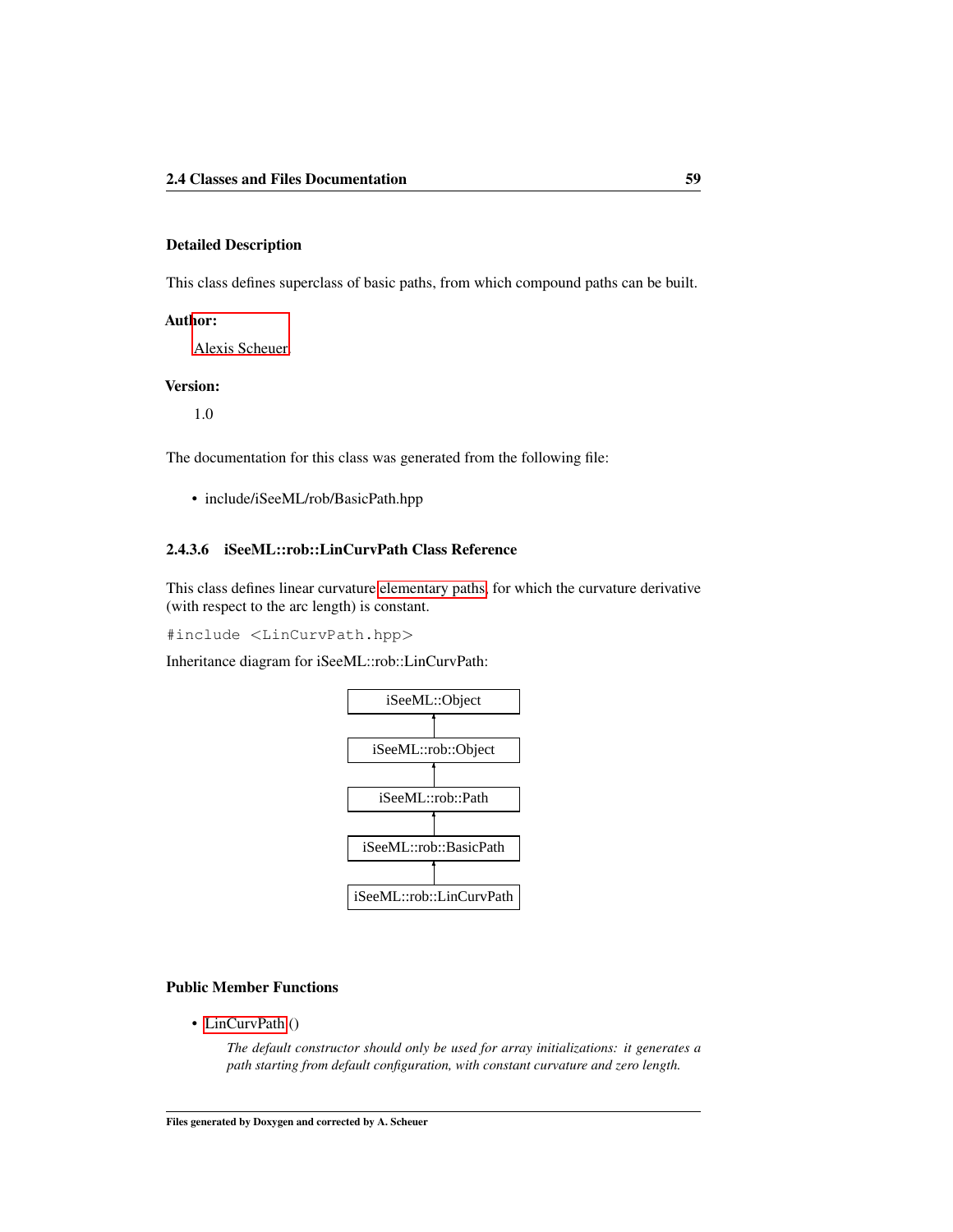• [LinCurvPath](#page-67-2) (const [iSeeML::rob::CurvConfig](#page-56-1) &start, const double &sharpness=0, const double &length=0)

*The main constructor.*

• const [iSeeML::rob::CurvConfig](#page-56-1) & [start](#page-69-0) () const

*Description method, giving the path's starting configuration.*

• const [iSeeML::rob::CurvConfig](#page-56-1) & [end](#page-68-0) () const

*Description method, giving the path's final configuration (as a configuration for mobile robot with curvature).*

• const double & [sharpness](#page-69-1) () const

*Description method, giving the path's constant curvature derivative with respect to the arc length.*

• double [length](#page-68-1) () const

*Description method, giving the path's length.*

• double [deflection](#page-67-0) () const

*Description method, giving the path's deflection (change of orientation).*

- • [iSeeML::Object](#page-15-0) & [clone](#page-67-3) () const *Description method, giving a copy of the current linear curvature path.*
- void [writeTo](#page-69-2) (ostream &O) const

*Description method, writing a description of the path in a given output stream.*

• [iSeeML::rob::CurvConfig](#page-56-1) operator[] (const double &s) const *Description method, giving a configuration at a given arc length along the path.*

# Static Public Attributes

• static const string [ClassName](#page-70-0)

*The class name is public, as this class can be instanced.*

# Detailed Description

This class defines linear curvature [elementary paths,](#page-64-1) for which the curvature derivative (with respect to the arc length) is constant. These are the only [elementary paths](#page-64-1) of ISeeML, the other paths being made of paths of this kind (they are [compound paths\)](#page-70-1).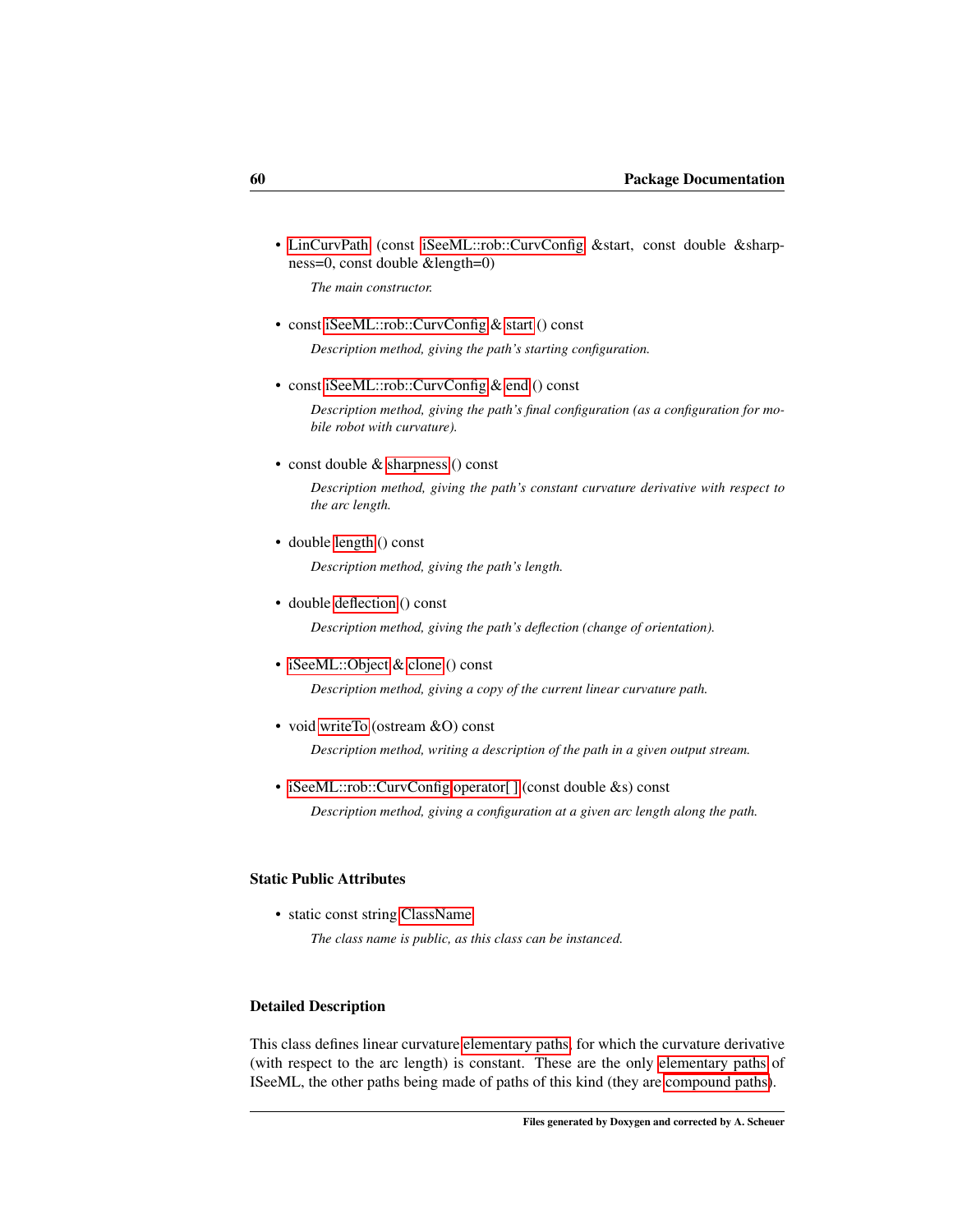# Author:

[Alexis Scheuer.](#page-7-0)

## Version:

1.0

# Examples:

[wxGuiFwd.cpp.](#page-115-0)

# Constructor & Destructor Documentation

<span id="page-67-1"></span>▶ iSeeML::rob::LinCurvPath::LinCurvPath () [inline] The default constructor should only be used for array initializations: it generates a path starting from default configuration, with constant curvature and zero length.

## See also:

default constructor of [iSeeML::rob::CurvConfig.](#page-56-1)

<span id="page-67-2"></span>► iSeeML::rob::LinCurvPath::LinCurvPath (const iSeeML::rob::CurvConfig & *start*, const double & *sharpness* = **0**, const double & *length* = **0**) **[inline]** The main constructor.

#### Parameters:

*start* the starting configuration, *sharpness* the constant curvature derivative with respect to the arc length (default value is zero), *length* the length of the path (default value is zero).

#### See also:

operator[].

# Member Function Documentation

<span id="page-67-3"></span>◮ iSeeML::Object& iSeeML::rob::LinCurvPath::clone () const **[inline, virtual]** Description method, giving a copy of the current linear curvature path. This clone is dynamically allocated (using default copy constructor), it has to be deleted later.

# Returns:

<span id="page-67-0"></span>a copy/clone of the current linear curvature path.

Implements [iSeeML::Object.](#page-19-1)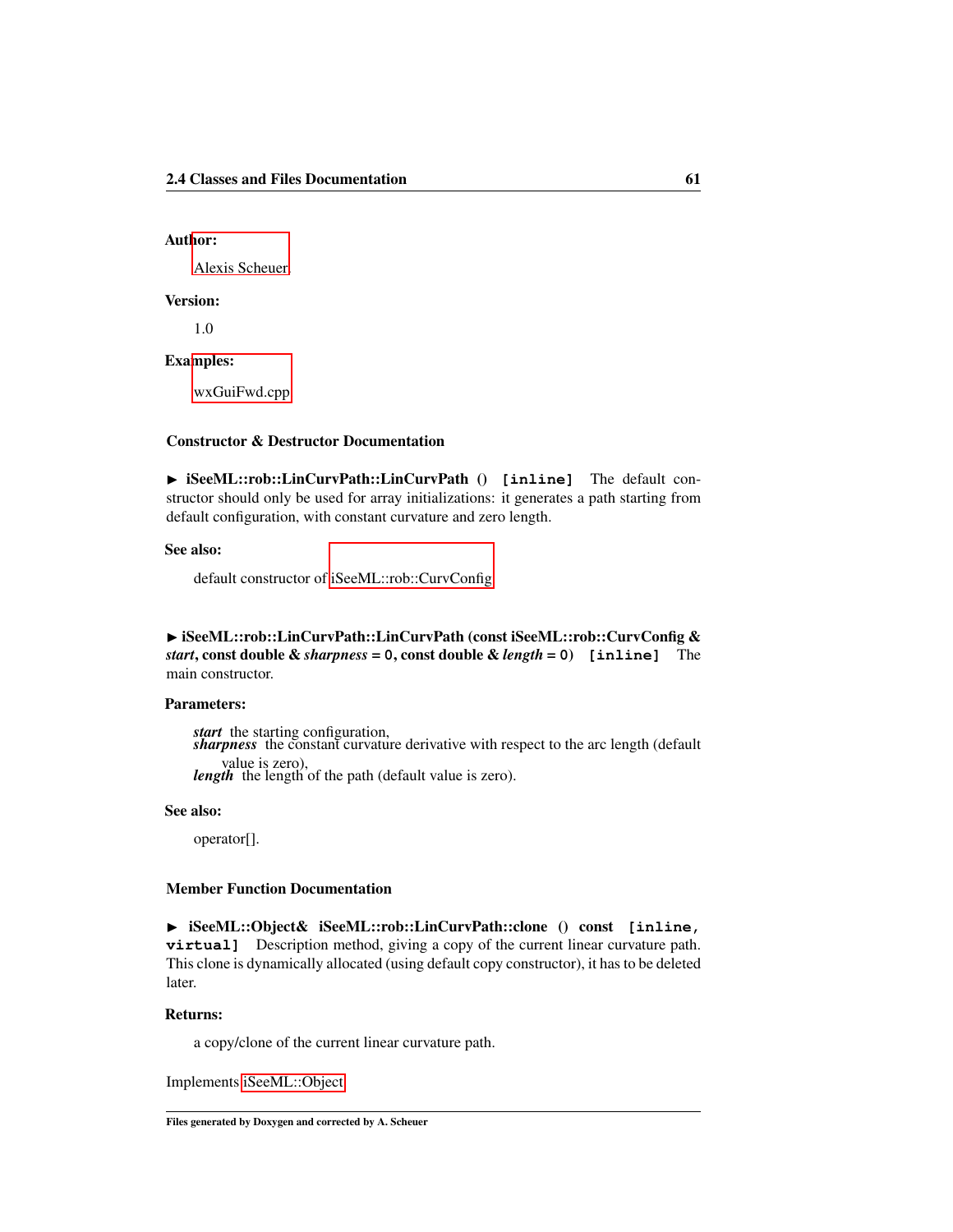◮ double iSeeML::rob::LinCurvPath::deflection () const **[inline, virtual]** Description method, giving the path's deflection (change of orientation).

#### Returns:

<span id="page-68-0"></span>the path's deflection.

Implements [iSeeML::rob::Path.](#page-62-0)

▶ const iSeeML::rob::CurvConfig& iSeeML::rob::LinCurvPath::end () const [inline, virtual] Description method, giving the path's final configuration (as a configuration for mobile robot with curvature).

# Returns:

the path's final configuration.

Implements [iSeeML::rob::Path.](#page-63-0)

#### Examples:

[wxGuiFwd.cpp.](#page-115-0)

<span id="page-68-1"></span>◮ double iSeeML::rob::LinCurvPath::length () const **[inline, virtual]** Description method, giving the path's length.

## Returns:

the path's length.

Implements [iSeeML::rob::Path.](#page-63-1)

#### Examples:

[wxGuiFwd.cpp.](#page-115-0)

<span id="page-68-2"></span>▶ iSeeML::rob::CurvConfig iSeeML::rob::LinCurvPath::operator[] (const double & *s*) const **[virtual]** Description method, giving a configuration at a given arc length along the path.

#### Parameters:

*s* the arc length.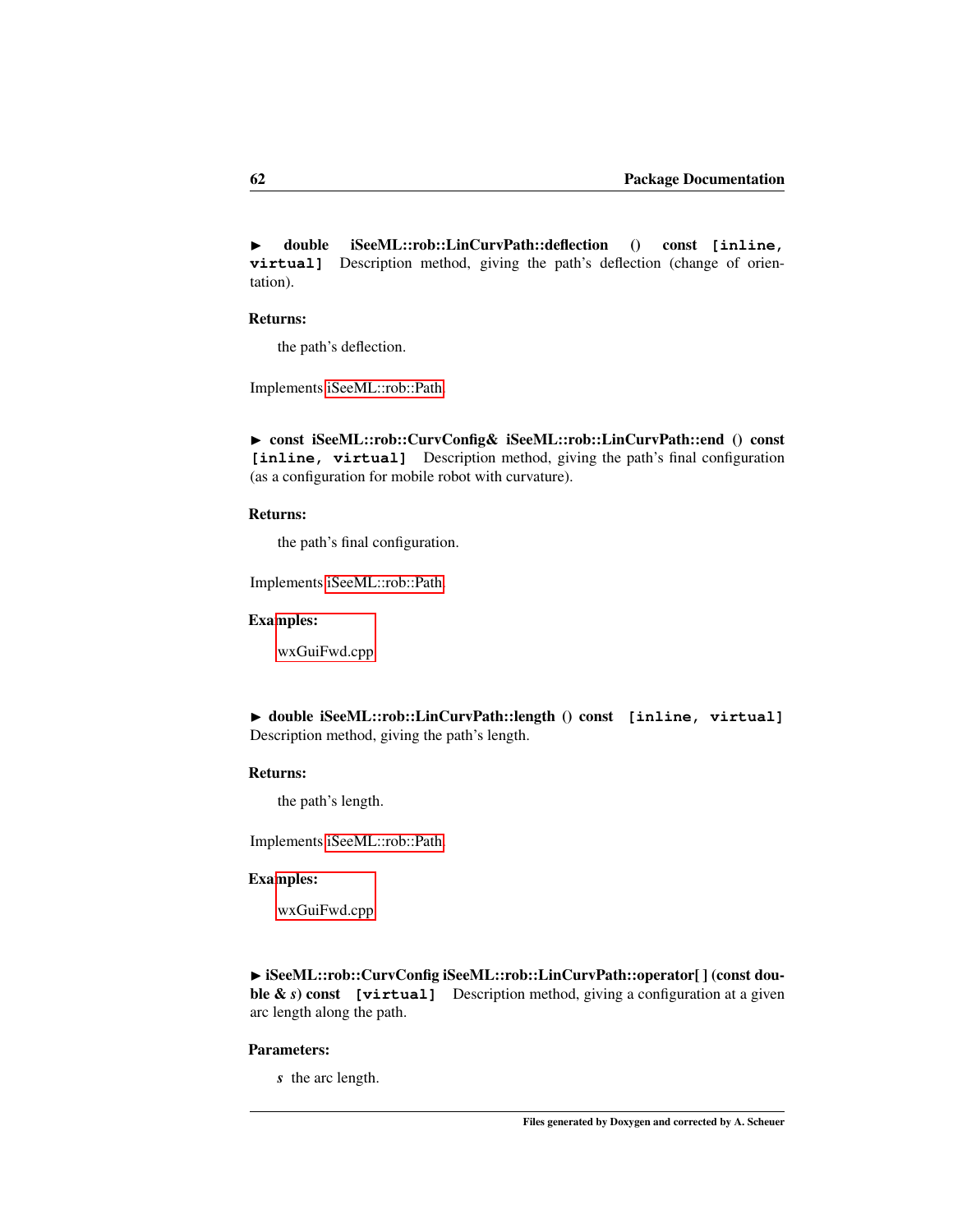# Precondition:

the given arc length should be positive and less than the path's [length.](#page-68-1) If this is not true, an error message is generated if ISEEML\_CHECK\_LIN\_PATH\_PRECOND is defined, and the arc length is considered as zero if smaller and as path's [length](#page-68-1) if bigger, if ISEEML\_CHECK\_ARRAY\_ELEMT is defined (see [CompilerFlags.h\)](#page-14-0).

# Returns:

<span id="page-69-1"></span>the configuration at given arc length along the path.

Implements [iSeeML::rob::Path.](#page-63-3)

◮ const double& iSeeML::rob::LinCurvPath::sharpness () const **[inline]** Description method, giving the path's constant curvature derivative with respect to the arc length.

## Returns:

the path's curvature derivative.

#### Examples:

[wxGuiFwd.cpp.](#page-115-0)

<span id="page-69-0"></span>► const iSeeML::rob::CurvConfig& iSeeML::rob::LinCurvPath::start () const [inline, virtual] Description method, giving the path's starting configuration. (as a configuration for mobile robot with curvature).

## Returns:

the path's starting configuration.

Implements [iSeeML::rob::Path.](#page-64-0)

# Examples:

[wxGuiFwd.cpp.](#page-115-0)

<span id="page-69-2"></span>◮ void iSeeML::rob::LinCurvPath::writeTo (ostream & *O*) const **[inline, virtual]** Description method, writing a description of the path in a given output stream. The starting configuration is given, then the path parameters (sharpness and length) between braces, then the final configuration, the whole between brackets.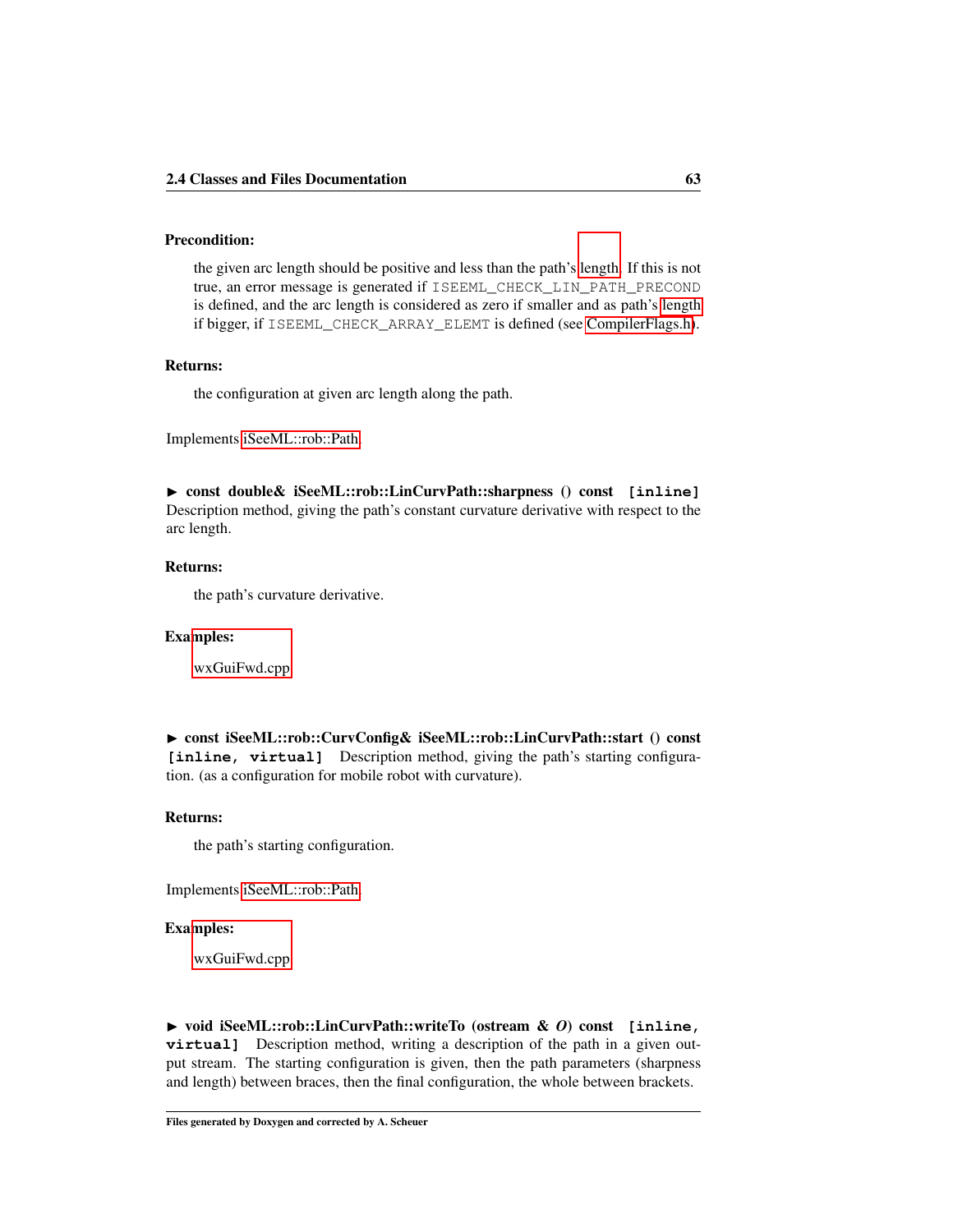# Parameters:

*O* the output stream in which description is written.

Implements [iSeeML::Object.](#page-22-1)

## Member Data Documentation

<span id="page-70-0"></span>▶ const string iSeeML::rob::LinCurvPath::ClassName [static] The class name is public, as this class can be instanced.

#### See also:

[className.](#page-19-2)

Reimplemented from [iSeeML::rob::BasicPath.](#page-64-1)

The documentation for this class was generated from the following file:

• include/iSeeML/rob/LinCurvPath.hpp

#### <span id="page-70-1"></span>2.4.3.7 iSeeML::rob::CompoundPath Class Reference

This class defines compound (or complex, or composed) paths, which are made of a set of [basic paths.](#page-64-1)

#include <CompoundPath.hpp>

Inheritance diagram for iSeeML::rob::CompoundPath:

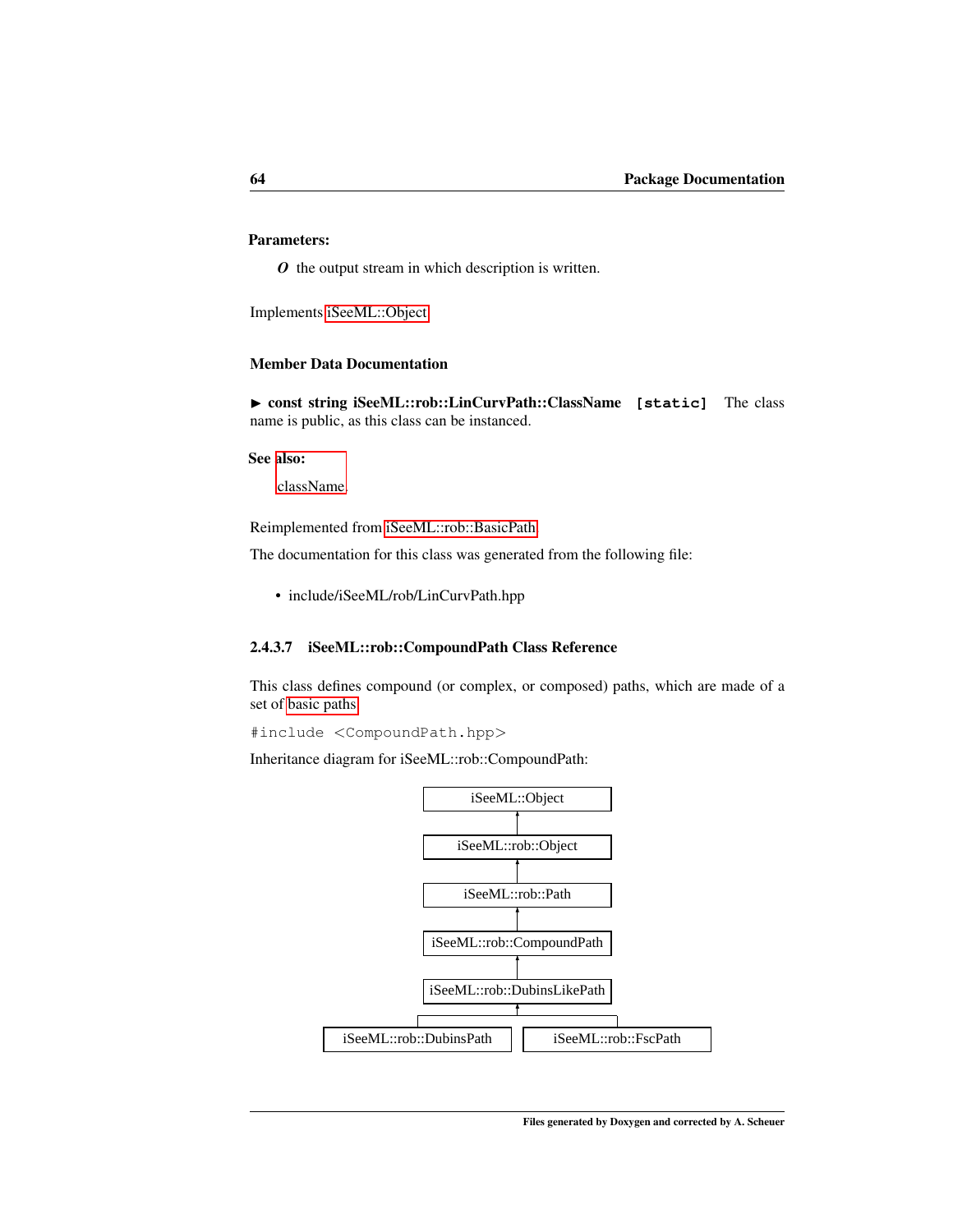#### Public Member Functions

• void [writeTo](#page-76-0) (ostream &O) const

*Description method, writing a description of the path in a given output stream (the array of pieces is written).*

• const [iSeeML::rob::OrPtConfig](#page-47-0) & [start](#page-75-0) () const

*Description method, giving the path's starting configuration (first piece's starting configuration).*

• const [iSeeML::rob::OrPtConfig](#page-47-0) & [end](#page-72-1) () const

*Description method, giving the path's final configuration (last piece's starting configuration).*

• virtual int [nbPieces](#page-74-1) () const  $=0$ 

*Description method, giving the number of pieces of the path.*

• const [iSeeML::rob::BasicPath](#page-64-1) & [piece](#page-75-1) (const int index) const

*Description method, returning the (constant) basic path of given index in the list of which this compound path is made.*

• double [length](#page-73-0) () const

*Description method, giving the path's length (sum of the pieces' length).*

• double [deflection](#page-72-0) () const

*Description method, giving the path's deflection (sum of the pieces' deflection).*

• [iSeeML::rob::BasicPath](#page-64-1) & [piece](#page-74-2) (const int index)

*Modification method, returning (for modification) the basic path of given index in the list of which this compound path is made.*

• [iSeeML::rob::CurvConfig](#page-56-1) operator[] (const double &s) const *Description method, giving a configuration at a given arc length along the path.*

# Protected Member Functions

• [iSeeML::rob::BasicPath](#page-64-1) & [getPiece](#page-73-1) (const int index) const

*Method returning the basic path of given index in the list of which this compound path is made.*

• virtual [iSeeML::rob::BasicPath](#page-64-1) & [\\_piece](#page-72-2) (const int index) const =0

*Virtual method returning the basic path of given index in the list of which this compound path is made (no verification).*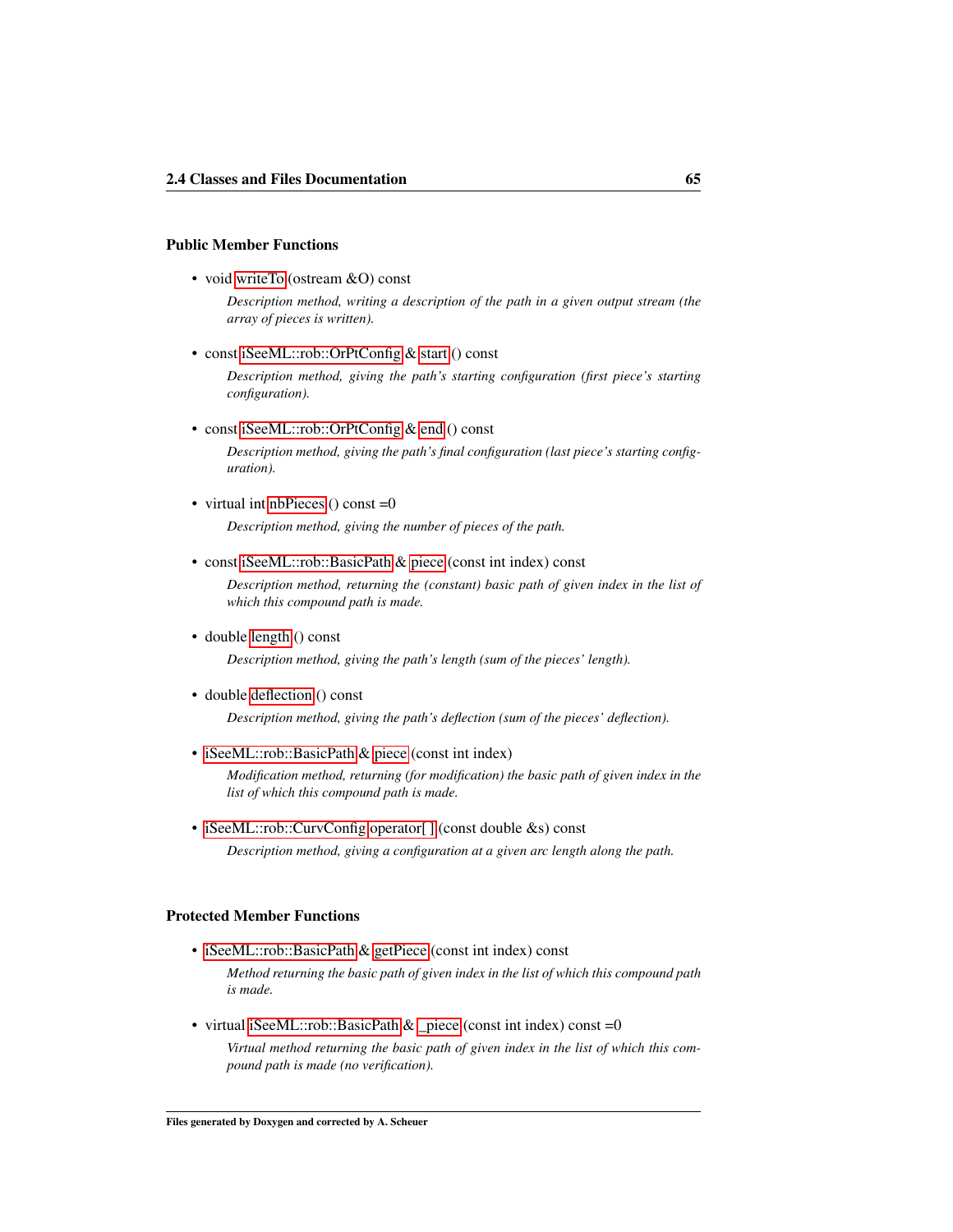# Detailed Description

This class defines compound (or complex, or composed) paths, which are made of a set of [basic paths.](#page-64-0) Nearly all virtual methods of [iSeeML::rob::Path](#page-61-0) are defined in this class (except className and clone), sub-classes "just" have to define this one and constructors (this is not so easy, as it generally requires a planning method).

#### Author:

[Alexis Scheuer.](#page-7-0)

# Version:

1.0

# Member Function Documentation

<span id="page-72-0"></span>▶ virtual iSeeML::rob::BasicPath& iSeeML::rob::CompoundPath::\_piece (const int *index*) const **[protected, pure virtual]** Virtual method returning the basic path of given index in the list of which this compound path is made (no verification).

# Parameters:

*index* the index of the desired piece (between 1 and the result of [nbPieces\)](#page-74-0).

# Returns:

the basic path whose index has been given.

# See also:

[nbPieces,](#page-74-0) [piece,](#page-75-0) [getPiece.](#page-73-0)

Implemented in [iSeeML::rob::DubinsLikePath.](#page-81-0)

◮ double iSeeML::rob::CompoundPath::deflection () const **[inline, virtual]** Description method, giving the path's deflection (sum of the pieces' deflection).

### Returns:

the path's deflection.

# See also:

[piece,](#page-75-0) [BasicPath::deflection.](#page-62-0)

Implements [iSeeML::rob::Path.](#page-62-0)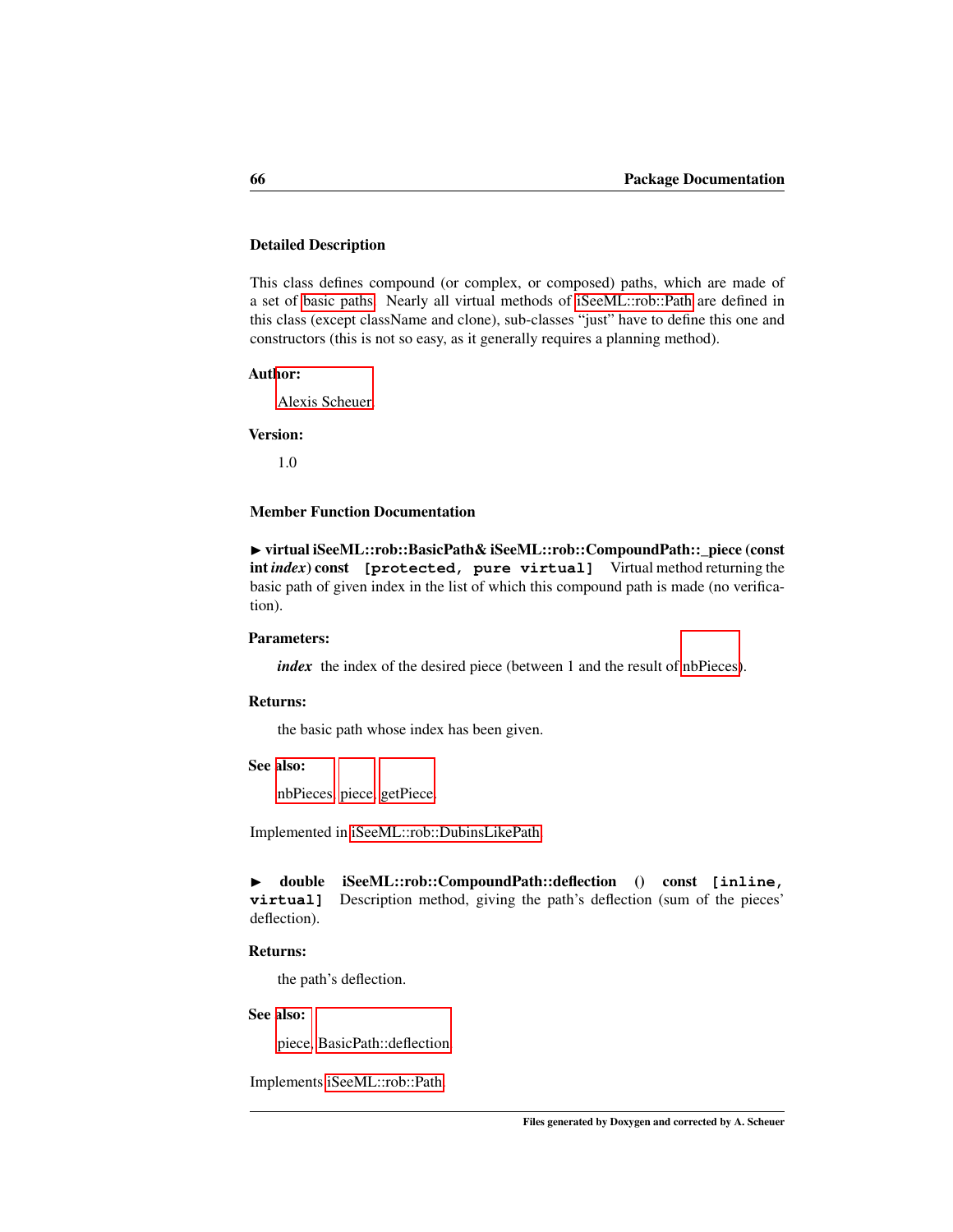▶ const iSeeML::rob::OrPtConfig& iSeeML::rob::CompoundPath::end () const [inline, virtual] Description method, giving the path's final configuration (last piece's starting configuration).

### Returns:

the path's final configuration.

#### See also:

[piece,](#page-75-0) [BasicPath::end.](#page-63-0)

Implements [iSeeML::rob::Path.](#page-63-0)

### Examples:

[wxGuiFwd.cpp.](#page-115-0)

<span id="page-73-0"></span>▶ iSeeML::rob::BasicPath& iSeeML::rob::CompoundPath::getPiece (const int *index*) const **[inline, protected]** Method returning the basic path of given index in the list of which this compound path is made.

#### Parameters:

*index* the index of the desired piece (between 1 and the result of [nbPieces\)](#page-74-0).

# Precondition:

parameter is an index, and should be in the correct interval. An error message is generated if this index is not correct and ISEEML\_CHECK\_COMP\_PATH\_ PRECOND is defined, and index is corrected (to one if smaller, to [nbPieces](#page-74-0) if bigger) if ISEEML\_CHECK\_ARRAY\_ELEMT is defined (see [CompilerFlags.h\)](#page-14-0).

### Returns:

the basic path whose index has been given.

# See also:

[nbPieces,](#page-74-0) [piece,](#page-75-0) [\\_piece.](#page-72-0)

<span id="page-73-1"></span>◮ double iSeeML::rob::CompoundPath::length () const **[inline, virtual]** Description method, giving the path's length (sum of the pieces' length).

# Returns:

the path's length.

Files generated by Doxygen and corrected by A. Scheuer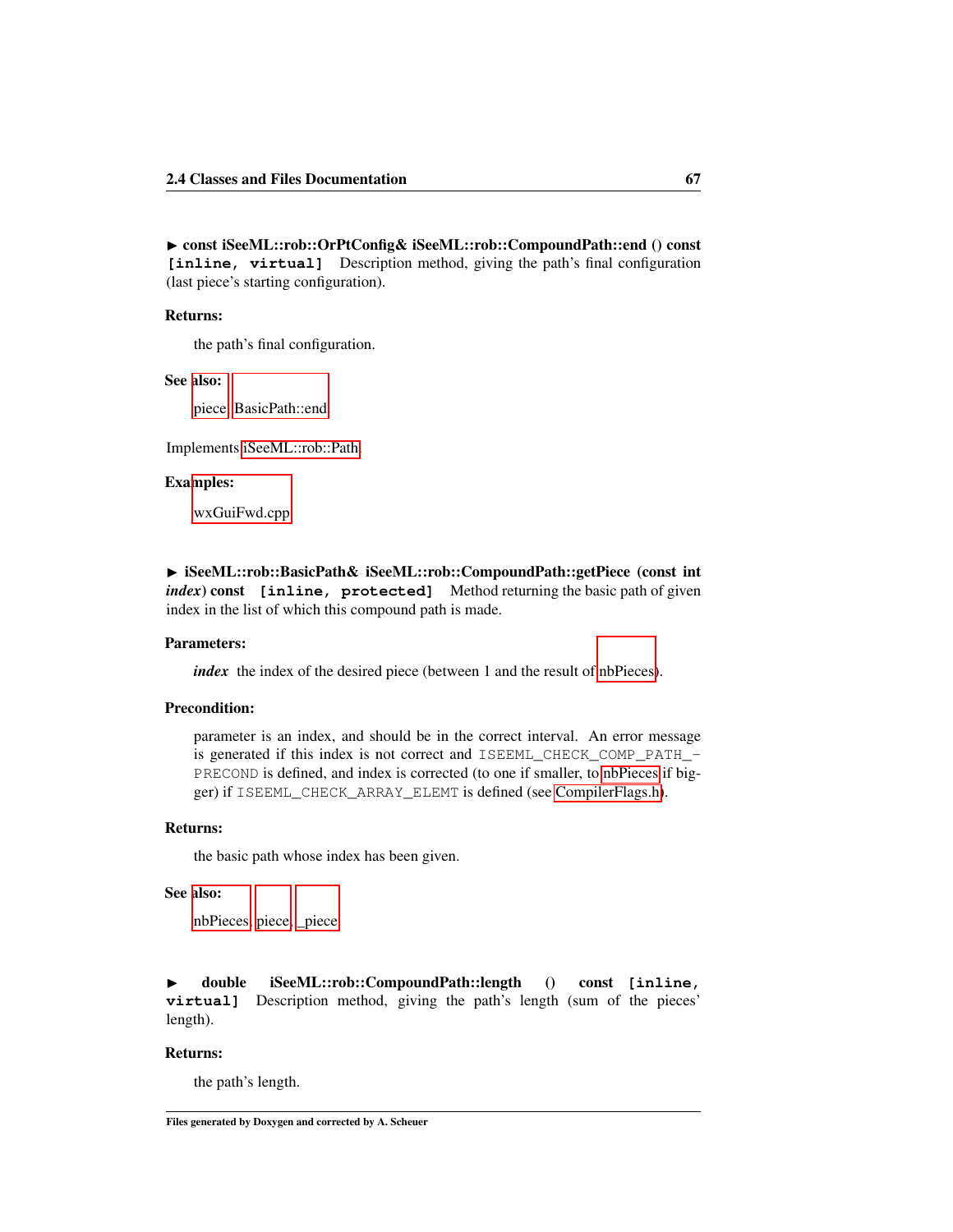# See also:

[piece,](#page-75-0) [BasicPath::length.](#page-63-1)

Implements [iSeeML::rob::Path.](#page-63-1)

# Examples:

<span id="page-74-0"></span>[LengthFwd.cpp.](#page-110-0)

◮ virtual int iSeeML::rob::CompoundPath::nbPieces () const **[pure virtual]** Description method, giving the number of pieces of the path.

## Returns:

the number of pieces of the path.

Implemented in [iSeeML::rob::DubinsLikePath.](#page-86-0)

▶ iSeeML::rob::CurvConfig iSeeML::rob::CompoundPath::operator[] (const double & *s*) const **[inline, virtual]** Description method, giving a configuration at a given arc length along the path.

# Parameters:

*s* the arc length.

# Precondition:

the given arc length should be positive and less than the path's [length.](#page-73-1) If this is not true, an error message is generated if ISEEML\_CHECK\_COMP\_PATH\_PRECOND is defined, and the arc length is considered as zero if smaller and as path's [length](#page-73-1) if bigger, if ISEEML\_CHECK\_ARRAY\_ELEMT is defined (see [CompilerFlags.h\)](#page-14-0).

# Returns:

the configuration at given arc length along the path.

### See also:

[nbPieces,](#page-74-0) [length,](#page-73-1) [piece,](#page-75-0) [BasicPath::operator\[ \].](#page-63-2)

Implements [iSeeML::rob::Path.](#page-63-2)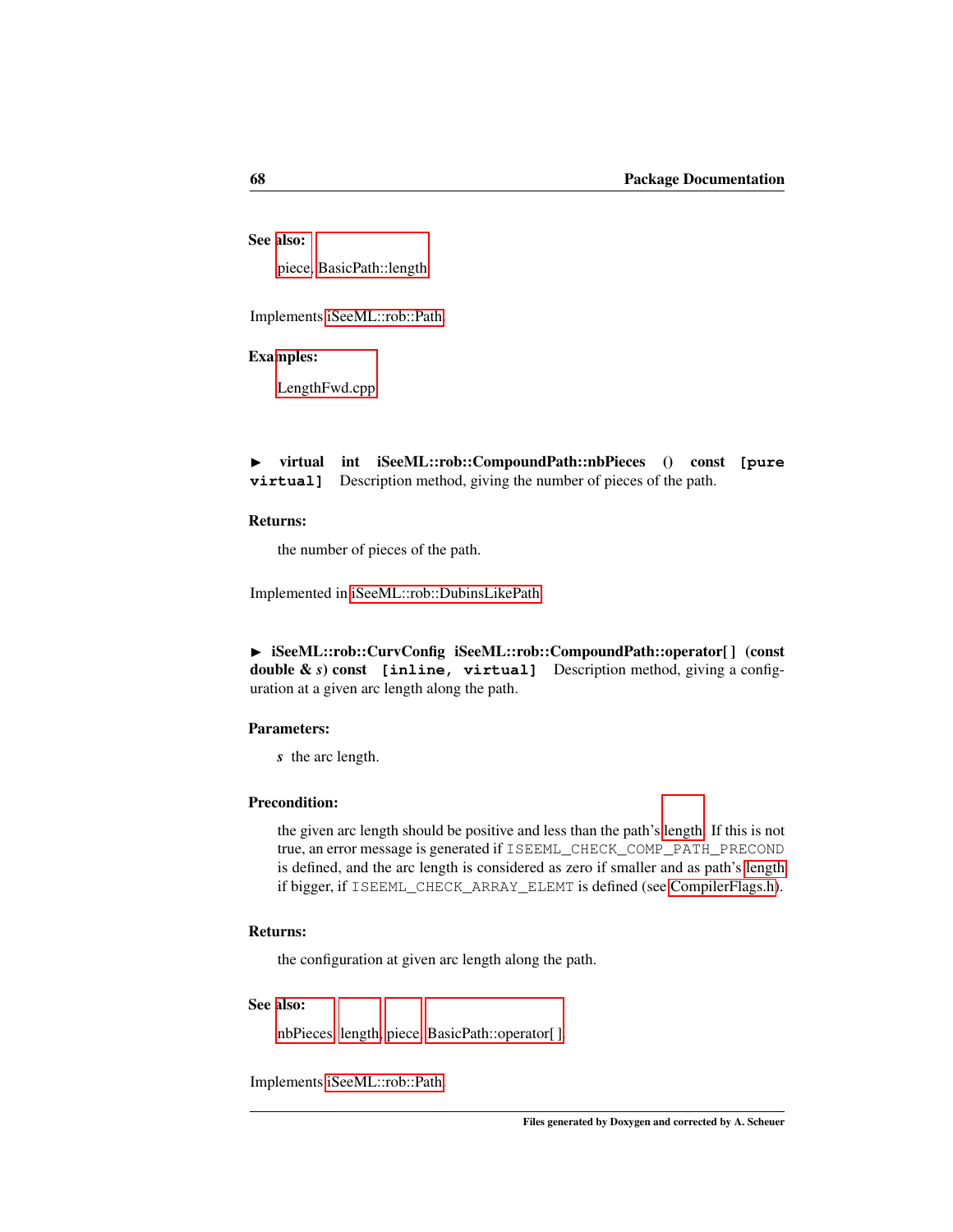◮ iSeeML::rob::BasicPath& iSeeML::rob::CompoundPath::piece (const int *index*) **[inline]** Modification method, returning (for modification) the basic path of given index in the list of which this compound path is made.

## Parameters:

*index* the index of the basic path to change (between 1 and the result of [nbPieces\)](#page-74-0).

### Precondition:

parameter is an index, and should be in the correct interval. An error message is generated if this index is not correct and ISEEML\_CHECK\_COMP\_PATH\_- PRECOND is defined, and index is corrected (to one if smaller, to [nbPieces](#page-74-0) if bigger) if ISEEML\_CHECK\_ARRAY\_ELEMT is defined (see [CompilerFlags.h\)](#page-14-0).

## See also:

<span id="page-75-0"></span>[nbPieces.](#page-74-0)

► const iSeeML::rob::BasicPath& iSeeML::rob::CompoundPath::piece (const int *index*) const **[inline]** Description method, returning the (constant) basic path of given index in the list of which this compound path is made. This method, as well as the other piece method, calls a protected one (getPiece).

## Parameters:

*index* the index of the desired piece (between 1 and the result of [nbPieces\)](#page-74-0).

# Precondition:

parameter is an index, and should be in the correct interval. An error message is generated if this index is not correct and ISEEML\_CHECK\_COMP\_PATH\_ PRECOND is defined, and index is corrected (to one if smaller, to [nbPieces](#page-74-0) if bigger) if ISEEML\_CHECK\_ARRAY\_ELEMT is defined (see [CompilerFlags.h\)](#page-14-0).

#### Returns:

the piece of the path whose index has been given.

### See also:

[nbPieces.](#page-74-0)

▶ const iSeeML::rob::OrPtConfig& iSeeML::rob::CompoundPath::start () const **[inline, virtual]** Description method, giving the path's starting configuration (first piece's starting configuration).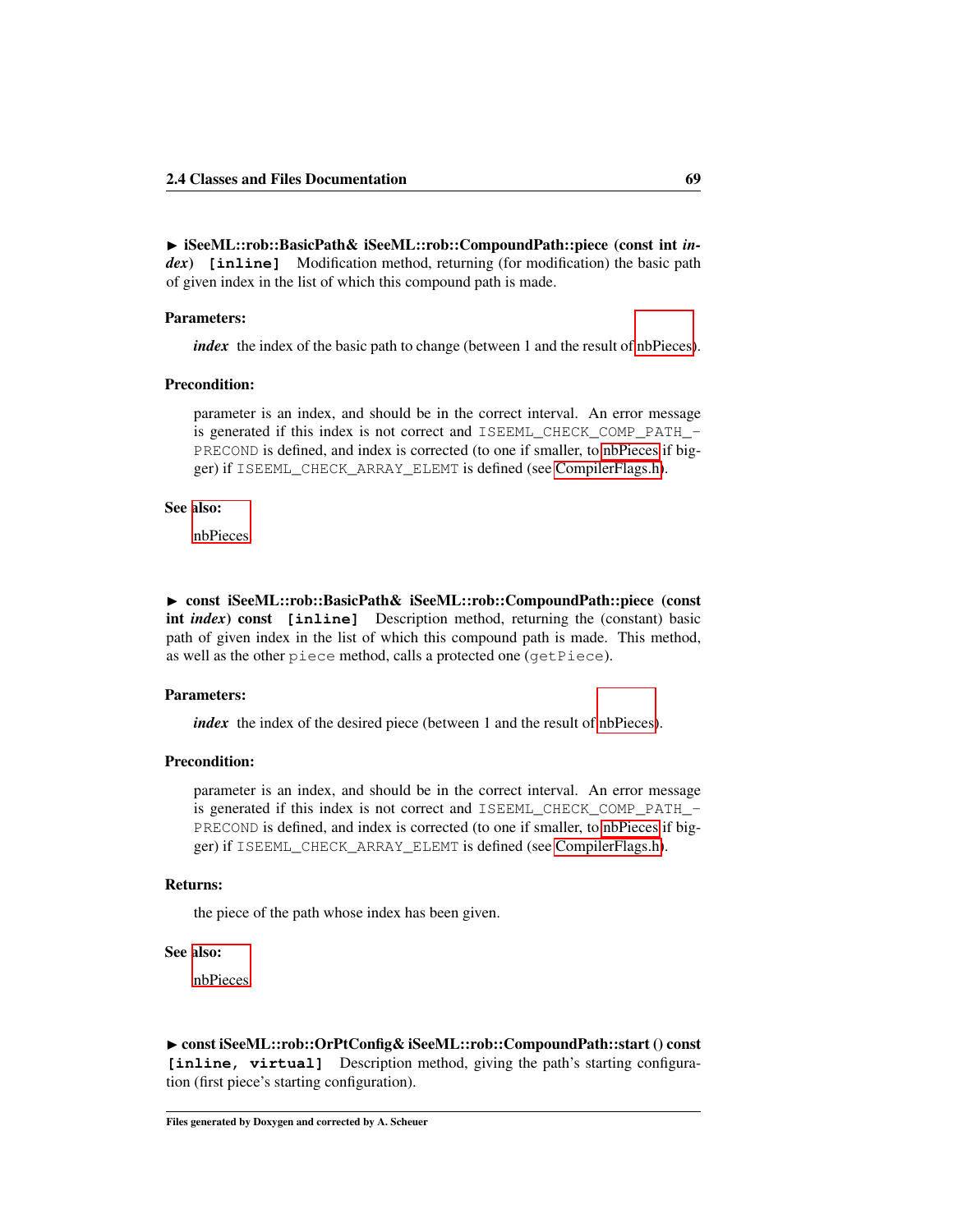# Returns:

the path's starting configuration.

#### See also:

[piece,](#page-75-0) [BasicPath::start.](#page-64-1)

Implements [iSeeML::rob::Path.](#page-64-1)

# Examples:

<span id="page-76-1"></span>[wxGuiFwd.cpp.](#page-115-0)

◮ void iSeeML::rob::CompoundPath::writeTo (ostream & *O*) const **[inline, virtual]** Description method, writing a description of the path in a given output stream (the array of pieces is written). The array of basic paths is written between accolades ('{' and '}'), paths being separated by commas.

## Parameters:

*O* the output stream in which description is written.

## See also:

[nbPieces,](#page-74-0) [piece.](#page-75-0)

Implements [iSeeML::Object.](#page-22-0)

Reimplemented in [iSeeML::rob::DubinsPath,](#page-95-0) and [iSeeML::rob::FscPath.](#page-106-0)

The documentation for this class was generated from the following file:

• include/iSeeML/rob/CompoundPath.hpp

# <span id="page-76-0"></span>2.4.3.8 iSeeML::rob::DubinsLikePath Class Reference

This class defines Dubins like paths, which are similar to [Dubins paths.](#page-88-0)

#include <DubinsLikePath.hpp>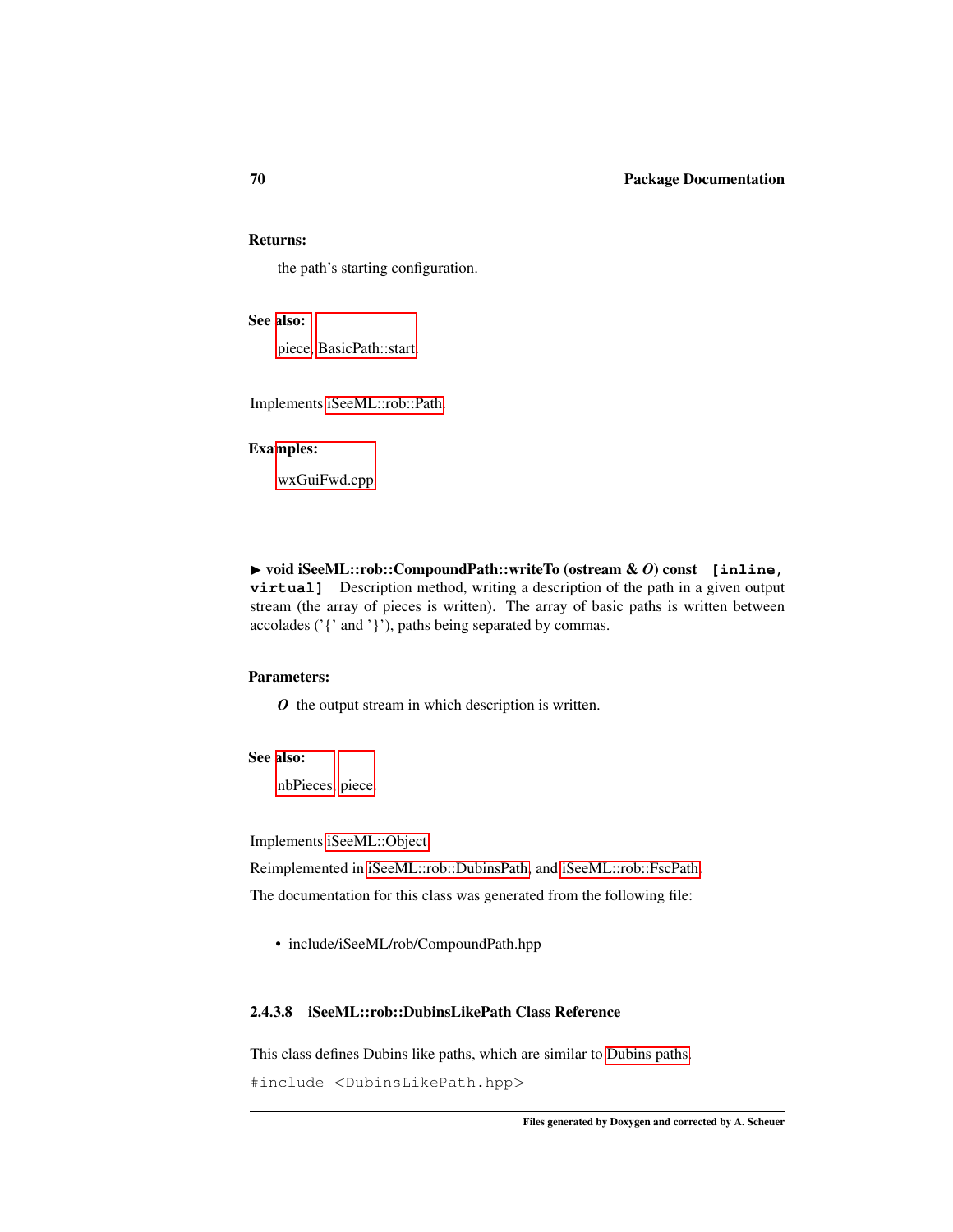

Inheritance diagram for iSeeML::rob::DubinsLikePath:

#### Public Types

• enum [Type](#page-80-0) {

[lsl,](#page-80-1) [lsr,](#page-80-2) [rsl,](#page-80-3) [rsr,](#page-80-4)

[lrl,](#page-80-5) [rlr](#page-80-6)  $\}$ 

*Dubins-like paths can be of six types: their first and last parts are turns, their middle part is tangent to the first and last parts but can be a line segment or a turn.*

• enum {  $nbPossiblePaths = 6$ ,  $nbTurningCircle = 4$  }

*Some methods will need these integer values.*

# Public Member Functions

• int [nbPieces](#page-86-0) () const

*Description method, giving the number of pieces of the path.*

- const [Type](#page-80-0) & [type](#page-88-1) () const *Description method, giving the path's type (from [lsl](#page-80-1) to [rlr\)](#page-80-6).*
- const double & [maxCurv](#page-86-1) () const

*Description method, giving the path's maximum curvature.*

• const [iSeeML::rob::LinCurvPath](#page-65-0) & [lcPiece](#page-85-0) (const int index) const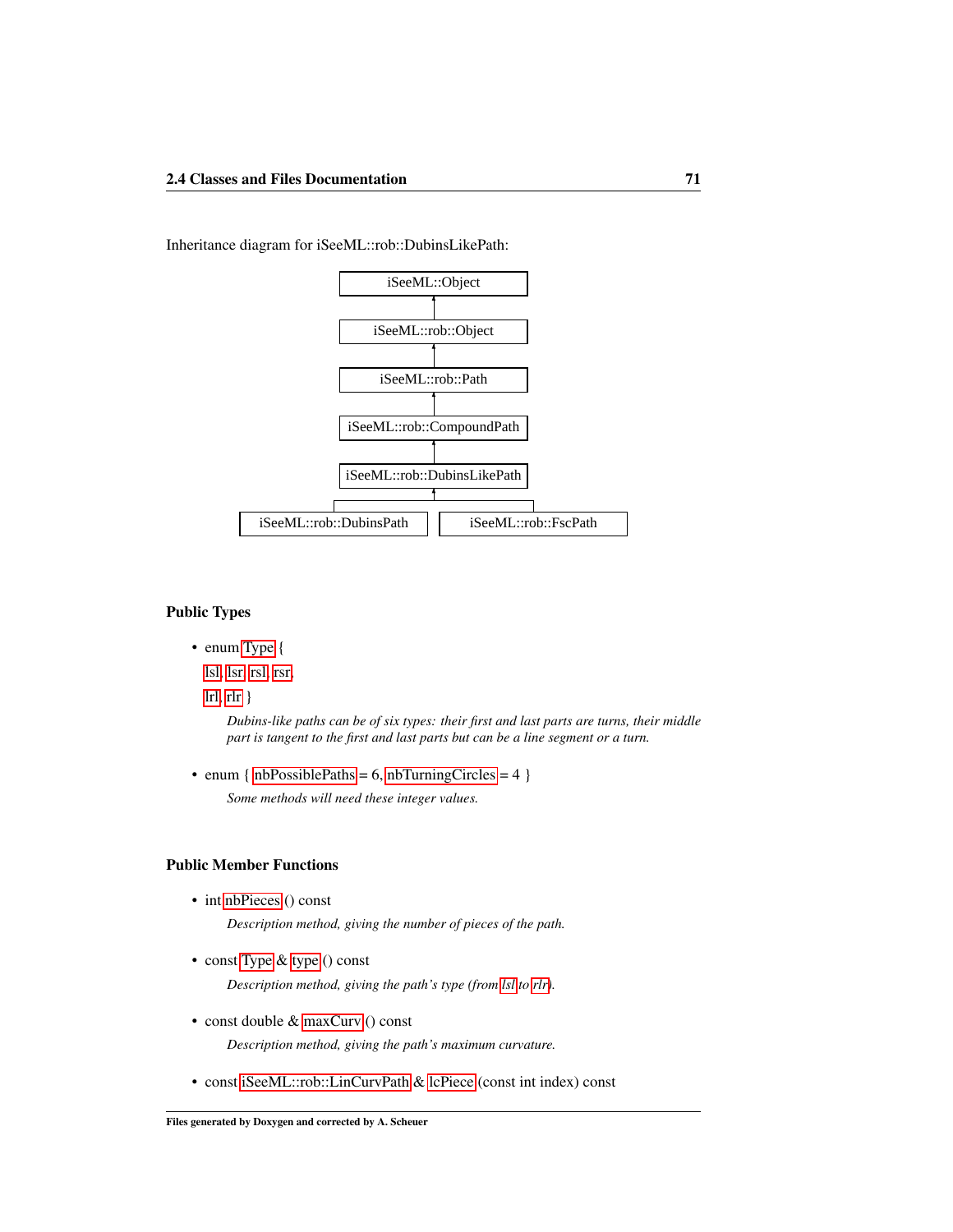*Description method, returning the (linear curvature) piece of the path with a given index.*

• virtual double [turnRadius](#page-87-0) () const = 0

*Description method, giving the radius of the turning circle (the circle of all the configurations which can be reached from a fixed one).*

• void [connect](#page-83-0) (const [iSeeML::rob::OrPtConfig](#page-47-0) &start, const [iSeeML::rob::OrPtConfig](#page-47-0) &goal)

*Modification method, defining type and pieces of a Dubins' like path in order to connect two given configurations with the shortest length (between [nbPossiblePaths](#page-80-7) possibilities).*

• [DubinsLikePath](#page-76-0) & [operator=](#page-86-2) (const [DubinsLikePath](#page-76-0) &other)

*Copy operator (default one is not correct).*

• virtual void [computeCenters](#page-82-0) (const [iSeeML::rob::OrPtConfig](#page-47-0) &start, const [iSeeML::rob::OrPtConfig](#page-47-0) &goal, [iSeeML::geom::Point](#page-25-0) centers[nbTurningCircles]) const =0

*Various method, computing the set of circle centers used to turn from starting configuration of the current path, or to turn to reach the given goal configuration.*

# Protected Member Functions

• [DubinsLikePath](#page-81-1) (const [Type](#page-80-0) &type, const double &maxCurv)

*The structure can be filled using this constructor, which is protected (only defined for sub-classes).*

• [DubinsLikePath](#page-81-2) (const [DubinsLikePath](#page-76-0) &other)

*The copy constructor (the default one is not correct).*

• ∼[DubinsLikePath](#page-81-3) ()

*The destructor (the default one is not correct).*

• virtual int [turnNbPieces](#page-87-1) (const double &length) const =0

*Description method, computing the number of pieces needed for a turn of given length.*

• virtual bool [getConnection](#page-84-0) (const double &dist, double &length, double &angle)  $const = 0$ 

*Description method, trying to compute the length of the line segment connecting the turning circles and the angle between the segment connecting the turning centers and the previous one.*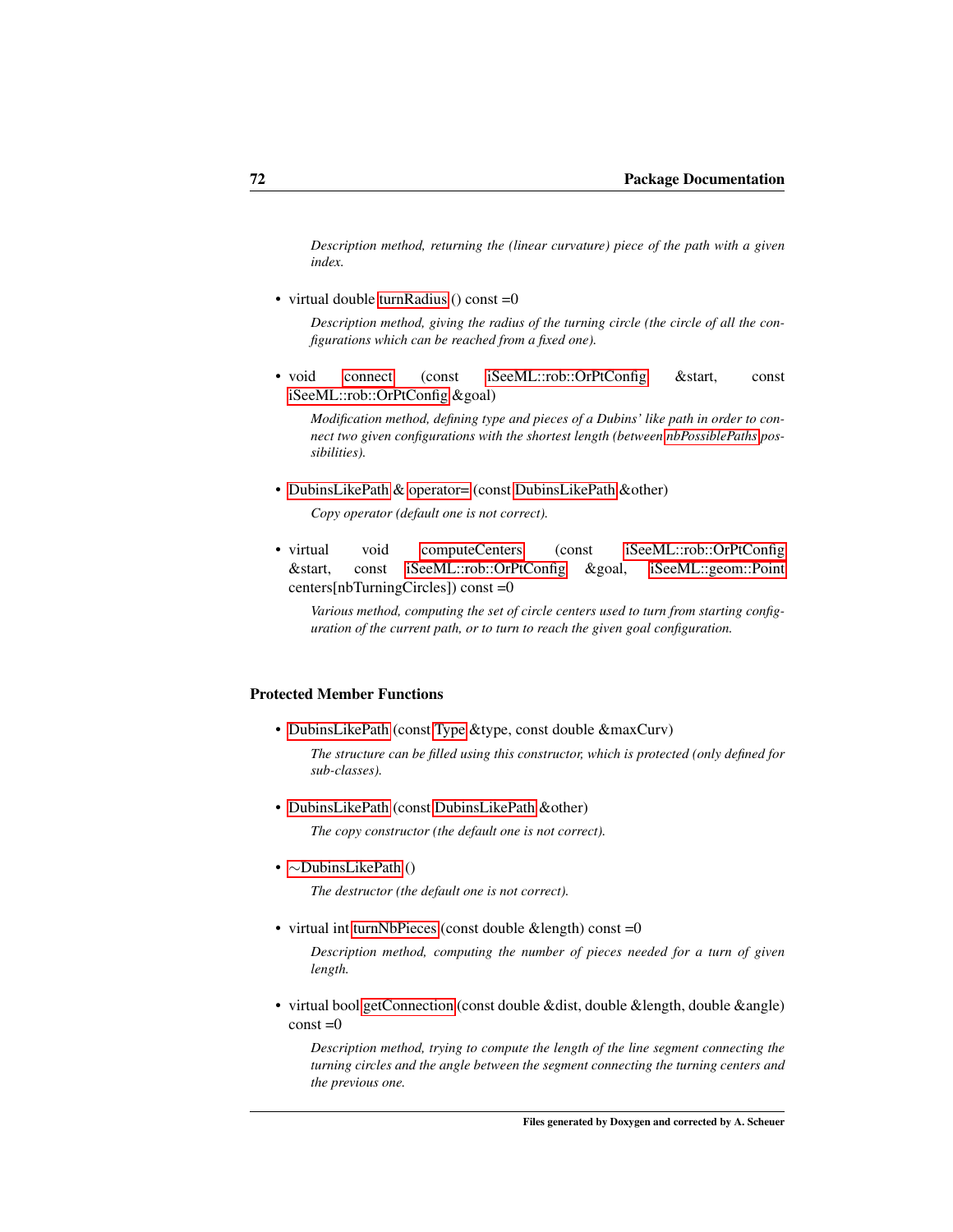• [iSeeML::rob::LinCurvPath](#page-65-0) & [lcPiece](#page-85-1) (const int index)

*Modification method, returning for modification the (linear curvature) piece of the path with a given index.*

• void [setNoPiece](#page-87-2) (const [iSeeML::rob::OrPtConfig](#page-47-0) &start)

*Modification method, setting pieces of a non-valid Dubins' like path from a starting configuration (pieces array will only contain a zero length line segment).*

- void [definePieces](#page-83-1) (const [iSeeML::rob::OrPtConfig](#page-47-0) &start, const double &defl1, const double &lenDefl, const double &defl3)
- virtual void [addTurn](#page-82-1) (int &index, const [iSeeML::rob::OrPtConfig](#page-47-0) ∗∗start, const double &defl)=0

*Modification method, adding to the pieces of a path a turn starting at a given configuration, with a given curvature sign and length.*

• void [addPiece](#page-81-4) (int &index, const [iSeeML::rob::CurvConfig](#page-56-0) &start, const double &curvDeriv, const double &length)

*Modification method, adding to the pieces of a path a piece starting at a given configuration (with curvature), with a given curvature's derivative and length.*

• [iSeeML::rob::BasicPath](#page-64-0) & [\\_piece](#page-81-0) (const int index) const

*Virtual method returning the basic path of given index in the list of which this compound path is made (no verification).*

• virtual [DubinsLikePath](#page-76-0) ∗ [connectArray](#page-83-2) () const =0

*Various method, returning an array of [nbPossiblePaths](#page-80-7) Dubins-like paths, initialised as clones of the current path.*

• virtual [DubinsLikePath](#page-76-0) & [getSolution](#page-84-1) [\(DubinsLikePath](#page-76-0) ∗paths, const int index)  $const = 0$ 

*Various method, getting in an array of Dubins-like paths the element of given index.*

# Static Protected Member Functions

• static int [turnSign](#page-88-2) (const int number, const [Type](#page-80-0) &type)

*Description method, giving the sign (1 for left, -1 for right, 0 for a segment) of the turn or segment whose number is given for a path of given type.*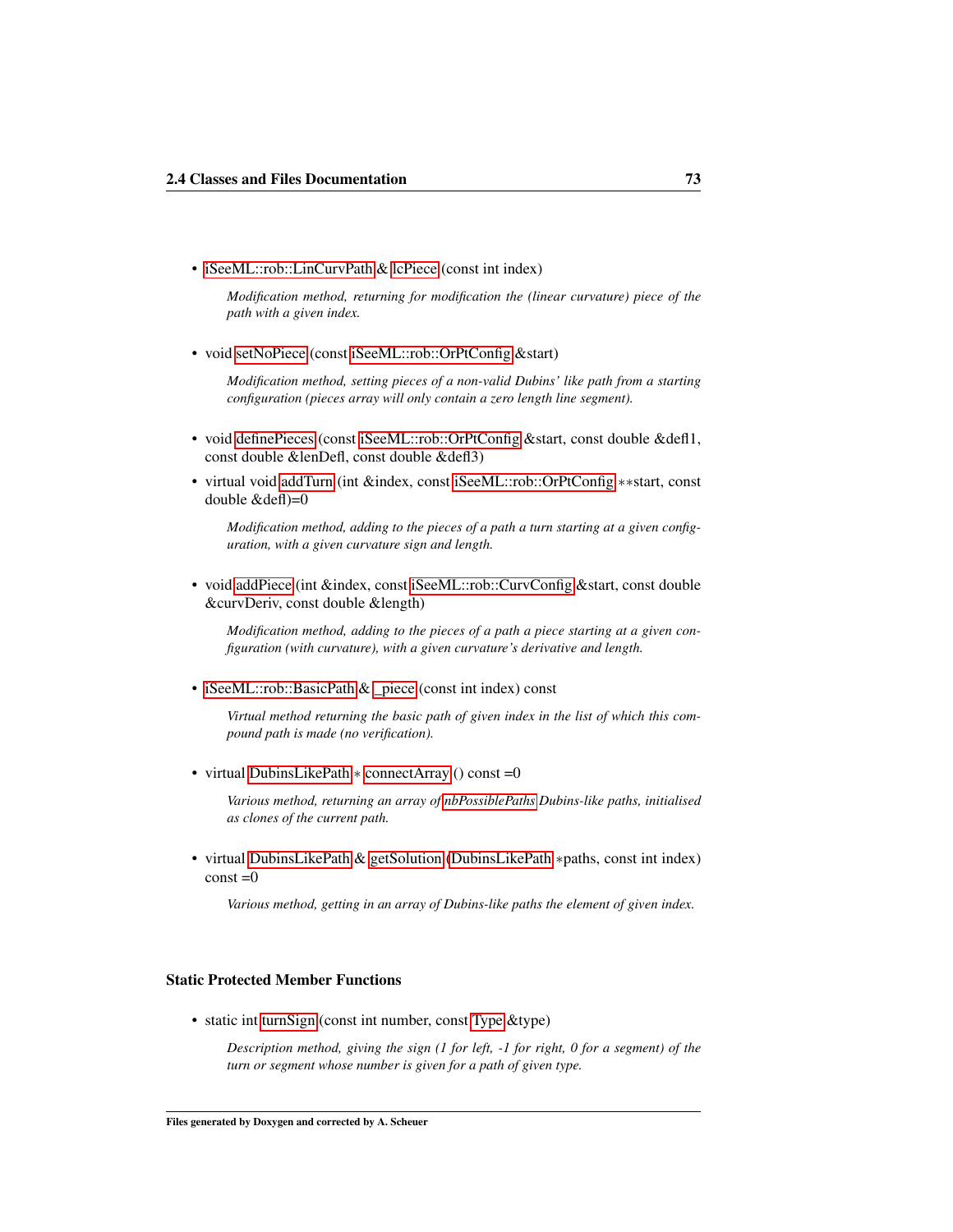# Detailed Description

This class defines Dubins like paths, which are similar to [Dubins paths.](#page-88-0) A Dubins like path is made of at most three parts, which can be a turn or a straight line. [Dubins paths'](#page-88-0) parts are circular arcs or line segments, with a ponctual change of curvature at each part's end, while [FSC paths'](#page-96-0) turns start and finish with zero curvature. Each part is represented by one to three pieces, which are [linear curvature paths.](#page-65-0)

### Author:

[Alexis Scheuer.](#page-7-0)

#### Version:

1.0

#### Examples:

[wxGuiFwd.cpp.](#page-115-0)

### Member Enumeration Documentation

▶ anonymous enum Some methods will need these integer values.

#### Enumerator:

<span id="page-80-7"></span>*nbPossiblePaths* the number of possible paths (6).

See also:

[Type.](#page-80-0)

<span id="page-80-8"></span><span id="page-80-0"></span>*nbTurningCircles* the number of usefull turning circles (4).

► enum iSeeML::rob::DubinsLikePath::Type Dubins-like paths can be of six types: their first and last parts are turns, their middle part is tangent to the first and last parts but can be a line segment or a turn. Thus, Dubins-like paths' types can be named by three letters: the first and third are *l* or *r* (Left or Right turn) and the second is *l*, *r* or *s* (Left or Right turn, or Segment).

### Enume[rator:](#page-61-0)

- *lsl* Path made of a left turn, a straight line and a left turn.
- <span id="page-80-1"></span>*lsr* [Path](#page-61-0) made of a left turn, a straight line and a right turn.<br>*rsl* Path made of a right turn, a straight line and a left turn.
- <span id="page-80-2"></span>*rsl* [Path](#page-61-0) made of a right turn, a straight line and a left turn. *rsr* [Path](#page-61-0) made of a right turn, a straight line and a right turn.
- <span id="page-80-4"></span><span id="page-80-3"></span>*latif [Path](#page-61-0) made of a right turn, a straight line and a right turn and a left turn.*<br>*lipides of a left turn, a right turn and a left turn.*
- <span id="page-80-5"></span>*rlr* [Path](#page-61-0) made of a right turn, a left turn and a right turn.
- <span id="page-80-6"></span>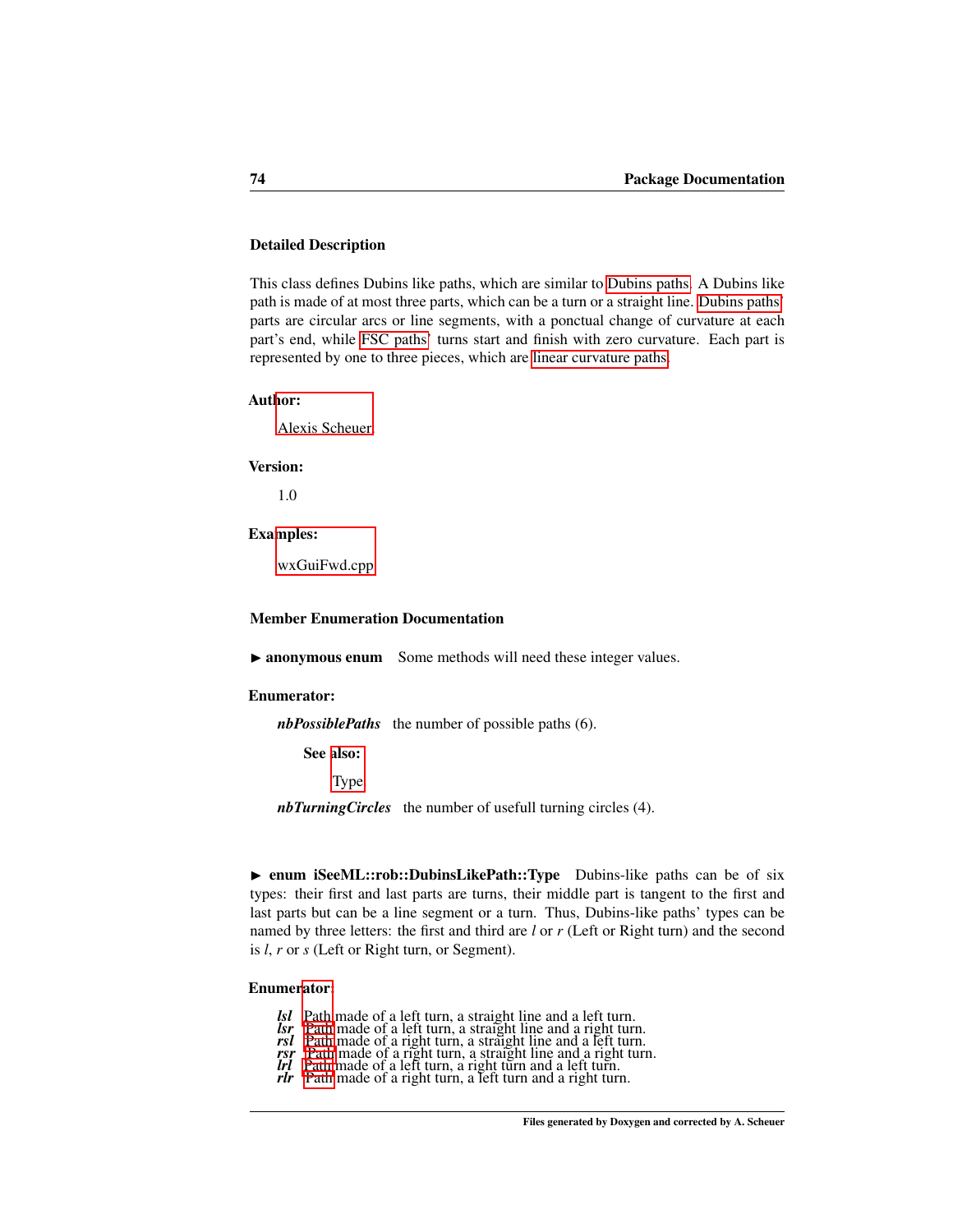### Constructor & Destructor Documentation

<span id="page-81-1"></span>◮ iSeeML::rob::DubinsLikePath::DubinsLikePath (const Type & *type*, const double & *maxCurv*) **[inline, protected]** The structure can be filled using this constructor, which is protected (only defined for sub-classes). No other constructor is defined, as this class is virtual.

### Parameters:

*type* the type of Dubins' path, *maxCurv* the maximum curvature along the path (taken in absolute value).

<span id="page-81-2"></span>► iSeeML::rob::DubinsLikePath::DubinsLikePath (const DubinsLikePath & *other*) **[inline, protected]** The copy constructor (the default one is not correct). The array of pieces of the other path is copied.

## Parameters:

*other* the copied path.

<span id="page-81-3"></span>◮ iSeeML::rob::DubinsLikePath::∼DubinsLikePath () **[inline, protected]** The destructor (the default one is not correct). The array of pieces of the other path is freed.

# Member Function Documentation

<span id="page-81-0"></span>◮ iSeeML::rob::BasicPath& iSeeML::rob::DubinsLikePath::\_piece (const int *index*) const **[inline, protected, virtual]** Virtual method returning the basic path of given index in the list of which this compound path is made (no verification).

#### Parameters:

*index* the index of the desired piece (between 1 and the result of [nbPieces\)](#page-86-0).

### Returns:

the basic path whose index has been given.

### See also:

<span id="page-81-4"></span>[nbPieces,](#page-86-0) [piece,](#page-75-0) [getPiece.](#page-73-0)

Implements [iSeeML::rob::CompoundPath.](#page-72-0)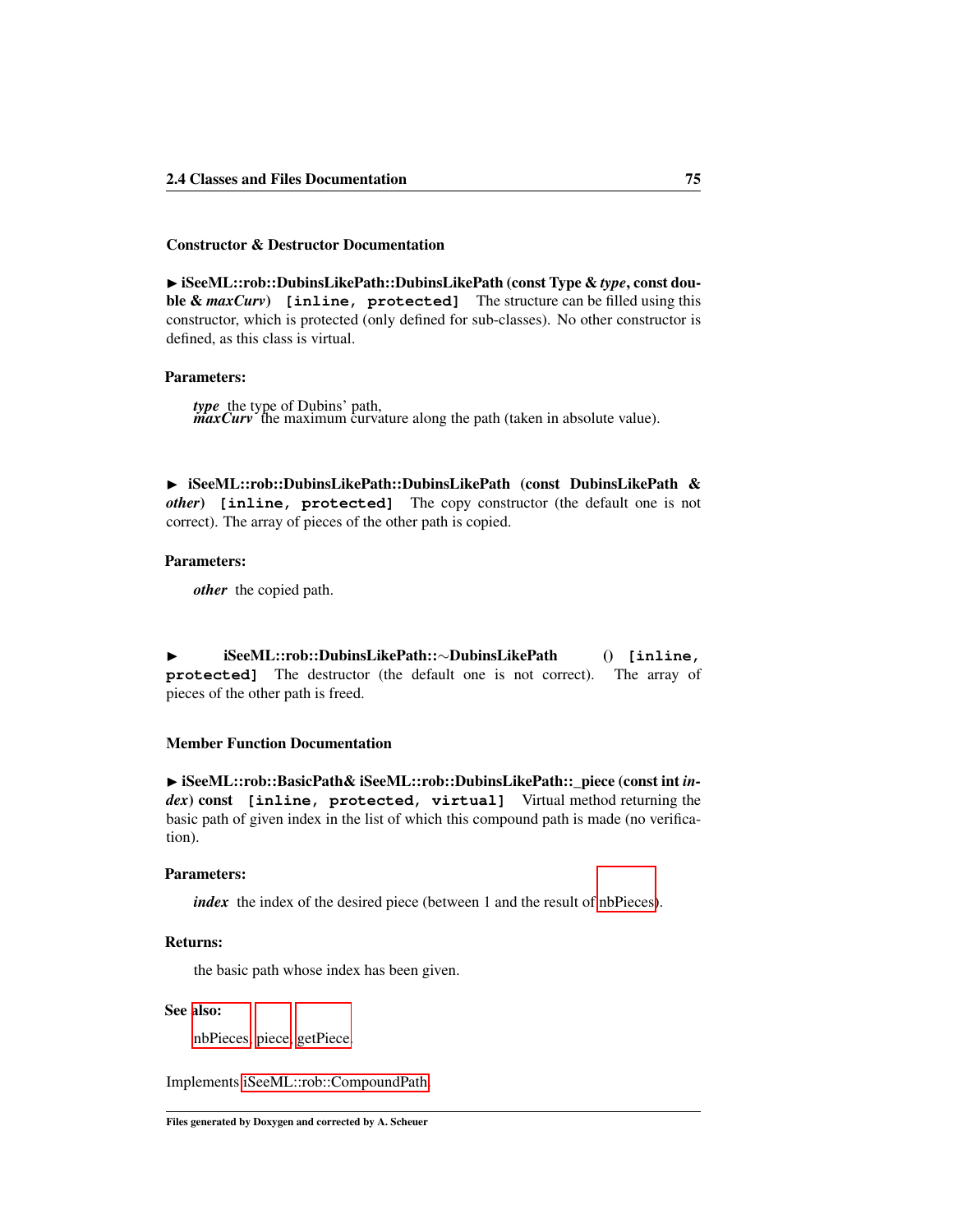◮ void iSeeML::rob::DubinsLikePath::addPiece (int & *index*, const iSeeML::rob::CurvConfig & *start*, const double & *curvDeriv*, const double & *length*) **[inline, protected]** Modification method, adding to the pieces of a path a piece starting at a given configuration (with curvature), with a given curvature's derivative and length. Index index of the first undefined piece in the pieces array is incremented by one in this method, to remain the index of the first undefined piece in the array. Configuration start remains constant.

### Parameters:

*index* the first free index in the pieces array (index will be added at this index, which will be incremented), *start* the starting configuration, *curvDeriv* the turn's curvature's derivative, *length* the turn's length.

<span id="page-82-1"></span>◮ virtual void iSeeML::rob::DubinsLikePath::addTurn (int & *index*, const iSeeML::rob::OrPtConfig ∗∗ *start*, const double & *defl*) **[protected, pure virtual]** Modification method, adding to the pieces of a path a turn starting at a given configuration, with a given curvature sign and length. Index index of the first undefined piece in the pieces array is modified by this method, to remain the index of the first undefined piece in the array. Adress start of the next starting configuration is also modified along this method. Maximum curvature of the current Dubins-like path is used in this method.

# Parameters:

*index* the first free index in the pieces array (pieces will be added at this index and after, and the index will be incremented),

*start* a reference to the reference of the starting configuration (it will be changed to a ref. to the ref. of next starting config.),

*defl* the turn's deflection (change of orientation), giving the curvature sign.

#### Precondition:

<span id="page-82-0"></span>This method only works if the maximum curvature is not zero (otherwise, it writes an error on stderr).

Implemented in [iSeeML::rob::DubinsPath,](#page-92-0) and [iSeeML::rob::FscPath.](#page-102-0)

◮ virtual void iSeeML::rob::DubinsLikePath::computeCenters (const iSeeML::rob::OrPtConfig & *start*, const iSeeML::rob::OrPtConfig & *goal*, iSeeML::geom::Point *centers*[nbTurningCircles]) const **[pure virtual]** Various method, computing the set of circle centers used to turn from starting configuration of the current path, or to turn to reach the given goal configuration.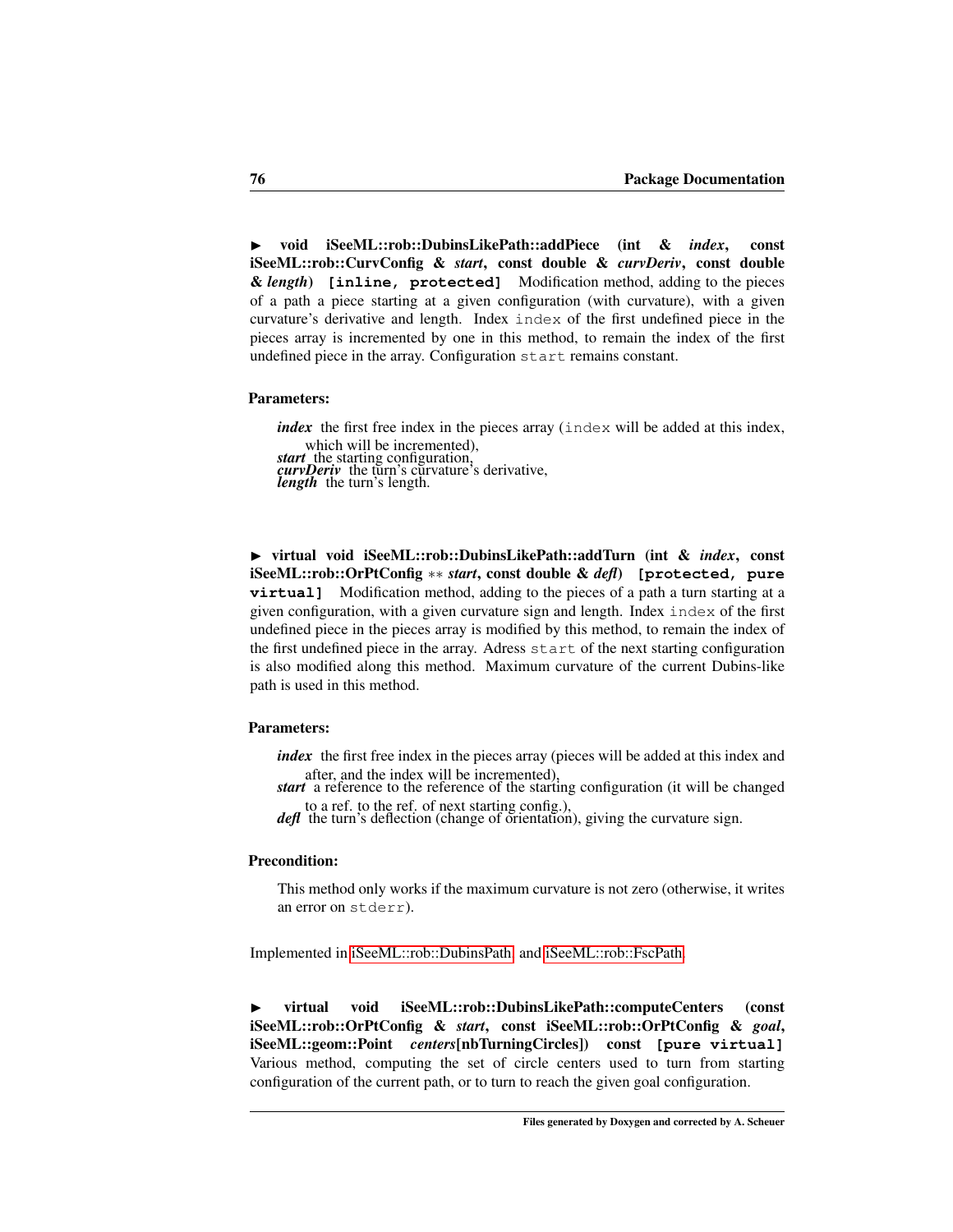# Parameters:

*start* the starting configuration, *goal* the configuration to reach, *centers* the set of [nbTurningCircles](#page-80-8) circle centers computed.

### Precondition:

This method only works if the maximum curvature is not zero (zero curvature case is to be treated separately in constructors).

Implemented in [iSeeML::rob::DubinsPath,](#page-93-0) and [iSeeML::rob::FscPath.](#page-102-1)

#### Examples:

[wxGuiFwd.cpp.](#page-115-0)

<span id="page-83-0"></span>▶ void iSeeML::rob::DubinsLikePath::connect (const iSeeML::rob::OrPtConfig & *start*, const iSeeML::rob::OrPtConfig & *goal*) Modification method, defining type and pieces of a Dubins' like path in order to connect two given configurations with the shortest length (between [nbPossiblePaths](#page-80-7) possibilities). Maximum curvature of the current Dubins-like path is used.

#### Parameters:

*start* the starting configuration, *goal* the goal configuration.

<span id="page-83-2"></span>◮ virtual DubinsLikePath∗ iSeeML::rob::DubinsLikePath::connectArray () const **[protected, pure virtual]** Various method, returning an array of [nbPossiblePaths](#page-80-7) Dubins-like paths, initialised as clones of the current path.

#### Returns:

<span id="page-83-1"></span>the array of Dubins-like paths.

Implemented in [iSeeML::rob::DubinsPath,](#page-93-1) and [iSeeML::rob::FscPath.](#page-103-0)

◮ void iSeeML::rob::DubinsLikePath::definePieces (const iSeeML::rob::OrPtConfig & *start*, const double & *defl1*, const double & *lenDefl*, const double & *defl3*) **[protected]** Modification method, defining pieces of a Dubins-like path from a starting configuration and deflections (change of orientation, for turns) or length (for straight lines) of each part.

### Wa[rning](#page-88-1):

type and [maximum curvature](#page-86-1) (at least) of the current path are used.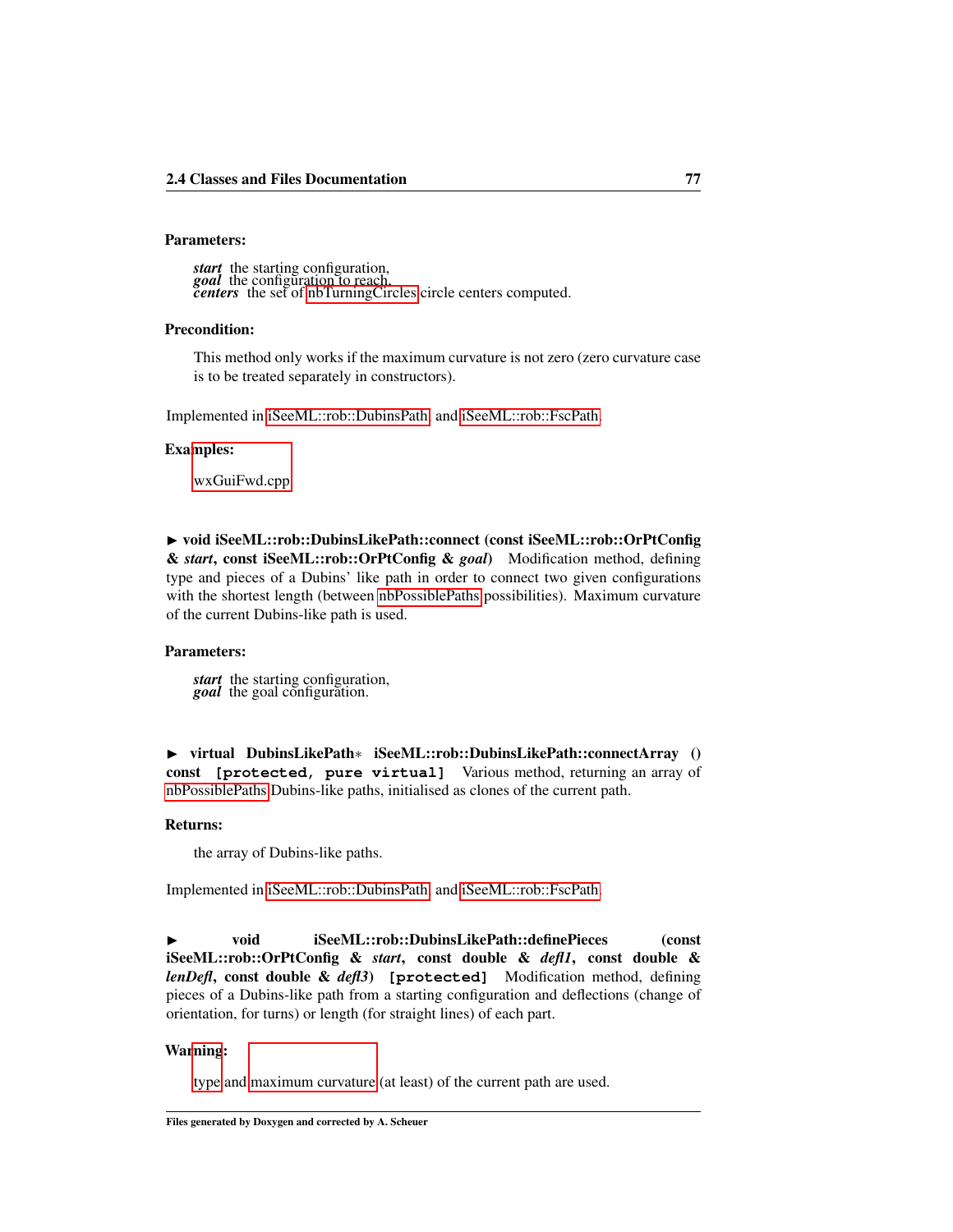# Parameters:

start the starting configuration, *defl1* the deflection of the first part of the path, *lenDefl* the length or deflection of the second part, *defl3* the deflection of the third part of the path.

### Precondition:

memory should not be full. If memory is full and ISEEML\_CHECK\_NIL\_- POINTER is defined (see [CompilerFlags.h\)](#page-14-0), an error message is generated (in this method or in [setNoPiece\)](#page-87-2) and the program exits.

### Postcondition:

Number of pieces needed is estimated for memory allocation. Pieces array is then filled using [setNoPiece,](#page-87-2) [addTurn](#page-82-1) and [addPiece.](#page-81-4) Coherence between estimated and used number of pieces is verified if ISEEML\_CHECK\_DLIKE\_PATH\_- POSTCOND is defined (see [CompilerFlags.h\)](#page-14-0).

## See also:

<span id="page-84-0"></span>[setNoPiece,](#page-87-2) [addTurn,](#page-82-1) [addPiece.](#page-81-4)

► virtual bool iSeeML::rob::DubinsLikePath::getConnection (const double & *dist*, double & *length*, double & *angle*) const **[protected, pure virtual]** Description method, trying to compute the length of the line segment connecting the turning circles and the angle between the segment connecting the turning centers and the previous one. The angle can only be computed if the square distance between the turning centers is greater than a value depending of the path's type. Length is not computed for [lrl](#page-80-5) or [rlr](#page-80-6) path's type, and is negative when previous angle cannot be computed.

### Parameters:

*dist* the distance between the turning centers, *length* the length to compute (modified by the method), *angle* the angle to compute (modified by the method).

#### Returns:

<span id="page-84-1"></span>whether the computation was succesful or not (whether the distance dist2 is greater than a value depending of the path's type).

Implemented in [iSeeML::rob::DubinsPath,](#page-93-2) and [iSeeML::rob::FscPath.](#page-104-0)

◮ virtual DubinsLikePath& iSeeML::rob::DubinsLikePath::getSolution (DubinsLikePath ∗ *paths*, const int *index*) const **[protected, pure virtual]** Various method, getting in an array of Dubins-like paths the element of given index.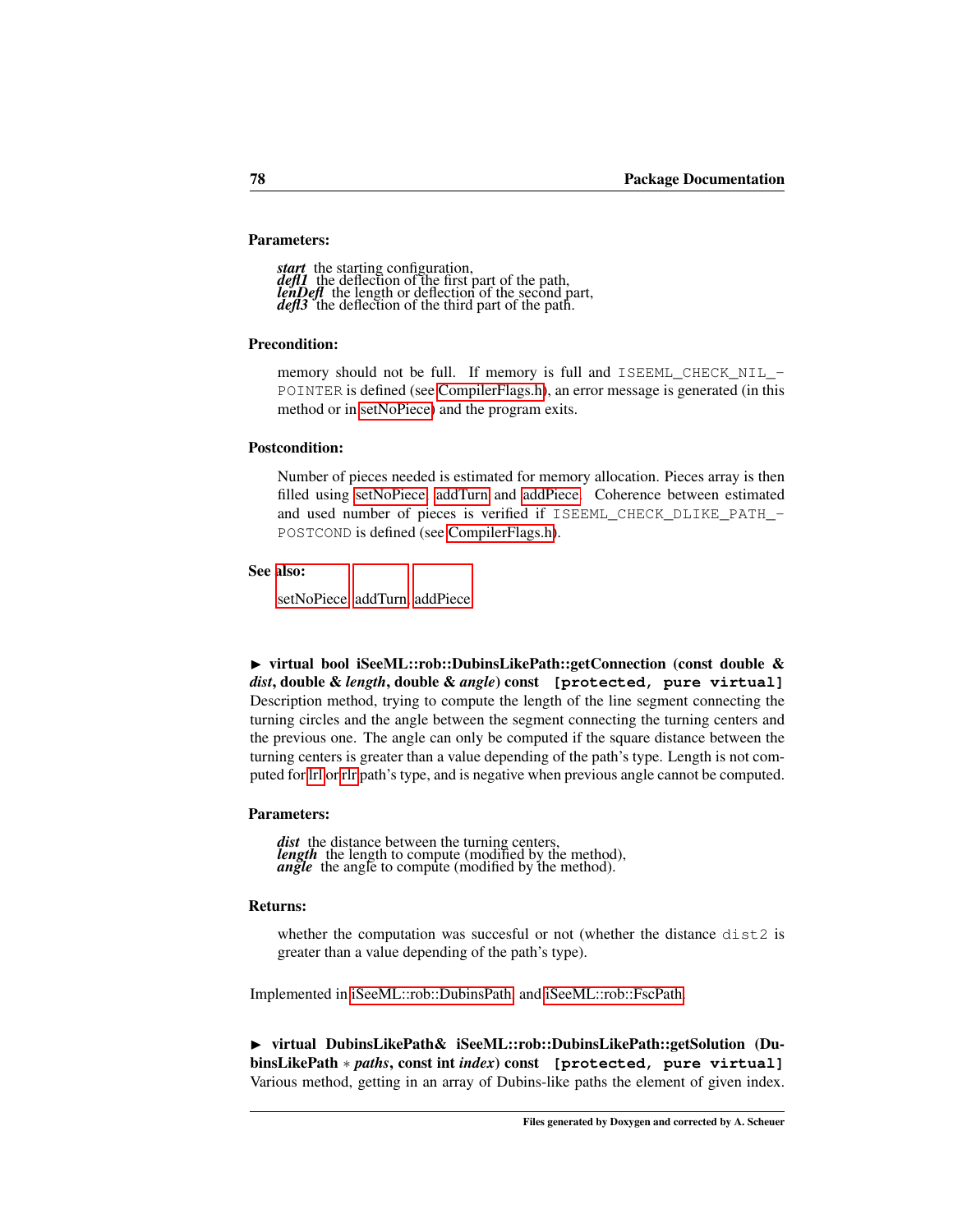This method is virtual as the real type of the paths in the first parameter array is the same as the real type of the current Dubins-like path (either [Dubins'](#page-88-0) or [FSC](#page-96-0) path). Size of these paths' representation being different, access in an array needs different computations.

### Parameters:

*paths* the array of Dubins-like paths, *index* the index of the searched path.

# Precondition:

first parameter should be an array of paths obtained using [connectArray.](#page-83-2) second parameter should be a correct index for first parameter array (between 0 and [nbPossiblePaths](#page-80-7) - 1).

### Returns:

the array of Dubins-like paths.

# See also:

<span id="page-85-1"></span>[connectArray.](#page-83-2)

Implemented in [iSeeML::rob::DubinsPath,](#page-94-0) and [iSeeML::rob::FscPath.](#page-104-1)

▶ iSeeML::rob::LinCurvPath& iSeeML::rob::DubinsLikePath::lcPiece (const int *index*) **[inline, protected]** Modification method, returning for modification the (linear curvature) piece of the path with a given index.

#### Parameters:

*index* the index of the desired piece (between 1 and the result of nbPiece()).

### Precondition:

the given index should be between one and the result of [nbPieces.](#page-86-0)

# Returns:

the (modifiable) piece of the path whose index has been given.

# See also:

[piece.](#page-75-0)

<span id="page-85-0"></span>Files generated by Doxygen and corrected by A. Scheuer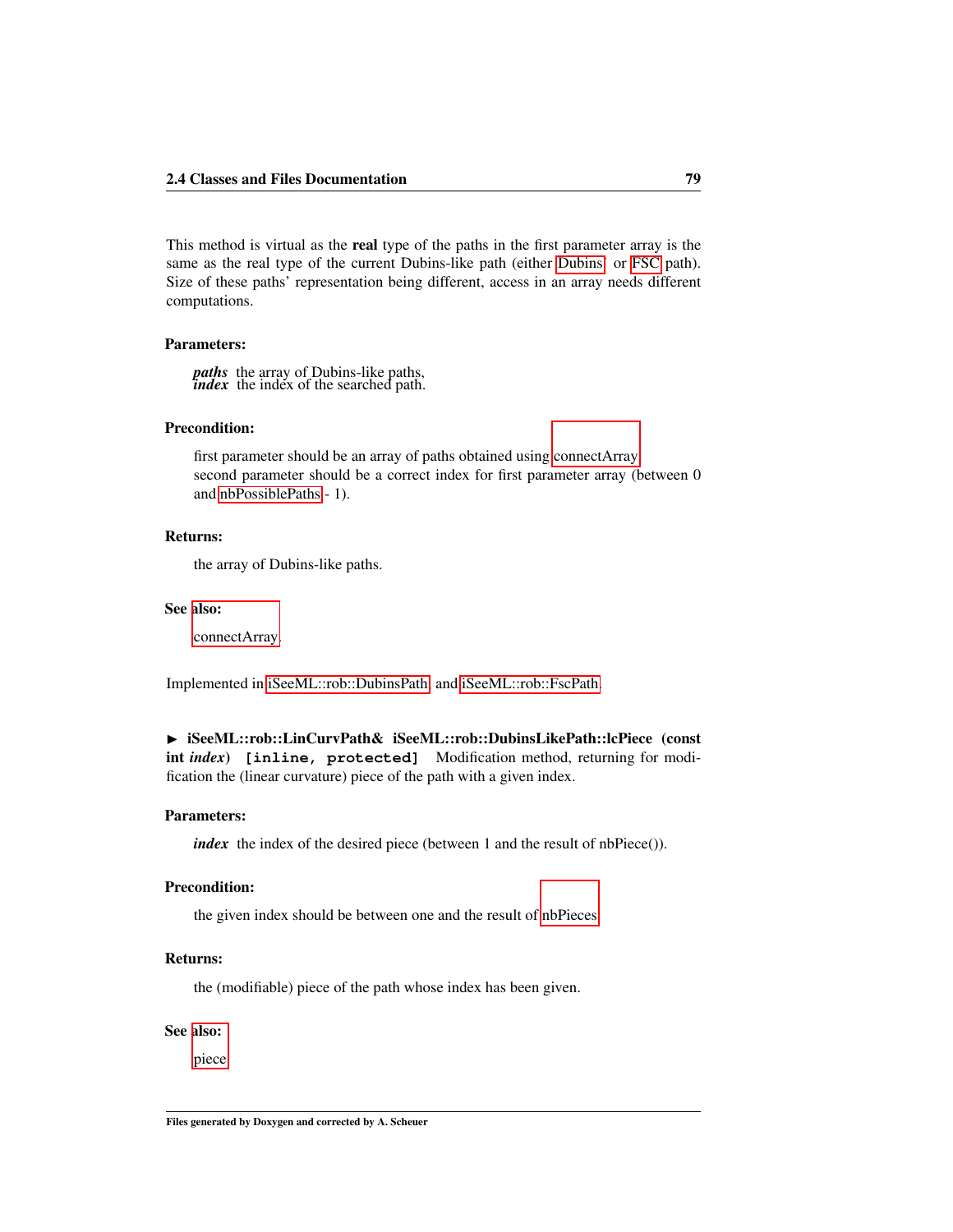▶ const iSeeML::rob::LinCurvPath& iSeeML::rob::DubinsLikePath::lcPiece (const int *index*) const **[inline]** Description method, returning the (linear curvature) piece of the path with a given index.

### Parameters:

*index* the index of the desired piece (between 1 and the result of nbPiece()).

### Precondition:

the given index should be between one and the result of [nbPieces.](#page-86-0)

#### Returns:

the piece of the path whose index has been given.

# See also:

[piece.](#page-75-0)

# Examples:

[wxGuiFwd.cpp.](#page-115-0)

<span id="page-86-1"></span>◮ const double& iSeeML::rob::DubinsLikePath::maxCurv () const **[inline]** Description method, giving the path's maximum curvature.

# Returns:

the path's maximum curvature.

<span id="page-86-0"></span>▶ int iSeeML::rob::DubinsLikePath::nbPieces () const [inline, virtual] Description method, giving the number of pieces of the path.

# Returns:

the number of pieces of the path.

Implements [iSeeML::rob::CompoundPath.](#page-74-0)

# Examples:

<span id="page-86-2"></span>[wxGuiFwd.cpp.](#page-115-0)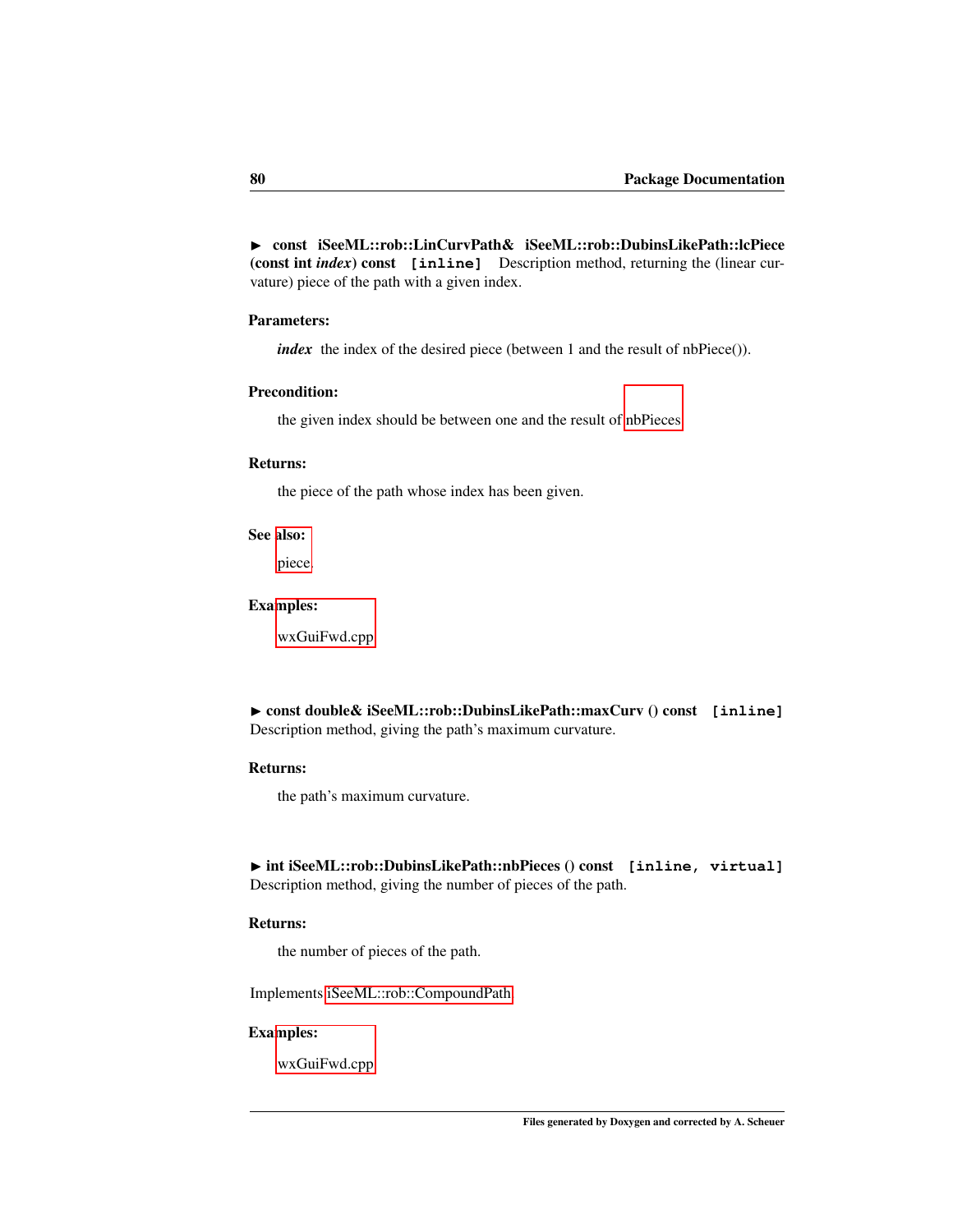◮ DubinsLikePath& iSeeML::rob::DubinsLikePath::operator= (const Dubins-LikePath & *other*) **[inline]** Copy operator (default one is not correct).

# Parameters:

*other* the path to copy.

# Precondition:

memory should not be full. If memory is full and ISEEML CHECK NULL -POINTER is defined (see [CompilerFlags.h\)](#page-14-0), an error message is generated and the program exits.

### Returns:

the current path, after modification.

<span id="page-87-2"></span>◮ void iSeeML::rob::DubinsLikePath::setNoPiece (const iSeeML::rob::OrPtConfig & *start*) **[inline, protected]** Modification method, setting pieces of a non-valid Dubins' like path from a starting configuration (pieces array will only contain a zero length line segment).

### Parameters:

*start* the starting configuration.

# Precondition:

memory should not be full. If memory is full and ISEEML\_CHECK\_NIL\_- POINTER is defined (see [CompilerFlags.h\)](#page-14-0), an error message is generated and the program exits.

<span id="page-87-1"></span>► virtual int iSeeML::rob::DubinsLikePath::turnNbPieces (const double & *length*) const **[protected, pure virtual]** Description method, computing the number of pieces needed for a turn of given length.

### Parameters:

*length* the turn's length.

### Returns:

<span id="page-87-0"></span>the number of needed pieces.

Implemented in [iSeeML::rob::DubinsPath,](#page-95-1) and [iSeeML::rob::FscPath.](#page-106-1)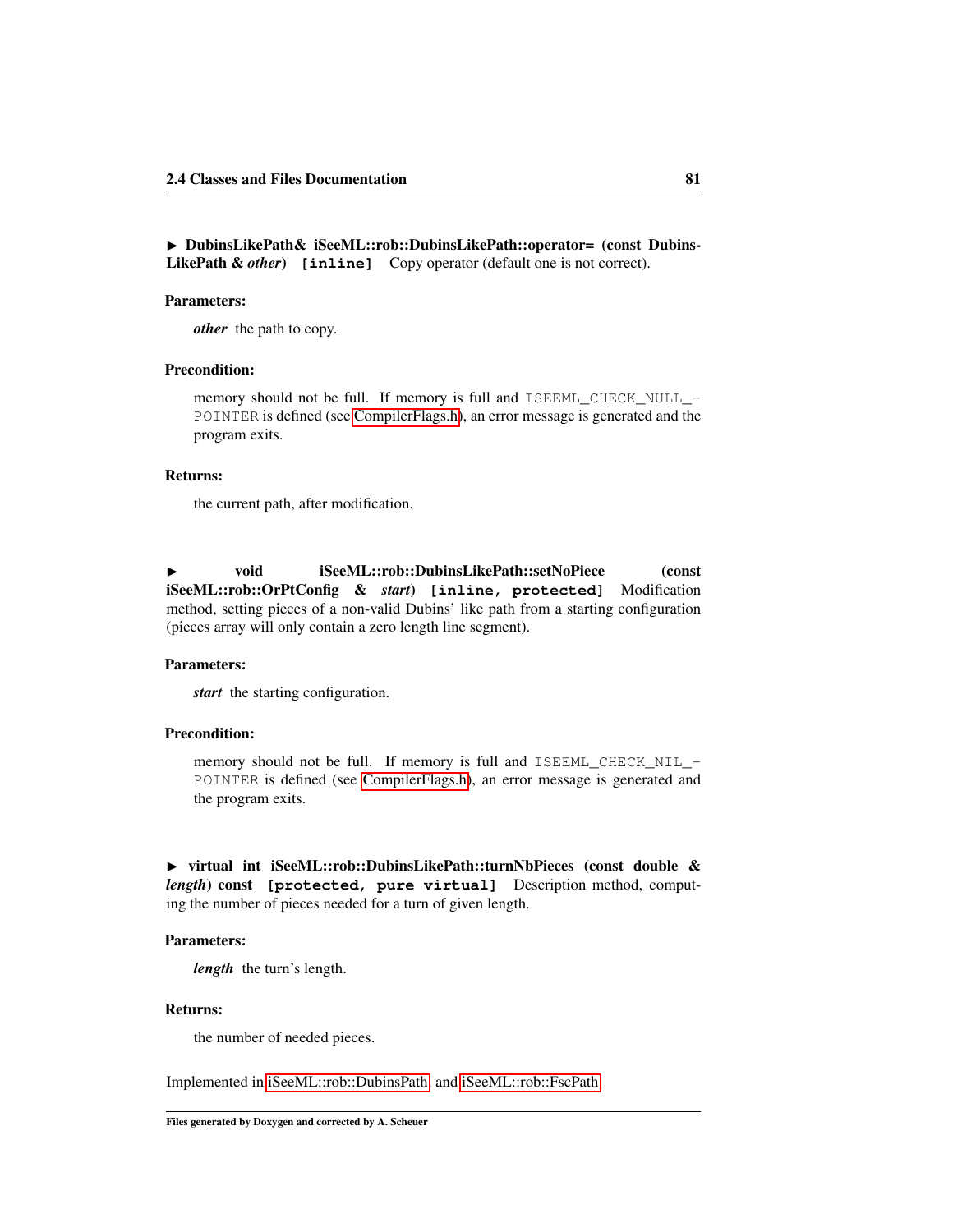◮ virtual double iSeeML::rob::DubinsLikePath::turnRadius () const **[pure virtual]** Description method, giving the radius of the turning circle (the circle of all the configurations which can be reached from a fixed one). [Maximum curvature](#page-86-1) of the current path is used. It should not be zero, or this method will return infinity.

### Returns:

the turning circle's radius.

Implemented in [iSeeML::rob::DubinsPath,](#page-95-2) and [iSeeML::rob::FscPath.](#page-106-2)

### Examples:

[wxGuiFwd.cpp.](#page-115-0)

<span id="page-88-2"></span>◮ static int iSeeML::rob::DubinsLikePath::turnSign (const int *number*, const Type & *type*) **[inline, static, protected]** Description method, giving the sign (1 for left, -1 for right, 0 for a segment) of the turn or segment whose number is given for a path of given type. As an example, a lsr type path has respective parts signs 1, 0 and -1, when a rlr type path has respective parts signs -1, 1 and -1.

## Parameters:

*number* the number of the part whose sign is wanted, *type* the type of the considered path.

### Precondition:

the given number of the part should be between 1 and 3. If not, an error message is generated if ISEEML\_CHECK\_DLIKE\_PATH\_PRECOND is defined, and the number is considered as 1 if smaller and 3 if bigger, if  $ISEEML$  CHECK -ARRAY\_ELEMT is defined (see [CompilerFlags.h\)](#page-14-0).

### Returns:

the part's sign.

<span id="page-88-1"></span>◮ const Type& iSeeML::rob::DubinsLikePath::type () const **[inline]** Description method, giving the path's type (from [lsl](#page-80-1) to [rlr\)](#page-80-6).

#### Returns:

the path's type.

The documentation for this class was generated from the following file:

<span id="page-88-0"></span>• include/iSeeML/rob/DubinsLikePath.hpp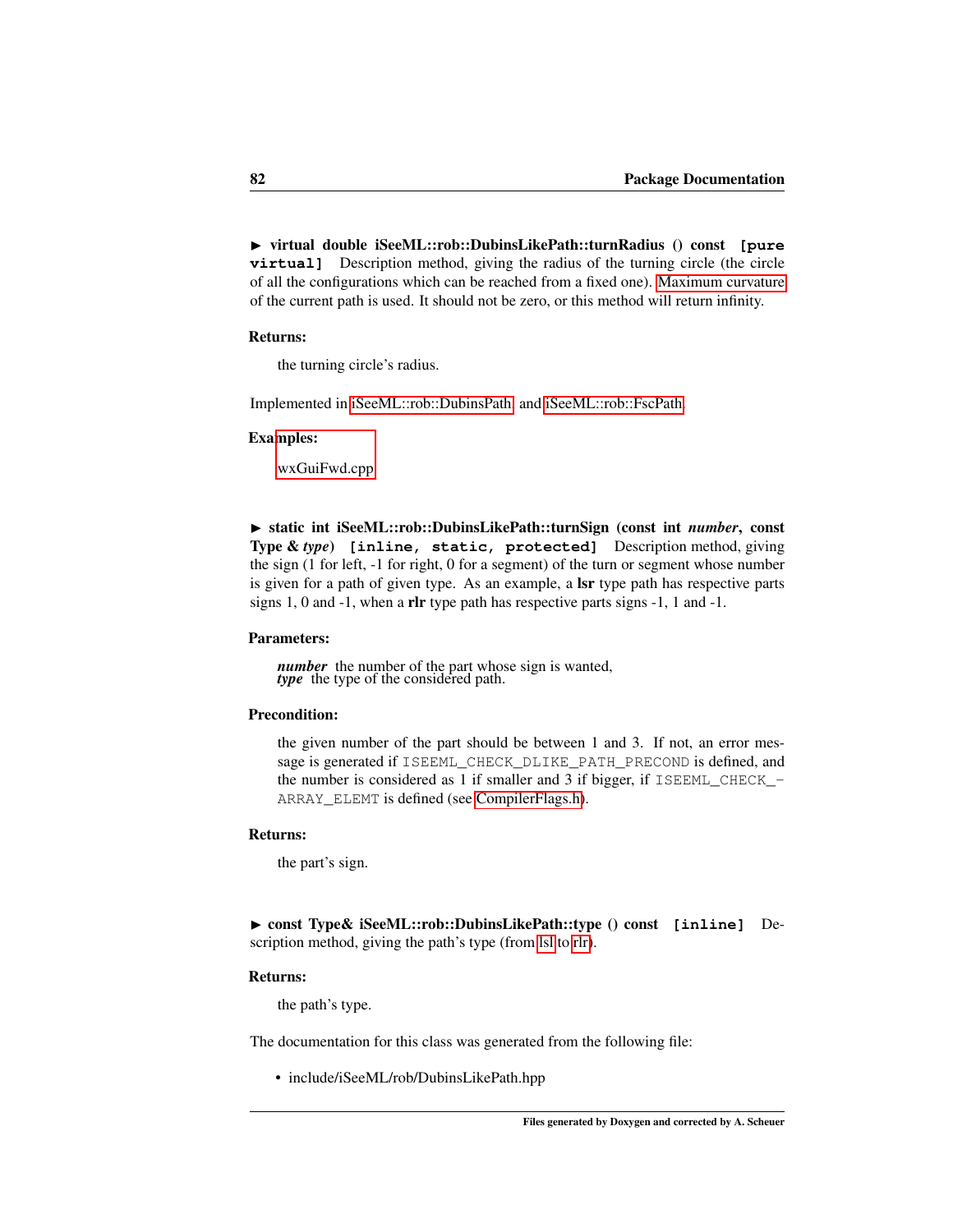### 2.4.3.9 iSeeML::rob::DubinsPath Class Reference

This class defines Dubins' paths, made of circular arcs tangentially connected by line segments, with no back-up maneuvres, corresponding to an optimal forward-only motion with a lower bounded turning radius.

#include <DubinsPath.hpp>

Inheritance diagram for iSeeML::rob::DubinsPath:



#### Public Member Functions

• [DubinsPath](#page-91-0) ()

*The default constructor should only be used for array initializations: it generates a path starting from default oriented point, with type lsl, and zero maximum curvature and lengths.*

• [DubinsPath](#page-91-1) (const [iSeeML::rob::OrPtConfig](#page-47-0) &start, const [Type](#page-80-0) &type, const double &maxCurv, const double &length1, const double &length2, const double &length3)

*The 'forward' constructor: a Dubins' path is built from its starting oriented point, its type, its maximum curvature and its parts' lengths.*

• [DubinsPath](#page-92-1) (const [iSeeML::rob::OrPtConfig](#page-47-0) &start, const [iSeeML::rob::OrPtConfig](#page-47-0) &goal, const double &maxCurv)

*The 'goto' constructor: a Dubins' path is built, starting from a given [iSeeML::rob::OrPtConfig](#page-47-0) and reaching an other one with a maximum curvature.*

• [DubinsPath](#page-92-2) (const [DubinsPath](#page-88-0) &other)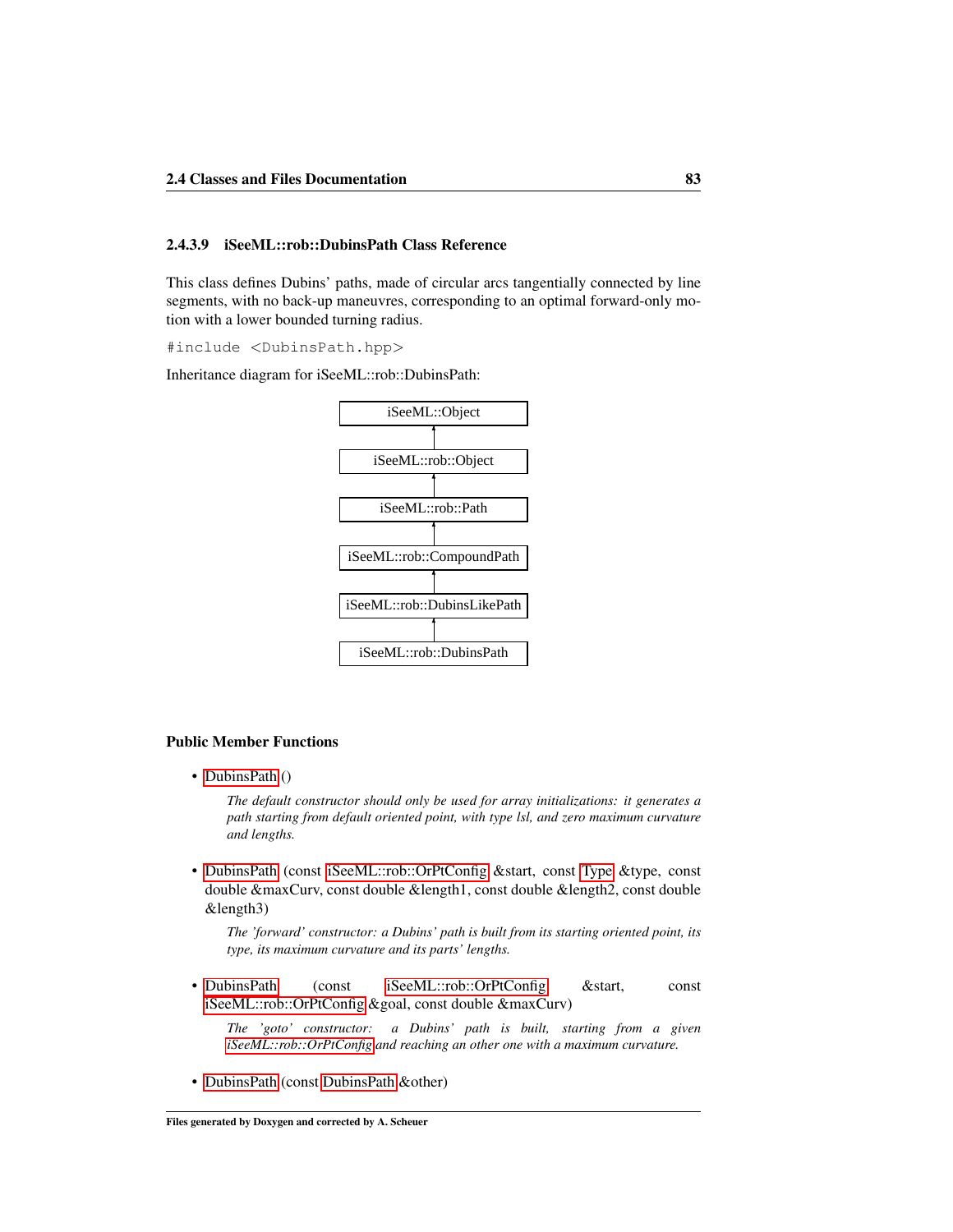*The copy constructor.*

• [iSeeML::Object](#page-15-0) & [clone](#page-93-3) () const

*Description method, giving a copy of the current Dubins' path.*

• void [writeTo](#page-95-0) (ostream &O) const

*Description method, writing a description of the path in a given output stream.*

• double [turnRadius](#page-95-2) () const

*Description method, giving the radius of the turning circle (the circle of all the configurations which can be reached from a fixed one).*

• [DubinsPath](#page-88-0) & [operator=](#page-94-1) (const [DubinsPath](#page-88-0) &other)

*Copy operator (default one is not correct).*

• void [computeCenters](#page-93-0) (const [iSeeML::rob::OrPtConfig](#page-47-0) & start, const [iSeeML::rob::OrPtConfig](#page-47-0) &goal, [iSeeML::geom::Point](#page-25-0) centers[nbTurningCircles]) const

*Various method, computing the set of circle centers used to turn from starting configuration of the current path, or to turn to reach the given goal configuration.*

# Static Public Attributes

• static const string [ClassName](#page-96-1)

*The class name is public, as this class can be instanced.*

# Protected Member Functions

• int [turnNbPieces](#page-95-1) (const double &defl) const

*Description method, computing the number of pieces (0 or 1) needed for a turn of given deflection.*

• virtual bool [getConnection](#page-93-2) (const double &dist, double &length, double &angle) const

*Description method, trying to compute the length of the line segment connecting the turning circles and the angle between the segment connecting the turning centers and the previous one.*

• void [addTurn](#page-92-0) (int &index, const [iSeeML::rob::OrPtConfig](#page-47-0) ∗∗start, const double &defl)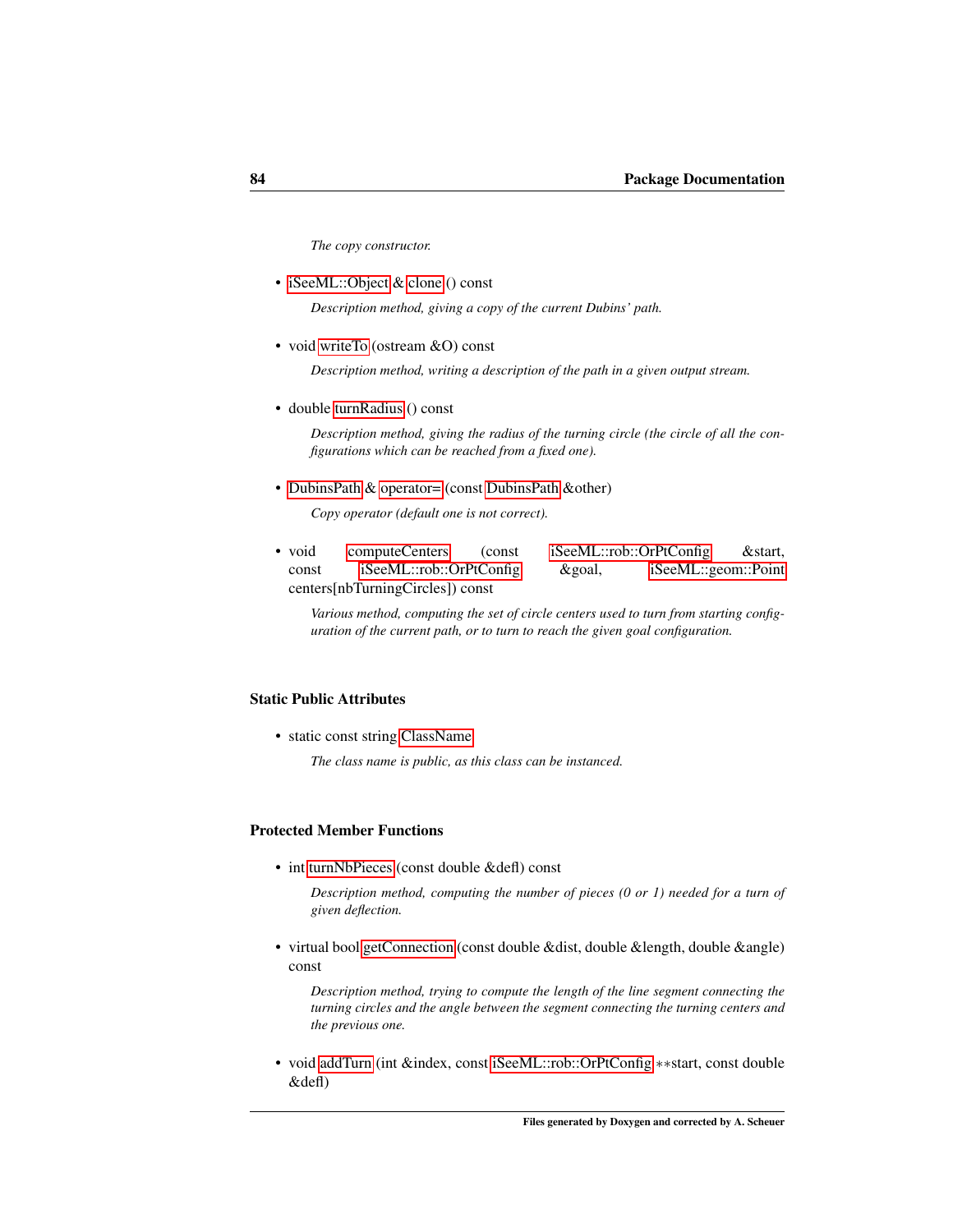*Modification method, adding to the pieces of a path a turn starting at a given configuration, with a given curvature sign and length.*

• [iSeeML::rob::DubinsLikePath](#page-76-0) ∗ [connectArray](#page-93-1) () const

*Various method, returning an array of [nbPossiblePaths](#page-80-7) Dubins-like paths, initialised as clones of the current path.*

• [iSeeML::rob::DubinsLikePath](#page-76-0) & [getSolution](#page-94-0) [\(iSeeML::rob::DubinsLikePath](#page-76-0) ∗paths, const int index) const

*Various method, getting in an array of Dubins-like paths the element of given index.*

# Detailed Description

This class defines Dubins' paths, made of circular arcs tangentially connected by line segments, with no back-up maneuvres, corresponding to an optimal forward-only motion with a lower bounded turning radius.

## See also:

[iSeeML::rob::FscPath.](#page-96-0)

# Author:

[Alexis Scheuer.](#page-7-0)

### Version:

1.0

# Examples:

[Fwd.cpp,](#page-109-0) [LengthFwd.cpp,](#page-110-0) [TimeFwd.cpp,](#page-112-0) and [wxGuiFwd.cpp.](#page-115-0)

# Constructor & Destructor Documentation

<span id="page-91-0"></span>◮ iSeeML::rob::DubinsPath::DubinsPath () **[inline]** The default constructor should only be used for array initializations: it generates a path starting from default oriented point, with type lsl, and zero maximum curvature and lengths.

### See also:

<span id="page-91-1"></span>default constructor of [iSeeML::rob::DubinsLikePath.](#page-76-0)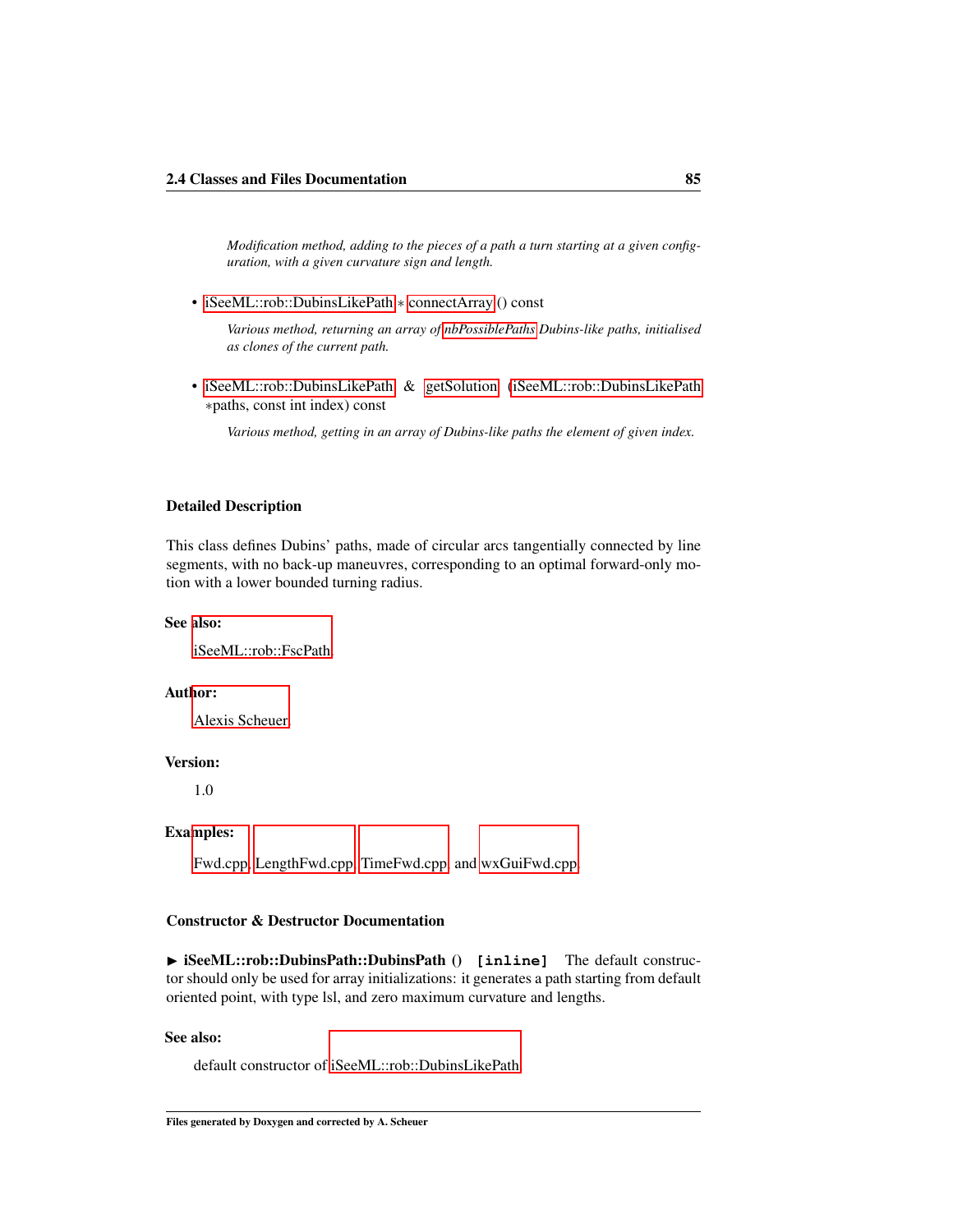► iSeeML::rob::DubinsPath::DubinsPath (const iSeeML::rob::OrPtConfig & *start*, const Type & *type*, const double & *maxCurv*, const double & *length1*, const double & *length2*, const double & *length3*) **[inline]** The 'forward' constructor: a Dubins' path is built from its starting oriented point, its type, its maximum curvature and its parts' lengths.

### Parameters:

**start** the starting configuration,<br>type the type of Dubins' path,<br>**maxCury** the maximum curvature along the path (taken in absolute value),<br>**length1** the length of the first part of the path,<br>**length2** the length of the s

<span id="page-92-1"></span>► iSeeML::rob::DubinsPath::DubinsPath (const iSeeML::rob::OrPtConfig & *start*, const iSeeML::rob::OrPtConfig & *goal*, const double & *maxCurv*) [inline] The 'goto' constructor: a Dubins' path is built, starting from a given [iSeeML::rob::OrPtConfig](#page-47-0) and reaching an other one with a maximum curvature.

### Parameters:

*start* the starting configuration, *goal* the goal configuration, *maxCurv* the maximum curvature along the path.

<span id="page-92-2"></span>◮ iSeeML::rob::DubinsPath::DubinsPath (const DubinsPath & *other*) **[inline]** The copy constructor.

## Parameters:

*other* the copied path.

## Member Function Documentation

<span id="page-92-0"></span>◮ void iSeeML::rob::DubinsPath::addTurn (int & *index*, const iSeeML::rob::OrPtConfig ∗∗ *start*, const double & *defl*) **[protected, virtual**] Modification method, adding to the pieces of a path a turn starting at a given configuration, with a given curvature sign and length. Maximum curvature of the current Dubins' path is used.

### Parameters:

*index* the first free index in the pieces array (pieces will be added at this index and after, and the index will be incremented),

*start* a reference to the reference of the starting configuration (it will be changed to a ref. to the ref. of next starting config.),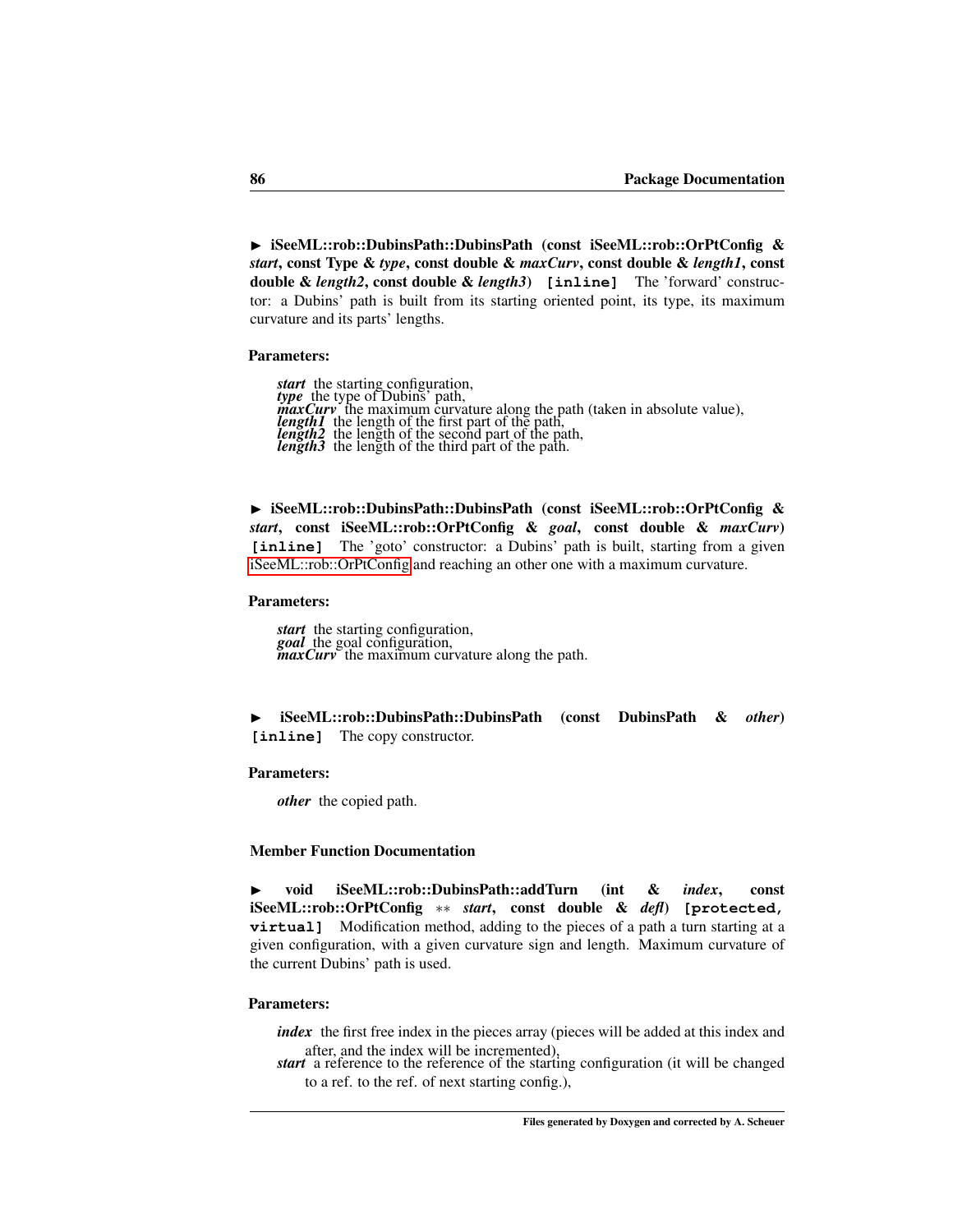*defl* the turn's deflection (change of orientation), giving the curvature sign.

## Precondition:

<span id="page-93-3"></span>the maximum curvature should not be zero. If it is, an error message is generated if ISEEML\_CHECK\_DUBINS\_PATH\_PRECOND is defined (see [CompilerFlags.h\)](#page-14-0).

Implements [iSeeML::rob::DubinsLikePath.](#page-82-1)

◮ iSeeML::Object& iSeeML::rob::DubinsPath::clone () const **[inline, virtual]** Description method, giving a copy of the current Dubins' path. This clone is dynamically allocated (using copy constructor), it has to be deleted later.

# Returns:

<span id="page-93-0"></span>a copy/clone of the current Dubins' path.

Implements [iSeeML::Object.](#page-19-0)

◮ void iSeeML::rob::DubinsPath::computeCenters (const iSeeML::rob::OrPtConfig & *start*, const iSeeML::rob::OrPtConfig & *goal*, iSeeML::geom::Point *centers*[nbTurningCircles]) const **[virtual]** Various method, computing the set of circle centers used to turn from starting configuration of the current path, or to turn to reach the given goal configuration. Circles' radiuses are the opposite of the maximum curvature of the current path (maximum curvature should not be zero).

## Parameters:

*start* the starting configuration, *goal* the configuration to reach, *centers* the set of circle centers computed.

#### Precondition:

<span id="page-93-1"></span>the maximum curvature should not be zero. If it is, an error message is generated if ISEEML\_CHECK\_DUBINS\_PATH\_PRECOND is defined (see [CompilerFlags.h\)](#page-14-0).

Implements [iSeeML::rob::DubinsLikePath.](#page-82-0)

◮ iSeeML::rob::DubinsLikePath∗ iSeeML::rob::DubinsPath::connectArray () const **[inline, protected, virtual]** Various method, returning an array of [nbPossiblePaths](#page-80-7) Dubins-like paths, initialised as clones of the current path.

# Returns:

<span id="page-93-2"></span>the array of Dubins-like paths.

Implements [iSeeML::rob::DubinsLikePath.](#page-83-2)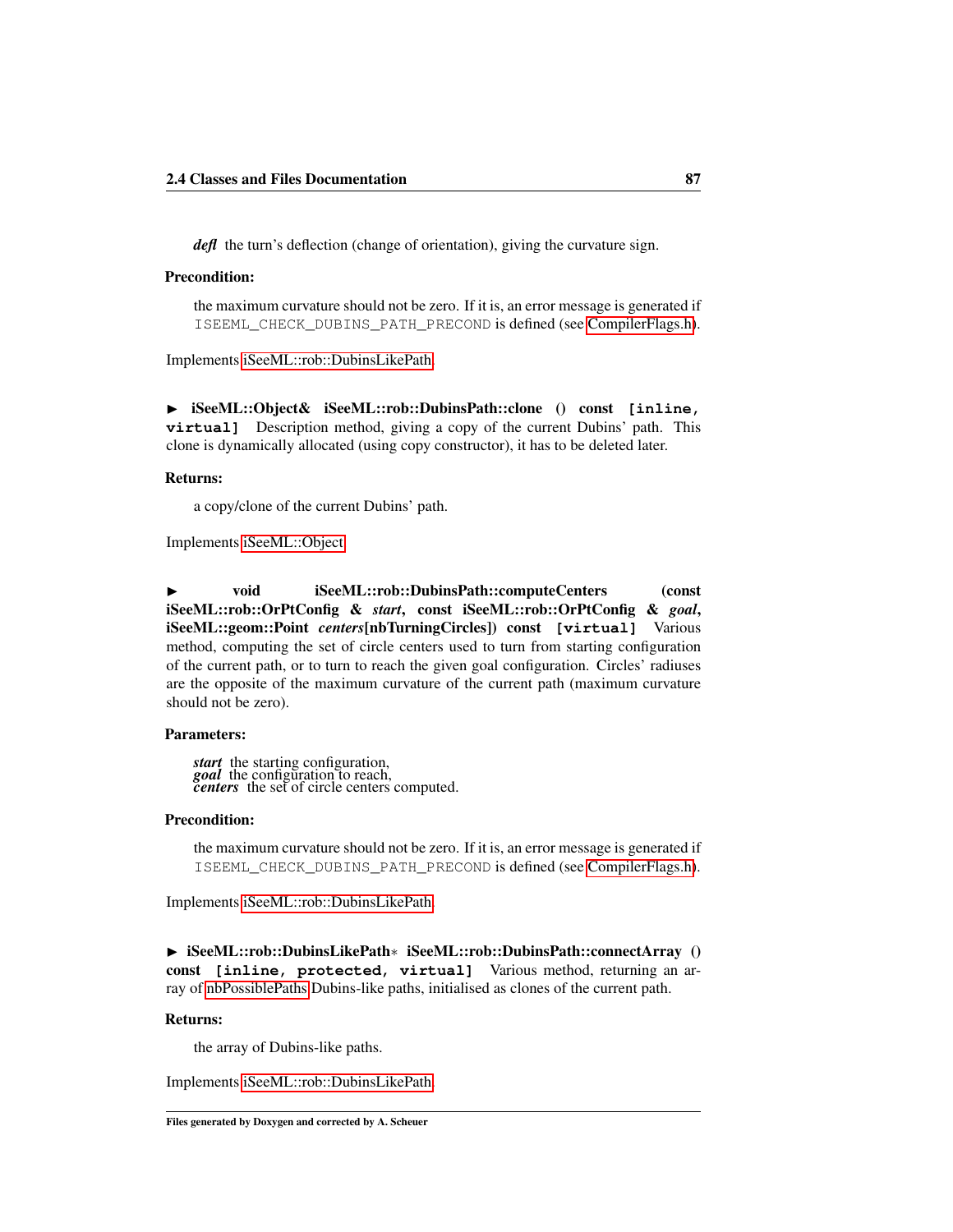◮ virtual bool iSeeML::rob::DubinsPath::getConnection (const double & *dist*, double & *length*, double & *angle*) const **[protected, virtual]** Description method, trying to compute the length of the line segment connecting the turning circles and the angle between the segment connecting the turning centers and the previous one. The angle can only be computed if the square distance between the turning centers is greater than a value depending of the path's type. Length is not computed for lrl or rlr path's type, and is negative when previous angle cannot be computed.

### Parameters:

*dist* the distance between the turning centers, *length* the length to compute (modified by the method), *angle* the angle to compute (modified by the method).

### Returns:

<span id="page-94-0"></span>whether the computed was succesful or not (whether the distance dist2 is greater than a value depending of the path's type).

Implements [iSeeML::rob::DubinsLikePath.](#page-84-0)

◮ iSeeML::rob::DubinsLikePath& iSeeML::rob::DubinsPath::getSolution (iSeeML::rob::DubinsLikePath ∗ *paths*, const int *index*) const **[inline, protected, virtual]** Various method, getting in an array of Dubins-like paths the element of given index.

### Parameters:

*paths* the array of Dubins-like paths, *index* the index of the searched path.

# Precondition:

first parameter should be an array of paths obtained using [connectArray.](#page-93-1) second parameter should be a correct index for first parameter array (between 0 and [nbPossiblePaths](#page-80-7) - 1). If not, an error message is generated if ISEEML\_- CHECK\_DUBINS\_PATH\_PRECOND is defined, and the number is considered as 1 if smaller and 3 if bigger, if ISEEML\_CHECK\_ARRAY\_ELEMT is defined (see [CompilerFlags.h\)](#page-14-0).

#### Returns:

<span id="page-94-1"></span>the array of Dubins-like paths.

Implements [iSeeML::rob::DubinsLikePath.](#page-84-1)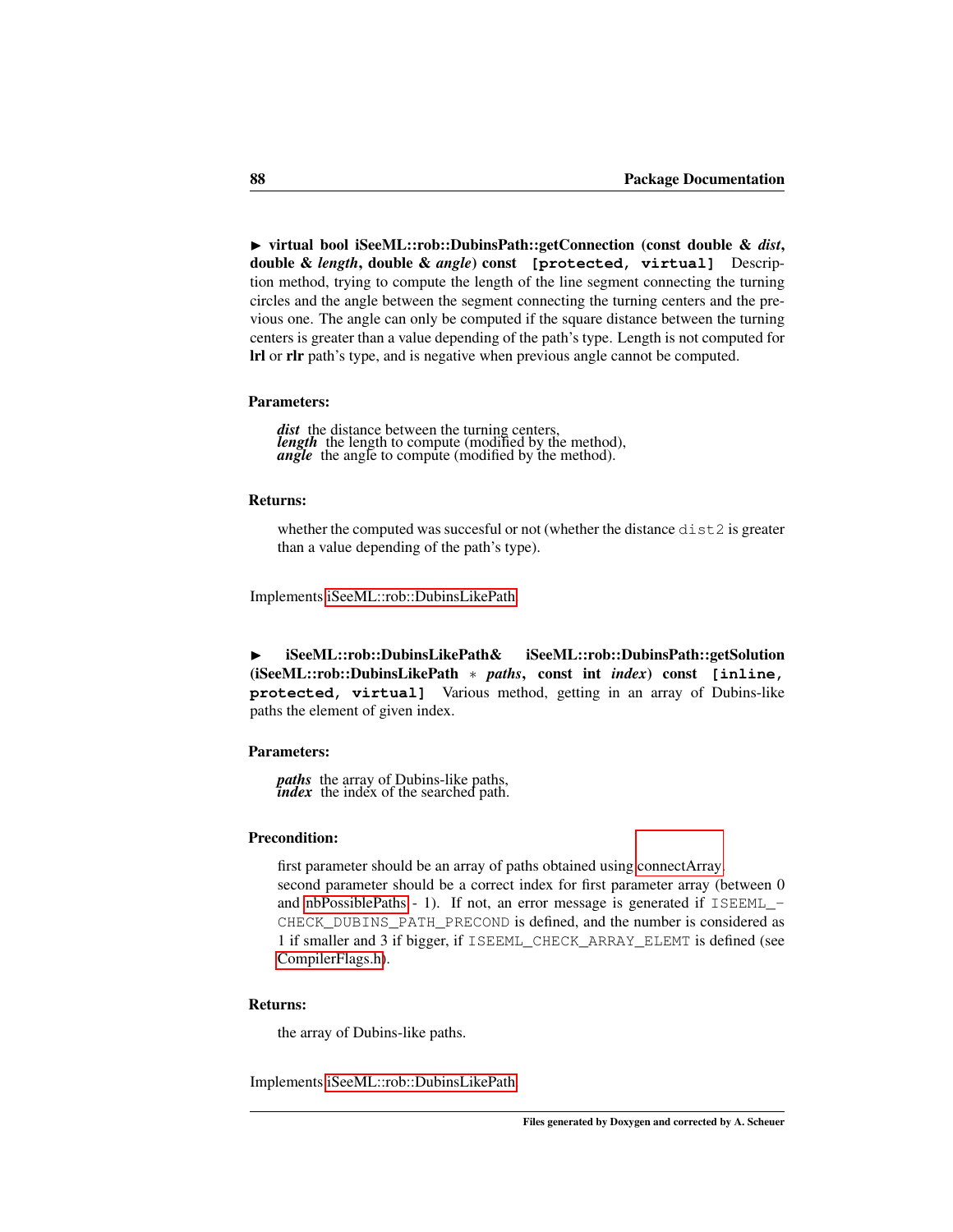▶ DubinsPath& iSeeML::rob::DubinsPath::operator= (const DubinsPath & *other*) **[inline]** Copy operator (default one is not correct).

# Parameters:

*other* the path to copy.

# Returns:

the current path, after modification.

<span id="page-95-1"></span>◮ int iSeeML::rob::DubinsPath::turnNbPieces (const double & *defl*) const **[inline, protected, virtual]** Description method, computing the number of pieces (0 or 1) needed for a turn of given deflection.

### Parameters:

*defl* the turn's deflection.

### Returns:

<span id="page-95-2"></span>the number of needed pieces, which is 0 or 1.

Implements [iSeeML::rob::DubinsLikePath.](#page-87-1)

◮ double iSeeML::rob::DubinsPath::turnRadius () const **[inline, virtual]** Description method, giving the radius of the turning circle (the circle of all the configurations which can be reached from a fixed one).

## Warning:

This method returns infinity if the maximum curvature is zero (zero curvature path should not use it).

# Returns:

<span id="page-95-0"></span>the turning circle's radius.

Implements [iSeeML::rob::DubinsLikePath.](#page-87-0)

◮ void iSeeML::rob::DubinsPath::writeTo (ostream & *O*) const **[virtual]** Description method, writing a description of the path in a given output stream. Starting configuration (as an oriented point) is given, followed by a short description of each part (curvature and length), and by the final configuration.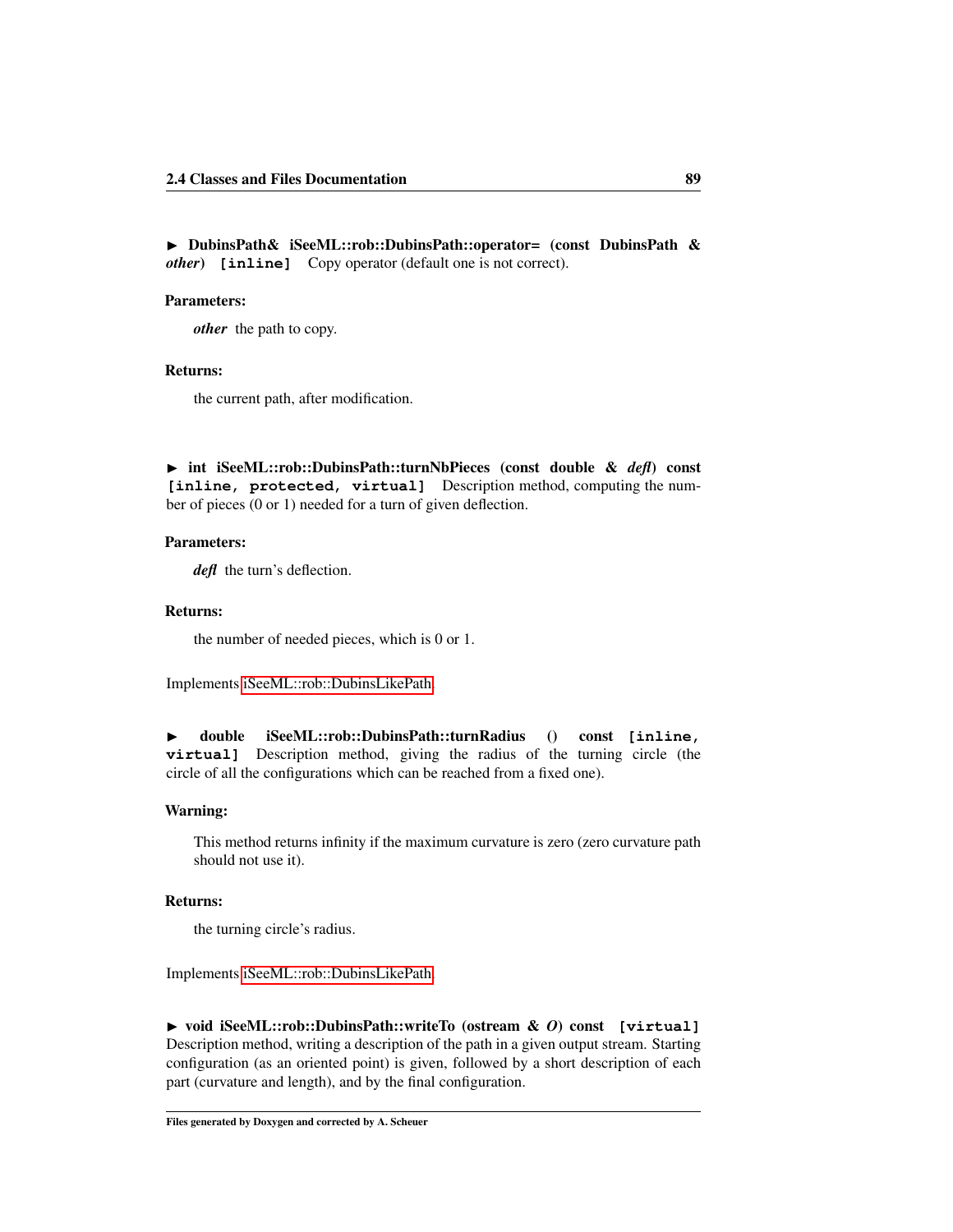# Parameters:

*O* the output stream in which description is written.

Reimplemented from [iSeeML::rob::CompoundPath.](#page-76-1)

# Member Data Documentation

<span id="page-96-1"></span>◮ const string iSeeML::rob::DubinsPath::ClassName **[static]** The class name is public, as this class can be instanced.

### See also:

[className.](#page-19-1)

Reimplemented from [iSeeML::rob::DubinsLikePath.](#page-76-0)

The documentation for this class was generated from the following file:

• include/iSeeML/rob/DubinsPath.hpp

# <span id="page-96-0"></span>2.4.3.10 iSeeML::rob::FscPath Class Reference

Objects of this class are Forward-only Sub-optimal Continuous-curvature (FSC) paths, made of circular arcs, pieces of clothoid and line segments.

#include <FscPath.hpp>

Inheritance diagram for iSeeML::rob::FscPath:

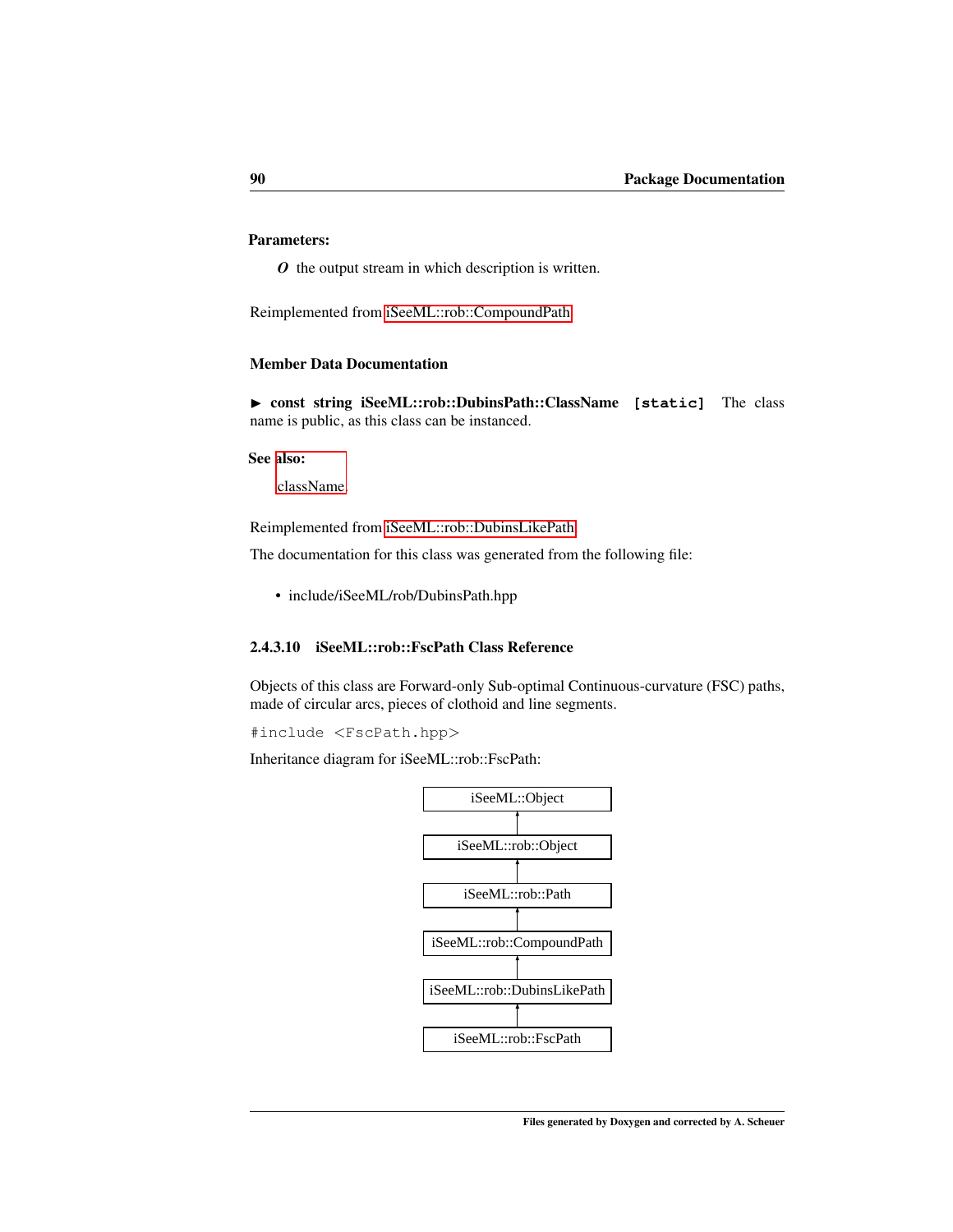# Public Member Functions

• [FscPath](#page-100-0) ()

*The default constructor should only be used for array initializations: it generates a path starting from default oriented point, with type lsl, and zero maximum curvature, maximum curvature's derivative and lengths.*

• [FscPath](#page-100-1) (const [iSeeML::rob::OrPtConfig](#page-47-0) &start, const [Type](#page-80-0) &type, const double &maxCurv, const double &maxCDer, const double &length1, const double &length2, const double &length3)

*The 'forward' constructor: a FSC path is built from its starting oriented point, its type, its maximum curvature, maximum curvature's derivative and parts' lengths.*

• [FscPath](#page-100-2) (const [iSeeML::rob::OrPtConfig](#page-47-0) &start, const [Type](#page-80-0) &type, const double &maxCurv, const double &maxCDer, const double &limDefl, const double &turnRad, const double &turnAng, const double &length1, const double &length2, const double &length3)

*The complete 'forward' constructor: a FSC path is built from its starting oriented point, its type, its maximum curvature, maximum curvature's derivative, limit deflection, turning radius, turning angle, and parts' lengths.*

• [FscPath](#page-101-0) (const [iSeeML::rob::OrPtConfig](#page-47-0) &start, const [iSeeML::rob::OrPtConfig](#page-47-0) &goal, const double &maxCurv, const double &maxCDer)

*The 'goto' constructor: a FSC path is built, starting from a given [iSeeML::rob::OrPtConfig](#page-47-0) and reaching an other one with a maximum curvature and curvature's derivative.*

• [FscPath](#page-101-1) (const [iSeeML::rob::OrPtConfig](#page-47-0) &start, const [iSeeML::rob::OrPtConfig](#page-47-0) &goal, const double &maxCurv, const double &maxCDer, const double &limDefl, const double &turnRad, const double &turnAng)

*The complete 'goto' constructor: a FSC path is built, starting from a given [iSeeML::rob::OrPtConfig](#page-47-0) and reaching an other one with a maximum curvature, curvature's derivative, limit deflection, turning radius and turning angle.*

• [FscPath](#page-102-2) (const [FscPath](#page-96-0) &other)

*The copy constructor.*

• [iSeeML::Object](#page-15-0) & [clone](#page-102-3) () const

*Description method, giving a copy of the current FSC path.*

• void [writeTo](#page-106-0) (ostream &O) const

*Description method, writing a description of the path in a given output stream.*

• double [maxCurvDeriv](#page-105-0) () const

*Description method, giving the path's maximum curvature's derivative.*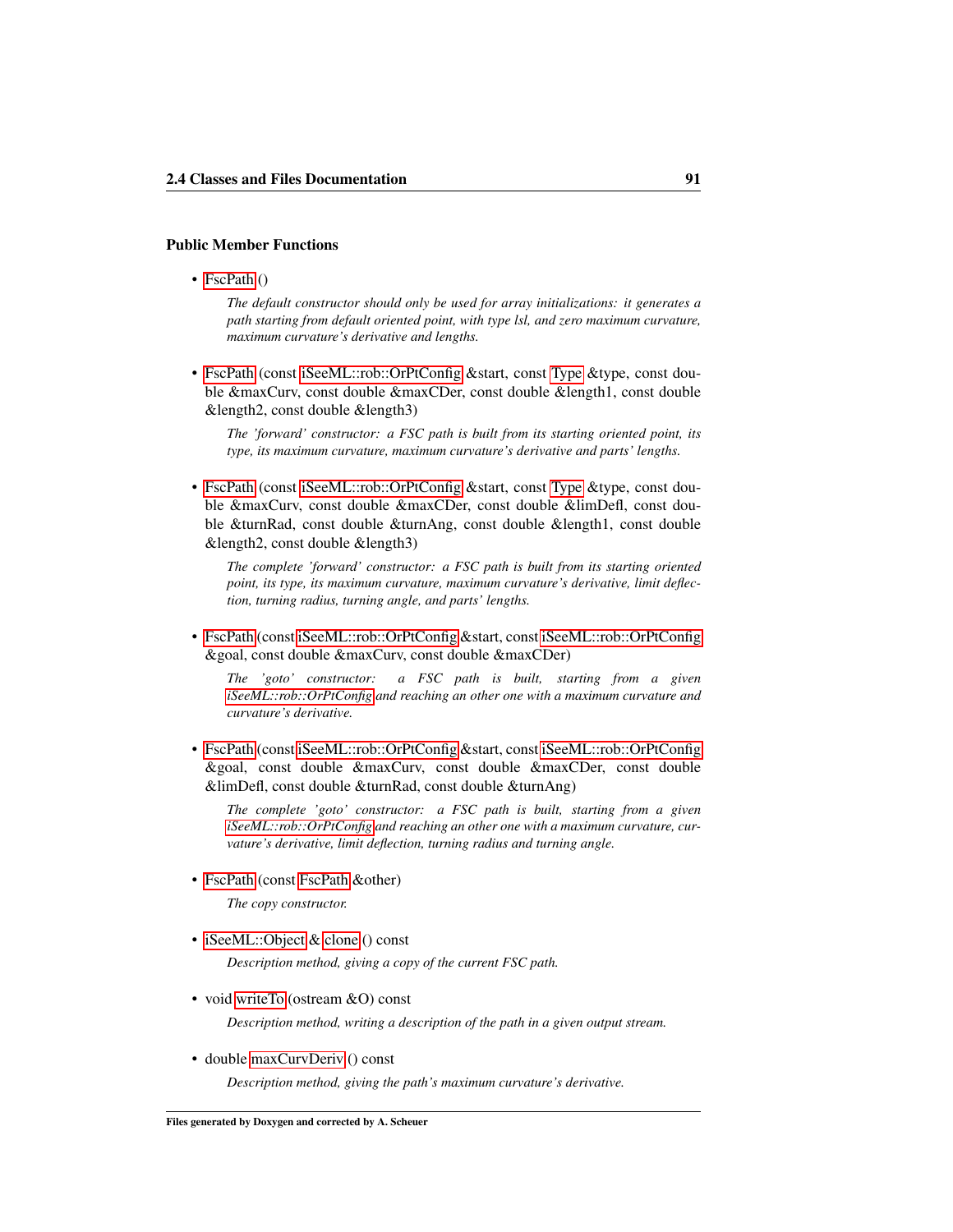• double [limDefl](#page-105-1) () const

*Description method, giving the limit deflection: a turn of lower (but not zero) deflection is degenerated (it is made of two pieces and does not reach maximum curvature derivative nor maximum curvature), a turn of bigger deflection is normal (it is made of three pieces, the middle one being a circular arc of maximum curvature, and the other two being clothoid pieces of maximum curvature derivative).*

• double [turnRadius](#page-106-2) () const

*Description method, giving the radius of the turning circle (the circle of all the configurations which can be reached from a fixed one).*

• double [turnAngle](#page-106-3) () const

*Description method, giving the constant angle between the turning circle's tangent and the orientation of the configurations which can be reached.*

• [FscPath](#page-96-0) & [operator=](#page-105-2) (const FscPath &other)

*Copy operator (default one is not correct).*

• void [computeCenters](#page-102-1) (const [iSeeML::rob::OrPtConfig](#page-47-0) & start, const [iSeeML::rob::OrPtConfig](#page-47-0) &goal, [iSeeML::geom::Point](#page-25-0) centers[nbTurningCircles]) const

*Various method, computing the set of circle centers used to turn from starting configuration of the current path, or to turn to reach the given goal configuration.*

# Static Public Member Functions

• static void [computeValues](#page-103-1) (const double &maxCurv, const double &maxCDer, double &limDefl, double &turnRad, double &turnAng)

*Description method, computing from maximum curvature and maximum curvature's derivative the values of limit deflection, turning radius and turning angle for a FSC path.*

### Static Public Attributes

• static const string [ClassName](#page-107-0)

*The class name is public, as this class can be instanced.*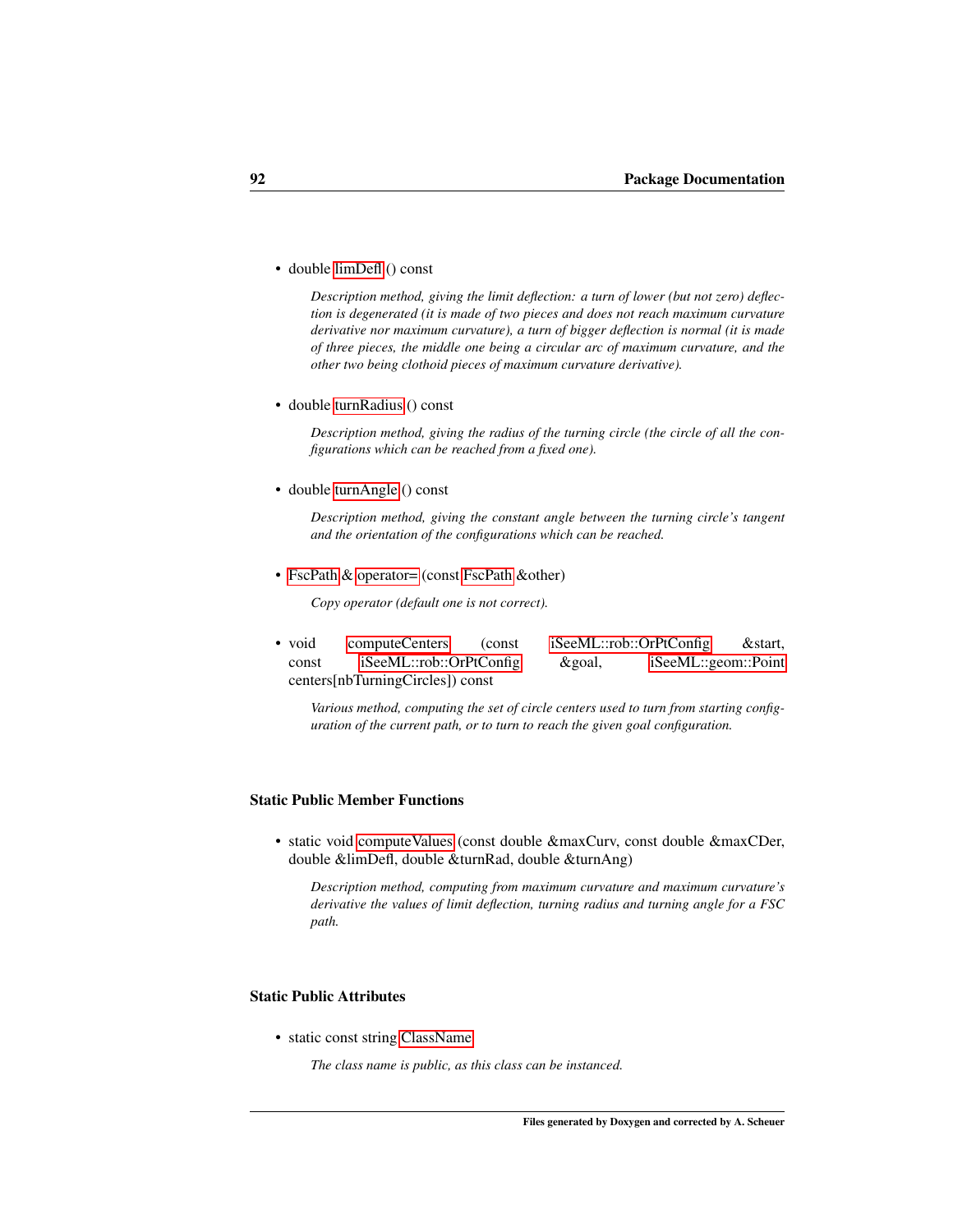### Protected Member Functions

• bool [isShortTurn](#page-105-3) (const double &defl) const

*Description method, checking whether the given length is too short with respect to the maximum curvature's derivative to reach maximum curvature along a turn.*

• int [turnNbPieces](#page-106-1) (const double &defl) const

*Description method, computing the number of pieces needed for a turn of given deflection.*

• virtual bool [getConnection](#page-104-0) (const double &dist, double &length, double &angle) const

*Description method, trying to compute the length of the line segment connecting the turning circles and the angle between the segment connecting the turning centers and the previous one.*

• void [addTurn](#page-102-0) (int &index, const [iSeeML::rob::OrPtConfig](#page-47-0) ∗∗start, const double &defl)

*Modification method, adding to the pieces of a path a turn starting at a given configuration, with a given curvature sign and length.*

• [iSeeML::rob::DubinsLikePath](#page-76-0) ∗ [connectArray](#page-103-0) () const

*Various method, returning an array of [nbPossiblePaths](#page-80-7) Dubins-like paths, initialised as clones of the current path.*

• [iSeeML::rob::DubinsLikePath](#page-76-0) & [getSolution](#page-104-1) [\(iSeeML::rob::DubinsLikePath](#page-76-0) ∗paths, const int index) const

*Various method, getting in an array of Dubins-like paths the element of given index.*

### Detailed Description

Objects of this class are Forward-only Sub-optimal Continuous-curvature (FSC) paths, made of circular arcs, pieces of clothoid and line segments. They are similar to [Dubins'](#page-88-0) [paths,](#page-88-0) but their curvature have a continuous profile (pieces of clothoid connecting line segments and circular arcs).

### Author:

[Alexis Scheuer.](#page-7-0)

# Version:

1.0

Files generated by Doxygen and corrected by A. Scheuer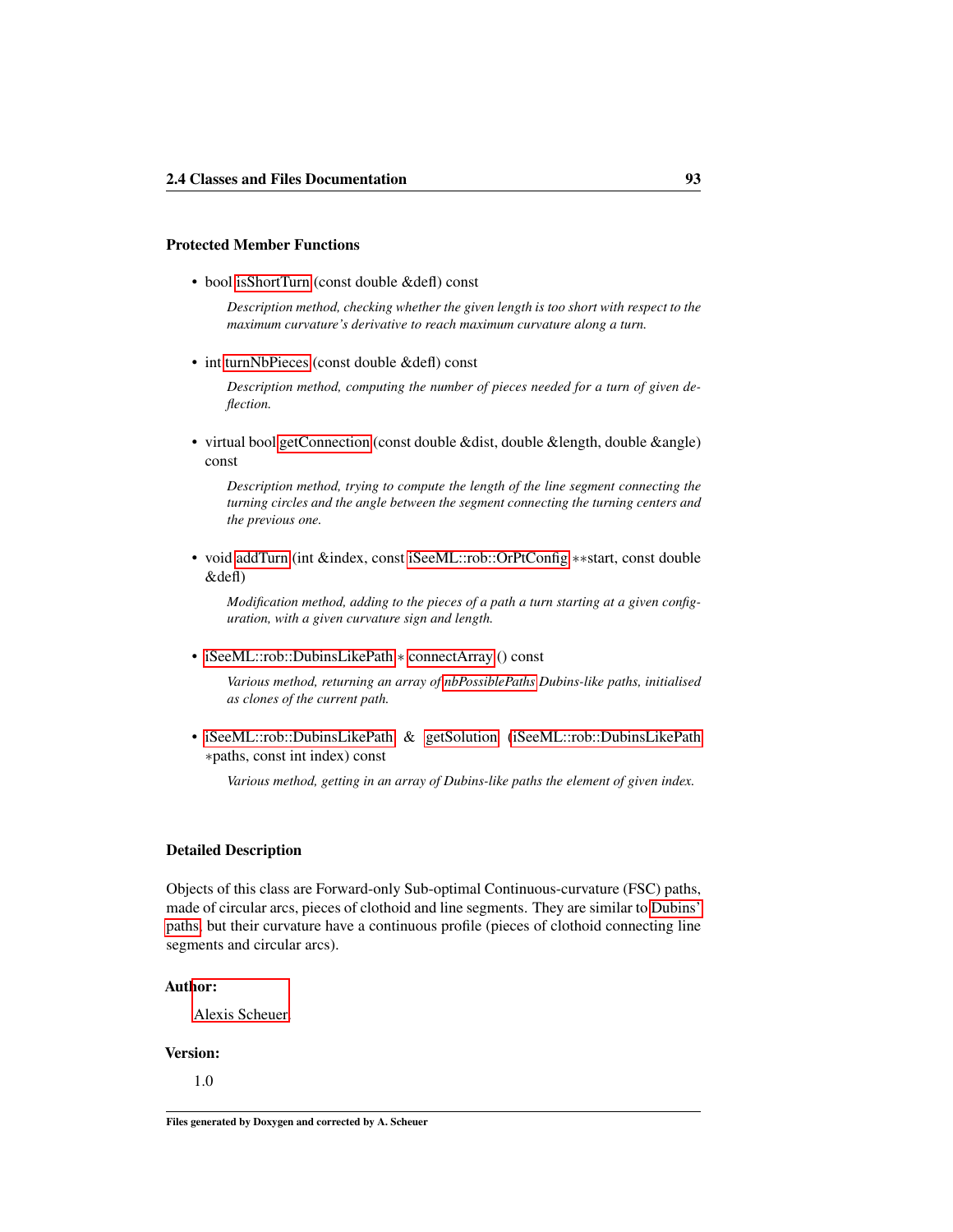# Examples:

[Fwd.cpp,](#page-109-0) [LengthFwd.cpp,](#page-110-0) [TimeFwd.cpp,](#page-112-0) and [wxGuiFwd.cpp.](#page-115-0)

### Constructor & Destructor Documentation

<span id="page-100-0"></span>▶ iSeeML::rob::FscPath::FscPath () [inline] The default constructor should only be used for array initializations: it generates a path starting from default oriented point, with type lsl, and zero maximum curvature, maximum curvature's derivative and lengths.

### Precondition:

memory should not be full. If memory is full and ISEEML\_CHECK\_NIL\_- POINTER is defined (see [CompilerFlags.h\)](#page-14-0), an error message is generated and the program exits.

## See also:

<span id="page-100-1"></span>default constructor of [iSeeML::rob::DubinsLikePath.](#page-76-0)

◮ iSeeML::rob::FscPath::FscPath (const iSeeML::rob::OrPtConfig & *start*, const Type & *type*, const double & *maxCurv*, const double & *maxCDer*, const double & *length1*, const double & *length2*, const double & *length3*) **[inline]** The 'forward' constructor: a FSC path is built from its starting oriented point, its type, its maximum curvature, maximum curvature's derivative and parts' lengths.

### Parameters:

*start* the starting configuration, *type* the type of Dubins' path,<br>*maxCurv* the maximum curvature along the path (taken in absolute value),<br>*maxCDer* the maximum curvature's derivative along the path (taken in absolute value) *length1* the length of the first part of the path, *length2* the length of the second part of the path, *length3* the length of the third part of the path.

<span id="page-100-2"></span>

◮ iSeeML::rob::FscPath::FscPath (const iSeeML::rob::OrPtConfig & *start*, const Type & *type*, const double & *maxCurv*, const double & *maxCDer*, const double & *limDefl*, const double & *turnRad*, const double & *turnAng*, const double & *length1*, const double & *length2*, const double & *length3*) **[inline]** The complete 'forward' constructor: a FSC path is built from its starting oriented point, its type, its maximum curvature, maximum curvature's derivative, limit deflection, turning radius, turning angle, and parts' lengths.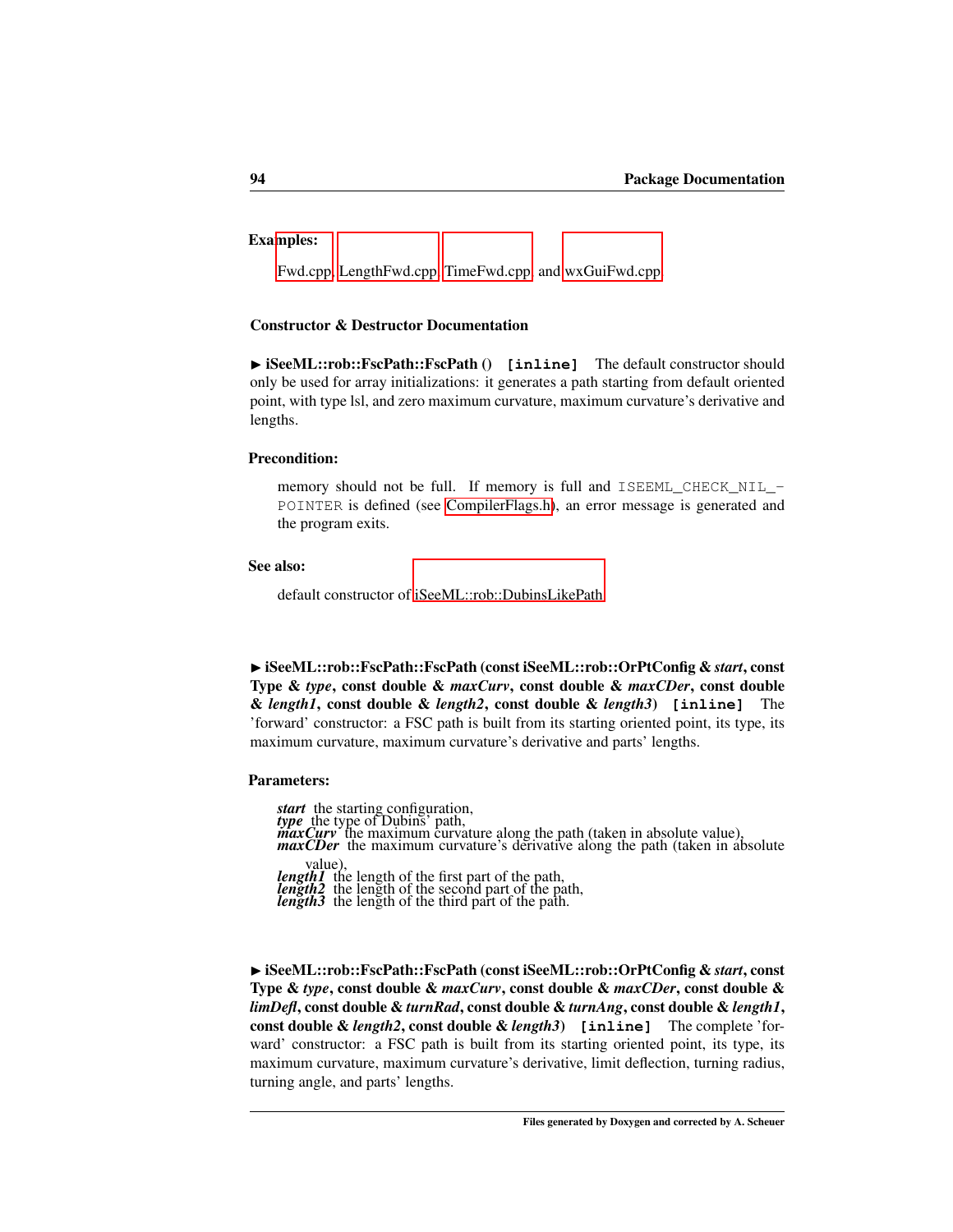# Warning:

this constuctor only works if limit deflection, turning radius and turning angle have been correctly computed (using method compute Values).

# Parameters:

*start* the starting configuration, *type* the type of Dubins' path, *maxCurv* the maximum curvature along the path (taken in absolute value), *maxCDer* the maximum curvature's derivative along the path (taken in absolute value),<br> **limDef** the limit deflection (taken in abs. value),<br> **turn Rad** the turning radius (taken in abs. value),<br> **length** the length of the first part of the path,<br> **length** the length of the second part of the path,<br>

<span id="page-101-0"></span>◮ iSeeML::rob::FscPath::FscPath (const iSeeML::rob::OrPtConfig & *start*, const iSeeML::rob::OrPtConfig & *goal*, const double & *maxCurv*, const double & *max-CDer*) **[inline]** The 'goto' constructor: a FSC path is built, starting from a given [iSeeML::rob::OrPtConfig](#page-47-0) and reaching an other one with a maximum curvature and curvature's derivative.

### Parameters:

*start* the starting configuration, *goal* the goal configuration,<br> *maxCurv* the maximum curvature along the path (taken in absolute value),<br> *maxCDer* the maximum curvature's derivative along the path (taken in abs. value).

<span id="page-101-1"></span>◮ iSeeML::rob::FscPath::FscPath (const iSeeML::rob::OrPtConfig & *start*, const iSeeML::rob::OrPtConfig & *goal*, const double & *maxCurv*, const double & *max-CDer*, const double & *limDefl*, const double & *turnRad*, const double & *turnAng*) **[inline]** The complete 'goto' constructor: a FSC path is built, starting from a given [iSeeML::rob::OrPtConfig](#page-47-0) and reaching an other one with a maximum curvature, curvature's derivative, limit deflection, turning radius and turning angle.

### Warning:

this constuctor only works if limit deflection, turning radius and turning angle have been correctly computed (using the method [computeValues\)](#page-103-1).

#### Parameters:

*start* the starting configuration, *goal* the goal configuration, *maxCurv* the maximum curvature along the path (taken in absolute value),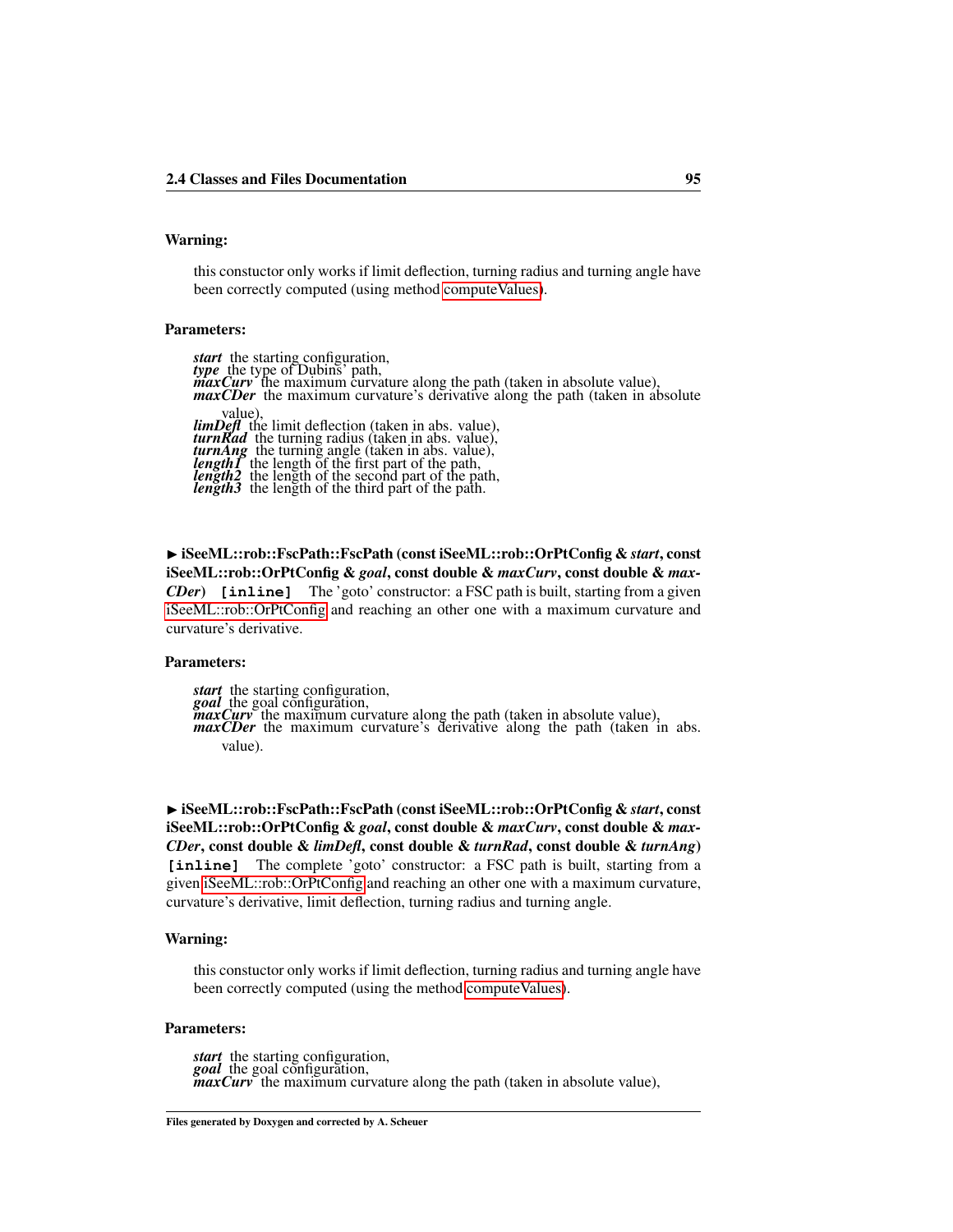*maxCDer* the maximum curvature's derivative along the path (taken in abs.

value), *limDefl* the limit deflection (taken in abs. value), *turnRad* the turning radius (taken in abs. value), *turnAng* the turning angle (taken in abs. value).

<span id="page-102-2"></span>

◮ iSeeML::rob::FscPath::FscPath (const FscPath & *other*) **[inline]** The copy constructor.

### Parameters:

*other* the copied path.

### Member Function Documentation

<span id="page-102-0"></span>◮ void iSeeML::rob::FscPath::addTurn (int & *index*, const iSeeML::rob::OrPtConfig ∗∗ *start*, const double & *defl*) **[protected, virtual]** Modification method, adding to the pieces of a path a turn starting at a given configuration, with a given curvature sign and length. Maximum curvature of the current FSC path is used.

# Parameters:

*index* the first free index in the pieces array (pieces will be added at this index and after, and the index will be incremented),

*start* a reference to the reference of the starting configuration (it will be changed to a ref. to the ref. of next starting config.), *defl* the turn's deflection (change of orientation), giving the curvature sign.

### Precondition:

<span id="page-102-3"></span>This method only works if the maximum curvature is not zero (otherwise, it writes an error on stderr).

Implements [iSeeML::rob::DubinsLikePath.](#page-82-1)

◮ iSeeML::Object& iSeeML::rob::FscPath::clone () const **[inline, virtual]** Description method, giving a copy of the current FSC path. This clone is dynamically allocated (using copy constructor), it has to be deleted later.

# Returns:

<span id="page-102-1"></span>a copy/clone of the current FSC path.

Implements [iSeeML::Object.](#page-19-0)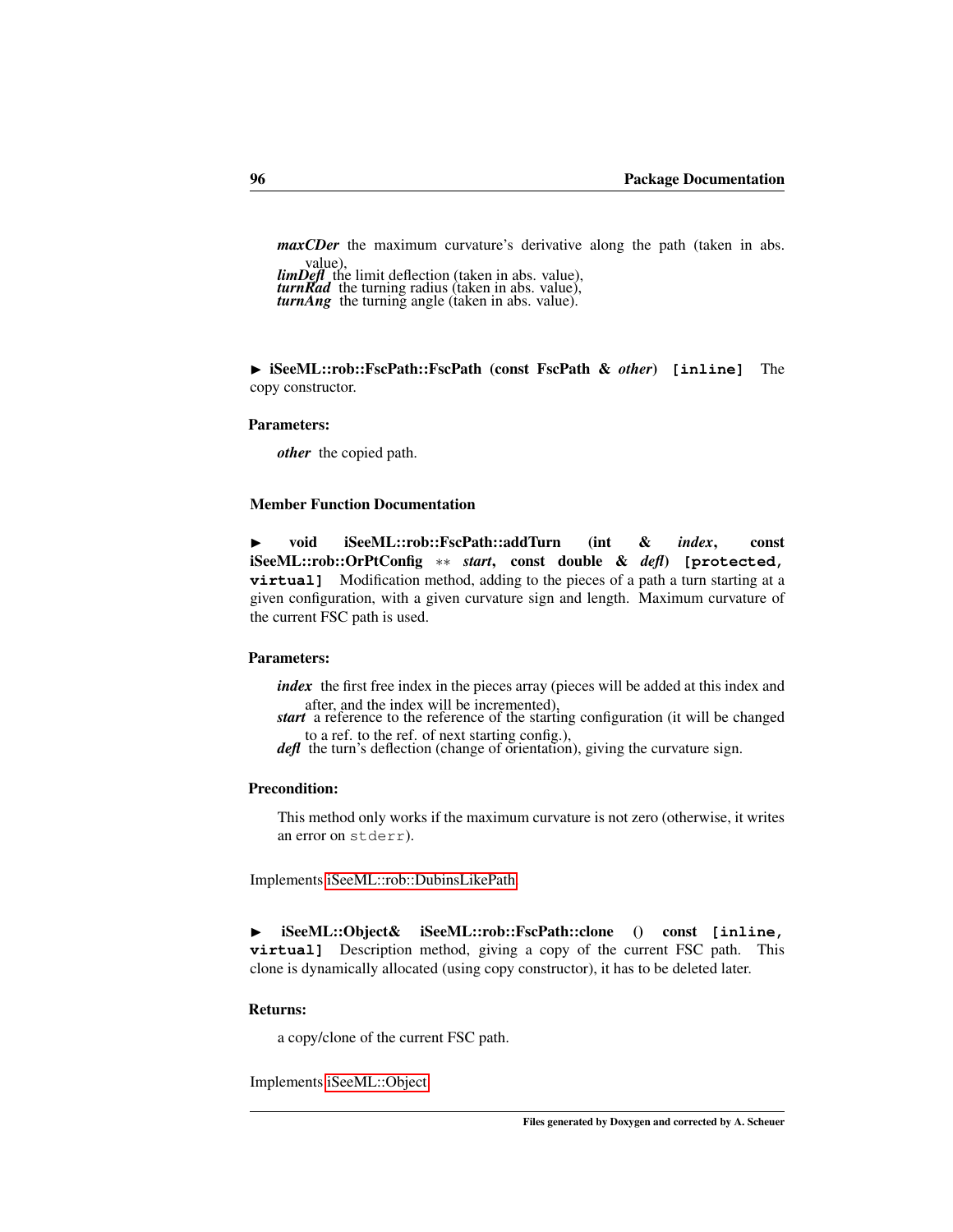▶ void iSeeML::rob::FscPath::computeCenters (const iSeeML::rob::OrPtConfig & *start*, const iSeeML::rob::OrPtConfig & *goal*, iSeeML::geom::Point *centers*[nbTurningCircles]) const **[virtual]** Various method, computing the set of circle centers used to turn from starting configuration of the current path, or to turn to reach the given goal configuration.

### Parameters:

*start* the starting configuration, *goal* the configuration to reach, *centers* the set of circle centers computed.

# Precondition:

<span id="page-103-1"></span>the maximum curvature should not be zero. If it is, an error message is generated if ISEEML\_CHECK\_FSC\_PATH\_PRECOND is defined (see [CompilerFlags.h\)](#page-14-0).

Implements [iSeeML::rob::DubinsLikePath.](#page-82-0)

▶ static void iSeeML::rob::FscPath::computeValues (const double & maxCurv, const double & *maxCDer*, double & *limDefl*, double & *turnRad*, double & *turnAng*) **[static]** Description method, computing from maximum curvature and maximum curvature's derivative the values of limit deflection, turning radius and turning angle for a FSC path. If maximum curvature or curvature's derivative is too small, limit deflection is set to zero and turning radius and angle are given negative values.

### Parameters:

*maxCurv* the maximum curvature along the path (taken in absolute value), *maxCDer* the maximum curvature's derivative along the path (taken in abs. value), *limDefl* the corresponding limit deflection, *turnRad* the corresponding turning radius, *turnAng* the corresponding turning angle.

### See also:

[limDefl,](#page-105-1) [turnRadius,](#page-106-2) [turnAngle.](#page-106-3)

### Examples:

[LengthFwd.cpp,](#page-110-0) and [TimeFwd.cpp.](#page-112-0)

<span id="page-103-0"></span>◮ iSeeML::rob::DubinsLikePath∗ iSeeML::rob::FscPath::connectArray () const **[inline, protected, virtual]** Various method, returning an array of [nbPossiblePaths](#page-80-7) Dubins-like paths, initialised as clones of the current path.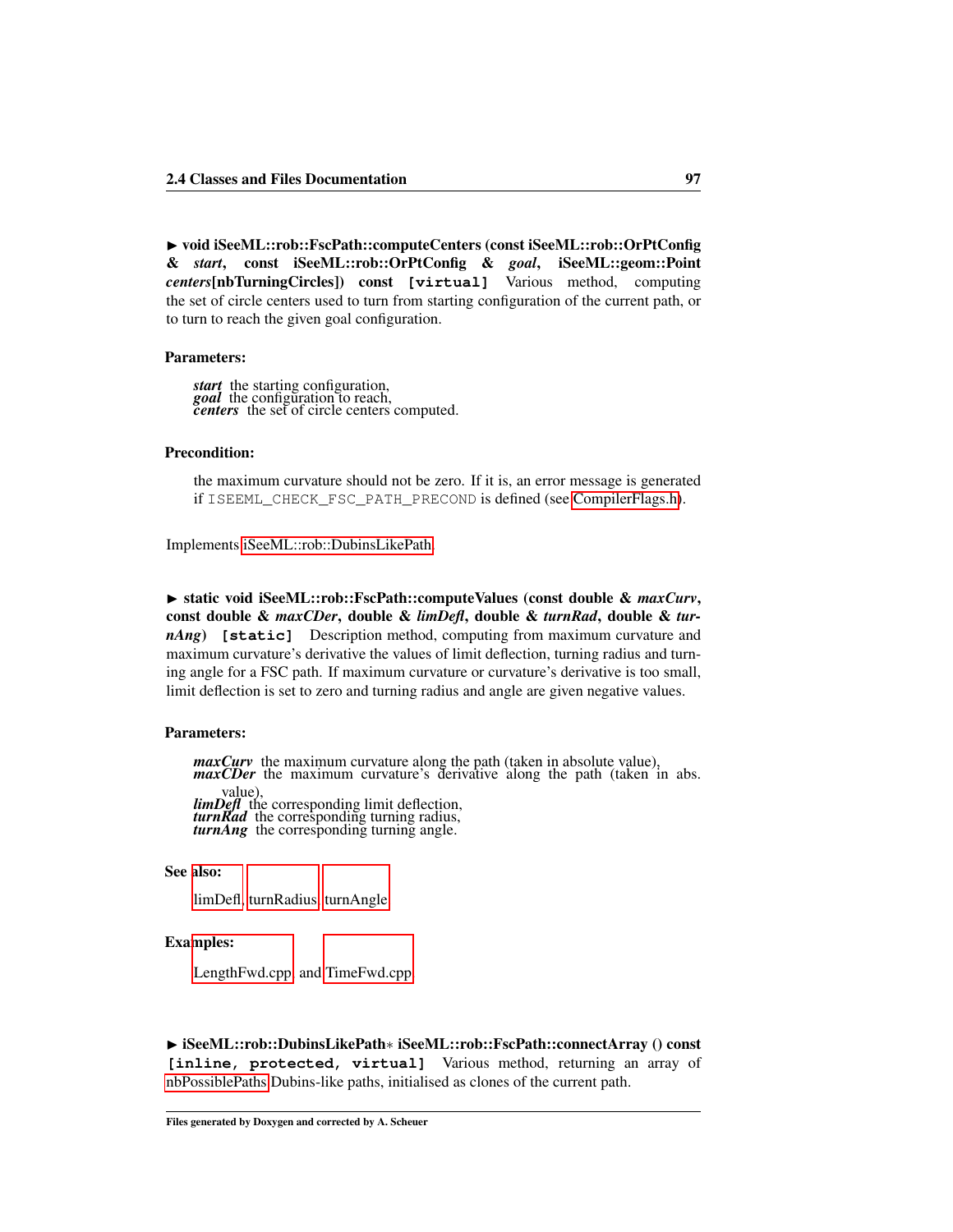# Returns:

<span id="page-104-0"></span>the array of Dubins-like paths.

Implements [iSeeML::rob::DubinsLikePath.](#page-83-2)

◮ virtual bool iSeeML::rob::FscPath::getConnection (const double & *dist*, double & *length*, double & *angle*) const **[protected, virtual]** Description method, trying to compute the length of the line segment connecting the turning circles and the angle between the segment connecting the turning centers and the previous one. The angle can only be computed if the square distance between the turning centers is greater than a value depending of the path's type. Length is not computed for lrl or rlr path's type, and is negative when previous angle cannot be computed.

### Parameters:

*dist* the distance between the turning centers, *length* the length to compute (modified by the method), *angle* the angle to compute (modified by the method).

## Returns:

<span id="page-104-1"></span>whether the computed was succesful or not (whether the distance  $dist2$  is greater than a value depending of the path's type).

Implements [iSeeML::rob::DubinsLikePath.](#page-84-0)

◮ iSeeML::rob::DubinsLikePath& iSeeML::rob::FscPath::getSolution (iSeeML::rob::DubinsLikePath ∗ *paths*, const int *index*) const **[inline, protected, virtual]** Various method, getting in an array of Dubins-like paths the element of given index.

### Parameters:

*paths* the array of Dubins-like paths, *index* the index of the searched path.

### Precondition:

first parameter should be an array of paths obtained using [connectArray.](#page-103-0) second parameter should be a correct index for first parameter array (between 0 and [nbPossiblePaths](#page-80-7) - 1). If not, an error message is generated if  $ISEEML$  -CHECK\_FSC\_PATH\_PRECOND is defined, and the number is considered as 1 if smaller and 3 if bigger, if ISEEML\_CHECK\_ARRAY\_ELEMT is defined (see [CompilerFlags.h\)](#page-14-0).

### Returns:

the array of Dubins-like paths.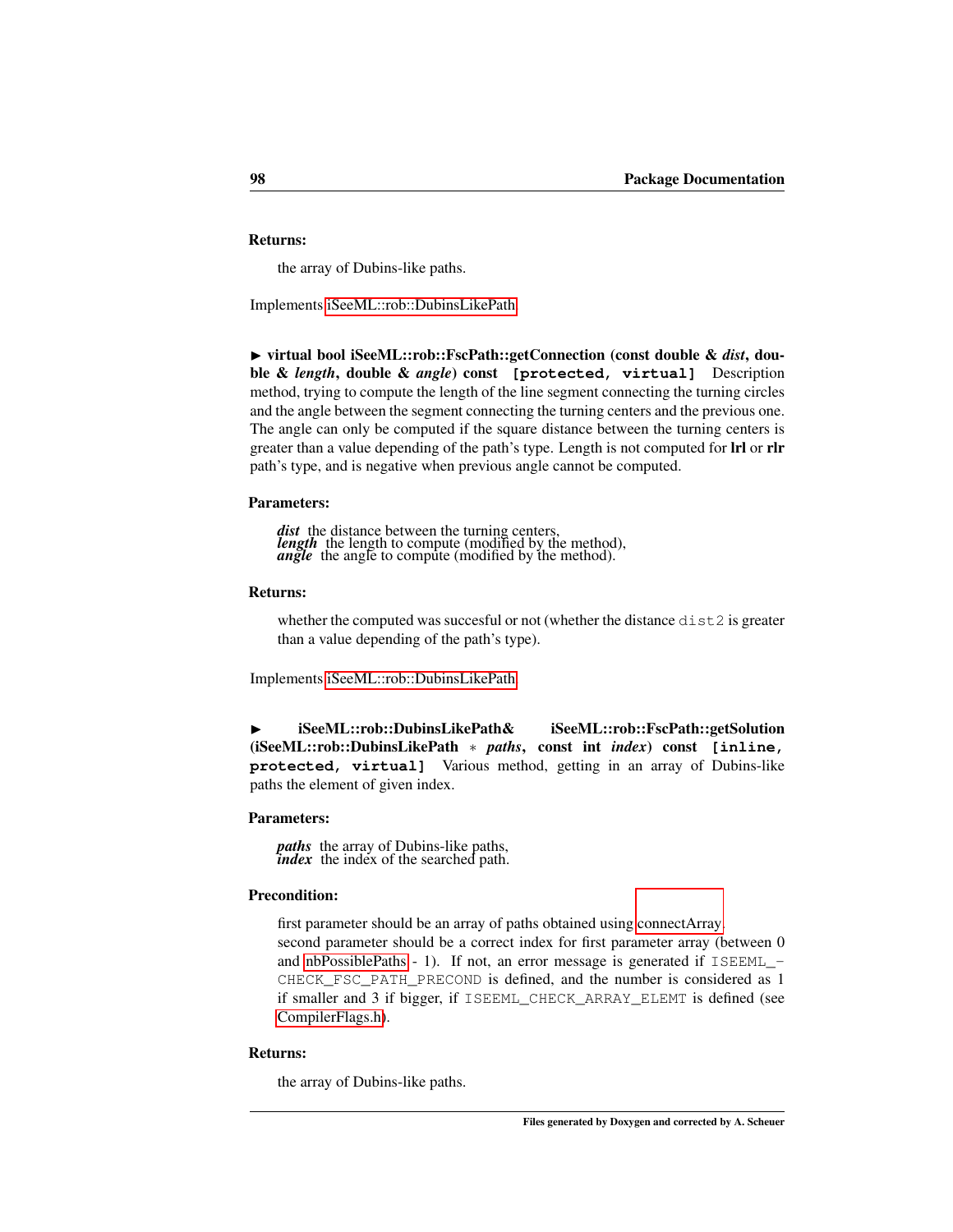<span id="page-105-3"></span>Implements [iSeeML::rob::DubinsLikePath.](#page-84-1)

◮ bool iSeeML::rob::FscPath::isShortTurn (const double & *defl*) const **[inline, protected]** Description method, checking whether the given length is too short with respect to the maximum curvature's derivative to reach maximum curvature along a turn.

### Parameters:

*defl* the turn's deflection.

### Returns:

true if the length is too short, else false.

<span id="page-105-1"></span>◮ double iSeeML::rob::FscPath::limDefl () const **[inline]** Description method, giving the limit deflection: a turn of lower (but not zero) deflection is degenerated (it is made of two pieces and does not reach maximum curvature derivative nor maximum curvature), a turn of bigger deflection is normal (it is made of three pieces, the middle one being a circular arc of maximum curvature, and the other two being clothoid pieces of maximum curvature derivative).

## Returns:

the turning circle's radius.

### Precondition:

This method returns zero if the maximum curvature is zero (zero curvature path should not use it).

<span id="page-105-0"></span>◮ double iSeeML::rob::FscPath::maxCurvDeriv () const **[inline]** Description method, giving the path's maximum curvature's derivative.

# Returns:

the path's maximum curvature's derivative.

<span id="page-105-2"></span>◮ FscPath& iSeeML::rob::FscPath::operator= (const FscPath & *other*) **[inline]** Copy operator (default one is not correct).

### Parameters:

*other* the path to copy.

Files generated by Doxygen and corrected by A. Scheuer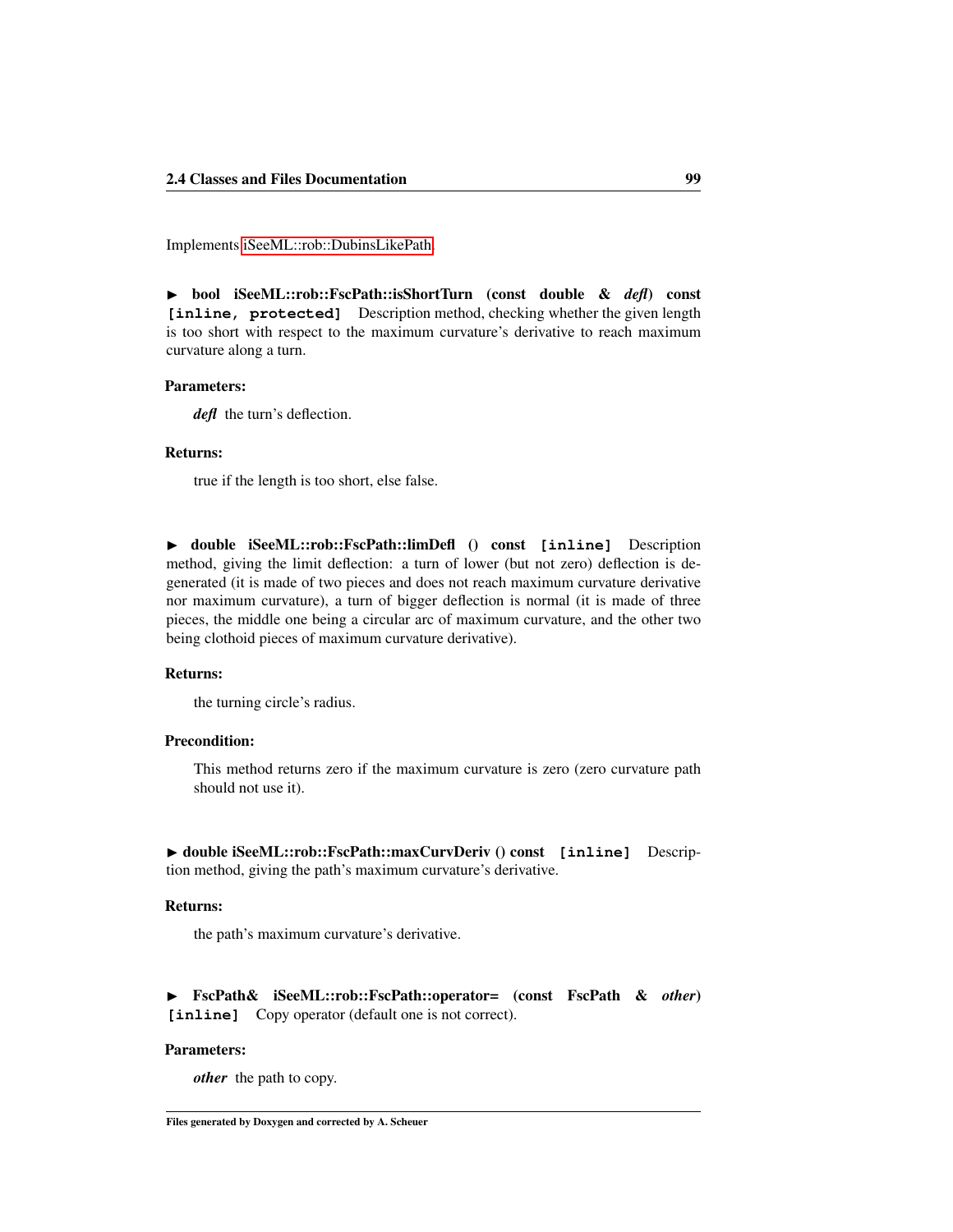# Returns:

the current path, after modification.

<span id="page-106-3"></span>◮ double iSeeML::rob::FscPath::turnAngle () const **[inline]** Description method, giving the constant angle between the turning circle's tangent and the orientation of the configurations which can be reached.

### Returns:

the turning circle's angle.

### Precondition:

This method returns  $-\pi$  if the maximum curvature is zero (zero curvature path should not use it).

### See also:

<span id="page-106-1"></span>[turnRadius.](#page-106-2)

◮ int iSeeML::rob::FscPath::turnNbPieces (const double & *defl*) const [inline, protected, virtual] Description method, computing the number of pieces needed for a turn of given deflection.

## Parameters:

*defl* the turn's deflection.

# Returns:

<span id="page-106-2"></span>the number of needed pieces, which is 1, 2 or 3.

Implements [iSeeML::rob::DubinsLikePath.](#page-87-1)

◮ double iSeeML::rob::FscPath::turnRadius () const **[inline, virtual]** Description method, giving the radius of the turning circle (the circle of all the configurations which can be reached from a fixed one).

# Returns:

the turning circle's radius.

### Precondition:

<span id="page-106-0"></span>This method returns -1 if the maximum curvature is zero (zero curvature path should not use it).

Implements [iSeeML::rob::DubinsLikePath.](#page-87-0)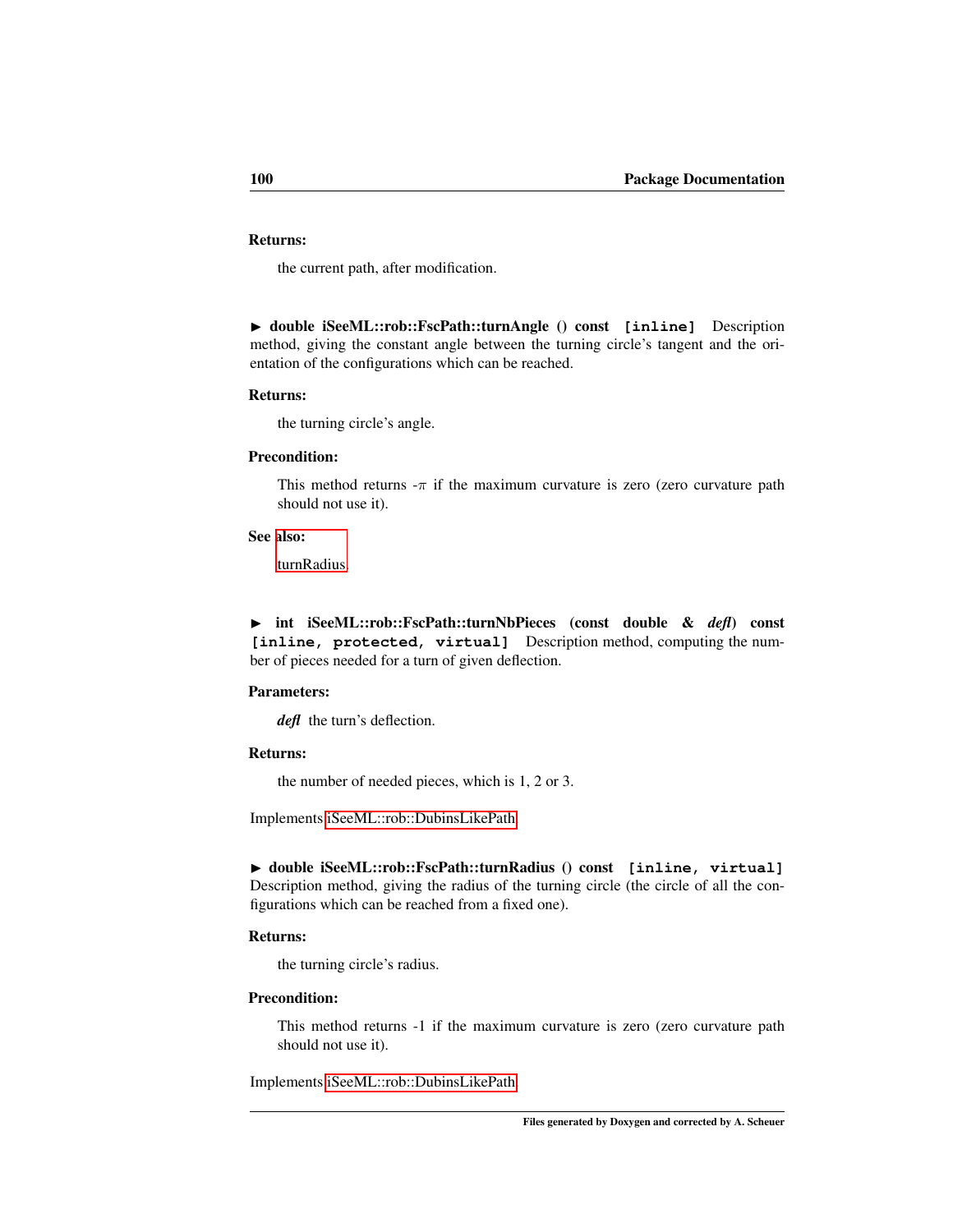◮ void iSeeML::rob::FscPath::writeTo (ostream & *O*) const **[virtual]** Description method, writing a description of the path in a given output stream. Starting configuration (as an oriented point with curvature) is given, followed by a short description of each piece (curvature's derivative and length), and by the final configuration.

### Parameters:

*O* the output stream in which description is written.

Reimplemented from [iSeeML::rob::CompoundPath.](#page-76-1)

# Member Data Documentation

<span id="page-107-0"></span>▶ const string iSeeML::rob::FscPath::ClassName [static] The class name is public, as this class can be instanced.

# See also:

[className.](#page-19-1)

Reimplemented from [iSeeML::rob::DubinsLikePath.](#page-76-0)

The documentation for this class was generated from the following file:

• include/iSeeML/rob/FscPath.hpp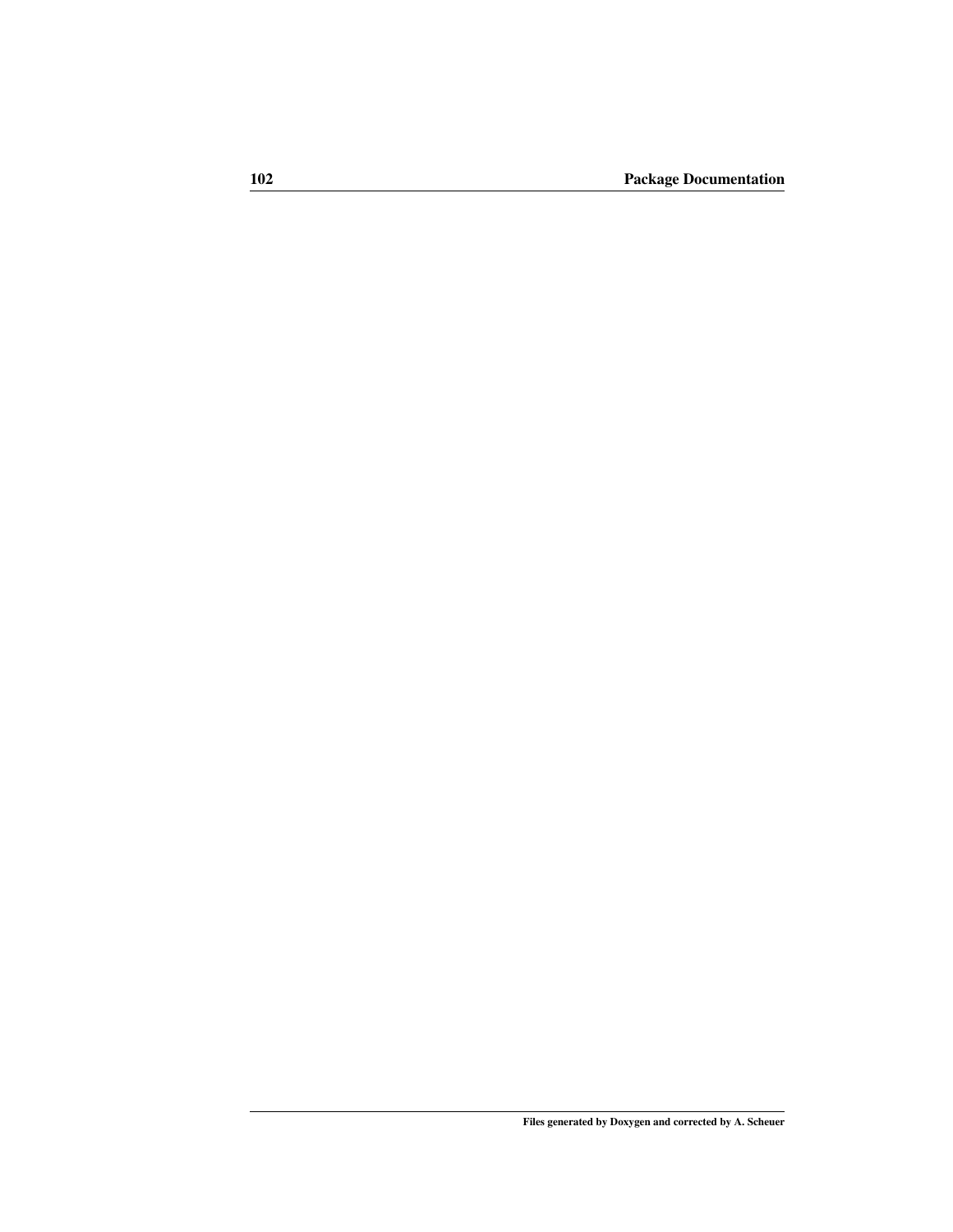## Chapter 3

## Example Documentation

### 3.0.3.11 Fwd.cpp

This file checks [Dubins'](#page-88-0) and [FSC paths](#page-96-0) generation (their 'goto' constructors): a path of each type is built to connect two given [configurations,](#page-47-0) and its characteristics (including starting and final configurations) are given.

```
//
// This program verifies the correctness
// of ISeeML' 'goto' constructors for forward-only paths
//
// For Borland C++
#ifdef __BORLANDC__
#include <condefs.h>
#endif
// To get the definition of ISeeML' forward paths (Dubins & FSC).
#include <iSeeML/fwdPaths>
int main()
{
  //### Constant definitions ###################################
  // minimum turning radius (clearer than maximum curvature)
  const double minTurnRadius = 5;
  // turning distance (dist. to reach min. turn. rad.)
  const double minTurnDist = 5;
  //### Configurations definitions #############################
 double x, y, th;
  cout << "Enter the starting configuration as x y th "
       << "(in meters and degres): ";
```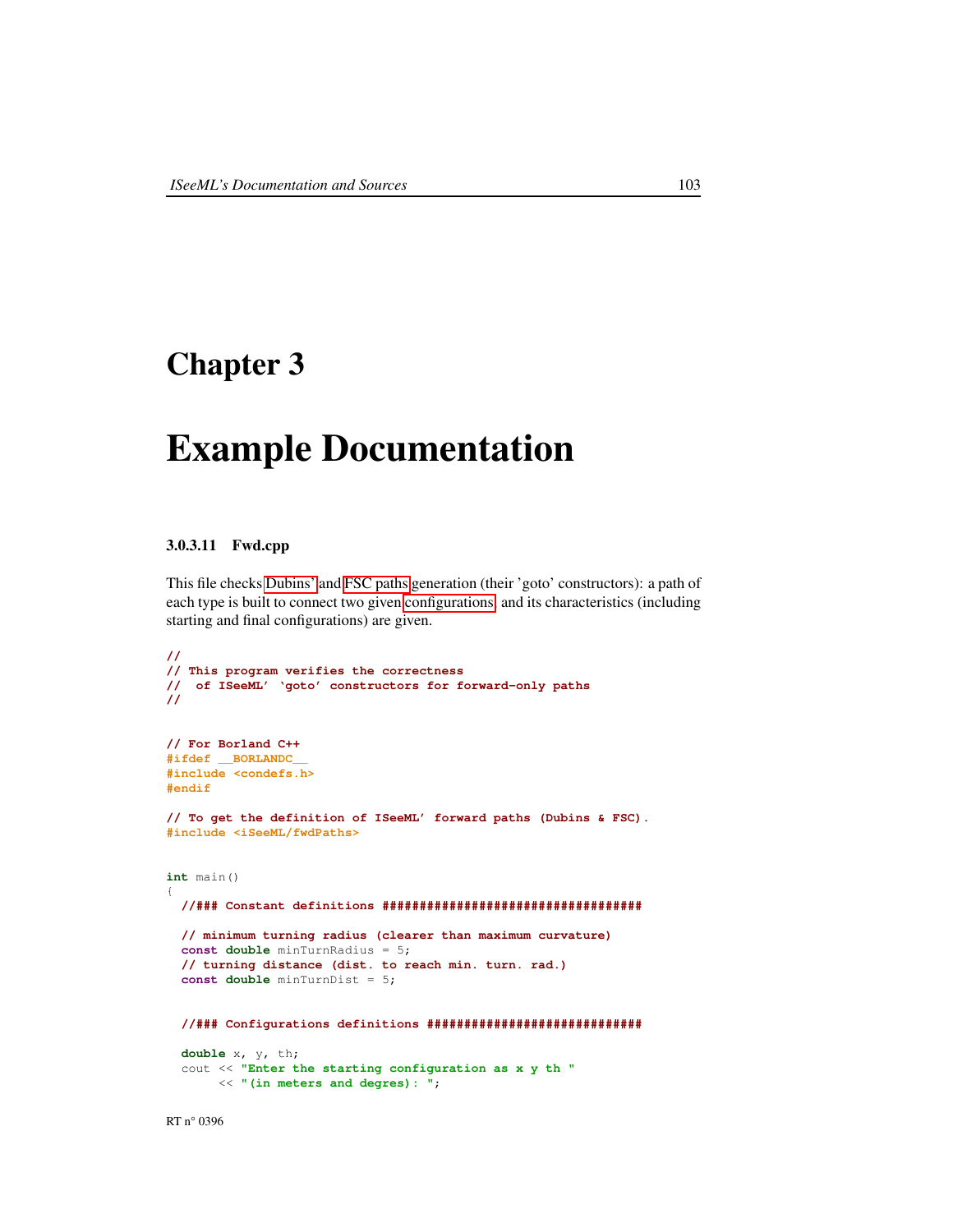```
cin \gg x \gg y \gg th;
 iSeeML::rob::OrPtConfig start(x, y, M_PI * th / 180);
 cout << "Enter the final configuration as x y th (same): ";
 cin \gg x \gg y \gg th;
 iSeeML::rob::OrPtConfig end(x, y, M_PI * th / 180);
 cout << endl;
 //### Dubins' paths computations #############################
 // maximum curvature is deduced from minimum turning radius
 const double maxCurv = 1 / minTurnRadius;
 // Dubins' path
 iSeeML::rob::DubinsPath DPath(start, end, maxCurv);
 cout << "\nDubins path connecting " << start << " to "
      << end << "\n is " << DPath << endl;
 //### FSC paths computations #################################
 // max. curv. derivative is deduced from turning distance
 const double maxCurvDeriv = maxCurv / minTurnDist;
 // Fsc path
 iSeeML::rob::FscPath FPath(start, end, maxCurv, maxCurvDeriv);
 cout << "\nFSC path connecting " << start << " to "
      << end << "\n is " << FPath << endl << endl;
 return(0);
} // end of main()
```
### 3.0.3.12 LengthFwd.cpp

This file computes paths' length of [Dubins'](#page-88-0) and [FSC paths](#page-96-0) to connect a random set of configurations' pairs. The mean, standart deviation, minimum and maximum value of the ratio FSC path's length on Dubins' path's length are given, as well as the percentage of ratio under 1.3.

```
//
// This program estimates the length ratio between ISeeML' 'goto'
// constructors (SFC and Dubins' paths) for forward-only paths
//
// For Borland C++
#ifdef __BORLANDC__
#include <condefs.h>
#endif
```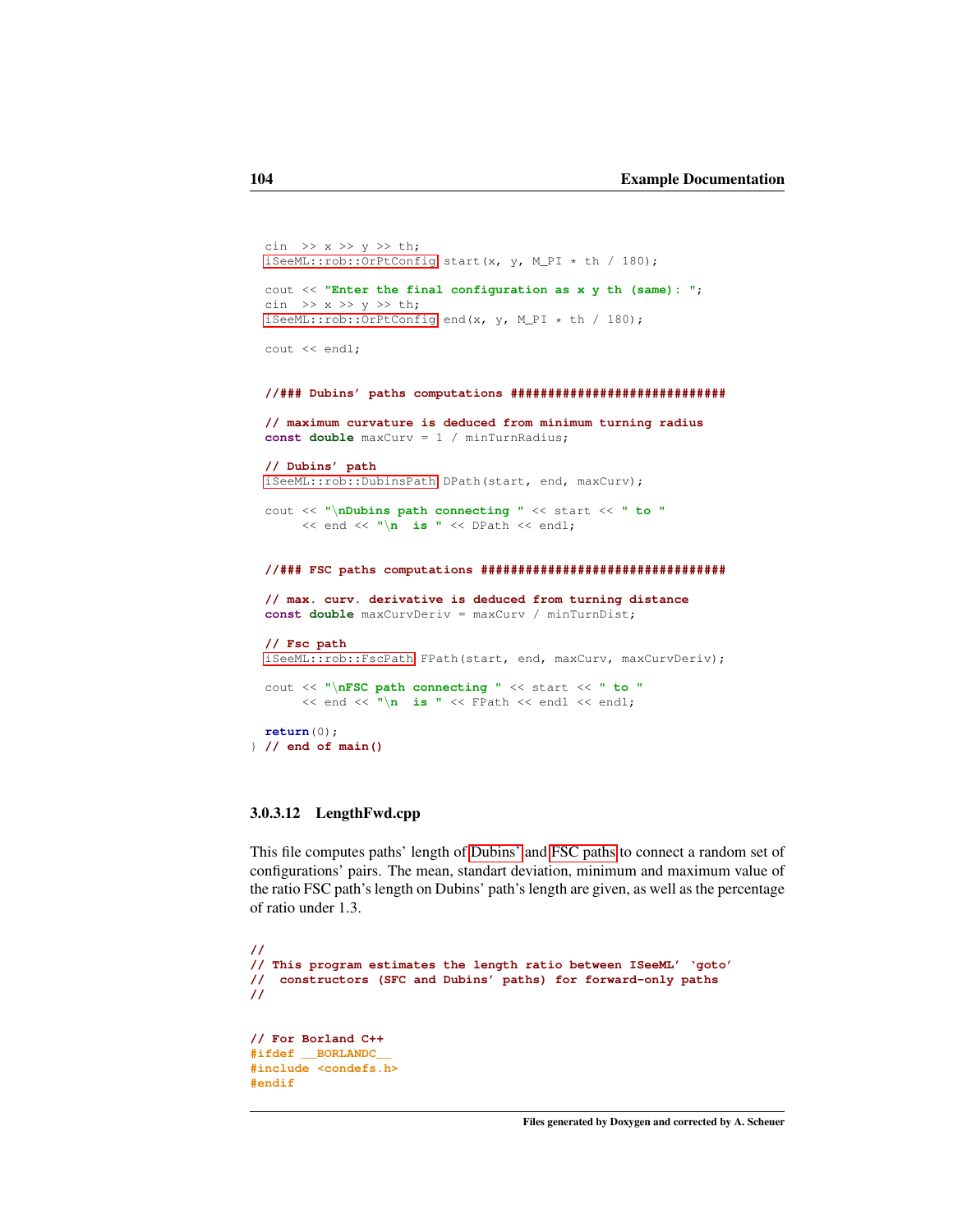```
// To get the definition of time
#include <time.h>
// To get the definition of random and srandom
#include <stdlib.h>
// To get the definition of ISeeML' forward paths (Dubins & FSC).
#include <iSeeML/fwdPaths>
int main()
{
  //### Constant definitions ###################################
  // number of configurations (~ sqrt of nb of computations)
  const int nbConfig = 1000;
  // size of the workspace (configurations have (x, y, th)
  // coordinates with 0 <= x <= xSize, 0 <= y <= ySize and
  // - pi < th <= pi)
  const double xSize = 50, ySize = 50;
  // minimum turning radius (clearer than maximum curvature)
  const double minTurnRadius = 5;
  // turning distance (dist. to reach min. turn. rad.)
  const double minTurnDist = 5;
  //### Configurations definitions #############################
  // random seed initialization
#ifdef __BORLANDC__
  srand((unsigned int) time(NULL));
#else
 srandom((unsigned int) time(NULL));
#endif
  // maximum random value
  const int maxRnd = \sim (01 << 31);
 // configurations array allocation
  iSeeML::rob::OrPtConfig configs[nbConfig];
 // configuration's initialisations
 int i;
#ifdef __BORLANDC__
#define random rand
#endif
  for(i = 0; i < nbConfig; i++) {
   // coordinates are randomly taken
   const double x = xSize * random() / maxRnd,
      y = ySize * random() / maxRnd,th = (2.0 * \text{random}() / \text{maxRnd} - 1) * M_PI;// configurations is defined
    iSeeML::rob::OrPtConfig(x, y, th); }
  //### Paths computations #####################################
  // variables used in the loop
```
**int** j, nbPaths, nbShort; **double** minRatio, maxRatio, ratioSum, squareSum; **// maximum curvature is deduced from minimum turning radius**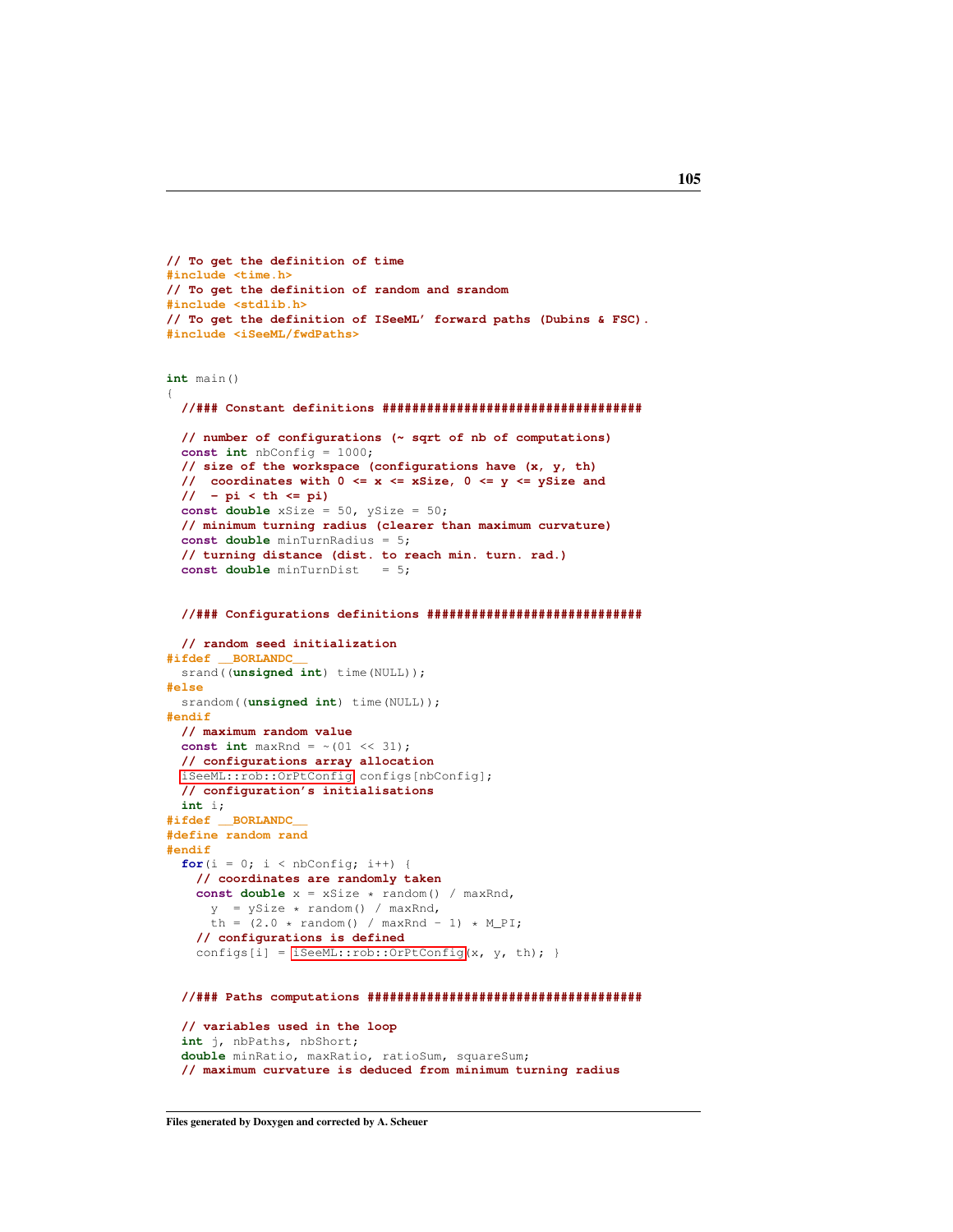```
const double maxCurv = 1 / minTurnRadius;
 // max. curv. derivative is deduced from turning distance
 const double maxCurvDeriv = maxCurv / minTurnDist;
 // limit defl., turning radius and turning angle
 // are computed (once and for all)
 double limDeflect, turnRadius, turnAngle;
 iSeeML::rob::FscPath::computeValues(maxCurv, maxCurvDeriv,
                                    limDeflect, turnRadius,
                                     turnAngle);
 // computation loop
 for(i = 0, nbPaths = 0, nbShort = 0, minRatio = 2,
       maxRatio = 1, ratioSum = 0, squareSum = 0;
     i < nbConfig; i++)
   for(j = 0; j < nbConfig; j++)if (i != j) {
       // compute Dubins' path
       iSeeML::rob::DubinsPath dp(configs[i], configs[j], maxCurv);
       // compute FSC path
       iSeeML::rob::FscPath fscp(configs[i], configs[j], maxCurv,
                                maxCurvDeriv, limDeflect,
                                turnRadius, turnAngle);
       // compute the length ratio
       const double ratio = fscp.length() / dp.length();
       // modify the loop variables
       nbPaths++;
       if (ratio \leq 1.3) nbShort++;
       if (ratio < minRatio) minRatio = ratio;
       if (ratio > maxRatio) maxRatio = ratio;
       ratioSum += ratio;
       squareSum += ratio * ratio; }
 // compute final values
 const double mean = ratioSum / nbPaths,
   variance = squareSum / nbPaths - mean * mean;
 // display the result
 cout << "Mean of ratio on " << nbPaths << " computations: "
      << mean << "; std deviation: " << sqrt(variance)
      << endl;
 cout << " minimum: " << minRatio << "; maximum: " << maxRatio
      << "; % under 1.3: " << (double)(nbShort) * 100 / nbPaths
      << endl:
 return(0);
} // end of main()
```
### 3.0.3.13 TimeFwd.cpp

This file estimates computation time for [Dubins'](#page-88-0) and [FSC paths](#page-96-0) generation (their 'goto' constructors): a set of [configurations](#page-47-0) is randomly generated, and paths connecting any two of these configurations are computed. Global computation time is estimated, and divided by the number of path generations to obtain average computation time of 'goto' constructors for each type of path.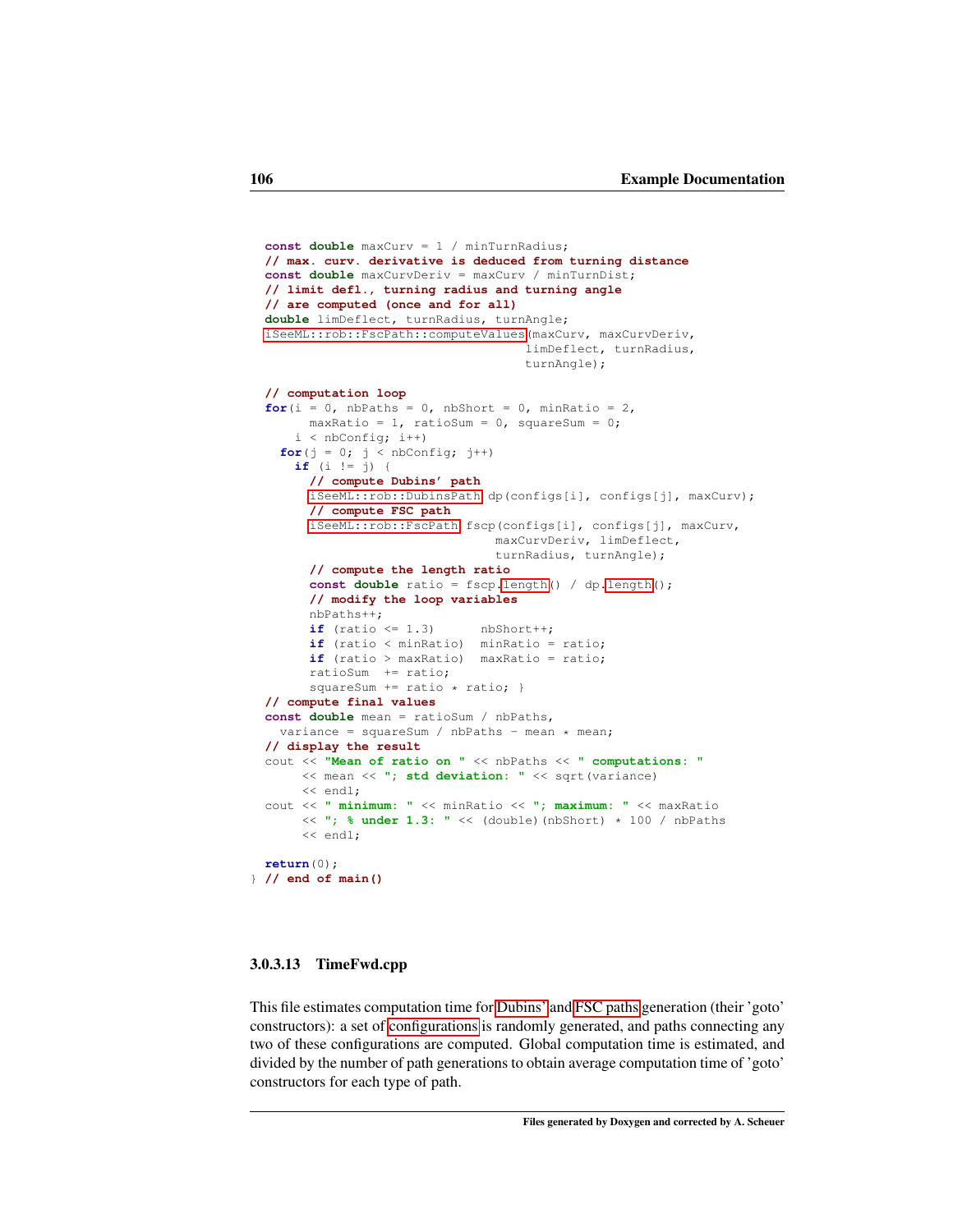```
//
// This program estimates the computation time
// of ISeeML' 'goto' constructor for forward-only paths
//
// For Borland C++
#ifdef __BORLANDC__
#include <condefs.h>
#endif
// To get the definition of time
#include <time.h>
// To get the definition of random and srandom
#include <stdlib.h>
// To get the definition of ISeeML' forward paths (Dubins & FSC).
#include <iSeeML/fwdPaths>
int main()
{
  //### Constant definitions ###################################
  // number of configurations (~ sqrt of nb of computations)
  const int nbConfig = 1000;
  // size of the workspace (configurations have (x, y, th)
  // coordinates with 0 <= x <= xSize, 0 <= y <= ySize and
  // - pi < th <= pi)
  const double xSize = 50, ySize = 50;
  // minimum turning radius (clearer than maximum curvature)
  const double minTurnRadius = 5;
  // turning distance (dist. to reach min. turn. rad.)
  const double minTurnDist = 5;
  //### Configurations definitions #############################
  // random seed initialization
#ifdef __BORLANDC__
  srand((unsigned int) time(NULL));
#else
  srandom((unsigned int) time(NULL));
#endif
  // maximum random value
  const int maxRnd = \sim (01 << 31);
 // configurations array allocation
  iSeeML::rob::OrPtConfig configs[nbConfig];
  // configuration's initialisations
  int i;
#ifdef __BORLANDC__
#define random rand
#endif
  for(i = 0; i <nbConfig; i+1) {
    // coordinates are randomly taken
    const double x = xSize * random() / maxRnd,
      y = ySize * random() / maxRnd,th = (2.0 \times \text{random}() / \text{maxRnd} - 1) \times M_PI;
```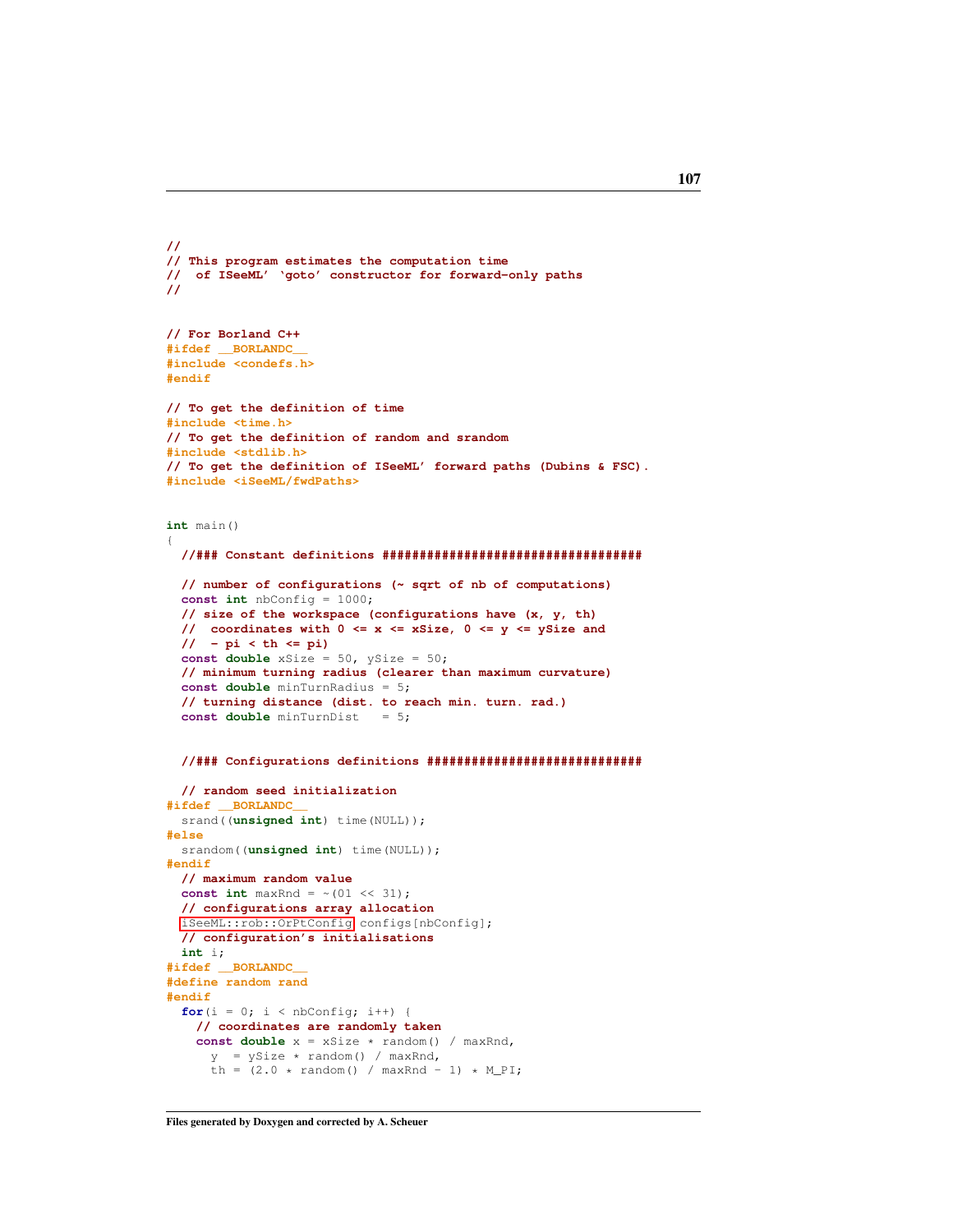```
// configurations is defined
   iSeeML::rob::OrPtConfig(x, y, th); }
//### Dubins' paths computations #############################
clock_t ctime;
double time, atime;
int j, nbPaths;
// maximum curvature is deduced from minimum turning radius
const double maxCurv = 1 / minTurnRadius;
// starting time
ctime = clock();
// computation loop

  for(j = 0; j <nbConfig; j++)if (i != j) {
     // compute the path (and forget it immediately)
     iSeeML::rob::DubinsPath path(configs[i], configs[j],
                                maxCurv);
     // increment the paths' counter
     nbPaths++; }
// computation time
ctime = clock() - ctime;time = ctime * 1.0 / CLOCKS_PER_SEC;
atime = time * 1000 / nbPaths;
cout << "Elapsed time for " << nbPaths
    << " Dubins' paths computation: \n\t"
    << time << " s, average "<< atime << " ms\n";
//### FSC paths computations #################################
// max. curv. derivative is deduced from turning distance
const double maxCurvDeriv = maxCurv / minTurnDist;
// limit defl., turning radius and turning angle
// are computed (once and for all)
double limDeflect, turnRadius, turnAngle;
iSeeML::rob::FscPath::computeValues(maxCurv, maxCurvDeriv,
                                 limDeflect, turnRadius,
                                  turnAngle);
// starting time
ctime = clock();
// computation loop
for(i = 0, nbPaths = 0; i < nbConfig; i+1)
  for(j = 0; j < nbConfig; j++)if (i != j) {
     // compute the path (and forget it immediately)
     iSeeML::rob::FscPath path(configs[i], configs[j],
                              maxCurv, maxCurvDeriv,
                              limDeflect, turnRadius,
                              turnAngle);
     // increment the paths' counter
     nbPaths++; }
// computation time
ctime = clock() - ctime;
```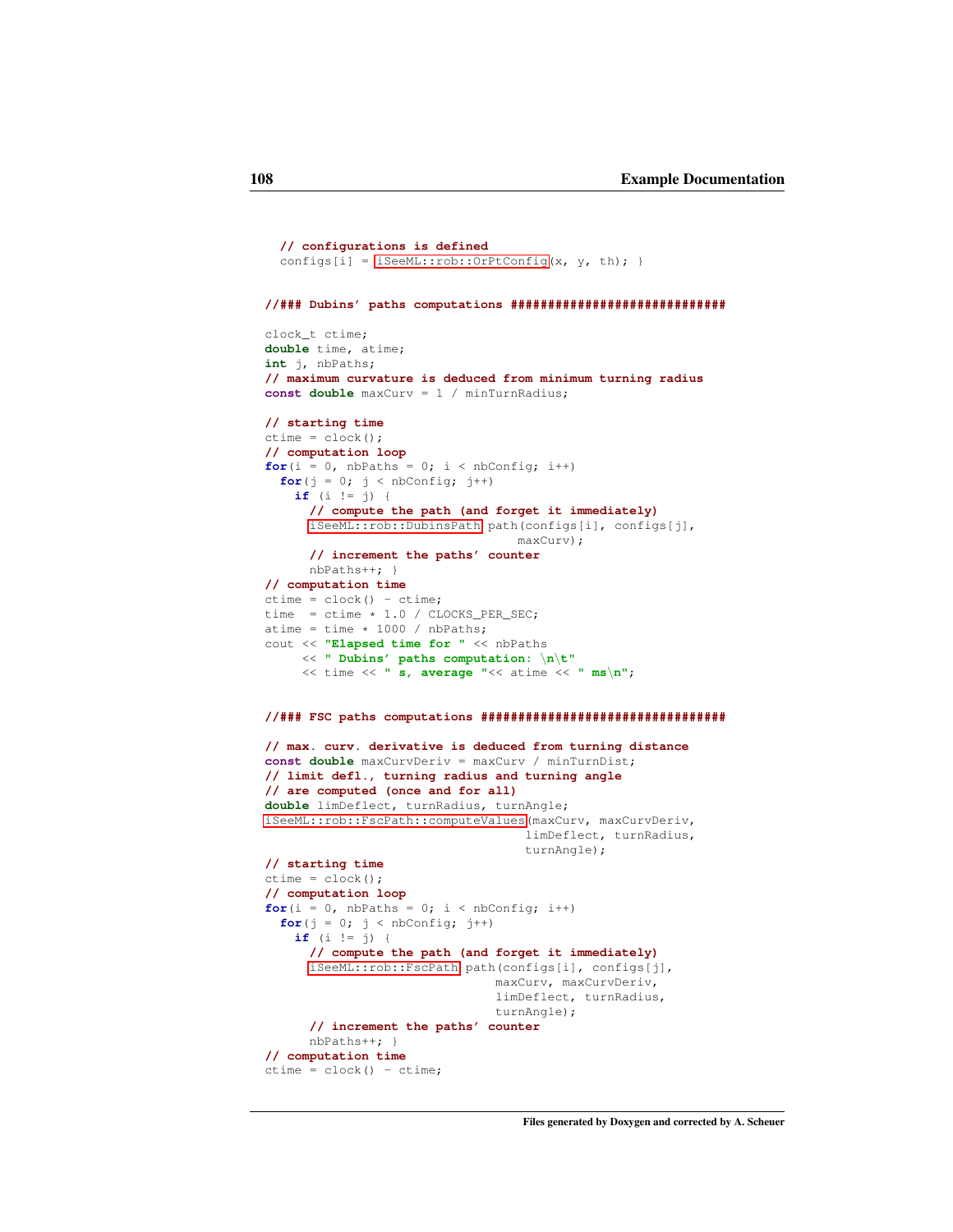```
time = ctime * 1.0 / CLOCKS_PER_SEC;
 atime = time * 1000 / nbPaths;cout << "Elapsed time for " << nbPaths
      << " FSC paths computation: \n\t"
      << time << " s, average "<< atime << " ms\n";
 return(0);
} // end of main()
```
### 3.0.3.14 wxGuiFwd.cpp

**//**

This file defines ISeeML v1.0 Graphical User Interface, drawing [Dubins'](#page-88-0) and [FSC](#page-96-0) [paths](#page-96-0) to connect a fixed [configuration](#page-47-0) to a moving one, whose position follows the mouse and whose orientation can be changed using keyboard. This interface is built using (simply) wxWindows (http://www.wxWindows.org). Graphical objects' classes will be defined in [ISeeML v1.1](#page-9-0) to build a GUI toolkit based on wxWindows.

```
// This program defines a real-time wxWindows interface drawing
// ISeeML' forward-only paths connecting two configurations
//
// To get the definition of wxWindows classes
#include "wx/wxprec.h" // for compilers that support precompilation
#ifdef __BORLANDC__ // addition for Borland C++
    #pragma hdrstop
#endif
#ifndef WX_PRECOMP // for other compilers
   #include "wx/wx.h"
#endif
// To get the definition of ISeeML' forward paths (Dubins & FSC).
#include <iSeeML/fwdPaths>
// To avoid writing ISeeML::Rob::...
using namespace iSeeML::rob;;
//### wxWindows Drawing Area ####################################
class ISeeMLDrawingArea : public wxPanel {
  wxFrame *parentFrame;
  // Graphic Properties of drawing
  const wxBrush *daGP, *cvGP; // drawing area and curve fill GP const wxPen *bgGP, // background pen
  const wxPen *bgGP,<br>*configGP,
                          // configurations pen
   *dubinsGP, *fscpGP, // Dubins' and FSCP paths pens
    *dubinsTCGP, *fscpTCGP; // turning circles' pens
  wxPoint centerPoint; // middle point of drawing area
  double scale; // drawing scale
  static const OrPtConfig start; // path(s) starting config.
```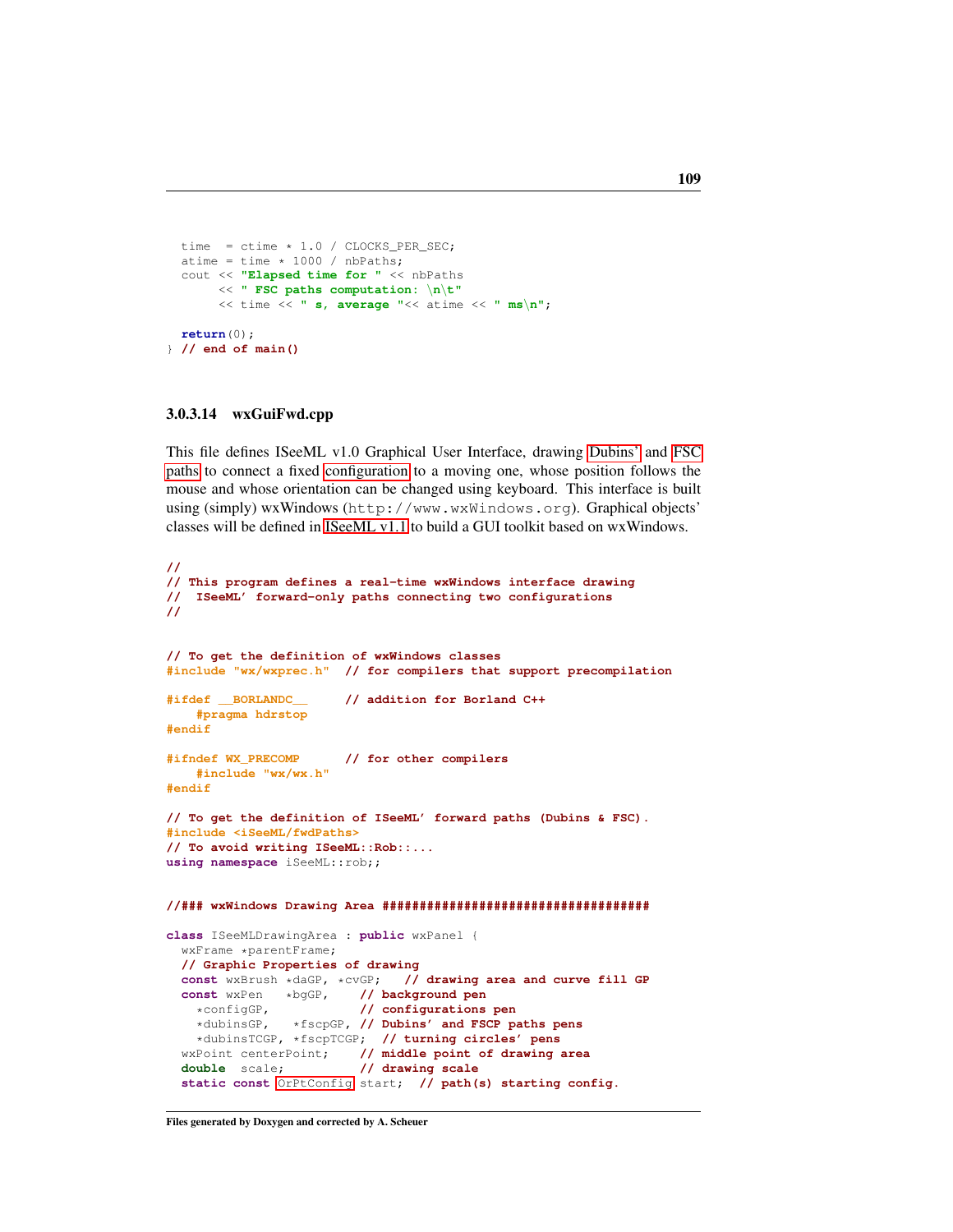```
OrPtConfig goal; // goal config
 bool movingConfig; // does goal config follow mouse
  double maxCurv, maxDCurv; // max. curvature and derivative
 DubinsPath dubins; // Dubins' path<br>FscPath fscp; // forward cont:
                        // forward continuous-curvature path
public:
  // === Constructor ============================================
  ISeeMLDrawingArea(wxFrame& parent, double scl) :
   wxPanel(&parent), parentFrame(&parent),
    scale(scl), movingConfig(false),
   maxCurv(1), maxDCurv(0.8),
   dubins(start, goal, maxCurv),
   fscp(start, goal, maxCurv, maxDCurv) {
   dAGP = wxWHITE_BRUSH;cvGP = wxTRANSPARENT_BRUSH;
   bqGP = wxWHITE_PEN;configGP = wxRED_PEN;dubinsGP = new wxPen( wxT("BLUE") );
   fscpGP = wxGREEN_PEN;
   dubinsTCGP = new wxPen( wxT("ORANGE"), 1, wxLONG_DASH );
   fscpTCGP = new wxPen( wxT("GOLD"), 1, wxLONG_DASH );
   SetBackgroundColour(*wxWHITE);
  }
  // === Event Handlers =========================================
  void OnMouseClick(wxMouseEvent& event);
 void OnMouseMove (wxMouseEvent& event);
  void OnMouseWheel(wxMouseEvent& event);
  void OnSize (wxSizeEvent& event);
  void OnPaint (wxPaintEvent& event);
 void OnChar (wxKeyEvent& event);
private:
  // Conversion from real points to pixel points
  wxPoint dblPt2intPt(const iSeeML::geom::Point& p) const {
   return wxPoint( centerPoint.x + (int)(p.xCoord() * scale),
                   centerPoint.y + (int)(p.yCoord() * scale) );
 }
  // === Drawing Handlers =======================================
 void Draw (wxDC& dc, const OrPtConfig& q);
  void Draw (wxDC& dc, const DubinsLikePath& P);
 void DrawTC(wxDC& dc, const DubinsLikePath& P);
 void Draw (wxDC& dc, const bool erase = false);
 void ChangeGoal(const OrPtConfig& q);
 DECLARE_EVENT_TABLE()
}; // end of class ISeeMLDrawingArea
//### wxWindows Window ##########################################
class ISeeMLFrame : public wxFrame
{
  enum { ID_MENU_EDIT_CONFIG = 1, ID_MENU_EDIT_MAXIMA,
        ID_MENU_EDIT_ZOOM, ID_MENU_VIEW_PATH,
        ID_MENU_VIEW_PATH_DUBINS, ID_MENU_VIEW_PATH_FSCP,
```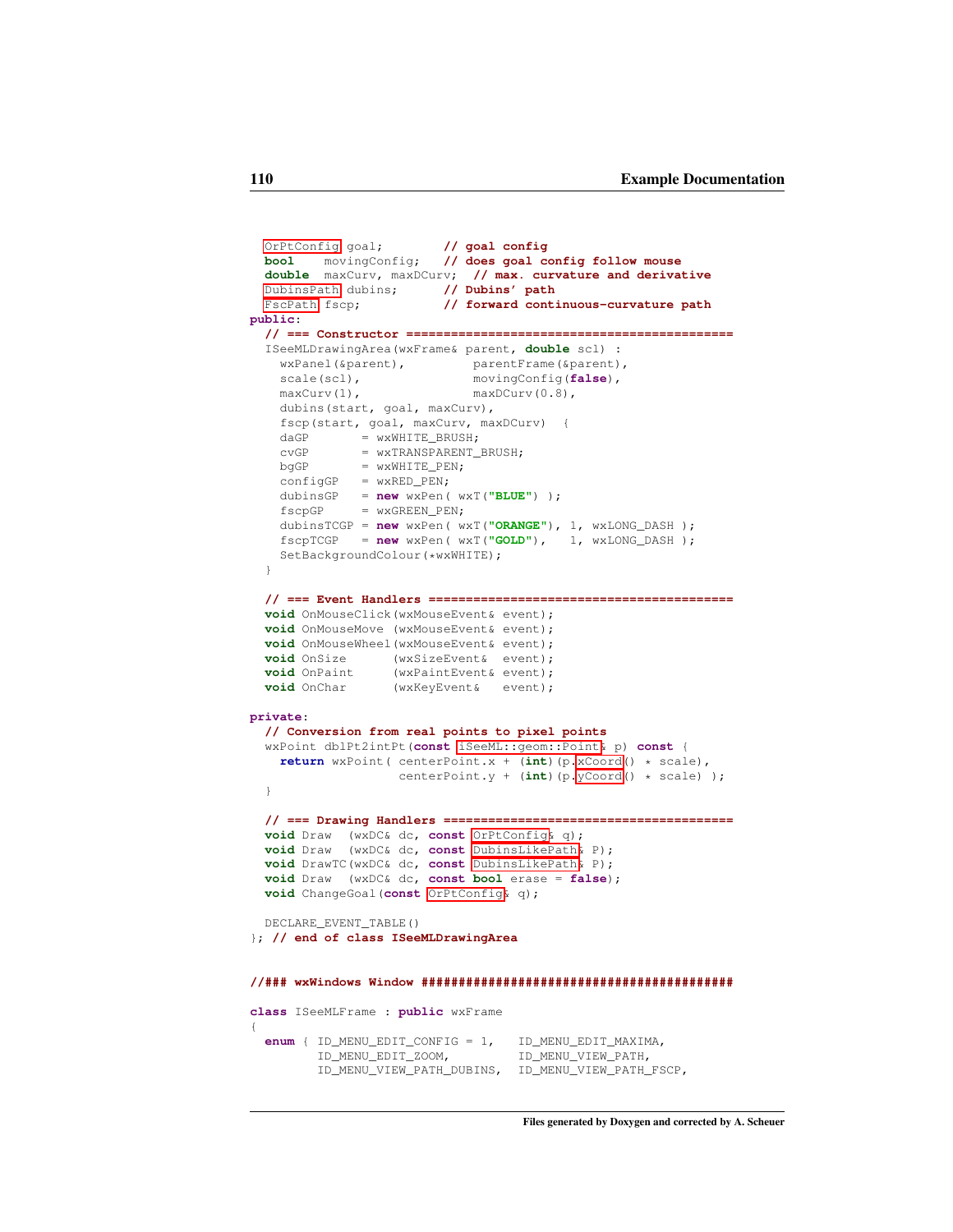```
ID_MENU_VIEW_PATH_BOTH, ID_MENU_VIEW_TURN_CIRCLES
  };
  wxMenu* pathSubMenu;
  ISeeMLDrawingArea* drawingArea;
public:
  // === Constructor ============================================
  ISeeMLFrame(const wxString& title);
  // === Descriptions ===========================================
 bool DrawDubins() const {
   return ( pathSubMenu->IsChecked(ID_MENU_VIEW_PATH_DUBINS) ||
             pathSubMenu->IsChecked(ID_MENU_VIEW_PATH_BOTH) );}
 bool DrawFSCP() const {
    return ( pathSubMenu->IsChecked(ID_MENU_VIEW_PATH_FSCP) ||
             pathSubMenu->IsChecked(ID_MENU_VIEW_PATH_BOTH) ); }
  bool ShowTurnCircles() const {
   wxMenu *editMenu = GetMenuBar()->GetMenu(2);
    return editMenu->IsChecked(ID_MENU_VIEW_TURN_CIRCLES); }
  // === Modifications =========================================
  void enableSave(bool enable)
  { GetMenuBar()->GetMenu(0)->Enable(wxID_SAVEAS, enable); }
  // === Event Handlers =========================================
  // --- File Menu's Events -------------------------------------
  void OnSaveAs(wxCommandEvent& event);
  void OnQuit (wxCommandEvent& WXUNUSED(event)) { Close(TRUE); }
  // --- Edit Menu's Events -------------------------------------
  void OnSetGoal (wxCommandEvent& event);
  void OnSetMaxima (wxCommandEvent& event);
  void OnSetZoom (wxCommandEvent& event);
  // --- View Menu's Events -------------------------------------
  void OnSelectPath (wxCommandEvent& event);
  void OnShowTurnCirc(wxCommandEvent& WXUNUSED(event))
  { drawingArea->Refresh(); }
  // --- Help Menu's Events -------------------------------------
 void OnAbout (wxCommandEvent& event);
private:
 DECLARE_EVENT_TABLE()
}; // end of class ISeeMLFrame
//### wxWindows application #####################################
class ISeeMLApp : public wxApp
{
 bool OnInit()
  {
    ISeeMLFrame *frame =
     new ISeeMLFrame( wxT("ISeeML V1.0 Interface") );
    frame->Show(TRUE);
   SetTopWindow(frame);
    return TRUE;
```

```
} // end of bool OnInit()
```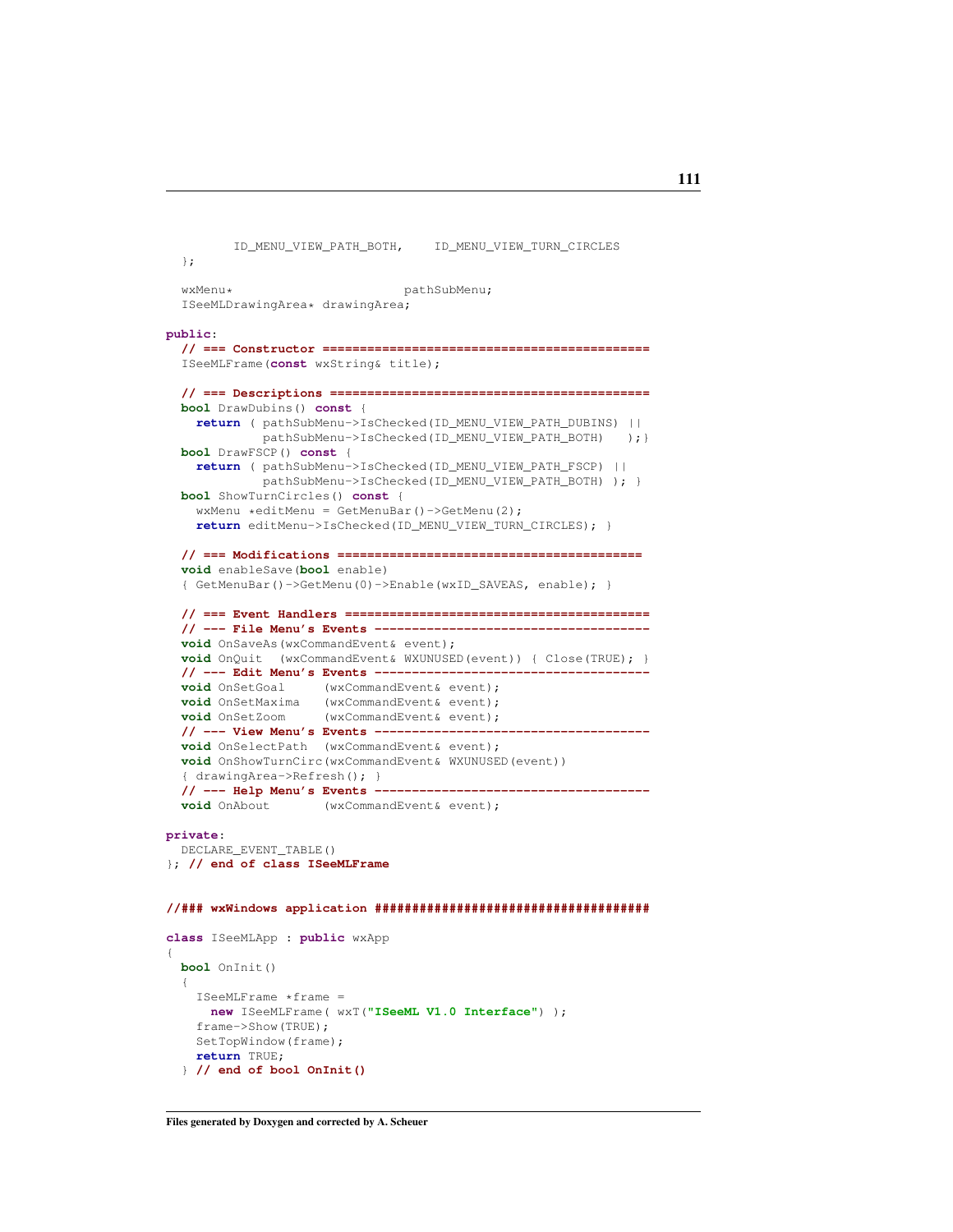```
}; // end of class ISeeMLApp
IMPLEMENT_APP(ISeeMLApp)
//### wxWindows Drawing Area ####################################
// === Static Field =============================================
const OrPtConfig ISeeMLDrawingArea::start
= OrPtConfig();
// === Event Handlers ===========================================
BEGIN_EVENT_TABLE(ISeeMLDrawingArea, wxPanel)
 EVT_LEFT_DOWN (ISeeMLDrawingArea::OnMouseClick)
 EVT_MOTION (ISeeMLDrawingArea::OnMouseMove)
 EVT_MOUSEWHEEL (ISeeMLDrawingArea::OnMouseWheel)
 EVT_SIZE (ISeeMLDrawingArea::OnSize)
  EVT_PAINT (ISeeMLDrawingArea::OnPaint)
  EVT_KEY_DOWN (ISeeMLDrawingArea::OnChar)
END_EVENT_TABLE()
// --- Mouse Click Handler --------------------------------------
void ISeeMLDrawingArea::OnMouseClick(wxMouseEvent& event)
{
 movingConfig = !movingConfig;
 OnMouseMove(event);
  wxString message;
  if (movingConfig) {
    ((ISeeMLFrame *) parentFrame)->enableSave(false);
   message.Printf(wxT("Clic to fix, use arrows or")
                   wxT(" page up/down to change orientation")
                   \rightarrow ; \rightarrowelse {
    ((ISeeMLFrame *) parentFrame)->enableSave(true);
    message.Printf(wxT("Clic to change again")
                   wxT(" goal configuration")
                   ); }
  parentFrame->SetStatusText(message);
} // end of ISeeMLDrawingArea::OnMouseClick(...)
// --- Mouse Motion Handler -------------------------------------
void ISeeMLDrawingArea::OnMouseMove(wxMouseEvent &event)
{
  if (movingConfig) {
    // prepare the device context associated to the drawing area
    wxClientDC dc(this);
    PrepareDC(dc);
    parentFrame->PrepareDC(dc);
    // get mouse coordinates in this device context
    wxPoint pos = event.GetPosition();
    int i = (int) dc.DeviceToLogicalX(pos.x),
        j = (int) dc.PeviceToloqicalY(pos.y);
```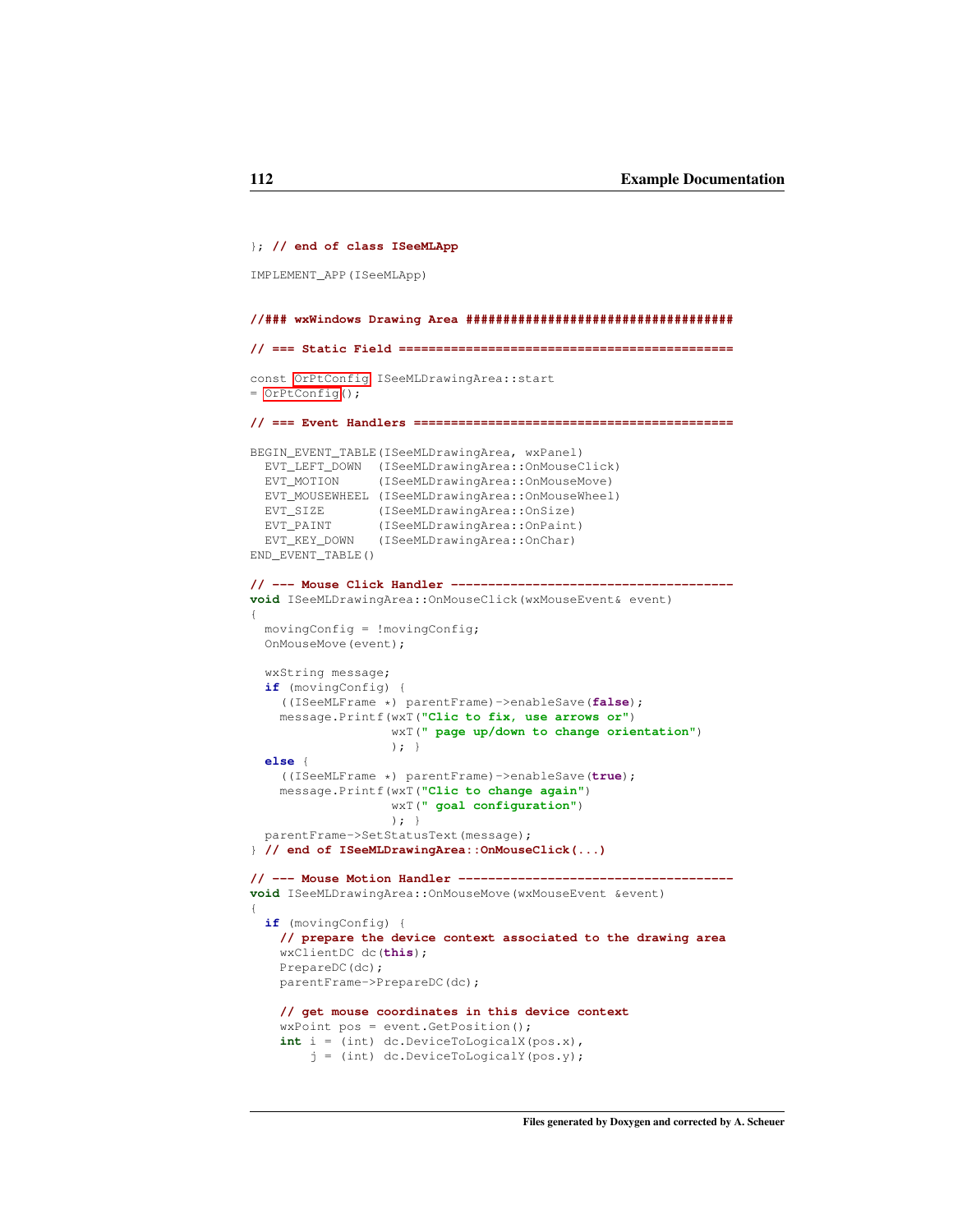```
// change goal configuration and redraw
    OrPtConfig newGoal( (i - centerPoint.x) / scale,
                          (j - centerPoint.y) / scale,
                          goal.orientation() );
    ChangeGoal(newGoal);
  } // end of if (movingConfig)
} // end of ISeeMLDrawingArea::OnMouseMove(...)
// --- Mouse's Wheel Motion Handler -----------------------------
void ISeeMLDrawingArea::OnMouseWheel(wxMouseEvent &event)
{
  static const double PI_196 = M_PI / 196, PI_28 = M_PI / 28,
   PI_4 = M_PI / 4;// motion of the wheel, in +/- 1
  const int change = goal.sign( event.GetWheelRotation() );
  // using event.GetWheelDelta() does not work (it returns 0)
  double newTh = goal.orientation();
  if ( event.ShiftDown() ) // SHIFT => big changes
   newTh += change \star PI\_4;
  else if ( event.MiddleIsDown() ) // wheel pressed & not SHIFT newTh += change * PI_196; // => small changes
   newTh += change * PI_196; // => small changes<br>lse newTh += change * PI_28; // else normal changes
  else newTh += change * PI_28;
  // change goal configuration and redraw
  OrPtConfig newGoal(goal.position(), newTh);
  ChangeGoal(newGoal);
} // end of ISeeMLDrawingArea::OnMouseWheel(...)
// --- Window's Resize Handler ----------------------------------
void ISeeMLDrawingArea::OnSize(wxSizeEvent &event)
{
  wxSize size = event.GetSize();
  centerPoint.x = size.GetWidth() / 2;
  centerPoint.y = size.GetHeight() / 2;
  Refresh();
} // end of ISeeMLDrawingArea::OnSize(wxSizeEvent&)
// --- Window's Refresh Handler ---------------------------------
void ISeeMLDrawingArea:: OnPaint (wxPaintEvent &event)
{
  // prepare the device context associated to the drawing area
  wxClientDC dc(this);
  PrepareDC(dc);
  parentFrame->PrepareDC(dc);
  // redraw background
  dc.StartPage(); // replace BeginDrawing() ?
  ClearBackground();
  // redraw path(s) and configuations
  dc.SetBrush(*cvGP);
  Draw(dc);
  dc.EndPage(); // replace EndDrawing() ?
} // end of ISeeMLDrawingArea::OnPaint(wxPaintEvent&)
```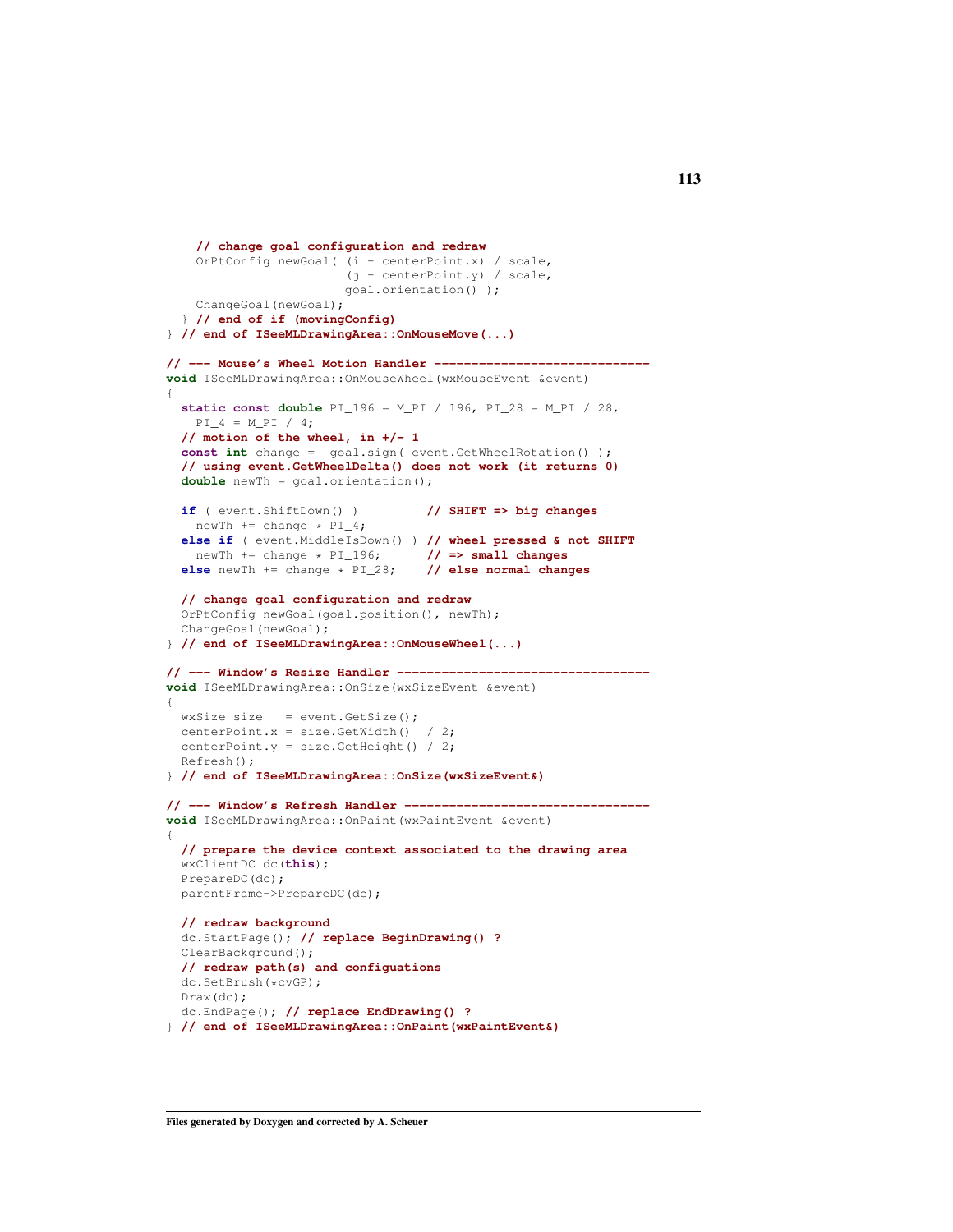```
// --- Keyboard Handler -----------------------------------------
void ISeeMLDrawingArea::OnChar(wxKeyEvent &event)
{
  static const double PI_196 = M_PI / 196, PI_28 = M_PI / 28,
   PI_4 = M_PI / 4;double newTh = goal.orientation();
  if (movingConfig)
    switch ( event.GetKeyCode() ) {
    case WXK_HOME : newTh = 0; break;
    case WXK_END : newTh = M_PI; break;
    case WXK_NEXT : newTh += PI_4; break;
    case WXK_PRIOR: newTh -= PI_4; break;
    case WXK_DOWN : newTh += PI_28; break;
    case WXK_UP : newTh -= PI_28; break;
    case WXK_RIGHT: newTh += PI_196; break;
    case WXK_LEFT : newTh -= PI_196; break;
    default : event.Skip();
    } // end of switch
  else
    event.Skip();
  // change goal configuration and redraw
  OrPtConfig newGoal(goal.position(), newTh);
  ChangeGoal(newGoal);
} // end of ISeeMLDrawingArea::OnChar(wxKeyEvent&)
// === Drawing Handlers =========================================
// --- Configuration Drawing ------------------------------------
void ISeeMLDrawingArea::Draw(wxDC& dc, const OrPtConfig& q)
{
  // coordinates computation
  const static int configSize = 20;
  wxPoint startP = dblPt2intPt( q.position() );
  int di = (int)(configSize * cos( q.orientation() )),
      .orientation())),iF = startP.x + di, jF = startP.y + dj;
  // drawing
  dc.DrawLine(startP.x, startP.y, iF, jF);
  dc.DrawLine(iF, jF, iF - (di + dj) / 4, jF + (di - dj) / 4);
  dc.DrawLine(iF, jF, iF - (di - dj) / 4, jF - (di + dj) / 4);
} // end of ISeeMLDrawingArea::Draw(... OrPtConfig&)
// --- Path Drawing ---------------------------------------------
void ISeeMLDrawingArea::Draw(wxDC& dc, const DubinsLikePath& P)
{
 int i = 0;
  wxPoint startP = dblPt2intPt.position() );
  while( i < P.nbPieces() ) {
   const LinCurvPath& linPiece = P.lcPiece(++i);
    wxPoint endP = dblPt2intPt( linPiece.end().position() );
    // short circular arcs are drawn as complete circles,
    // it is easily avoided (no drawing when piece's length
    // is smaller than a pixel's maximum size = diagonal)
    if.length() > 1.5 / scale)
     if ( P.isZero( linPiece.sharpness() ) )
```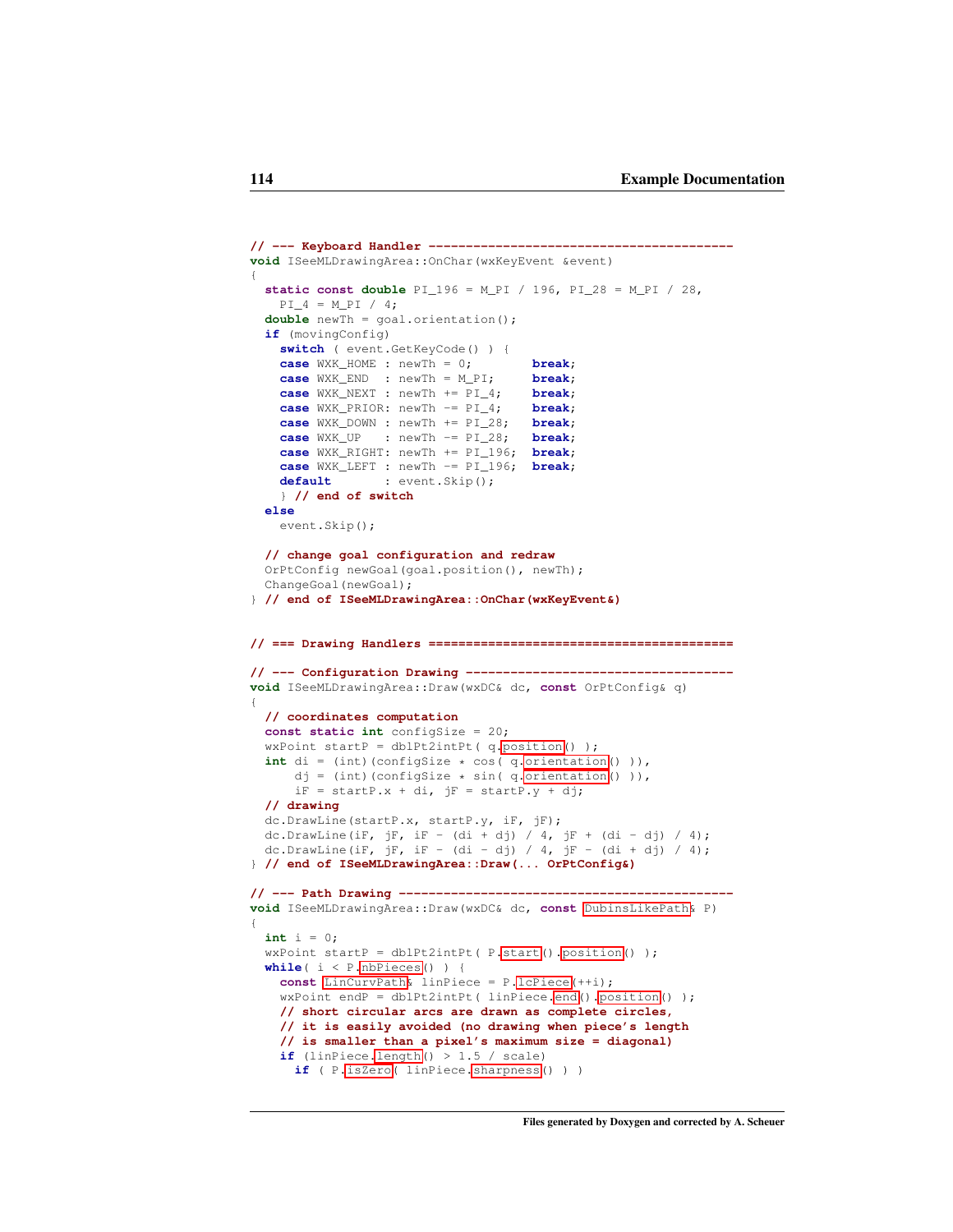```
// curvature does not change along piece
        if ( P.isZero( linPiece.start().curvature() ) )
          // piece = line segment
          dc.DrawLine(startP.x, startP.y, endP.x, endP.y);
        else {
          // piece = circular arc
          iSeeML::geom::Vector v( linPiece.start().orientation() );
          wxPoint cntr = dblPt2intPt
            ( linPiece.start().position() +
              v.rotate(M_PI_2) / linPiece.start().curvature() );
          if (linPiece.start().curvature() > 0)
            dc.DrawArc(endP.x, endP.y, startP.x, startP.y,
                       cntr.x, cntr.y);
          else
            dc.DrawArc(startP.x, startP.y, endP.x, endP.y,
                       cntr.x, cntr.y); } // enf of else (circ arc)
      else {
        // piece = piece of clothoid
        double step = 5. / scale, arcLngth = step;
        while (arcLngth < linPiece.length()) {
          wxPoint midP =
            dblPt2intPt( linPiece[arcLngth].position() );
          dc.DrawLine(startP.x, startP.y, midP.x, midP.y);
          startP = midP:
          arcLngth += step; }
        dc.DrawLine(startP.x, startP.y, endP.x, endP.y); }
    else
      dc.DrawLine(startP.x, startP.y, endP.x, endP.y);
    startP = endP;} // end of while
} // end of ISeeMLDrawingArea::Draw(...Path&)
// --- Path's Turning Circles Drawing ---------------------------
void ISeeMLDrawingArea::DrawTC(wxDC& dc, const DubinsLikePath& P)
{
  // compute turning circles' centers
  iSeeML::geom::Point centers[P.nbTurningCircles];
 P.computeCenters(P.start(), P.end(), centers);
  int i, radius = (int) (P.turnRadius() * scale);
  for(i = 0; i < P.nbTurningCircles; i^{++})
    dc.DrawCircle(dblPt2intPt(centers[i]), radius);
} // end of ISeeMLDrawingArea::DrawTC(...Path&)
// --- Drawing / Erasing Everything -----------------------------
void ISeeMLDrawingArea::Draw(wxDC& dc, const bool clean)
{
 // graphical properties setting
 if (clean) dc.SetPen(*bgGP);<br>else dc.SetPen(*confic
                else dc.SetPen(*configGP);
 dc.SetBrush(*cvGP);
  // drawing starting and goal configurations
 Draw(dc, start);
  Draw(dc, goal);
  ISeeMLFrame *parent = (ISeeMLFrame *) parentFrame;
  // drawing paths
  if ( clean || parent->DrawDubins() ) {
```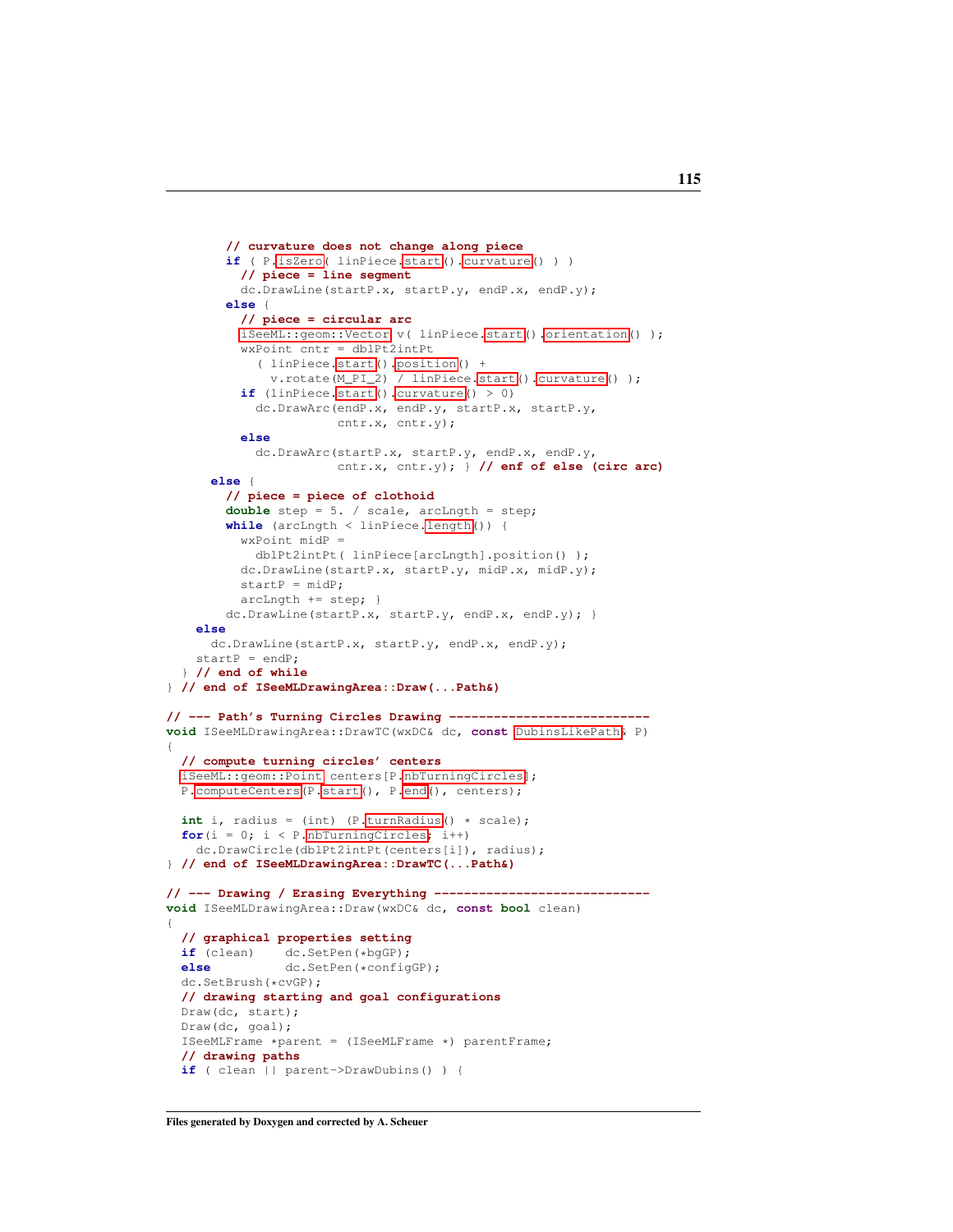```
if (!clean) dc.SetPen(*dubinsGP);
   Draw(dc, dubins);
    if ( clean || parent->ShowTurnCircles() ) {
     if (!clean) dc.SetPen(*dubinsTCGP);
     DrawTC(dc, dubins); } }
  if ( clean || parent->DrawFSCP() ) {
   if (!clean) dc.SetPen(*fscpGP);
    Draw(dc, fscp);
   if ( clean || parent->ShowTurnCircles() ) {
      if (!clean) dc.SetPen(*fscpTCGP);
      DrawTC(dc, fscp); } }
} // end of ISeeMLDrawingArea::Draw(..., const wxPen&)
// --- Goal Config. Change --------------------------------------
void ISeeMLDrawingArea::ChangeGoal(const OrPtConfig& q)
{
 // prepare the device context associated to the drawing area
 wxClientDC dc(this);
 PrepareDC(dc);
 parentFrame->PrepareDC(dc);
 dc.StartPage(); // replace BeginDrawing() ?
 // erase previous path(s) (faster than dc.clear()!)
 Draw(dc, true);
  // change goal config. and paths
  goal = q;dubins.connect(start, goal);
 fscp.connect(start, goal);
  // redraw new path(s)
 Draw(dc);
 dc.EndPage(); // replace EndDrawing() ?
} // end of ISeeMLDrawingArea::ChangeGoal(...)
//### wxWindows Window ##########################################
// === Constructor ==============================================
ISeeMLFrame::ISeeMLFrame(const wxString& title)
  : wxFrame((wxFrame *) NULL, -1, title, wxDefaultPosition,
           wxSize(750, 800))
{
  // Shortcuts used in menus :
  // A, B, C, D, L, M, S, T, X, Z
 wxMenuBar *menuBar = new wxMenuBar;
  wxMenu *menu = new wxMenu;
  menu->Append( wxID_SAVEAS, wxT("&Save/Export as...\tS"),
               wxT("Save drawing into various formats") );
  menu->AppendSeparator();
  menu->Append( wxID_EXIT, wxT("E&xit\tX"),
               wxT("Close GUI and quit") );
  menuBar->Append( menu, wxT("File") );
```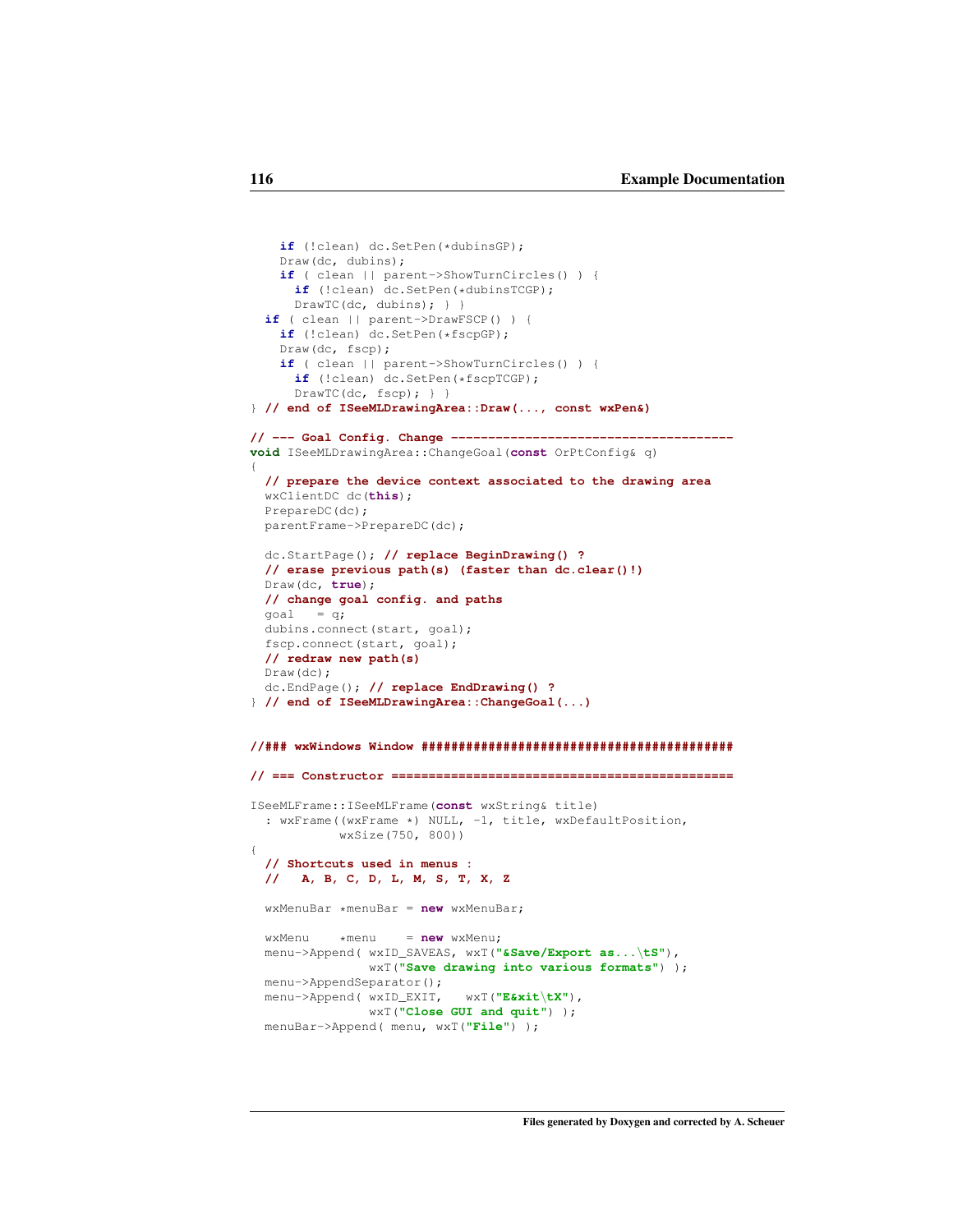```
menu = new wxMenu;
 menu->Append( ID_MENU_EDIT_CONFIG,
               wxT("Set Goal &Configuration...\tC"),
               wxT("Not yet available!") );
 menu->AppendSeparator();
  menu->Append( ID_MENU_EDIT_MAXIMA,
                wxT("Modify Paths' &Maxima...\tM"),
               wxT("Not yet available!") );
 menu->AppendSeparator();
 menu->Append( ID_MENU_EDIT_ZOOM, wxT("Change &Zoom/Scale...\tZ"),
                wxT("Not yet available!") );
 menuBar->Append( menu, wxT("Edit") );
 menu = new wxMenu;
 pathSubMenu = new wxMenu;
  pathSubMenu->AppendCheckItem( ID_MENU_VIEW_PATH_DUBINS,
                                wxT("&Dubins'\tD"),
                                wxT("Only draw Dubin's path") );
 pathSubMenu->AppendCheckItem( ID_MENU_VIEW_PATH_FSCP,
                                wxT("&Linear Curvature (FSCP)\tL"),
                                wxT("Only draw FSC path") );
 pathSubMenu->AppendCheckItem( ID_MENU_VIEW_PATH_BOTH,
                                wxT("&Both\tB"),
                                wxT("Draw both Dubin's and FSC paths") );
  pathSubMenu->Check(ID_MENU_VIEW_PATH_DUBINS, true);
 menu->Append(ID_MENU_VIEW_PATH, wxT("Draw Paths"), pathSubMenu);
 menu->AppendCheckItem( ID_MENU_VIEW_TURN_CIRCLES,
                         wxT("Show &Turning Circles...\tT"),
                         wxT("Display turning circles")
                         wxT(" of drawn path(s)") );
  menuBar->Append( menu, wxT("View") );
 menu = new wxMenu;
 menu->Append( wxID_ABOUT, wxT("&About...\tA"),
                wxT("Display information about this application") );
 menuBar->Append( menu, wxT("Help") );
 SetMenuBar(menuBar);
 CreateStatusBar();
 wxString message;
  message.Printf(wxT("Clic in the drawing array to change")
                wxT(" goal configuration")
                );
  SetStatusText(message);
 drawingArea = new ISeeMLDrawingArea(*this, 50);
} // end of ISeeMLFrame(const wxString&, ...)
// === Event Handlers ===========================================
BEGIN_EVENT_TABLE(ISeeMLFrame, wxFrame)
 // --- File Menu ---
 EVT_MENU (wxID_SAVEAS, ISeeMLFrame::OnSaveAs)
 EVT_MENU (wxID_EXIT, ISeeMLFrame::OnQuit)
```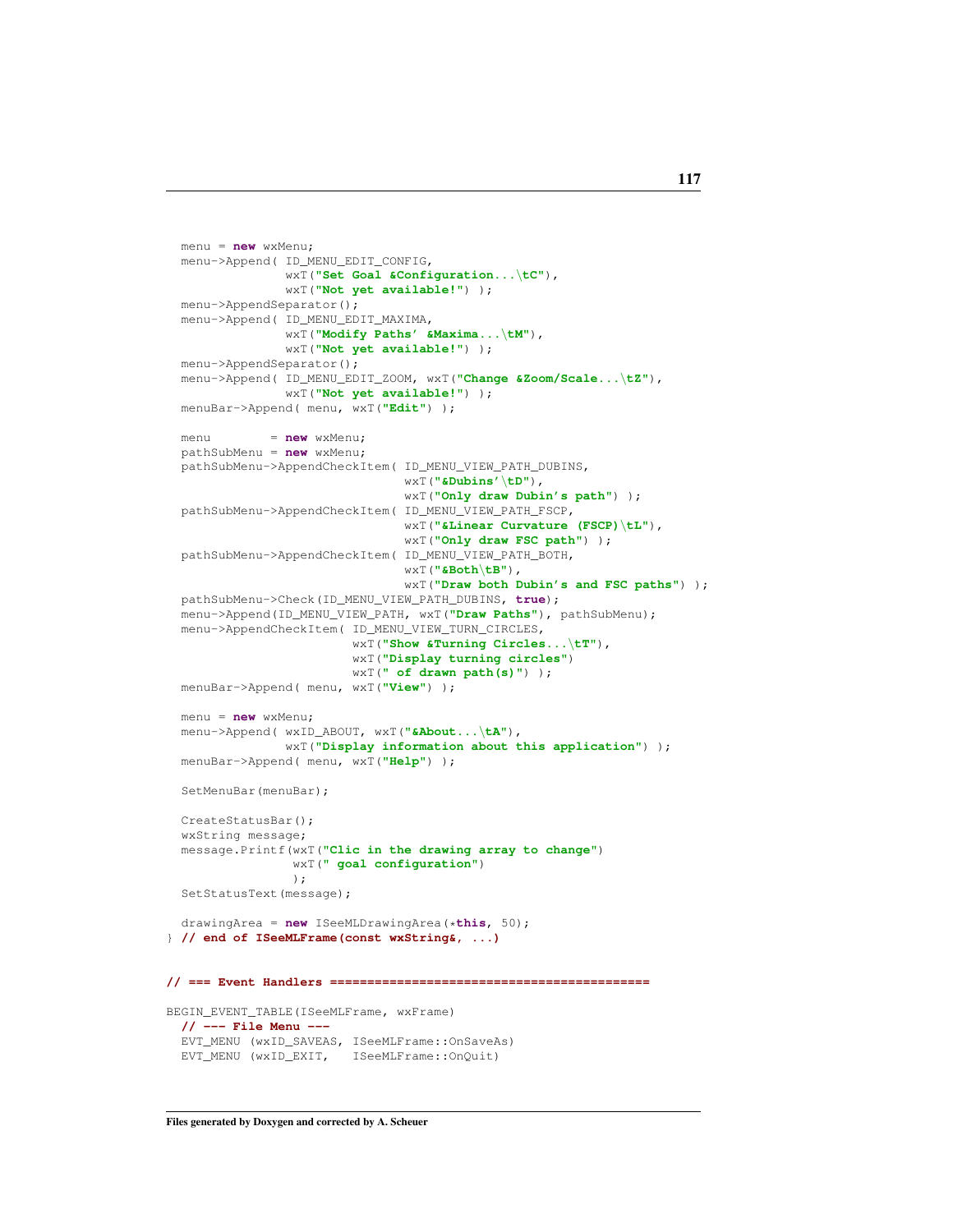```
// --- Edit Menu ---
  EVT_MENU (ID_MENU_EDIT_CONFIG,
           ISeeMLFrame::OnSetGoal)
  EVT_MENU (ID_MENU_EDIT_MAXIMA,
            ISeeMLFrame::OnSetMaxima)
  EVT_MENU (ID_MENU_EDIT_ZOOM,
           ISeeMLFrame::OnSetZoom)
  // --- View Menu ---
  EVT_MENU (ID_MENU_VIEW_PATH_DUBINS,
            ISeeMLFrame::OnSelectPath)
  EVT_MENU (ID_MENU_VIEW_PATH_FSCP,
           ISeeMLFrame::OnSelectPath)
  EVT_MENU (ID_MENU_VIEW_PATH_BOTH,
           ISeeMLFrame::OnSelectPath)
  EVT_MENU (ID_MENU_VIEW_TURN_CIRCLES,
            ISeeMLFrame::OnShowTurnCirc)
  // --- Help Menu ---
  EVT_MENU (wxID_ABOUT, ISeeMLFrame::OnAbout)
END_EVENT_TABLE()
// --- "Save/Export as..." MenuItem Handler ---------------------
void ISeeMLFrame::OnSaveAs(wxCommandEvent& WXUNUSED(event))
{
  SetStatusText( wxT("Sorry, exporting drawing ")
                 wxT("is not yet implemented!") );
} // end of ISeeMLFrame::OnSaveAs(wxCommandEvent&)
// --- "Set Goal Configuration..." MenuItem Handler -------------
void ISeeMLFrame::OnSetGoal(wxCommandEvent& WXUNUSED(event))
{
  SetStatusText( wxT("Sorry, goal definition's dialog box ")
                 wxT("is not yet implemented!") );
} // end of ISeeMLFrame::OnSetGoal(wxCommandEvent&)
// --- "Modify Paths' Maxima" MenuItem Handler ------------------
void ISeeMLFrame::OnSetMaxima(wxCommandEvent& WXUNUSED(event))
{
 SetStatusText( wxT("Sorry, maxima changing is not yet implemented!") );
} // end of ISeeMLFrame::OnSetMaxima(wxCommandEvent&)
// --- "Change Zoom/Scale" MenuItem Handler ---------------------
void ISeeMLFrame::OnSetZoom(wxCommandEvent& WXUNUSED(event))
{
  SetStatusText( wxT("Sorry, zoom/scale changing ")
                 wxT("is not yet implemented!") );
} // end of ISeeMLFrame::OnSetZoom(wxCommandEvent&)
// --- "Draw Paths" MenuItem Handler ----------------------------
void ISeeMLFrame::OnSelectPath(wxCommandEvent& event)
{
 pathSubMenu->Check(ID_MENU_VIEW_PATH_DUBINS, false);
  pathSubMenu->Check(ID_MENU_VIEW_PATH_FSCP, false);
  pathSubMenu->Check(ID_MENU_VIEW_PATH_BOTH, false);
  pathSubMenu->Check(event.GetId(), true);
  drawingArea->Refresh();
} // end of ISeeMLFrame::OnSelectPath(wxCommandEvent&)
```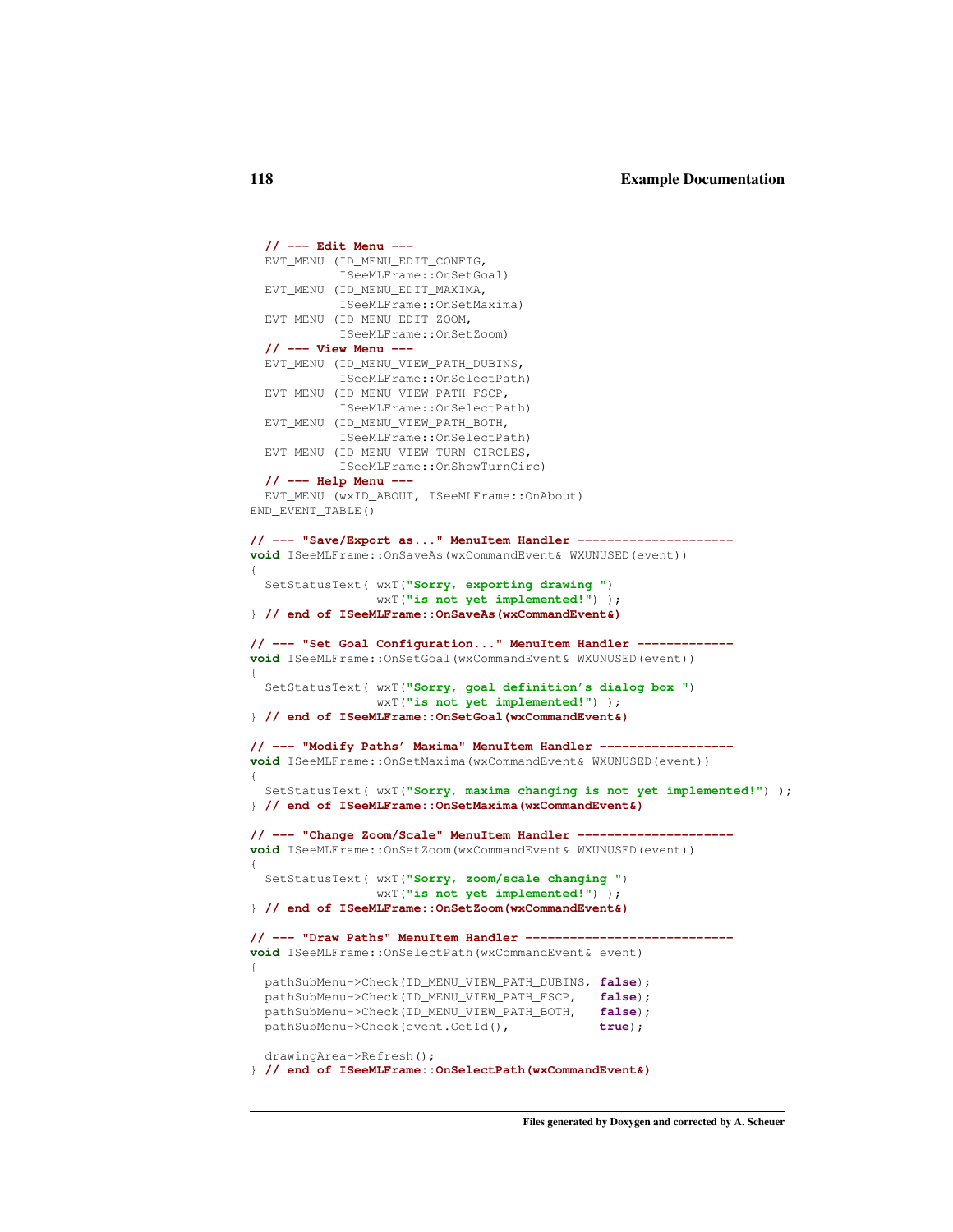```
// --- "About..." MenuItem Handler ------------------------------
void ISeeMLFrame::OnAbout(wxCommandEvent& WXUNUSED(event))
\{wxString message;
 message.Printf(wxT("This is ISeeML V1.0 GUI\n\n")
                wxT("It uses wxWidgets (www.wxWidgets.org),\n")
                wxT("which should become\n")
                wxT("ISeeML V1.1 base GUI toolkit.\n\n")
                wxT("Written by A. Scheuer\n")
                wxT("(Alexis.Scheuer@inria.fr)")
                );
 wxMessageBox(message, _T("About ISeeML V1.0 Interface"),
               wxOK | wxICON_INFORMATION, this);
```

```
} // end of ISeeMLFrame::OnAbout(wxCommandEvent&)
```

```
119
```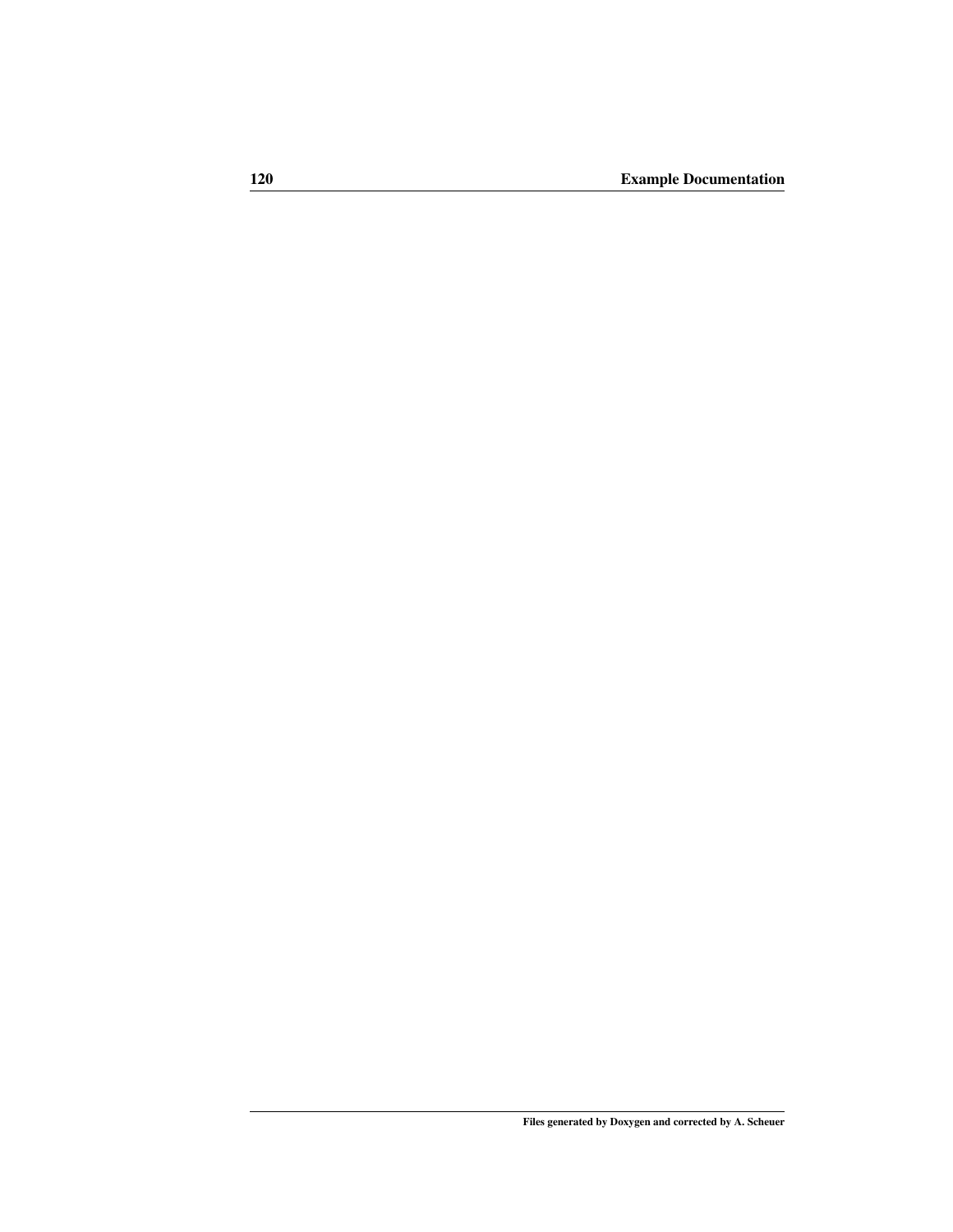## Index

∼DubinsLikePath iSeeML::rob::DubinsLikePath, [75](#page-81-0) \_piece iSeeML::rob::CompoundPath, [66](#page-72-1) iSeeML::rob::DubinsLikePath, [75](#page-81-0) 2D Geometric Classes, [5](#page-11-0)

add iSeeML::geom::Vector, [31](#page-37-0) addPiece iSeeML::rob::DubinsLikePath, [75](#page-81-0) addTurn iSeeML::rob::DubinsLikePath, [76](#page-82-1) iSeeML::rob::DubinsPath, [86](#page-92-0) iSeeML::rob::FscPath, [96](#page-102-0) algCoord iSeeML::geom::Point, [22](#page-28-0) iSeeML::geom::Vector, [31](#page-37-0) iSeeML::Object, [12](#page-18-0) iSeeML::rob::CurvConfig, [53](#page-59-0) iSeeML::rob::OrPtConfig, [45](#page-51-0) algDimension iSeeML::geom::Point, [23](#page-29-0) iSeeML::geom::Vector, [32](#page-38-0) iSeeML::Object, [12](#page-18-0) iSeeML::rob::CurvConfig, [54](#page-60-1) iSeeML::rob::OrPtConfig, [46](#page-52-0) algWriteTo iSeeML::Object, [13](#page-19-0) Basic Classes, [5](#page-11-0)

ClassName iSeeML::geom::Point, [26](#page-32-3) iSeeML::geom::Vector, [40](#page-46-0) iSeeML::rob::CurvConfig, [55](#page-61-0) iSeeML::rob::DubinsPath, [90](#page-96-1)

iSeeML::rob::FscPath, [101](#page-107-0) iSeeML::rob::LinCurvPath, [64](#page-70-0) iSeeML::rob::OrPtConfig, [50](#page-56-0) className iSeeML::Object, [13](#page-19-0) clone iSeeML::geom::Point, [23](#page-29-0) iSeeML::geom::Vector, [32](#page-38-0) iSeeML::Object, [13](#page-19-0) iSeeML::rob::CurvConfig, [54](#page-60-1) iSeeML::rob::DubinsPath, [87](#page-93-0) iSeeML::rob::FscPath, [96](#page-102-0) iSeeML::rob::LinCurvPath, [61](#page-67-0) iSeeML::rob::OrPtConfig, [46](#page-52-0) computeCenters iSeeML::rob::DubinsLikePath, [76](#page-82-1) iSeeML::rob::DubinsPath, [87](#page-93-0) iSeeML::rob::FscPath, [96](#page-102-0) computeValues iSeeML::rob::FscPath, [97](#page-103-1) connect iSeeML::rob::DubinsLikePath, [77](#page-83-0) connectArray iSeeML::rob::DubinsLikePath, [77](#page-83-0) iSeeML::rob::DubinsPath, [87](#page-93-0) iSeeML::rob::FscPath, [97](#page-103-1) curvature iSeeML::rob::CurvConfig, [54](#page-60-1) CurvConfig iSeeML::rob::CurvConfig, [52,](#page-58-0) [53](#page-59-0) definePieces iSeeML::rob::DubinsLikePath, [77](#page-83-0) deflection iSeeML::rob::CompoundPath, [66](#page-72-1) iSeeML::rob::LinCurvPath, [61](#page-67-0) iSeeML::rob::Path, [56](#page-62-0)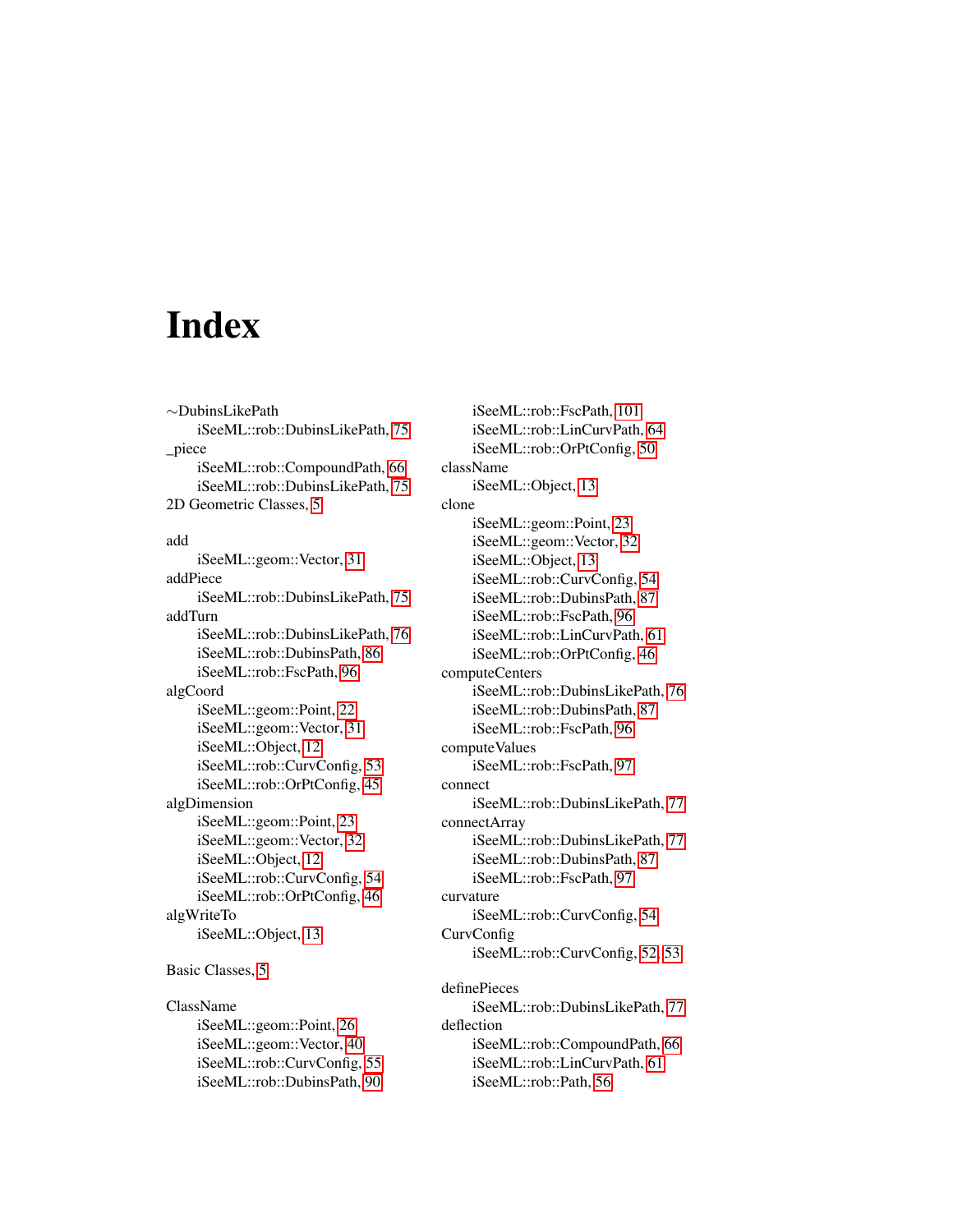Demonstration programs, [6](#page-12-0) distance iSeeML::geom::Point, [23](#page-29-0) distance2 iSeeML::rob::OrPtConfig, [46](#page-52-0) divide iSeeML::geom::Vector, [32](#page-38-0) DubinsLikePath iSeeML::rob::DubinsLikePath, [75](#page-81-0) DubinsPath iSeeML::rob::DubinsPath, [85,](#page-91-0) [86](#page-92-0) end iSeeML::rob::CompoundPath, [66](#page-72-1) iSeeML::rob::LinCurvPath, [62](#page-68-2) iSeeML::rob::Path, [57](#page-63-0) FresnelCos iSeeML::geom::Vector, [32](#page-38-0) FresnelInt iSeeML::geom::Vector, [33](#page-39-0) FresnelSin iSeeML::geom::Vector, [33](#page-39-0) FscPath iSeeML::rob::FscPath, [94](#page-100-0)[–96](#page-102-0) getConnection iSeeML::rob::DubinsLikePath, [78](#page-84-0) iSeeML::rob::DubinsPath, [87](#page-93-0) iSeeML::rob::FscPath, [98](#page-104-0) getPiece iSeeML::rob::CompoundPath, [67](#page-73-1) getSolution iSeeML::rob::DubinsLikePath, [78](#page-84-0) iSeeML::rob::DubinsPath, [88](#page-94-0) iSeeML::rob::FscPath, [98](#page-104-0) hasInFront iSeeML::rob::OrPtConfig, [46](#page-52-0) include/iSeeML/CompilerFlags.h, [8](#page-14-0) isAlignedWith iSeeML::rob::OrPtConfig, [47](#page-53-0) iSeeML::geom::BasicObject, [19](#page-25-1) iSeeML::geom::Object, [17](#page-23-0) operator==, [18](#page-24-0) translate, [18](#page-24-0)

iSeeML::geom::Point, [20](#page-26-0) algCoord, [22](#page-28-0) algDimension, [23](#page-29-0) ClassName, [26](#page-32-3) clone, [23](#page-29-0) distance, [23](#page-29-0) moveTo, [23](#page-29-0) operator+, [24](#page-30-0) operator-, [24](#page-30-0) operator==, [25](#page-31-0) Point, [22](#page-28-0) translate, [25](#page-31-0) writeTo, [25](#page-31-0) xCoord, [26](#page-32-3) yCoord, [26](#page-32-3) iSeeML::geom::Vector, [27](#page-33-0) add, [31](#page-37-0) algCoord, [31](#page-37-0) algDimension, [32](#page-38-0) ClassName, [40](#page-46-0) clone, [32](#page-38-0) divide, [32](#page-38-0) FresnelCos, [32](#page-38-0) FresnelInt, [33](#page-39-0) FresnelSin, [33](#page-39-0) length, [34](#page-40-0) moveTo, [34](#page-40-0) multiply, [34](#page-40-0) operator∗, [35,](#page-41-0) [40](#page-46-0) operator∧, [37](#page-43-0) operator+, [35](#page-41-0) operator-, [36](#page-42-0) operator/, [36,](#page-42-0) [40](#page-46-0) operator==, [37](#page-43-0) orientation, [37](#page-43-0) rotate, [38](#page-44-0) sqrLength, [38](#page-44-0) symmetryOx, [38](#page-44-0) symmetryOy, [38](#page-44-0) translate, [38](#page-44-0) Vector, [30,](#page-36-0) [31](#page-37-0) writeTo, [39](#page-45-0) xCoord, [39](#page-45-0) yCoord, [39](#page-45-0) iSeeML::Object, [9](#page-15-0) algCoord, [12](#page-18-0)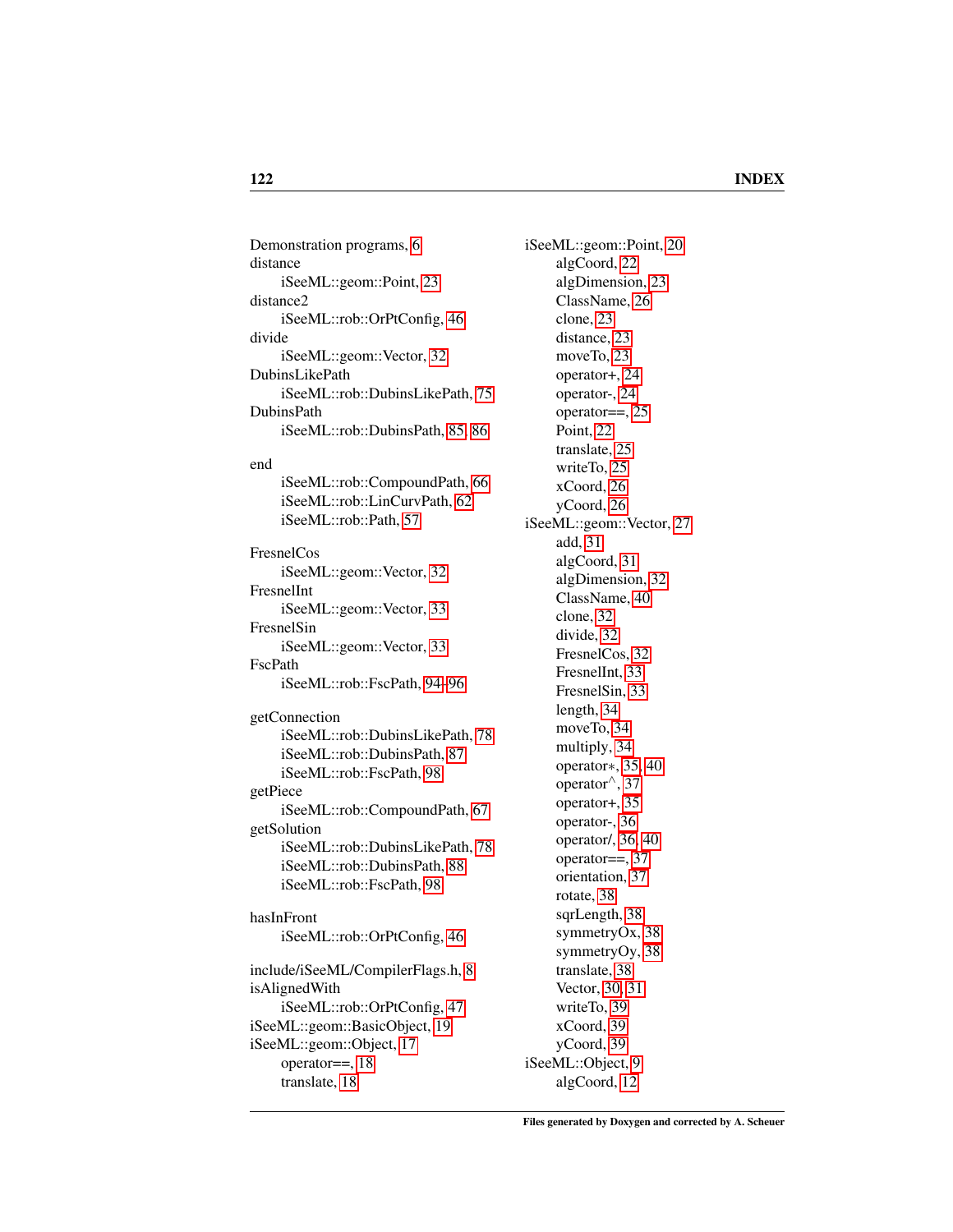algDimension, [12](#page-18-0) algWriteTo, [13](#page-19-0) className, [13](#page-19-0) clone, [13](#page-19-0) isNegative, [14](#page-20-1) isPositive, [14](#page-20-1) isZero, [14](#page-20-1) max, [14](#page-20-1) min, [15](#page-21-0) mod2pi, [15](#page-21-0) operator $<<$ , [17](#page-23-0) sameClass, [15](#page-21-0) sign, [16](#page-22-0) sqr, [16](#page-22-0) writeTo, [16](#page-22-0) iSeeML::rob::BasicPath, [58](#page-64-0) iSeeML::rob::CompoundPath, [64](#page-70-0) \_piece, [66](#page-72-1) deflection, [66](#page-72-1) end, [66](#page-72-1) getPiece, [67](#page-73-1) length, [67](#page-73-1) nbPieces, [68](#page-74-0) piece, [68,](#page-74-0) [69](#page-75-1) start, [69](#page-75-1) writeTo, [70](#page-76-1) iSeeML::rob::CurvConfig, [50](#page-56-0) algCoord, [53](#page-59-0) algDimension, [54](#page-60-1) ClassName, [55](#page-61-0) clone, [54](#page-60-1) curvature, [54](#page-60-1) CurvConfig, [52,](#page-58-0) [53](#page-59-0) writeTo, [54](#page-60-1) iSeeML::rob::DubinsLikePath, [70](#page-76-1) ∼DubinsLikePath, [75](#page-81-0) \_piece, [75](#page-81-0) addPiece, [75](#page-81-0) addTurn, [76](#page-82-1) computeCenters, [76](#page-82-1) connect, [77](#page-83-0) connectArray, [77](#page-83-0) definePieces, [77](#page-83-0) DubinsLikePath, [75](#page-81-0) getConnection, [78](#page-84-0) getSolution, [78](#page-84-0)

lcPiece, [79](#page-85-1) lrl, [74](#page-80-1) lsl, [74](#page-80-1) lsr, [74](#page-80-1) maxCurv, [80](#page-86-1) nbPieces, [80](#page-86-1) nbPossiblePaths, [74](#page-80-1) nbTurningCircles, [74](#page-80-1) operator=, [80](#page-86-1) rlr, [74](#page-80-1) rsl, [74](#page-80-1) rsr, [74](#page-80-1) setNoPiece, [81](#page-87-1) turnNbPieces, [81](#page-87-1) turnRadius, [81](#page-87-1) turnSign, [82](#page-88-1) Type, [74](#page-80-1) type, [82](#page-88-1) iSeeML::rob::DubinsPath, [83](#page-89-0) addTurn, [86](#page-92-0) ClassName, [90](#page-96-1) clone, [87](#page-93-0) computeCenters, [87](#page-93-0) connectArray, [87](#page-93-0) DubinsPath, [85,](#page-91-0) [86](#page-92-0) getConnection, [87](#page-93-0) getSolution, [88](#page-94-0) operator=, [88](#page-94-0) turnNbPieces, [89](#page-95-0) turnRadius, [89](#page-95-0) writeTo, [89](#page-95-0) iSeeML::rob::FscPath, [90](#page-96-1) addTurn, [96](#page-102-0) ClassName, [101](#page-107-0) clone, [96](#page-102-0) computeCenters, [96](#page-102-0) computeValues, [97](#page-103-1) connectArray, [97](#page-103-1) FscPath, [94–](#page-100-0)[96](#page-102-0) getConnection, [98](#page-104-0) getSolution, [98](#page-104-0) isShortTurn, [99](#page-105-0) limDefl, [99](#page-105-0) maxCurvDeriv, [99](#page-105-0) operator=, [99](#page-105-0) turnAngle, [100](#page-106-0)

Files generated by Doxygen and corrected by A. Scheuer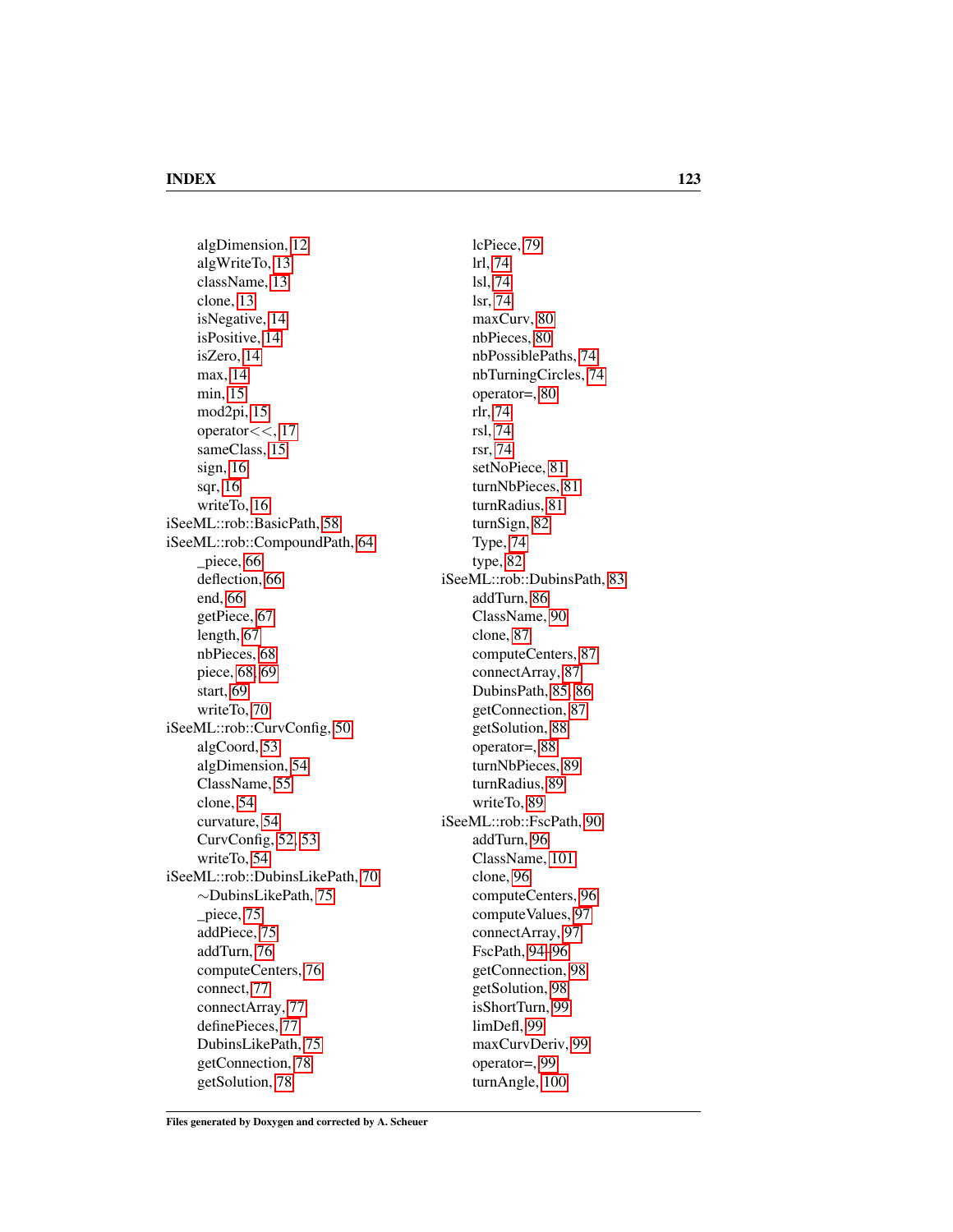turnNbPieces, [100](#page-106-0) turnRadius, [100](#page-106-0) writeTo, [100](#page-106-0) iSeeML::rob::LinCurvPath, [59](#page-65-1) ClassName, [64](#page-70-0) clone, [61](#page-67-0) deflection, [61](#page-67-0) end, [62](#page-68-2) length, [62](#page-68-2) LinCurvPath, [61](#page-67-0) sharpness, [63](#page-69-2) start, [63](#page-69-2) writeTo, [63](#page-69-2) iSeeML::rob::Object, [41](#page-47-1) iSeeML::rob::OrPtConfig, [41](#page-47-1) algCoord, [45](#page-51-0) algDimension, [46](#page-52-0) ClassName, [50](#page-56-0) clone, [46](#page-52-0) distance2, [46](#page-52-0) hasInFront, [46](#page-52-0) isAlignedWith, [47](#page-53-0) isParallelTo, [47](#page-53-0) isSymmetricTo, [48](#page-54-0) operator==, [48](#page-54-0) opposite, [48](#page-54-0) orientation, [49](#page-55-2) OrPtConfig, [44,](#page-50-0) [45](#page-51-0) position, [49](#page-55-2) uTurn, [49](#page-55-2) writeTo, [49](#page-55-2) iSeeML::rob::Path, [55](#page-61-0) deflection, [56](#page-62-0) end, [57](#page-63-0) length, [57](#page-63-0) operator<, [57](#page-63-0) start, [58](#page-64-0) isNegative iSeeML::Object, [14](#page-20-1) isParallelTo iSeeML::rob::OrPtConfig, [47](#page-53-0) isPositive iSeeML::Object, [14](#page-20-1) isShortTurn iSeeML::rob::FscPath, [99](#page-105-0) isSymmetricTo

iSeeML::rob::OrPtConfig, [48](#page-54-0) isZero iSeeML::Object, [14](#page-20-1) lcPiece iSeeML::rob::DubinsLikePath, [79](#page-85-1) length iSeeML::geom::Vector, [34](#page-40-0) iSeeML::rob::CompoundPath, [67](#page-73-1) iSeeML::rob::LinCurvPath, [62](#page-68-2) iSeeML::rob::Path, [57](#page-63-0) limDefl iSeeML::rob::FscPath, [99](#page-105-0) LinCurvPath iSeeML::rob::LinCurvPath, [61](#page-67-0) lrl iSeeML::rob::DubinsLikePath, [74](#page-80-1) lsl iSeeML::rob::DubinsLikePath, [74](#page-80-1) lsr iSeeML::rob::DubinsLikePath, [74](#page-80-1) max iSeeML::Object, [14](#page-20-1) maxCurv iSeeML::rob::DubinsLikePath, [80](#page-86-1) maxCurvDeriv iSeeML::rob::FscPath, [99](#page-105-0) min iSeeML::Object, [15](#page-21-0) mod2pi iSeeML::Object, [15](#page-21-0) moveTo iSeeML::geom::Point, [23](#page-29-0) iSeeML::geom::Vector, [34](#page-40-0) multiply iSeeML::geom::Vector, [34](#page-40-0) NameSpaces, [7](#page-13-0) nbPieces iSeeML::rob::CompoundPath, [68](#page-74-0) iSeeML::rob::DubinsLikePath, [80](#page-86-1) nbPossiblePaths iSeeML::rob::DubinsLikePath, [74](#page-80-1) nbTurningCircles iSeeML::rob::DubinsLikePath, [74](#page-80-1)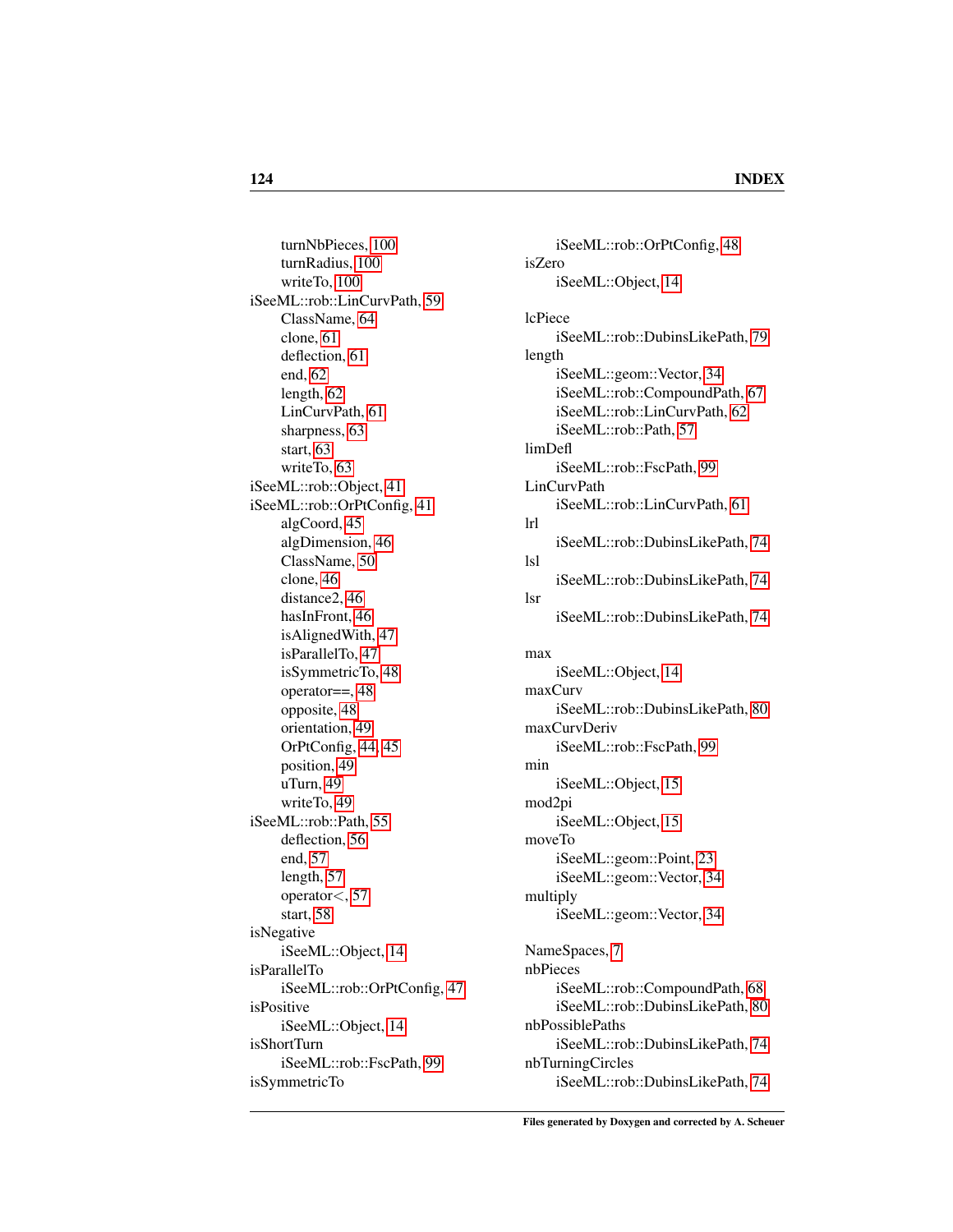### INDEX 125

operator< iSeeML::rob::Path, [57](#page-63-0) operator<< iSeeML::Object, [17](#page-23-0) operator∗ iSeeML::geom::Vector, [35,](#page-41-0) [40](#page-46-0) operator<sup>∧</sup> iSeeML::geom::Vector, [37](#page-43-0) operator+ iSeeML::geom::Point, [24](#page-30-0) iSeeML::geom::Vector, [35](#page-41-0) operatoriSeeML::geom::Point, [24](#page-30-0) iSeeML::geom::Vector, [36](#page-42-0) operator/ iSeeML::geom::Vector, [36,](#page-42-0) [40](#page-46-0) operator= iSeeML::rob::DubinsLikePath, [80](#page-86-1) iSeeML::rob::DubinsPath, [88](#page-94-0) iSeeML::rob::FscPath, [99](#page-105-0) operator== iSeeML::geom::Object, [18](#page-24-0) iSeeML::geom::Point, [25](#page-31-0) iSeeML::geom::Vector, [37](#page-43-0) iSeeML::rob::OrPtConfig, [48](#page-54-0) opposite iSeeML::rob::OrPtConfig, [48](#page-54-0) orientation iSeeML::geom::Vector, [37](#page-43-0) iSeeML::rob::OrPtConfig, [49](#page-55-2) OrPtConfig iSeeML::rob::OrPtConfig, [44,](#page-50-0) [45](#page-51-0) piece iSeeML::rob::CompoundPath, [68,](#page-74-0) [69](#page-75-1) Point iSeeML::geom::Point, [22](#page-28-0) position iSeeML::rob::OrPtConfig, [49](#page-55-2) rlr iSeeML::rob::DubinsLikePath, [74](#page-80-1) Robotic Classes, [6](#page-12-0) rotate rsl rsr sign sqr start Type type

iSeeML::rob::DubinsLikePath, [74](#page-80-1) iSeeML::rob::DubinsLikePath, [74](#page-80-1) sameClass iSeeML::Object, [15](#page-21-0) setNoPiece iSeeML::rob::DubinsLikePath, [81](#page-87-1) sharpness iSeeML::rob::LinCurvPath, [63](#page-69-2) iSeeML::Object, [16](#page-22-0) iSeeML::Object, [16](#page-22-0) sqrLength iSeeML::geom::Vector, [38](#page-44-0) iSeeML::rob::CompoundPath, [69](#page-75-1) iSeeML::rob::LinCurvPath, [63](#page-69-2) iSeeML::rob::Path, [58](#page-64-0) symmetryOx iSeeML::geom::Vector, [38](#page-44-0) symmetryOy iSeeML::geom::Vector, [38](#page-44-0) translate iSeeML::geom::Object, [18](#page-24-0) iSeeML::geom::Point, [25](#page-31-0) iSeeML::geom::Vector, [38](#page-44-0) turnAngle iSeeML::rob::FscPath, [100](#page-106-0) turnNbPieces iSeeML::rob::DubinsLikePath, [81](#page-87-1) iSeeML::rob::DubinsPath, [89](#page-95-0) iSeeML::rob::FscPath, [100](#page-106-0) turnRadius iSeeML::rob::DubinsLikePath, [81](#page-87-1) iSeeML::rob::DubinsPath, [89](#page-95-0) iSeeML::rob::FscPath, [100](#page-106-0) turnSign iSeeML::rob::DubinsLikePath, [82](#page-88-1) iSeeML::rob::DubinsLikePath, [74](#page-80-1) iSeeML::rob::DubinsLikePath, [82](#page-88-1)

Files generated by Doxygen and corrected by A. Scheuer

iSeeML::geom::Vector, [38](#page-44-0)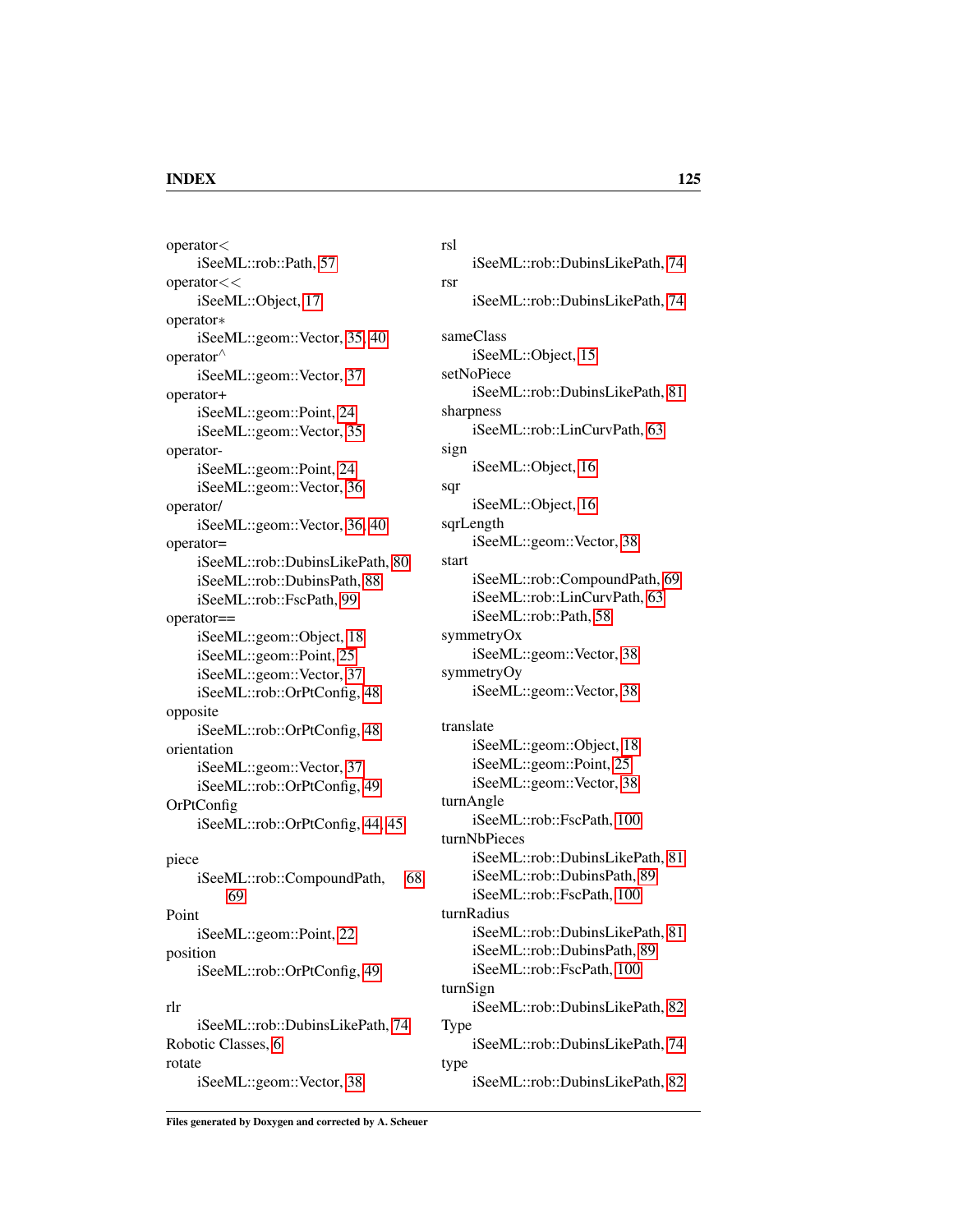uTurn iSeeML::rob::OrPtConfig, [49](#page-55-2)

### Vector

iSeeML::geom::Vector, [30,](#page-36-0) [31](#page-37-0)

### writeTo

iSeeML::geom::Point, [25](#page-31-0) iSeeML::geom::Vector, [39](#page-45-0) iSeeML::Object, [16](#page-22-0) iSeeML::rob::CompoundPath, [70](#page-76-1) iSeeML::rob::CurvConfig, [54](#page-60-1) iSeeML::rob::DubinsPath, [89](#page-95-0) iSeeML::rob::FscPath, [100](#page-106-0) iSeeML::rob::LinCurvPath, [63](#page-69-2) iSeeML::rob::OrPtConfig, [49](#page-55-2)

### xCoord

iSeeML::geom::Point, [26](#page-32-3) iSeeML::geom::Vector, [39](#page-45-0)

### yCoord

iSeeML::geom::Point, [26](#page-32-3) iSeeML::geom::Vector, [39](#page-45-0)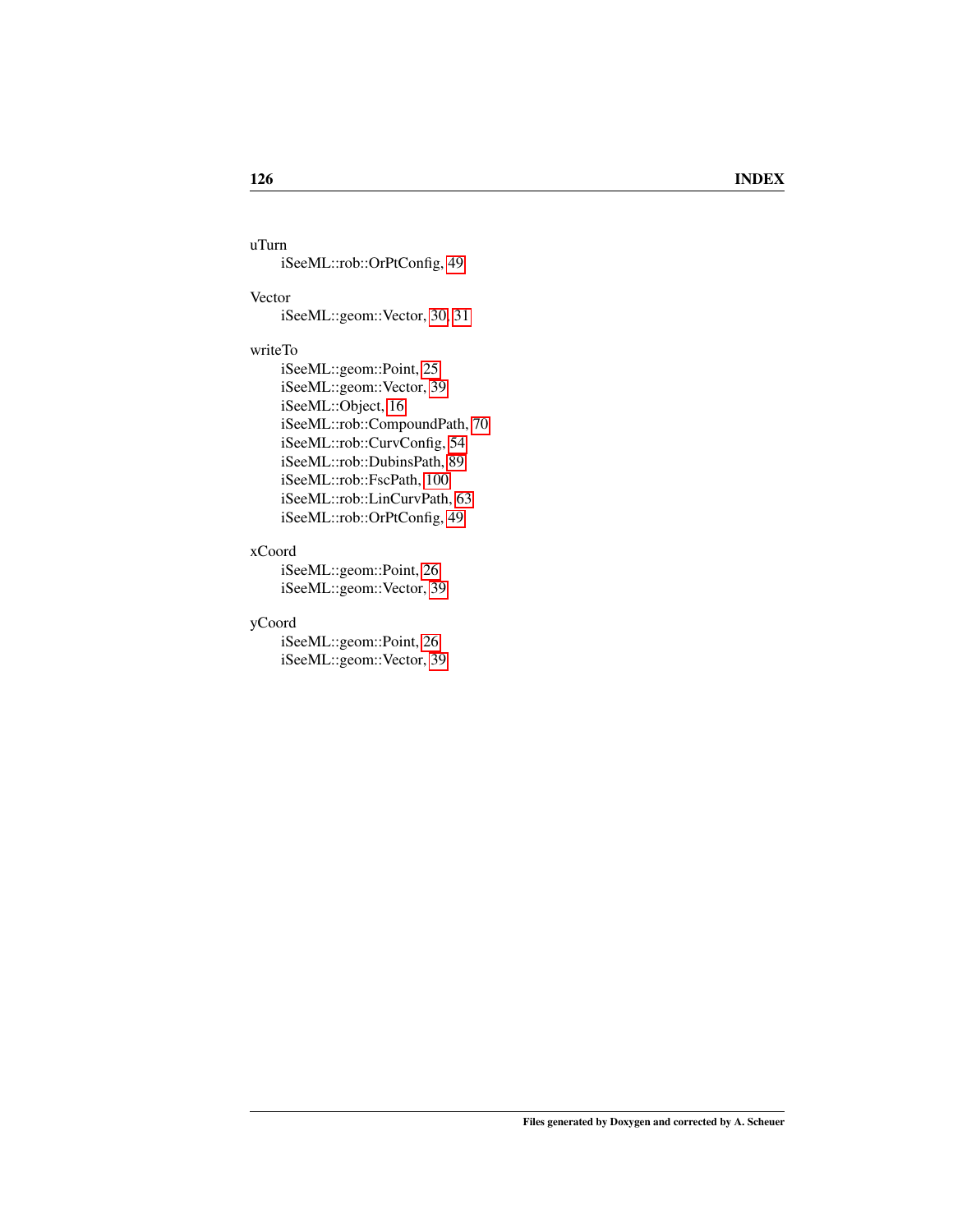# Bibliography

- [1] J.-D. Boissonnat, A. Cerezo, and J. Leblond. Shortest paths of bounded curvature in the plane. In *Proc. of the IEEE Int. Conf. on Robotics and Automation*, volume 3, pages 2315–2320, Nice (FR), May 1992. Complete description of these results in the INRIA research report 1503, June 1991.
- [2] X.-N. Bui, P. Souères, J.-D. Boissonnat, and J.-P. Laumond. Shortest path synthesis for Dubins non-holonomic robot. In *Proc. of the IEEE Int. Conf. on Robotics and Automation*, volume 1, pages 2–7, San Diego, CA (US), May 1994. [http://dbserver.laas.fr/pls/LAAS/publis.rech\\_doc?](http://dbserver.laas.fr/pls/LAAS/publis.rech_doc?langage=fr&clef=9245) [langage=fr&clef=9245](http://dbserver.laas.fr/pls/LAAS/publis.rech_doc?langage=fr&clef=9245).
- [3] H. Cecotti. Planification de chemin utilisant des méthodes analytiques et stochastiques. Mémoire de Diplôme d'Études Approfondies, Loria / Univ. Henri Poincaré, Nancy (FR), July 2002.
- [4] L. E. Dubins. On curves of minimal length with a constraint on average curvature, and with prescribed initial and terminal positions and tangents. *American Journal of Mathematics*, 79:497–516, 1957.
- [5] Th. Fraichard and J.-M. Ahuactzin. Smooth path planning for cars. In *Proc. of the IEEE Int. Conf. on Robotics and Automation*, Seoul (KR), May 2001. [http:](http://emotion.inrialpes.fr/fraichard/publications) [//emotion.inrialpes.fr/fraichard/publications](http://emotion.inrialpes.fr/fraichard/publications).
- [6] Th. Fraichard, A. Scheuer, and R. Desvigne. From Reeds and Shepp's to continuous-curvature paths. In *Proc. of the IEEE Int. Conf. on Advanced Robotics*, pages 585–590, Tokyo (JP), October 1999. [http://www.loria.](http://www.loria.fr/~scheuer/publis.html#p99c) [fr/~scheuer/publis.html#p99c](http://www.loria.fr/~scheuer/publis.html#p99c).
- [7] A. Scheuer and Th. Fraichard. Continuous-curvature path planning for car-like vehicles. In *Proc. of the IEEE-RSJ Int. Conf. on Intelligent Robots and Systems*, volume 2, pages 997–1003, Grenoble (FR), September 1997. [http://www.](http://www.loria.fr/~scheuer/publis.html#p97b) [loria.fr/~scheuer/publis.html#p97b](http://www.loria.fr/~scheuer/publis.html#p97b).
- [8] A. Scheuer and Ch. Laugier. Planning sub-optimal and continuous-curvature paths for car-like robots. In *Proc. of the IEEE-RSJ Int. Conf. on Intelligent Robots and Systems*, volume 1, pages 25–31, Victoria, BC (CA), October 1998. [http://](http://www.loria.fr/~scheuer/publis.html#p98) [www.loria.fr/~scheuer/publis.html#p98](http://www.loria.fr/~scheuer/publis.html#p98).